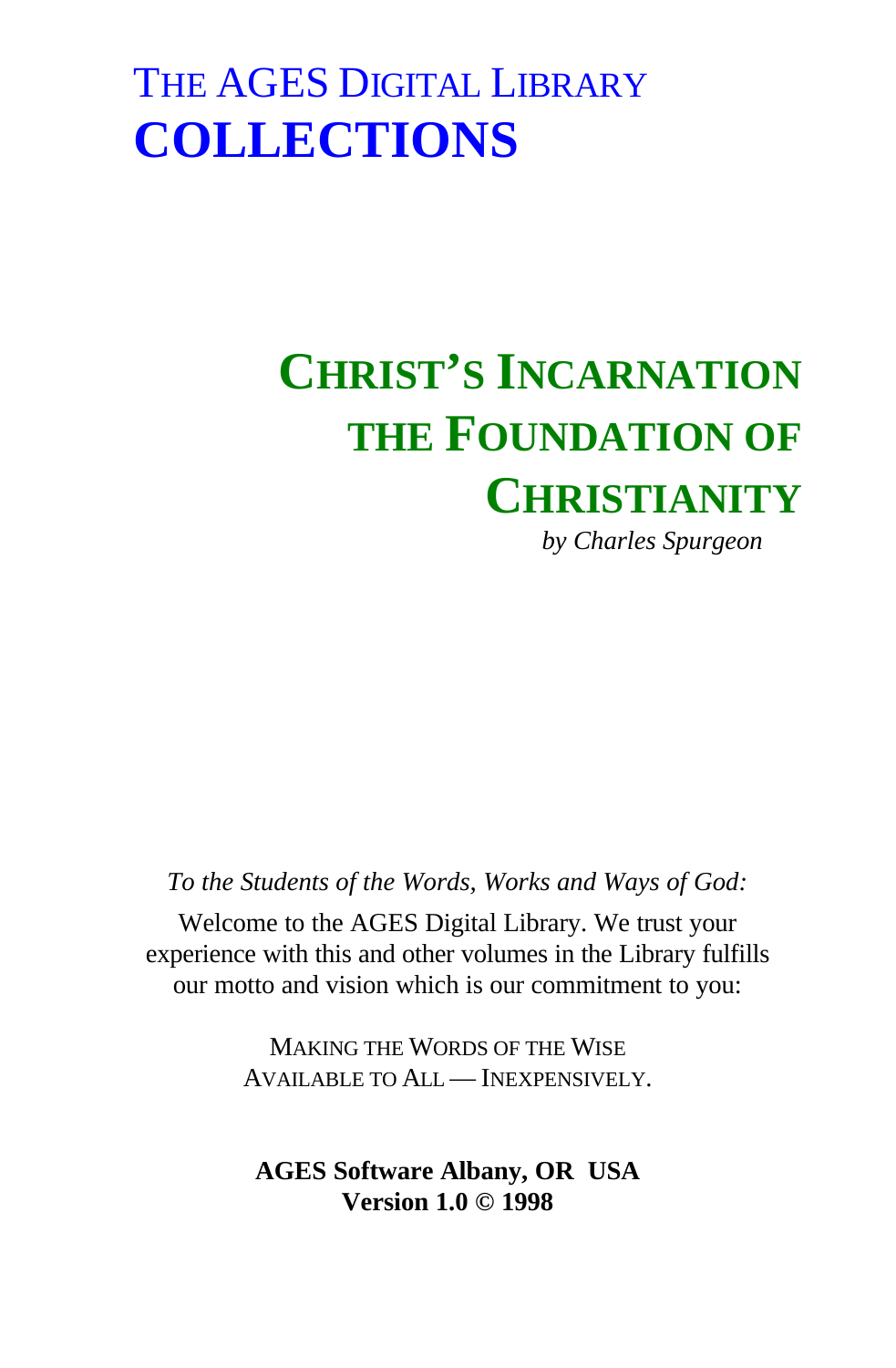#### CONTENTS.

THE ANGELS' SONG, ITS OPENING NOTE

THE ADDED STANZA

ITS FINAL NOTE

THE NAME OF JESUS, GOD GIVEN

PRIZED BY HIS PEOPLE

COMMON, YET UNIQUE

INDICATES HIS WORK

CHRIST'S INCARNATION, AT THE RIGHT TIME

A QUIETUS TO FEAR

JOYOUS AND PERSONAL

THE WONDER OF ANGELS

THE MARVEL OF MORTALS

EMMANUEL, "GOD WITH US"

"GOD WITH US," UNPARALLELED CONDESCENSION

THE MYSTERY OF MYSTERIES

BRIDGING THE GREAT GULF

UNDER ALL CONDITIONS

THE GOD MAN, CHRIST JESUS

A MIRACLE OF POWER AND LOVE

ALL FULLNESS IN THE GOD MAN

CHRIST INCARNATE, HIS KNOWLEDGE OF SIN

THE SINNER'S ONLY HOPE

THE PLEDGE OF DELIVERANCE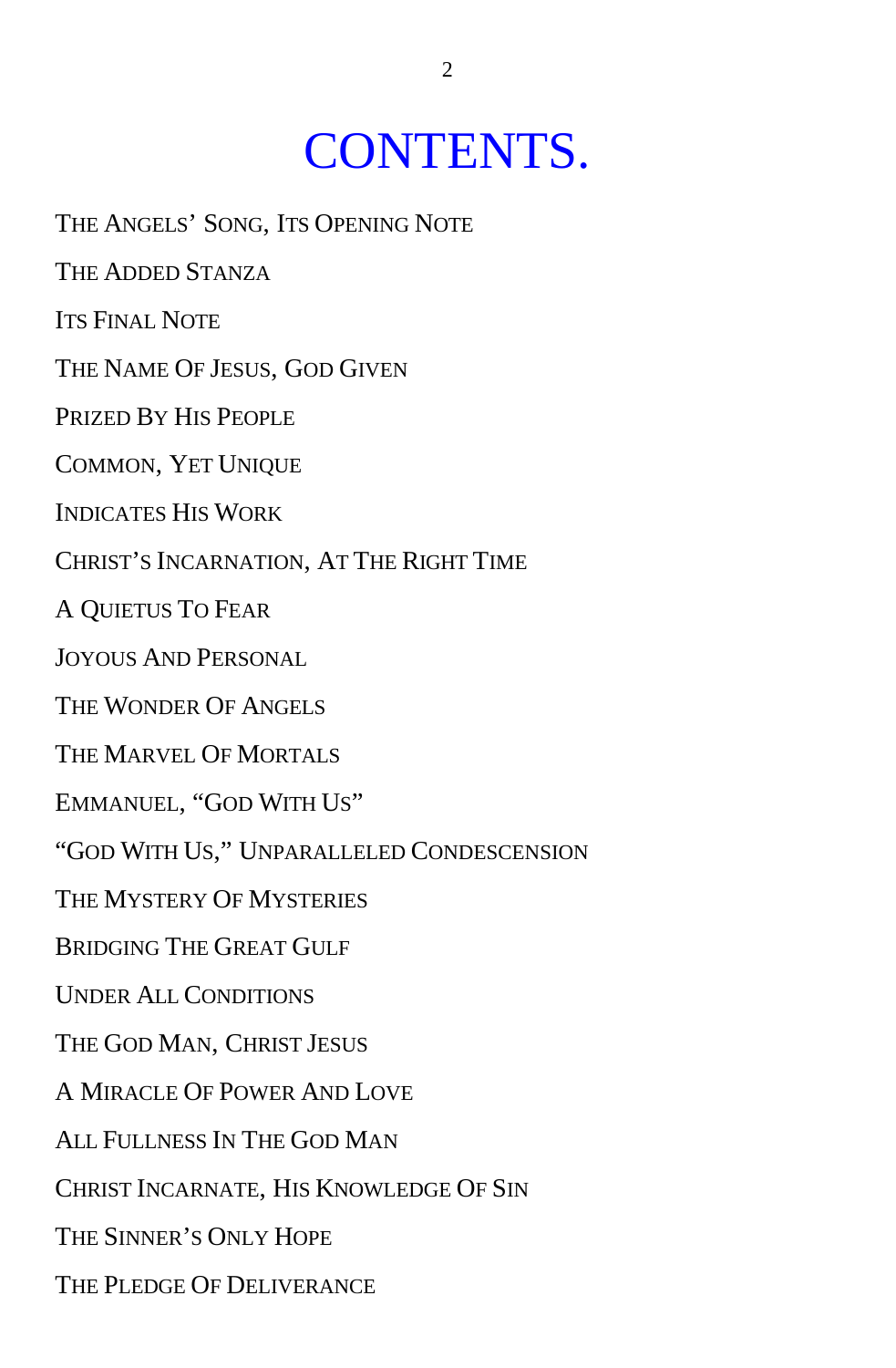THE INCARNATION, THE HEART OF THE GOSPEL

THE INCARNATION, AND OUR SONSHIP

THE INCARNATION, ITS GLORY

THE WISE MEN AND THE INCARNATION

WHAT THEY TEACH US

THE INCARNATION, THE CAUSE OF TROUBLE

ALSO A SOURCE OF JOY

ACCORDING TO PROPHECY

CHRIST'S POVERTY, OUR RICHES

BODY DIVINELY PREPARED

JESUS CHRIST, HIS OWN HERALD

"FULL OF GRACE AND TRUTH"

CHRIST'S FULLNESS RECEIVED BY HIS PEOPLE

ROOM FOR CHRIST JESUS

CHRIST'S TWO APPEARINGS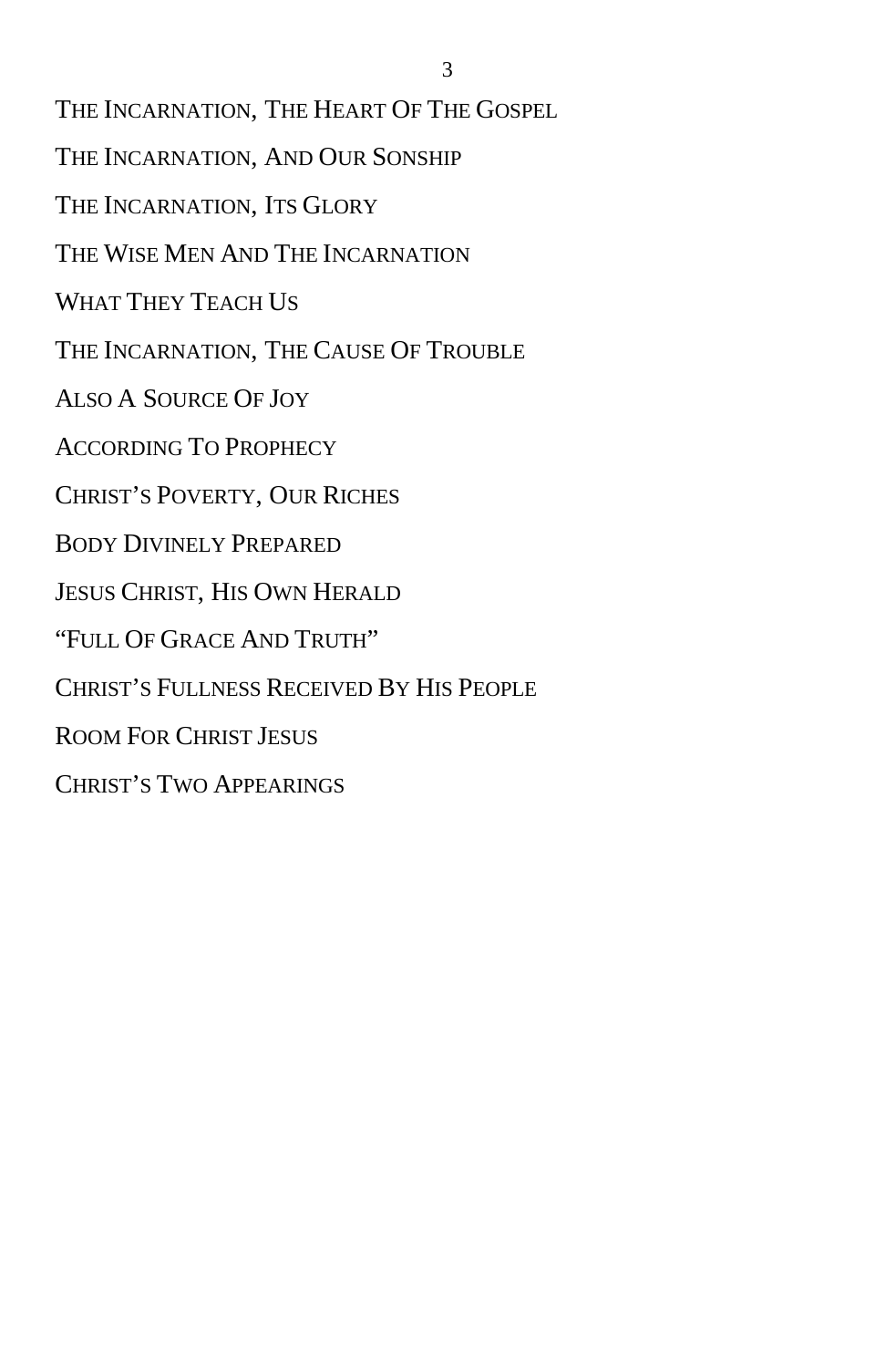### THE ANGELS' SONG, ITS OPENING NOTE.

"GLORY to God in the highest." The instructive lesson to be learned from this opening note of the angels' song is, that salvation is God's highest glory. He is glorified in every dewdrop that twinkles in the morning sunshine. He is magnified in every wood flower that blossoms in the copse, although it is born to blush unseen of man, and may seem to waste its sweetness on the forest air. God is glorified in every bird that warbles on the trees, and in every lamb that skips in the meadows. Do not the fishes in the sea praise Him? From the tiny minnow to the huge leviathan, do not all creatures that swim in the waters laud and magnify His great Name? Do not all created things extol Him? Is there aught beneath the sky, save man, that doth not glorify God? Do not the stars exalt Him, when they write His Name in golden letters upon the azure of heaven? Do not the lightnings adore Him when they flash His brightness in arrows of light piercing the midnight darkness? Do not the thunderpeals extol Him when they roll like drums in the march, of the God of armies? Do not all things that He hath made, from the least even to the greatest, exalt Him?

But sing, sing, O universe, till thou hast exhausted thyself, yet thou canst not chant an anthem so sweet as the song of Incarnation! Though Creation may be a majestic organ of praise, it cannot reach the compass of the golden canticle, Incarnation! There is more melody in Jesus in the manger than in the whole sublime oratorio of the Creation. There is more grandeur in the song that heralds the birth of the Babe of Bethlehem than there is in worlds on worlds rolling in silent grandeur around the throne of the Most High.

Pause, reader, for a minute, and consider this great truth. See how every one of the Divine attributes is here magnified. Lo, what wisdom is here! The Eternal becomes man in order that God may be just, and yet be the Justifier of him that believeth in Jesus. What power also is here, for where is power so great as when it concealeth itself? What power, that God should unrobe Himself for a while, and become man! Behold, too, what love is thus revealed to us when Jesus becomes a man; and what faithfulness! How many promises and prophecies are this day fulfilled!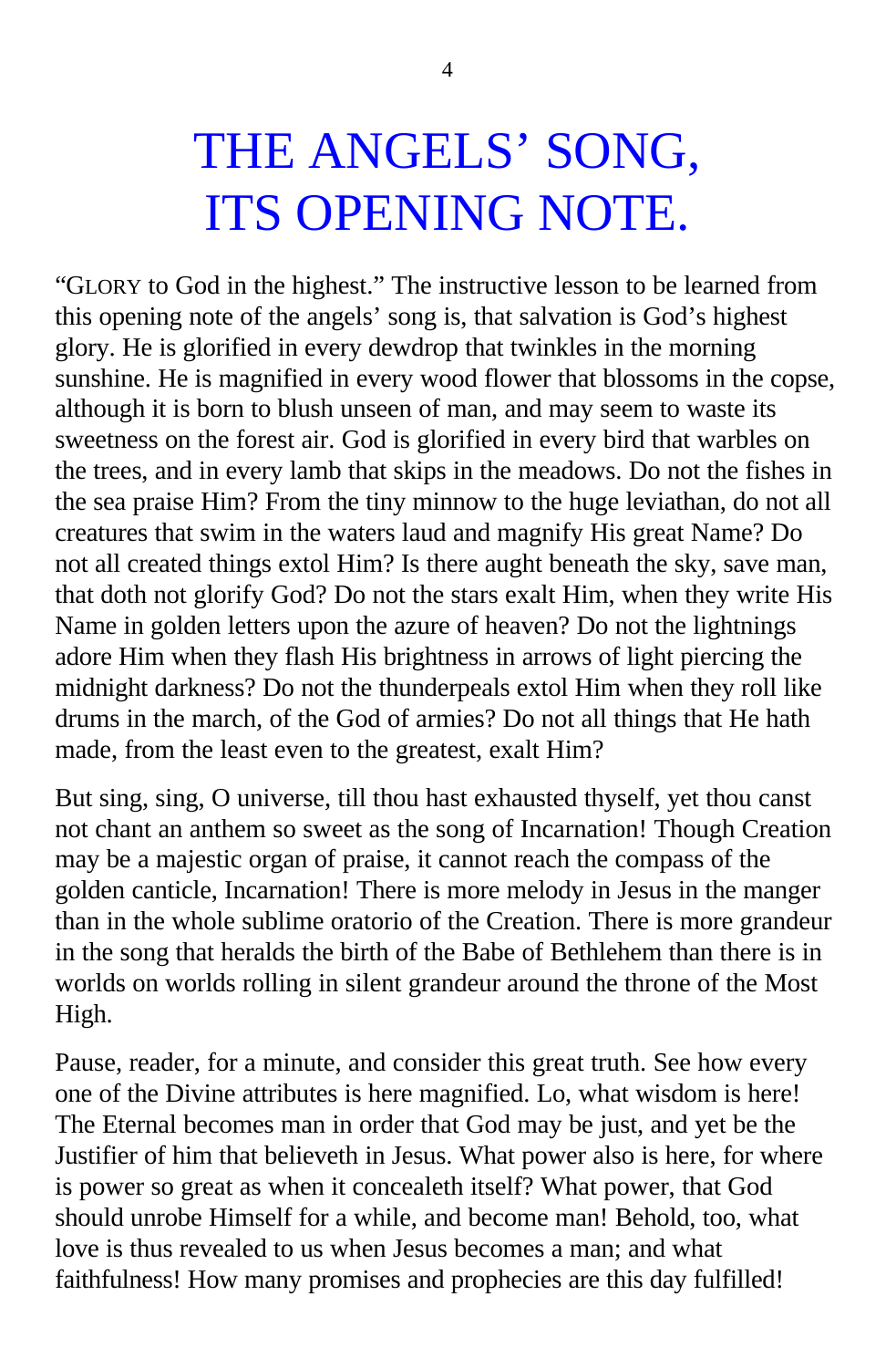How many solemn obligations are this hour discharged! Tell me one attribute of God that you say is not manifest in Jesus; and your ignorance shall be to me the reason why you have not seen it to be so. The whole of God is glorified in Christ; and though some part of the Name of God is written in the material universe, it is best read in Him who was the Son of man, and also the Son of God.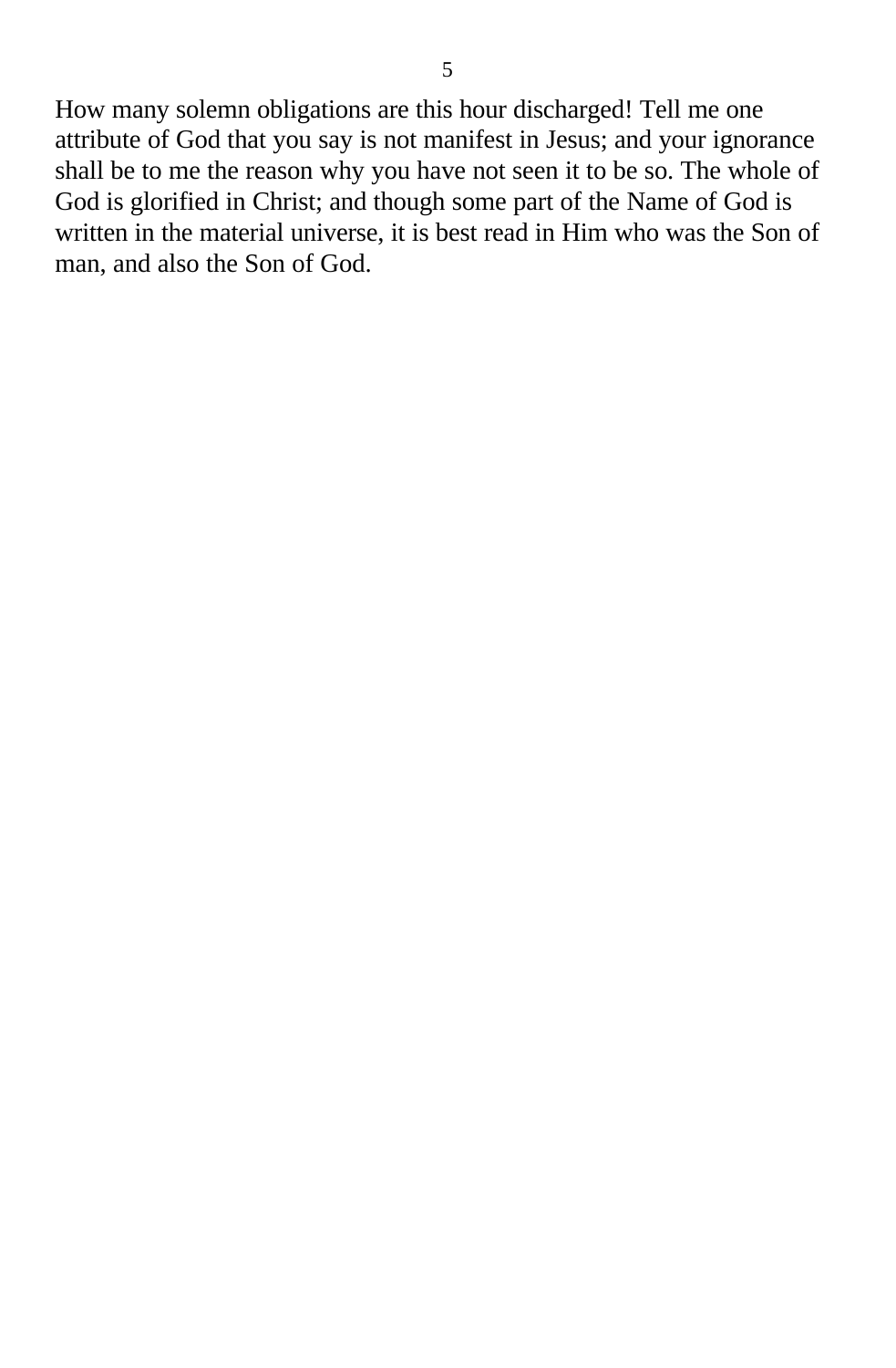## THE ANGELS' SONG, THE ADDED STANZA.

GLORY to God in the highest," was an old, old song to the angels; they had sung that strain before the foundation of the world. But, now, they sang as it were a new song before the throne of God, and in the ears of mortal men, for they added this stanza, "*and on earth peace*."

They did not sing like that in the Garden of Eden. There was peace there, but it seemed to be a matter of course, and to be a thing scarcely needing to be mentioned in their song. There was more than peace there, for there was also glory to God. But man had fallen, and since the day when the Lord God drove him out of Eden, and placed the cherubim with a flaming sword which turned every way, to keep the way of the tree of life, there had been no peace on earth, save in the breasts of believers, who had obtained peace of heart and conscience even from the promise of the Incarnation of Christ.

Wars had raged unto the ends of the earth; men had slaughtered one another, heaps on heaps. There had been strife within as well as struggles without. Conscience had fought with man, and Satan had tormented him with sinful thoughts. There had been no peace on earth since Adam fell.

But, now, when the newborn King made His appearance, the swaddling band with which He was wrapped up was the white flag of peace. That manger was the place where the treaty was signed, whereby warfare should be stopped between man's conscience and himself, and between man's conscience and his God. Then it was that the trumpet of the heavenly herald was blown aloud, and the royal proclamation was made, "Sheathe thy sword, O man, sheathe thy sword, O conscience, for God has provided a way by which He can be at peace with man, and by which man can be at peace with God, and with his own conscience, too!"

The Gospel of the grace of God promises peace to every man who accepts it; where else can peace be found, but in the message of Jesus? And what a peace it is! It is like a river, and the righteousness of it is like the waves of the sea. It is "the peace of God, which passeth all understanding, which shall keep our hearts and minds through Christ Jesus." This sacred peace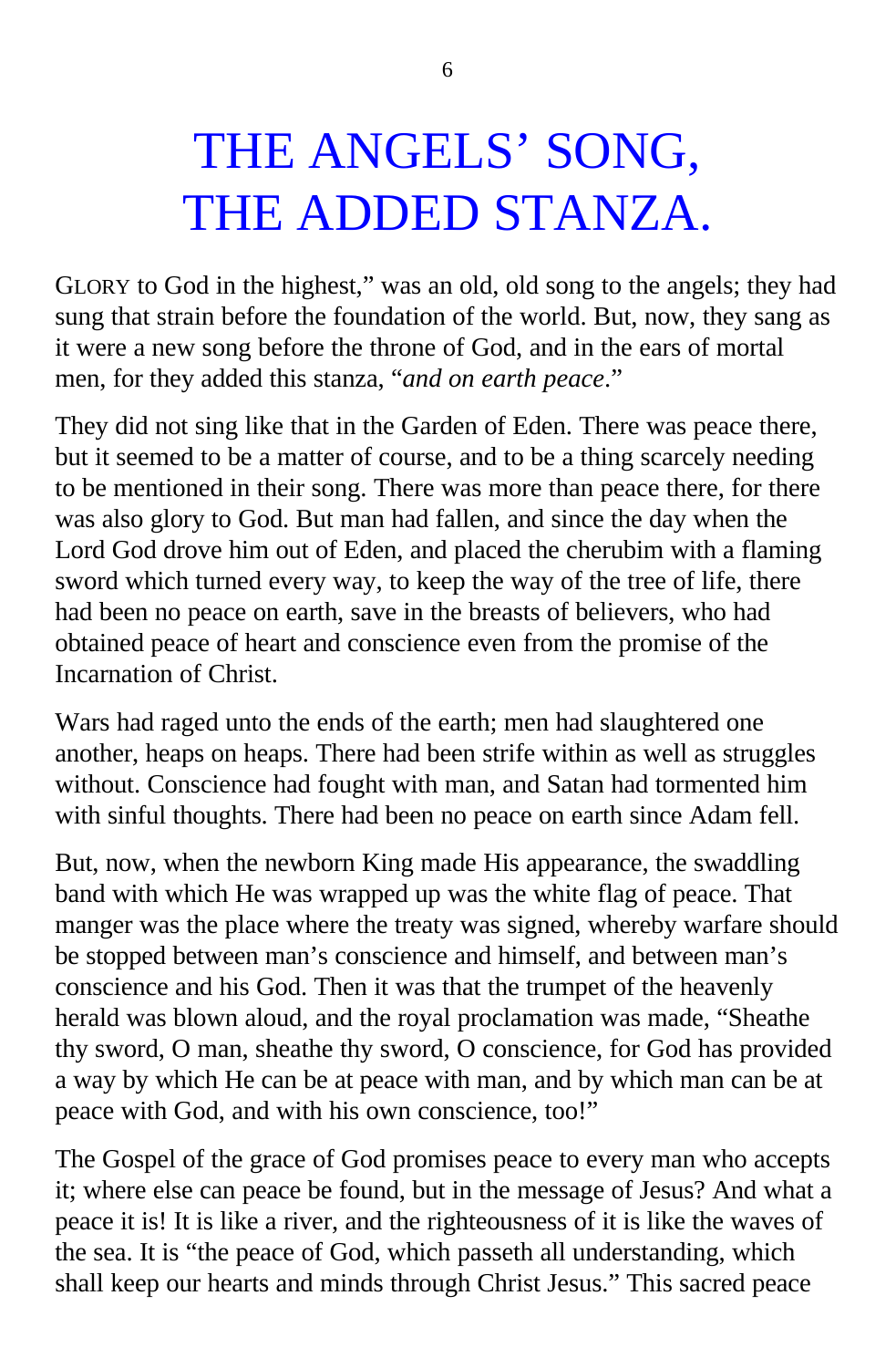between the soul pardoned and God the Pardoner, this marvelous "at-onement" between the guilty sinner and his righteous Judge, this it was of which the angels sang when they said, "Peace on earth."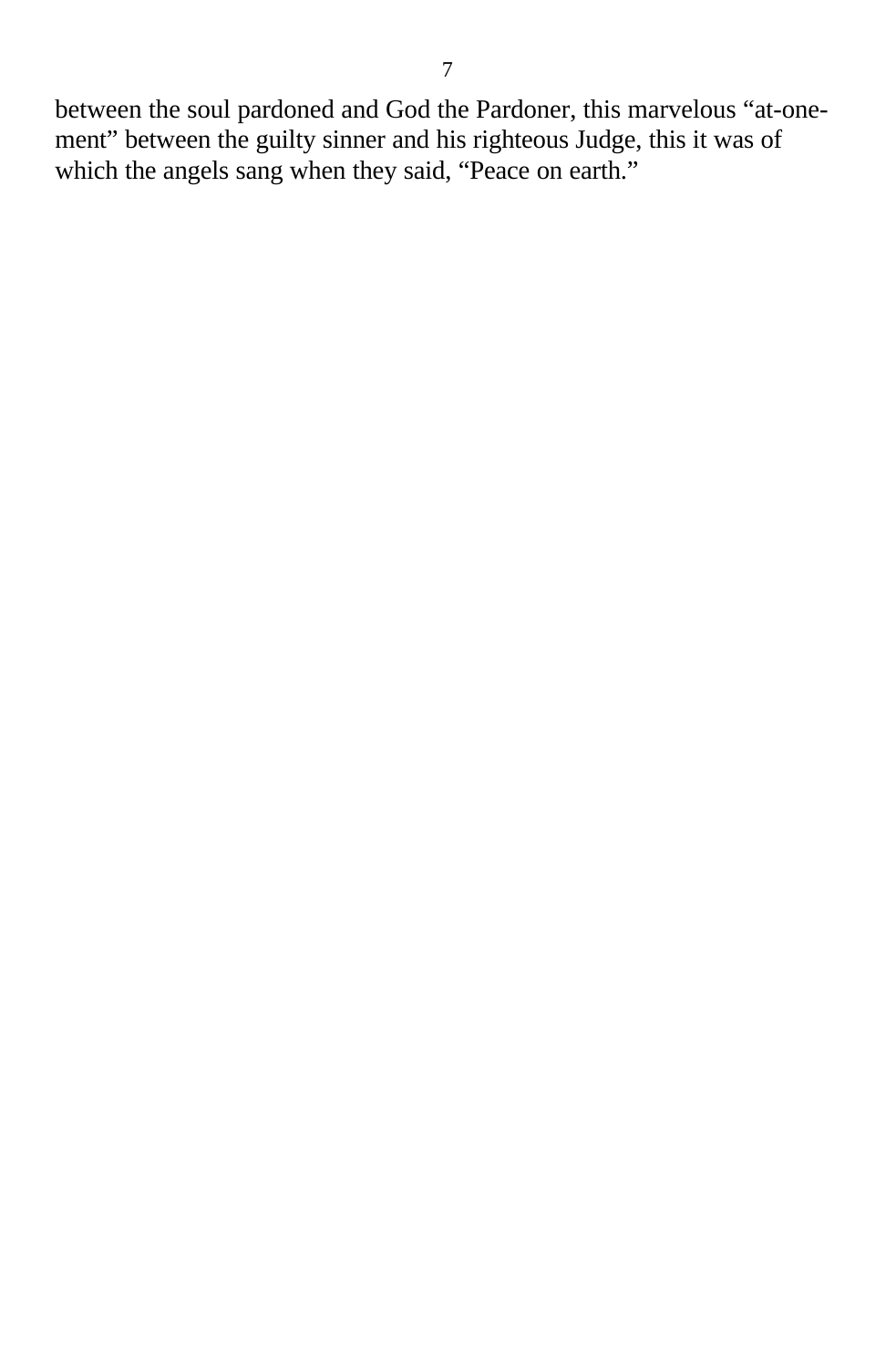#### THE ANGELS' SONG, ITS FINAL NOTE.

"GOOD will toward men." Wise men have thought, from what they have seen in Creation, that God had much good will toward men, or else His works would never have been so constructed as they are for their comfort; yet I never heard of any man who was willing to risk his soul's salvation upon such a faint hope as that. But I have not only heard of thousands, I know thousands, who are quite sure that God has good will toward men; and if you ask them the reason for their confidence, they will give you a full and satisfactory answer. They will say, "God has good will toward men, for He gave His Son to die for them." No greater proof of kindness between the Creator and His subjects can possibly be afforded than when the Creator gives His only begotten and well beloved Son to die in the place and stead of guilty sinners.

Though the first note of the angels' song is Godlike, and though the second note is peaceful, this third note melts my heart the most. Some seem to think of God as if He were an austere being who hated all mankind. Others picture Him as a mere abstraction, taking no interest in our affairs. But this angelic message assures us that God has "good will toward men."

You know what "good will" means. Well, all that it means, and more, God has to you, ye sons and daughters of Adam. Poor sinner, thou hast broken His laws; thou art half afraid to come to the throne of His mercy, lest He should spurn thee; hear thou this, and be comforted, God has good will toward men, so good a will that He has said, and said it with an oath, too, "As I live, saith the Lord God, I have no pleasure in the death of the wicked; but that the wicked turn from his way and live ;" so good a will, moreover, that He has even condescended to say, "Come now, and let us reason together, saith the Lord: though your sins be as scarlet, they shall be as white as snow; though they be red like crimson, they shall be as wool." And if you say, "Lord, how shall I know that Thou hast this good will towards me," He points to the manger, and says, "Sinner, if I had not had good will towards thee, would I have parted with My beloved Son? If I had not had good will towards the human race, would I have given up My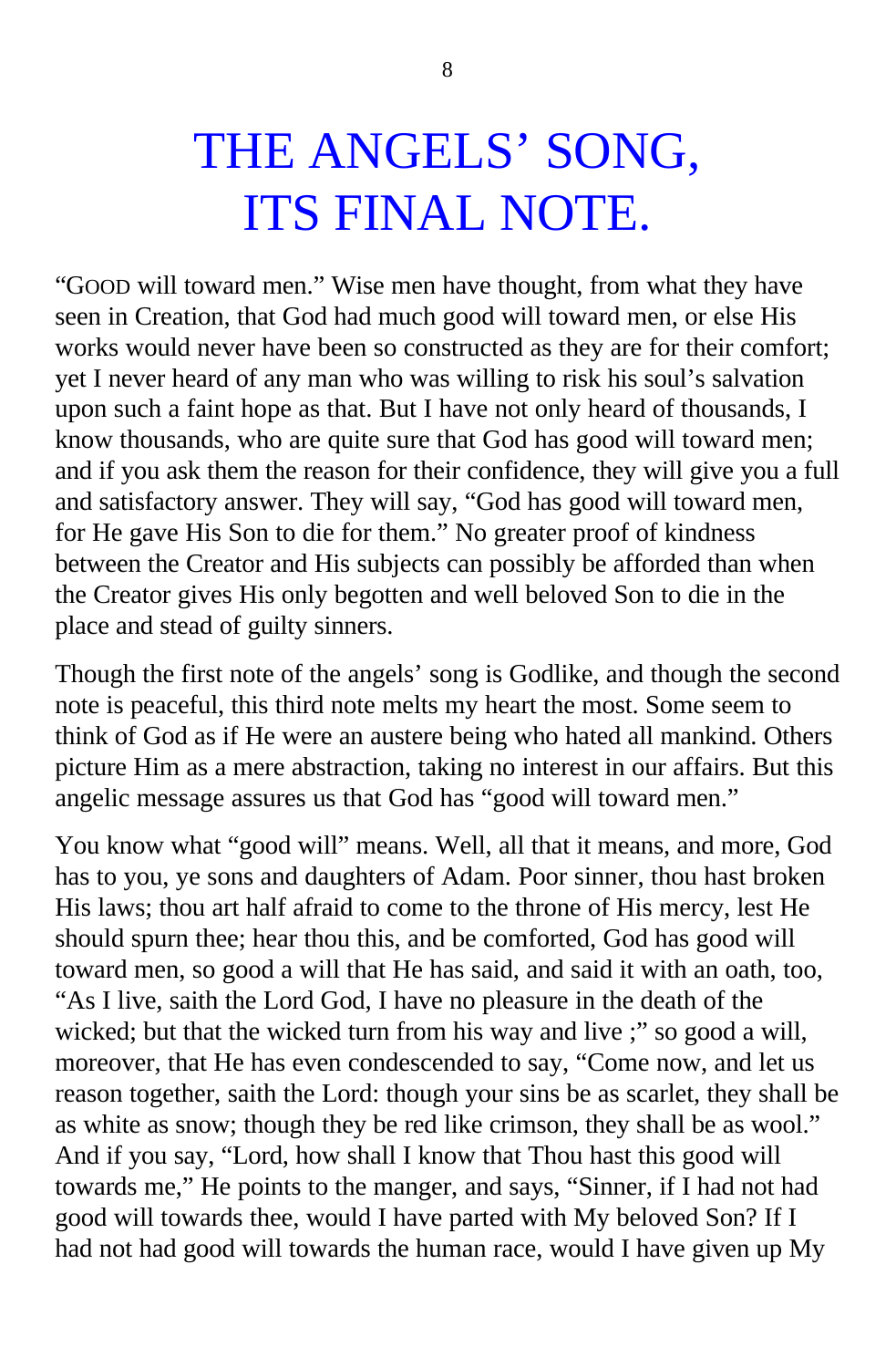Son to become one of that race, that He might, by so doing, redeem from death as many of them as would believe on Him?

Ye who doubt the love of God to guilty men, look away to that glorious circle of angels; see the blaze of glory lighting up the midnight sky; listen to their wondrous song, and let your doubts die in that sweet music, and be buried in a shroud of harmony. The angels' song assures us that God has good will toward men; He is willing to pardon; He does pass by iniquity, transgression, and sin. And if Satan shall try to insinuate such at doubt as this, "But though God hath good will toward men, yet He cannot violate His justice, therefore His mercy may be ineffective, and you may die;" then listen to that first note of the song, "Glory to God in the highest," and reply to Satan and all his temptations that, when God shows good will to a penitent sinner, there is not only peace in the sinner's heart and conscience, but glory is brought to every attribute of God, so He can be just, and yet justify the sinner who believeth in Jesus, and so glorify Himself while saving him.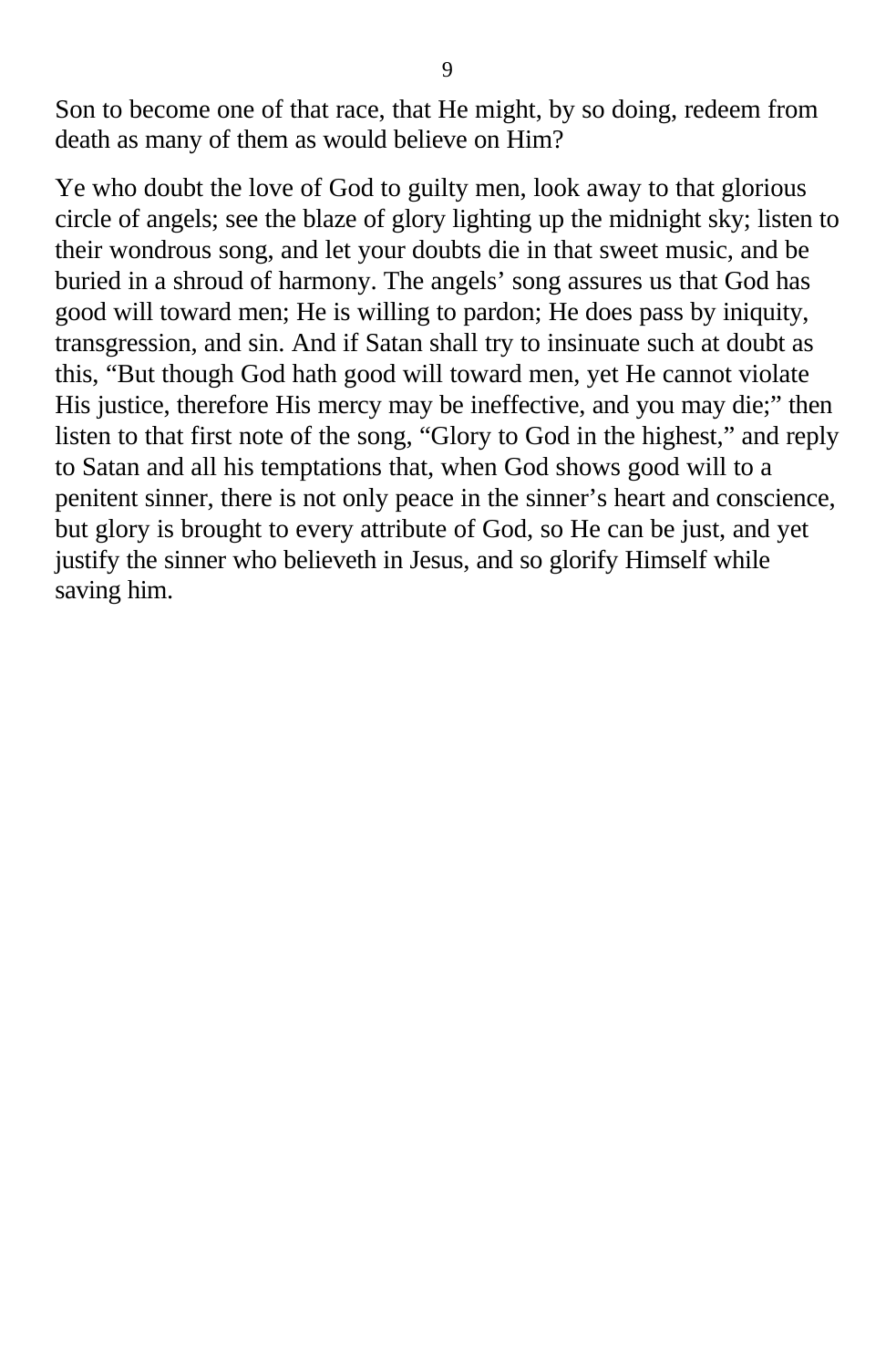#### THE NAME OF JESUS, GOD GIVEN.

THE first angel, who appeared to the shepherds, gave them this message, " Fear not: for, behold, I bring you good tidings of great joy, which shall be to all people. For unto you is born this day in the city of David a Savior, which is Christ the Lord." That word "Savior" reminds us of what the angel of the Lord said to Joseph, "Fear not to take unto thee Mary thy wife: for that which is conceived in her is of the Holy Ghost. And she shall bring forth a Son, and thou shalt call His Name JESUS: for He shall save His people from their sins."

The condition of Joseph, when he heard this Name for the first time, is not altogether without instruction. The angel spake to him "in a dream." That Name is so soft and sweet that it breaks no man's rest, but rather yields a peace unrivaled, " the peace of God." With such a dream, Joseph's sleep was even more blessed than his waking.

The Name of Jesus has evermore this power, for, to those who know its preciousness, it unveils a glory brighter than dreams have ever imaged. Under its wondrous spell, young men see visions, and old men dream dreams; and these do not mock them, as ordinary dreams do, but they are faithful and true prophecies of what shall surely come to pass. This Name brings before our minds a vision of glory, in the latter days, when Jesus shall reign from pole to pole; and yet another vision of glory unutterable when His people shall be with Him where He is, and shall reign with Him for ever and ever.

The Name of Jesus was comforting at the first mention of it by the angel of the Lord, because of the words with which it was accompanied; for they were meant to remove perplexity and anxiety from Joseph's mind. The angel said to him, "Fear not;" and, truly, no name can banish fear like the Name of Jesus; it is the beginning of hope, and the end of despair.

It is worthy of note that the angel commenced his message to the shepherds in a similar way: "Fear not: for, behold, I bring you good tidings of great joy." Let the sinner but hear of "a Savior, which is Christ the Lord," and, straightway, he hopes to live, he rises out of the deadly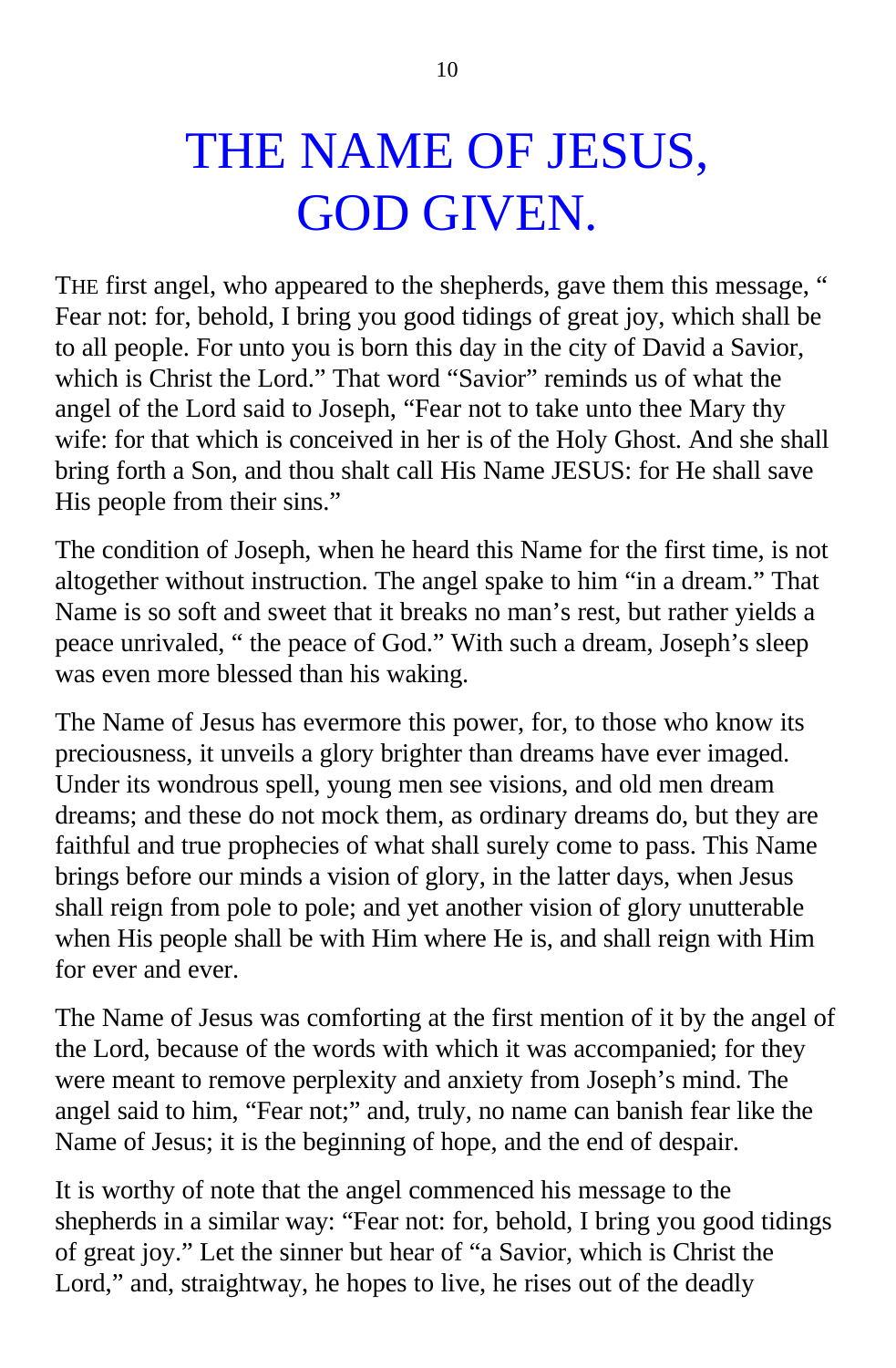lethargy of his hopelessness, and, looking upward, he sees a reconciled God, and fears no longer.

This Name of Jesus appears to us even more full of rare delights when we meditate upon the infinite preciousness of the glorious Person to whom it was assigned. Ah, here is a Jonathan's wood dripping with honey from every bough, and he that tasteth it shall have his eyes enlightened! We have no common Savior, for neither earth nor Heaven could produce His equal. At the time when the Name was given to Him by God, Jesus had not been seen by mortal eyes, for He lay as yet concealed from human gaze; but soon He came forth, having been born of Mary by the power of the Holy Ghost, the matchless Holy Child Jesus. He bore our nature, but not our corruption. He was made in the likeness of sinful flesh, but yet in His flesh there was no sin. He was "holy, harmless, undefiled, separate from sinners." This Holy One is the Son of God, and yet He is the Son of man; this surpassing excellence of nature makes His Name most precious.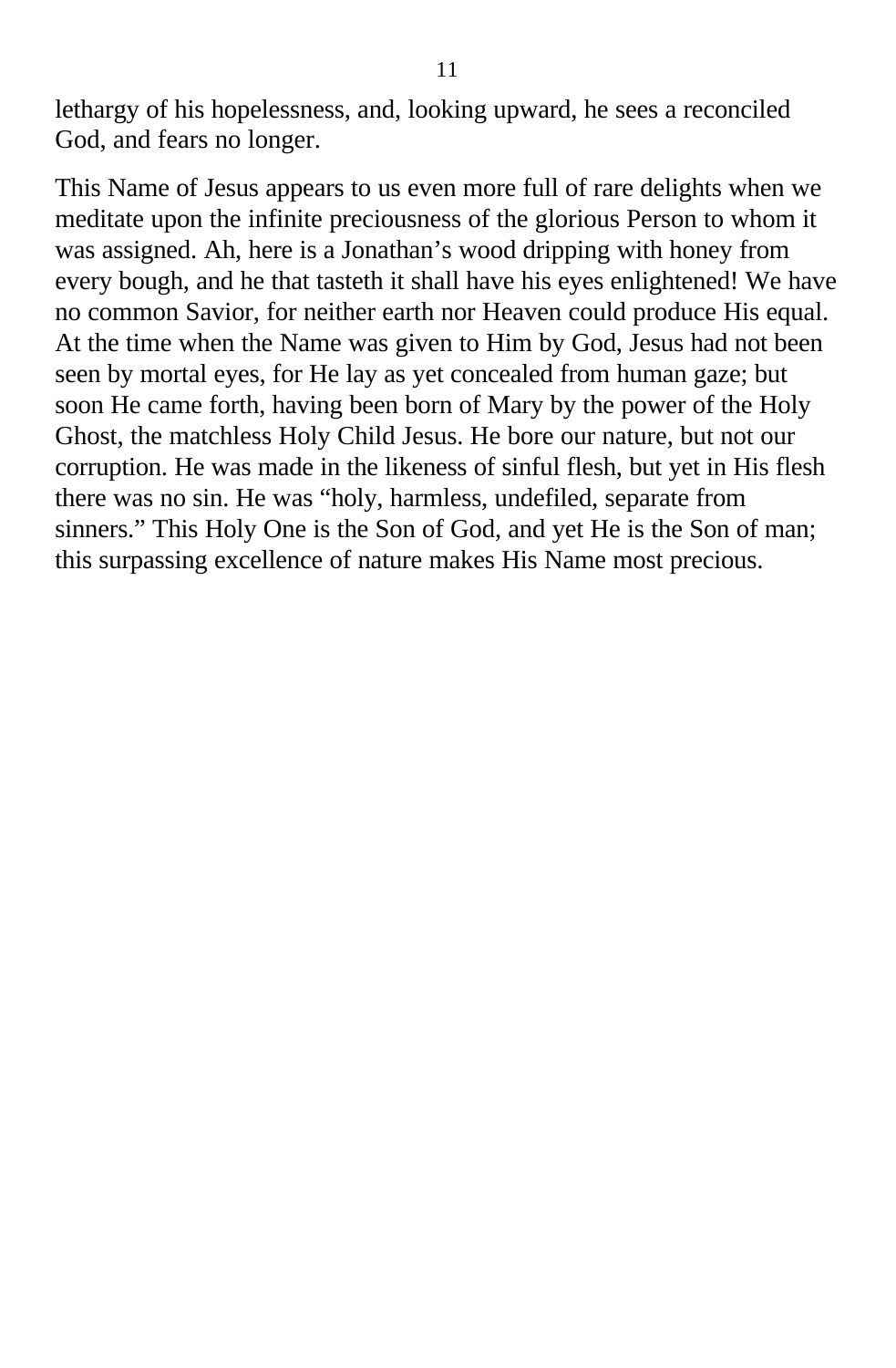#### THE NAME OF JESUS, PRIZED BY HIS PEOPLE.

THE Name of Jesus, chosen by God for His Son, is also given to Him by all who truly know Him, and they give it to Him heartily, zealously, boldly. All of us call Him Jesus if we really know Him, and we are resolved to publish His Name abroad as long as we live. If He was Jesus in the cradle, what is He now that He is exalted in the highest heavens? As Emmanuel, God with us, His very Incarnation made Him Jesus, the Savior of men; but what shall we say of Him now that, in addition to His Incarnation, we have His Atonement; and beside His Atonement, His Resurrection; and beyond that, His Ascension; and, to crown all, His perpetual Intercession?

How grandly does the title of Savior befit Him now that He is able to save them to the uttermost that come unto God by Him, seeing He ever liveth to make intercession for them! If in the arms of His mother He was the Savior, what is He now that He sitteth upon the throne of God? If wrapped in swaddling bands He was Jesus, the Savior, what is He now that the heavens have received Him? If in the workshop of Nazareth, and sitting in the temple among the doctors, He was Jesus, the Savior, what is He now that His infancy and childhood are over, and He is exalted far above all principalities and powers? If He was Jesus when on the cross, presenting Himself as an offering for His people, what is He now that He hath by one sacrifice perfected for ever them that are set apart? What is He now that He sits at the right hand of God, expecting till His enemies be made His footstool?

Let all who trust in Him unite in calling our Lord by this tender human Name of Jesus. Did He not call all believers by the endearing titles of mother, and sister, and brother? Then we, too, will call Him Jesus.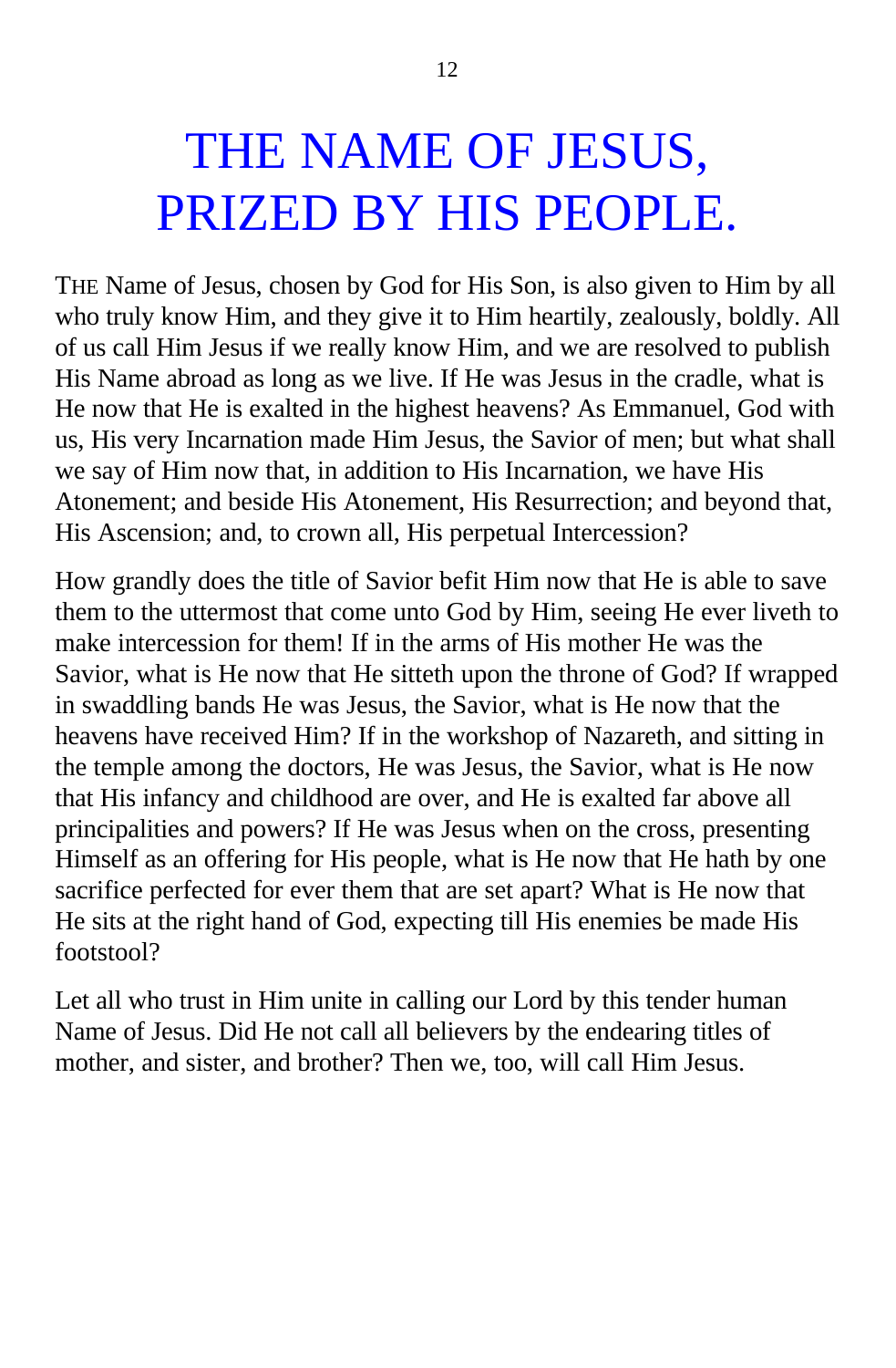**"***Jesus, Name all names above, Jesus best and nearest; Jesus, fount of perfect love, Holiest, tenderest, dearest: Jesus, source of grace completed, Jesus holiest, sweetest; Jesus, Savior all Divine, Thine***'***s the Name, and only Thine.***"**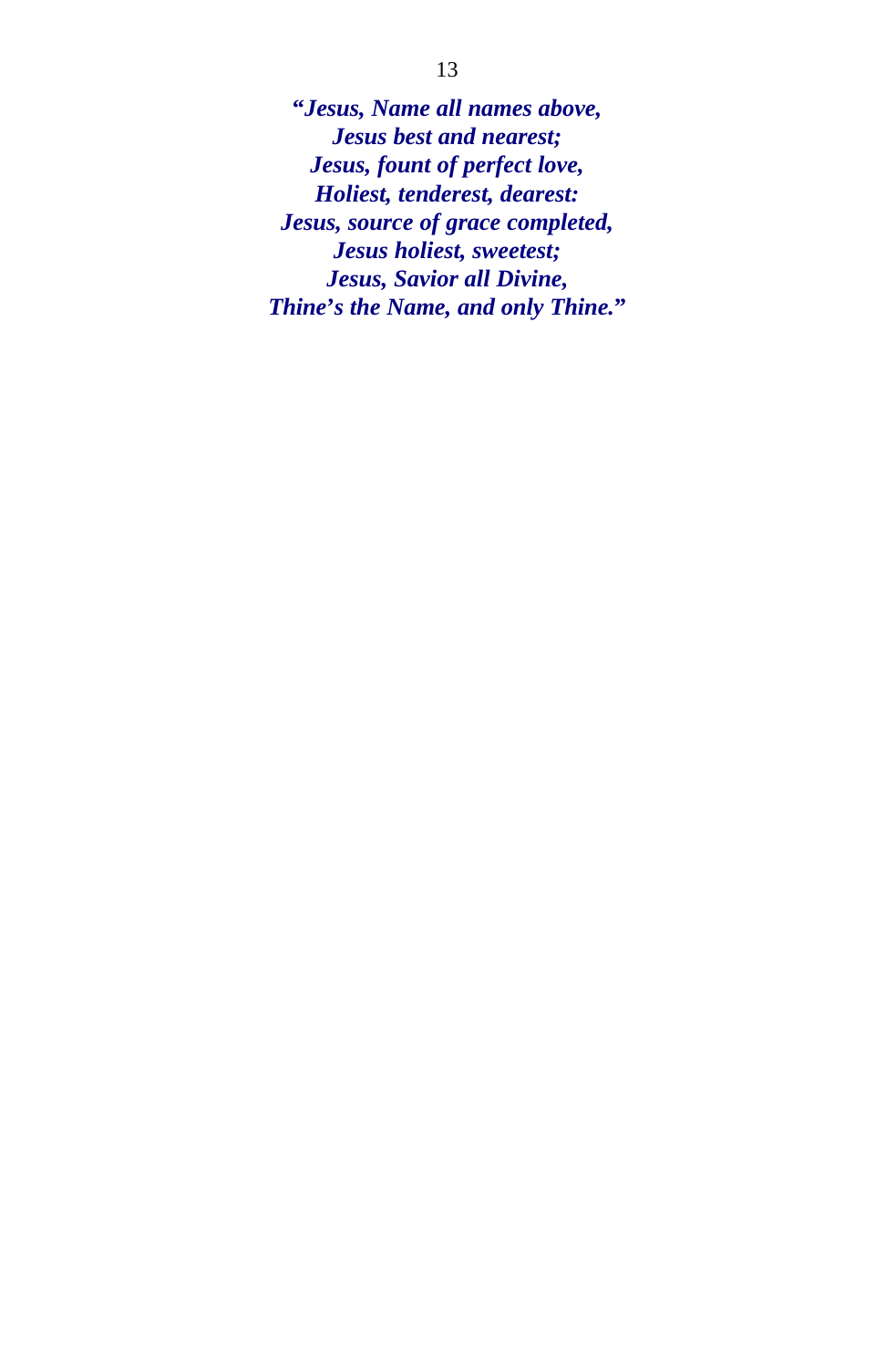## THE NAME OF JESUS, COMMON, YET UNIQUE.

THE name Jesus was not at all uncommon among the Jews. Josephus mentions no less than twelve persons who bore that name. Salvation of a certain kind was so longed for by the Jews that their eagerness was seen even in the choice they made of their children's names. Their little ones were, because of their hopes concerning them, called saviors, yet they were not really saviors.

How common are nominal saviors! "Lo, here," say some, "is a savior!" " Lo, there," cry others, "is another savior!" All these have the name, but not the power; and now, our Lord Jesus Christ has claimed the title exclusively for Himself. His Name shall be called Jesus, for He alone is a Prince and a Savior, and He only saves His people from their sins.

Other so called saviors do but mock the hopes of mankind; they promise fairly, but they utterly deceive all who rely upon them. But this Holy Child, this blessed, glorious "God with us," has truly brought us salvation, and He saith, "Look unto Me, and be ye saved, all the ends of the earth: for I am God, and there is none else." This Jesus of Nazareth, the King of kings, and Lord of Lords, is the one and only Savior. He, and none but He, shall save His people. He, and not another, shall save them by His own act and deed. Singly and unaided, He shall save His people. Personally, and not by another, in His own Name, and on His own behalf, He shall, by Himself, purge away His people's sins.

He shall do all the work, and leave none of it undone; He shall begin it, carry it on, and complete it; and therefore is His Name called Jesus, because He shall fully, entirely, and perfectly, save His people from their sins. The name Jesus has been, in a minor sense, applied to others aforetime; but now, henceforth, no one else may wear it, since there is no other Savior but Christ the Lord; "neither is there salvation in any other: for there is none other name under Heaven given among men, whereby we must be saved."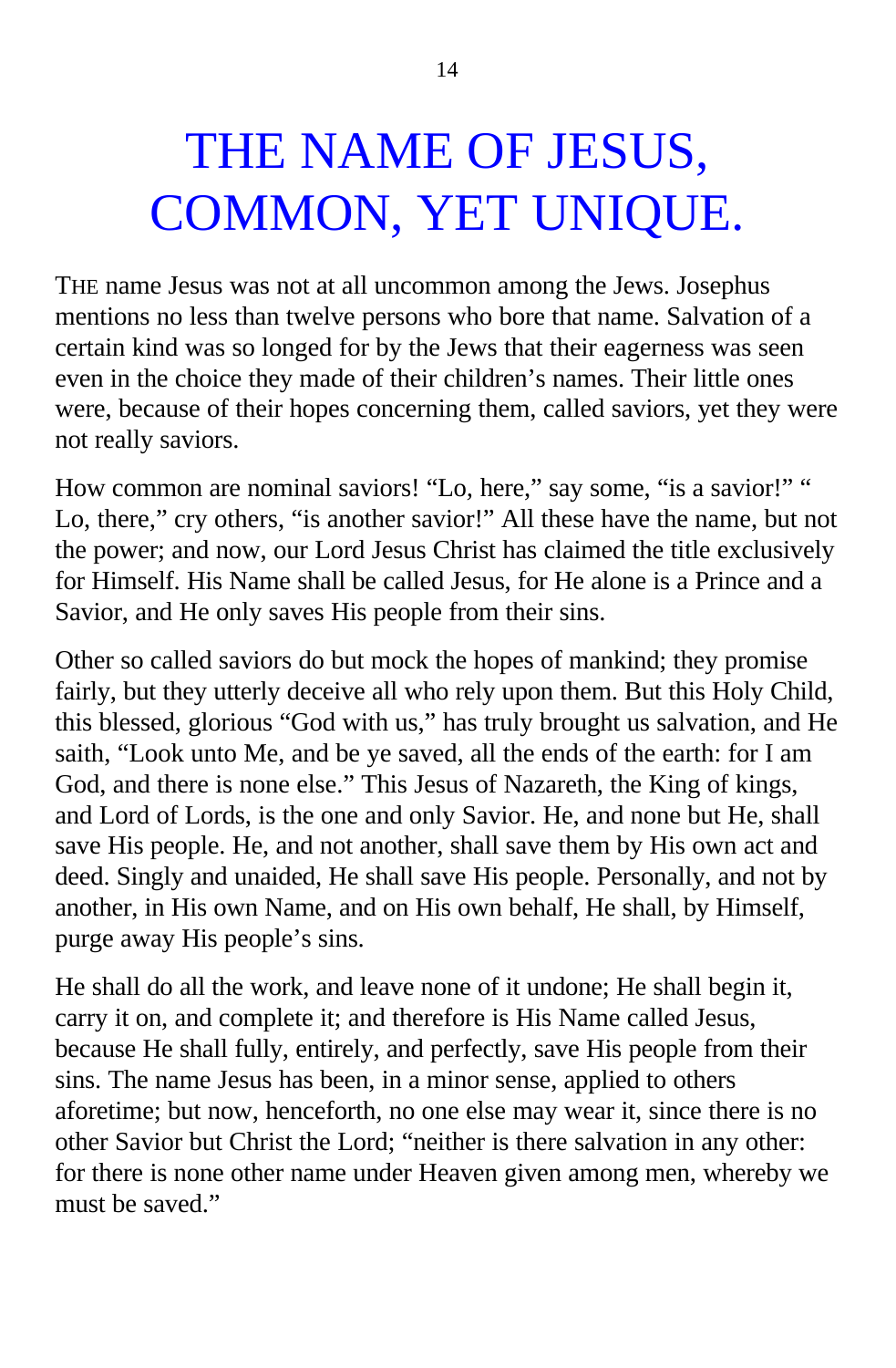### THE NAME OF JESUS INDICATES HIS WORK.

THOU *shalt call His Name JESUS: for He shall save His people from their sins*." He is not called Jesus because He is our Exemplar, though indeed He is perfection itself, and we long to tread in His footsteps; but He is called Jesus because He has come to seek and to save that which was lost.

He is Christ, too, or the Anointed, but then He is Christ Jesus; that is to say, it is as a Savior that He is anointed. He is nothing at all if He is not a Savior. He is anointed to this very end. His very Name is a sham if He does not save His people from their sins.

It is a gracious but very startling fact that our Lord's connection with His people lies in the direction of their sins. This is amazing condescension. He is called Savior in connection with His people, but it is in reference to their sins, because it is from their sins that they need to be saved. If they had never sinned, they would never have required a Savior, and there would have been no Name of Jesus known upon earth.

That is a wonderful, text in Galatians 1:4, did you ever meditate upon it?. "Who gave Himself for our sins, that He might deliver us from this present evil world, according to the will of God and our Father." It is true, as Martin Luther says, He never gave Himself for our righteousness, but He did give Himself for our sins. Sin is a horrible evil, a deadly poison, yet it is this which gives Jesus His title when He overcomes it. What a wonder this is! The first link between my soul and Christ is, not my goodness, but my badness; not my merit, but my misery; not my standing, but my falling; not my riches, but my need. He comes to visit His people, yet not to admire their beauties, but to remove their deformities; not to reward their virtues, but to forgive their sins.

O ye sinners, I mean you real sinners, not you who call yourselves by that name simply because you are told that is what you are, but you who really feel yourselves to be guilty before God, here is good news for you! O you self condemned sinners, who feel that, if you are ever to get salvation, Jesus must bring it to you, and be the beginning and the end of it, I pray you to rejoice in this dear, this precious, this blessed Name, for Jesus has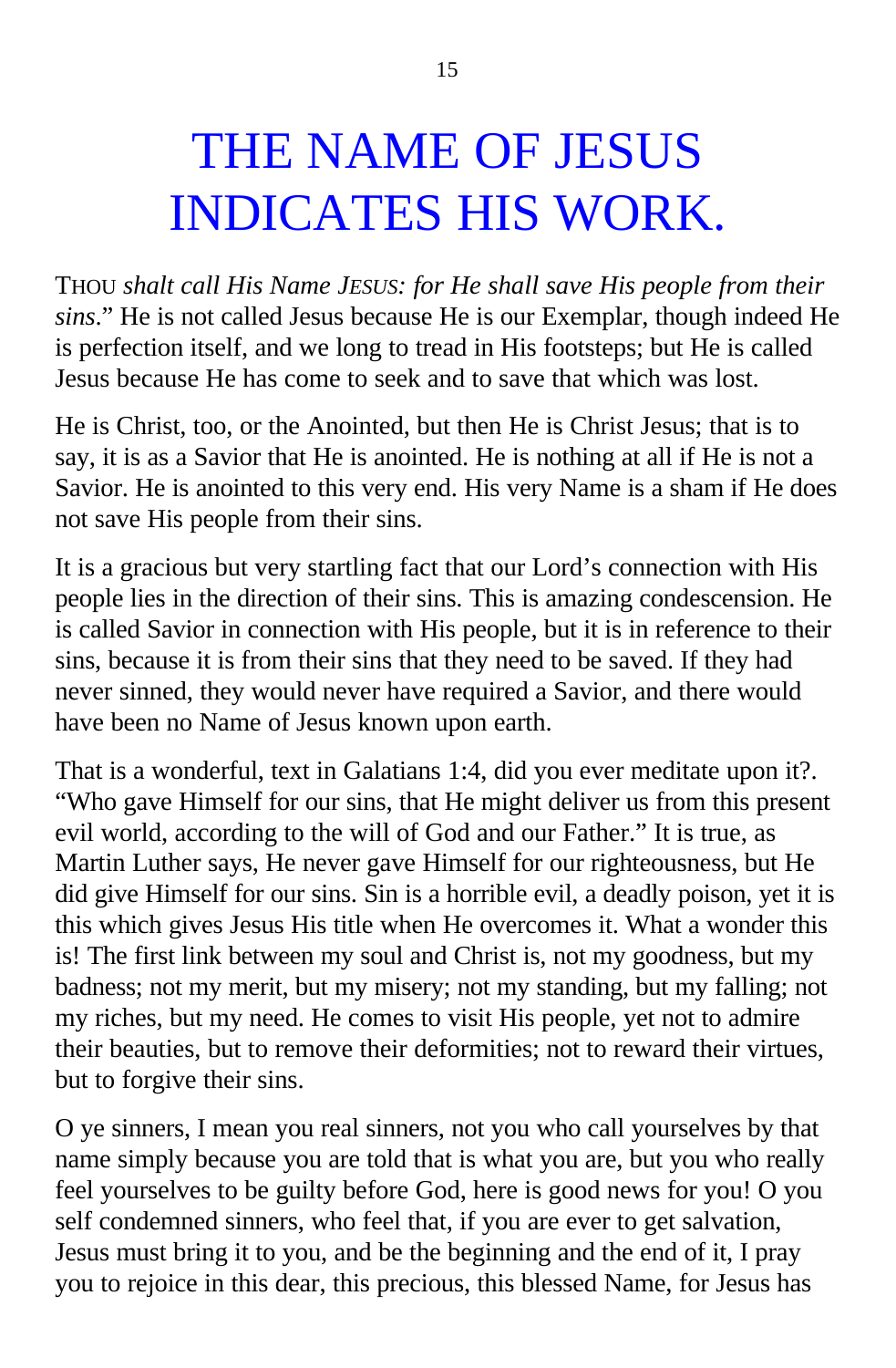come to save you, even you! Go to Him as sinners, call Him "Jesus," and say to Him, "O Lord Jesus, be Jesus to me, save me, for I need Thy salvation!" Doubt not that He will fulfill His own Name, and exhibit His saving power in you. Only confess to Him your sin, and He will save you from it. Only believe in Him, and He will be your salvation.

What does Paul mean when he says "that Christ Jesus came into the world to save sinners"? He means, first, that Jesus carne *to save them from the punishment of their sin*. Their sin shall not be laid to their charge, so that they shall be condemned for it, if they do but trust in Him who was punished in the place of those who were really guilty. That is one thing that Christ Jesus came into the world to do for sinners.

He came, also, *to save them from the pollution of: their sin*, so that, though their mind has been debased, and their taste degraded, and their conscience deadened by sin, He came to take that evil away, and to give them a tender heart, and a hatred of sin, and a love for holiness, and a desire for purity. That is a great work for Him to accomplish, yet Jesus came to do even more than that.

He came, also, *to take away our tendencies to sin*, those tendencies which are born in us, and which grow up with us. He came by His Spirit to eradicate them, to pluck them up by the roots, and to put within us another principle, which shall fight with the old principle of sin, and overcome it, till Christ alone shall reign, and every thought shall be brought into captivity to Him.

Further, Jesus came to save *His people from apostasy*. He "came into the world to save sinners," in the fullest possible sense, by keeping them faithful to the end, so that they shall not go back unto perdition. This is a very important part of the work of Divine grace. To start a man right, is but little; but to keep that man holding on even to the end, is a triumph of almighty grace, and this is what Christ has come to do.

Christ Jesus came into the world," not to half save you, not to save you in this direction or that, and in this light or that, but to save you from your sin, to save you from an angry temper, to save you from pride, to save you from strong drink, to save you from covetousness, to save you from every evil thing, "and to present you faultless before the presence of His glory with exceeding joy." This is a glorious truth, "Christ Jesus came into the world to save sinners." He came to Bethlehem's manger, and afterwards to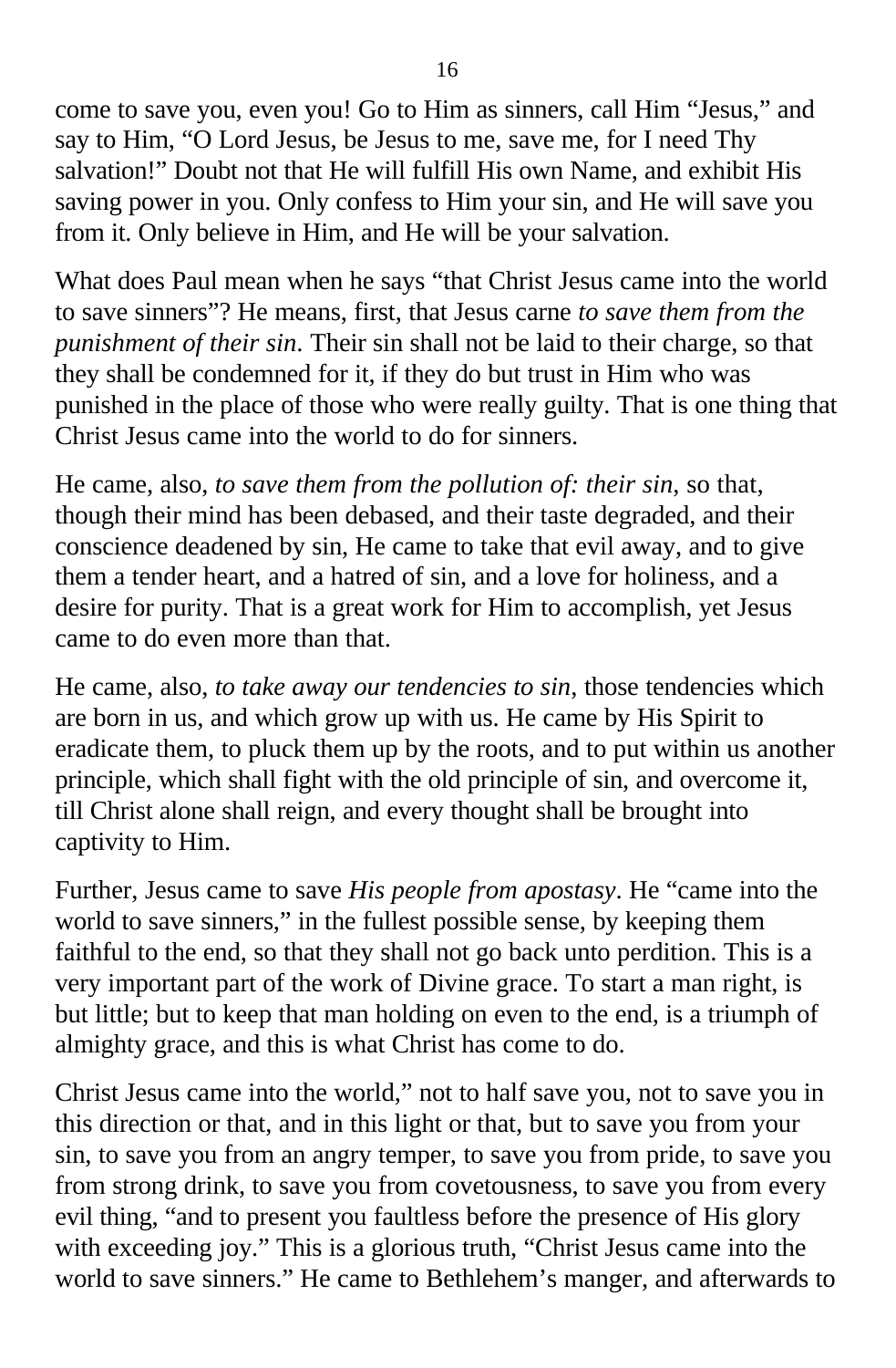Calvary's cross, with this as His one business, that He might save sinners. Is He not able to save? Is He not just the Savior that we need? God and yet man in one adorable Person, He is able to sympathize because He is man, and He is able to save because He is God. Blessed God man, Jesus Christ, Thou art able and willing to save me, and Thou art able and willing to save all other sinners who will believe in Thee!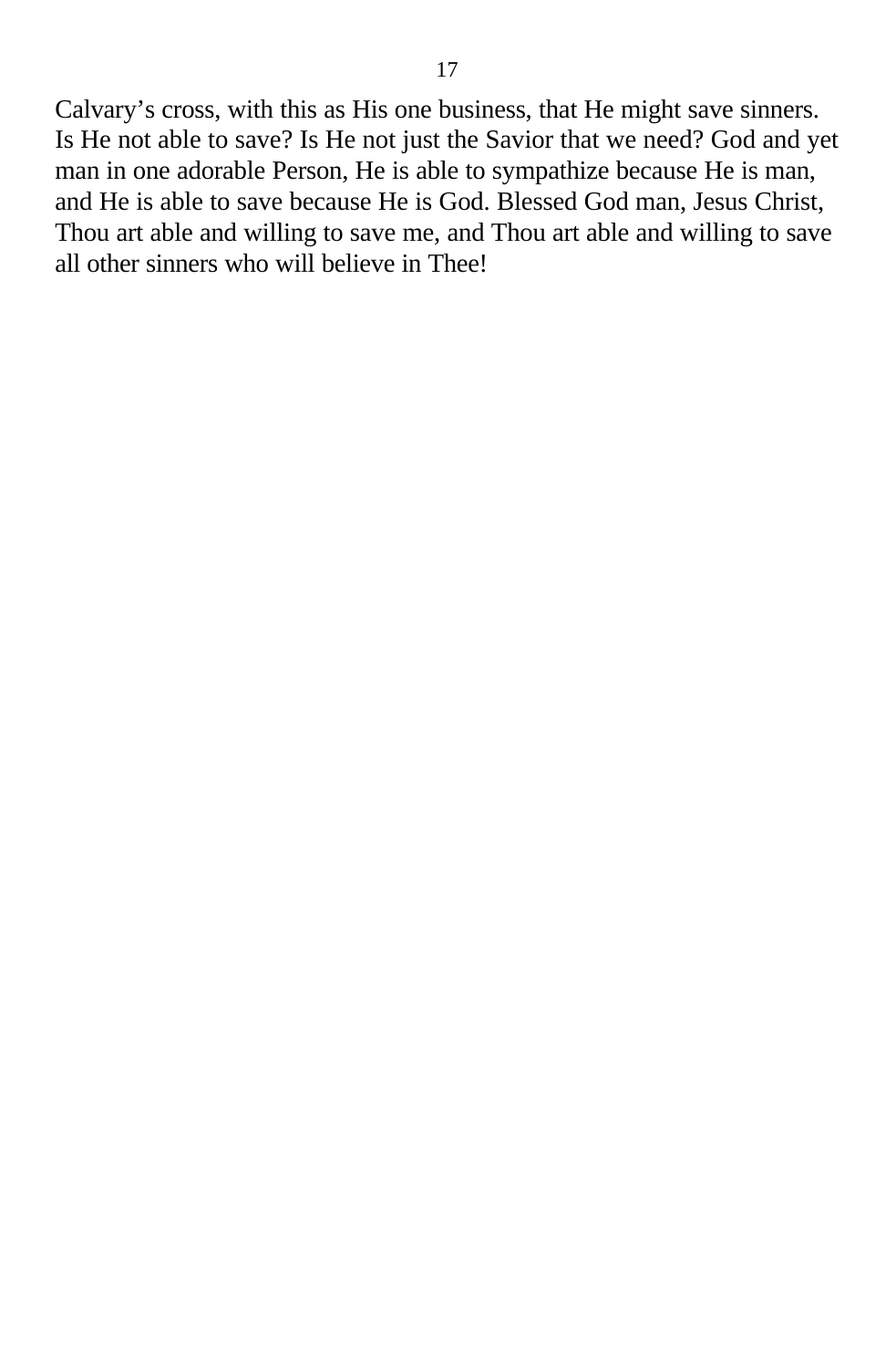#### CHRIST'S INCARNATION, AT THE RIGHT TIME.

PAUL wrote to the Galatians, "*When the fullness of the time was come*, God sent forth His Son, made of a woman, made under the law, to redeem them that were under the law, that we might receive the adoption of sons." The reservoir of time had to be filled by the inflowing of age after age; and when it was full to the brim, the Son of God appeared. Why the world should have remained without Him who is its one great Light for four thousand years after Adam was formed out of the dust of the earth, and why it should have taken that length of time for the Jewish Church to attain her full age, we cannot tell; but this we are plainly told, that Jesus was sent forth "when the fullness of the time was come." Our Lord did not come before His time, nor behind His time; He was punctual to the appointed hour, and cried, to the exact moment, "Lo, I come."

We may not curiously pry into the reasons why Christ came just when He did; but we may reverently muse on the great fact. The birth of Jesus is the grandest light of history, the sun in the heavens of all time. It is the pole star of human destiny, the hinge of chronology, the meeting place of the waters of the past and the future. Why did it happen just at that moment?

The main reason is, because it was so predicted. There were many prophecies, in the Old Testament Scriptures, which pointed, as with unerring fingers, to the place, the manner, and the time when the Shiloh would come, and the great sacrifice for sin should be offered. Jesus came at the very hour which God had determined.

The omniscient Lord of all appoints the date of every event; all times are in His hand, none are left to chance. There are no loose threads in the providence of God, and no dropped stitches. The great clock of the universe keeps perfect time, and the whole machinery of providence moves with unerring punctuality. It was to be expected that the greatest of all events should be most accurately and wisely timed, and so it was. God willed it to be when and where it was, and that will is to us the ultimate reason.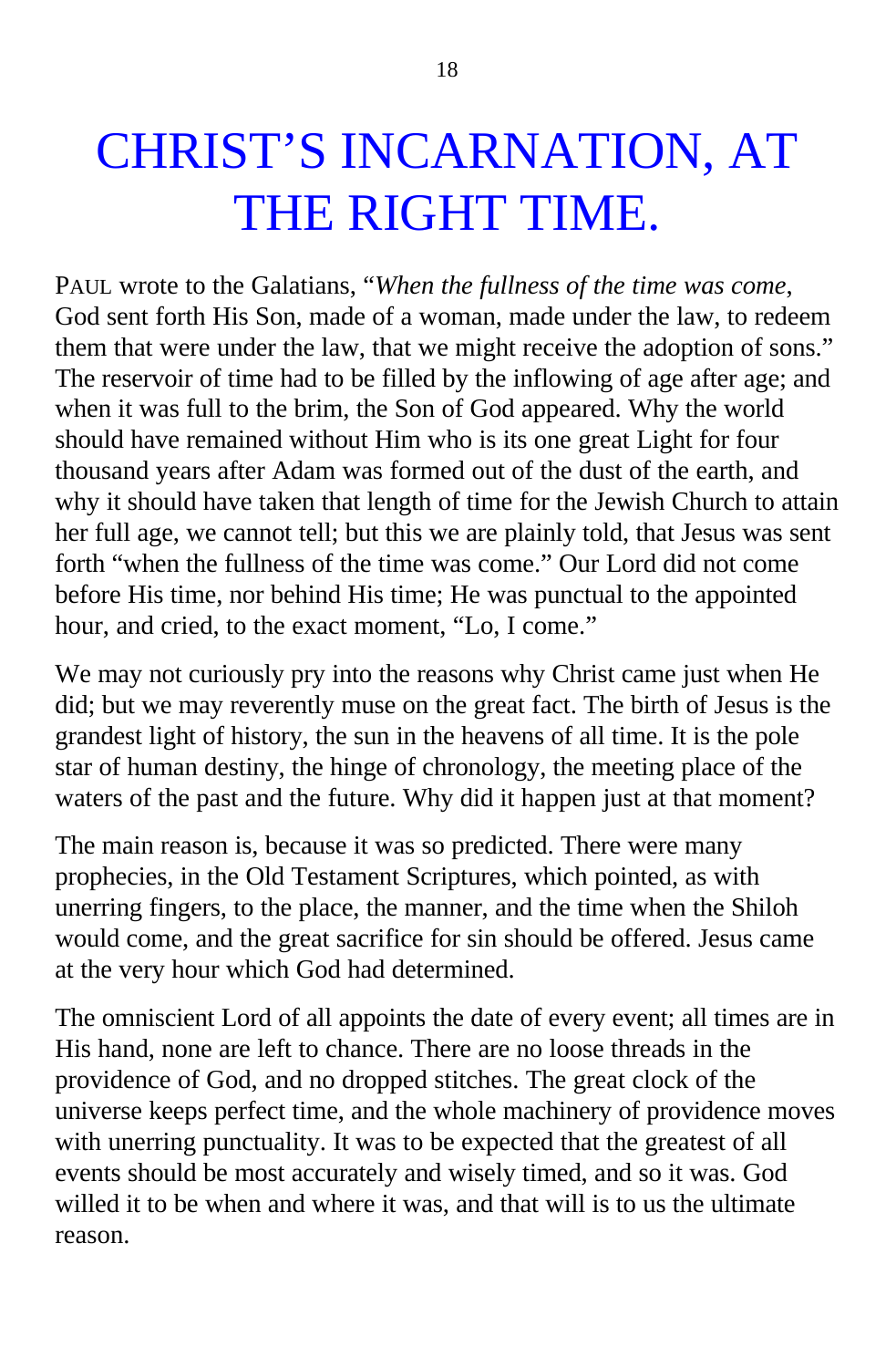## CHRIST'S INCARNATION, A QUIETUS TO FEAR.

THE angel said to the shepherds, Fear not: for, behold, I bring you good tidings of great joy, which shall be to all people. For unto you is born this day in the city of David a Savior, which is Christ the Lord." The very object for which He was born, and came into this world, was that He might deliver us from sin. What, then, was it that made us afraid? Were we not afraid of God, because we felt that we were lost through sin? Well, then, here is joy upon joy, for not only has the Lord come among us as a man, but He was made man in order that He might save man from that which separated him from God.

I feel as if the sorrow of my heart would flow forth in a flood of tears over the many sinners who have gone far away from God, and have been spending their lives riotously in various evil ways. I know they are afraid to come back; they think that the Lord will not receive them, and that there is no mercy for such sinners as they have been. But Jesus Christ has come to seek and to save that which was lost. If He does not save, He was born in vain, for the object of His birth was the salvation of sinners. If He shall not be a Savior, then His mission in coming to this earth has missed its end, for its design was that lost sinners might be saved.

Lost one, lost one, if there were news that an angel had come to save thee, there might be some good cheer in it; but there are better tidings still. God Himself has come; the Infinite, the Almighty, has stooped from the highest heaven that He may pick thee up, a poor undone and worthless worm. Is there not comfort for thee here? Does not the Incarnation of the Savior take away the horrible dread which hangs over men like a black pall?

The angel described the newborn Savior as "Christ." There is His manhood, for it was as man that He was anointed. But the angel also rightly called Him "Christ the Lord." There is His Godhead. This is the solid truth upon which we plant our foot. Jesus of Nazareth is "very God of very God." He who was born in Bethlehem's manger is now, :and always was, "over all, God blessed forever."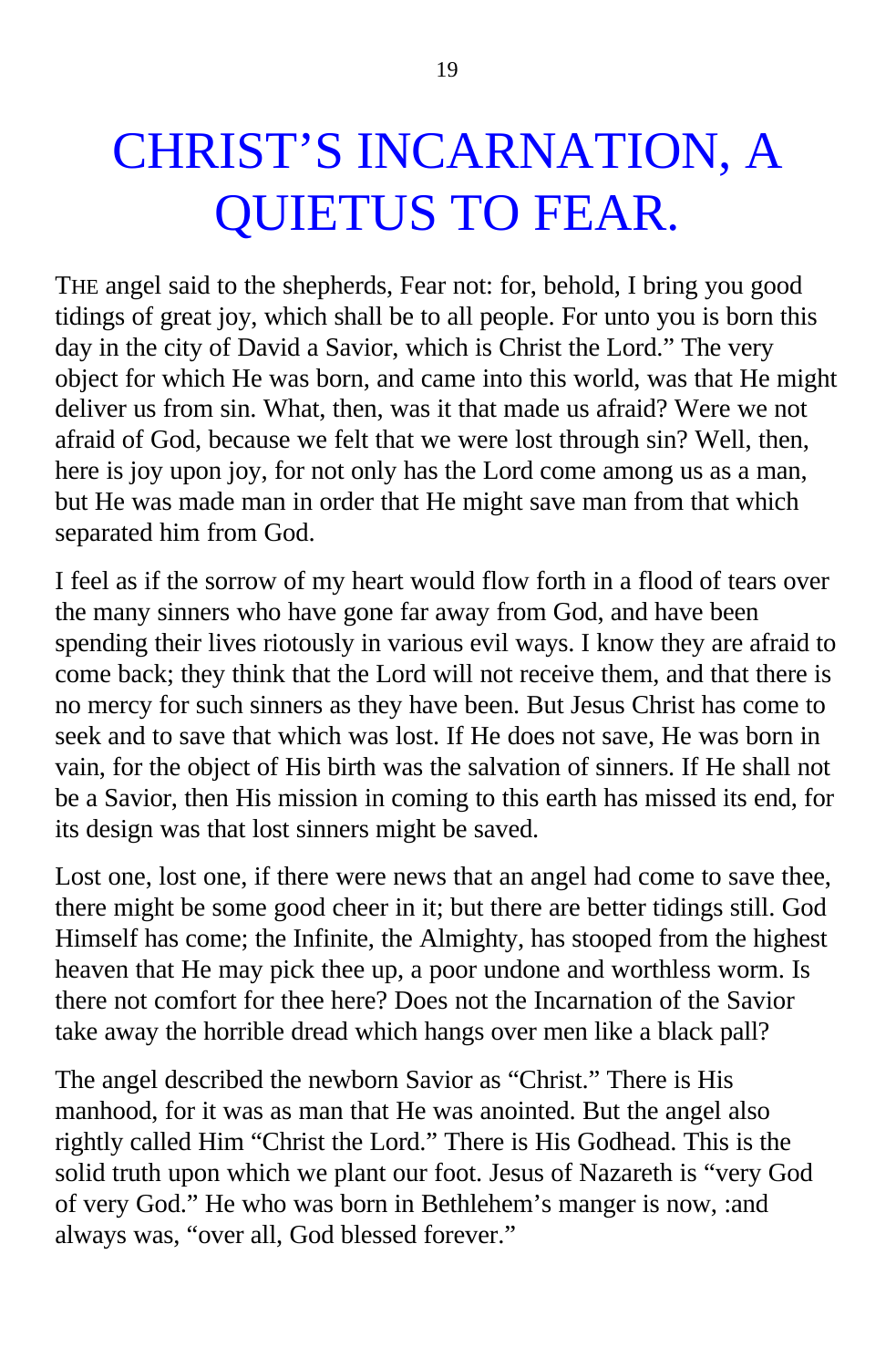There is no Gospel at all if Christ be not God. It is no news to me to tell me that a great prophet is born. There have been great prophets before; but the world has never been redeemed from evil by mere testimony to the truth, and it never will be. But tell me that God is born, that God Himself has espoused our nature, and taken it into union with Himself, then the bells of my heart ring merry peals, for now may I come to God since God has come to me.

God has sent an Ambassador who inspires no fear. Not with helmet and coat of mail, not with sword or spear, does Heaven's Herald approach us; but the white flag is held in the hand of a Child, in the hand of One chosen out of the people, in the hand of One who died, in the hand of One who, though He reigns in glory, wears the nail prints still.

O man, God comes to you in the form of one like yourself! Do not be afraid to draw near to the gentle Jesus. Do not imagine that you need to be prepared for an audience with Him, or that you must have the intercession of a saint, or the intervention of priest or minister. Anyone could have come to the Babe in Bethlehem. The horned oxen, methinks, ate of the hay on which He slept, and feared not. It is the terror of the Godhead which, oftentimes, keeps the sinner away from reconciliation; but see how the Godhead is graciously concealed in that little Babe, who needed to be wrapped in swaddling bands like any other newborn child. Who feareth to approach Him? Yet is the Godhead there.

My soul, when thou canst not, for very amazement, stand on the sea of glass mingled with fire, when the Divine glory is like a consuming fire to thy spirit, and the sacred majesty of Heaven is altogether overpowering to thee, then come thou to this Babe, and say, "Yet God is here, and here can I meet Him in the person of His dear Son, in whom dwelleth all the fullness of the Godhead bodily." Oh, what bliss there is in the Incarnation of Christ as we remember that therein God's omnipotence cometh down to man's feebleness, and infinite majesty stoops to man's infirmity!

The shepherds were not to find this Babe wrapped in Tyrian purple, nor swathed in choicest fabrics fetched from afar.

#### **"***No crown bedecks His forehead fair, No pearl, nor gem, nor silk is there.***"**

Nor would they discover Him in the marble halls of princes, nor guarded by praetorian legionaries, nor attended by vassal sovereigns; but they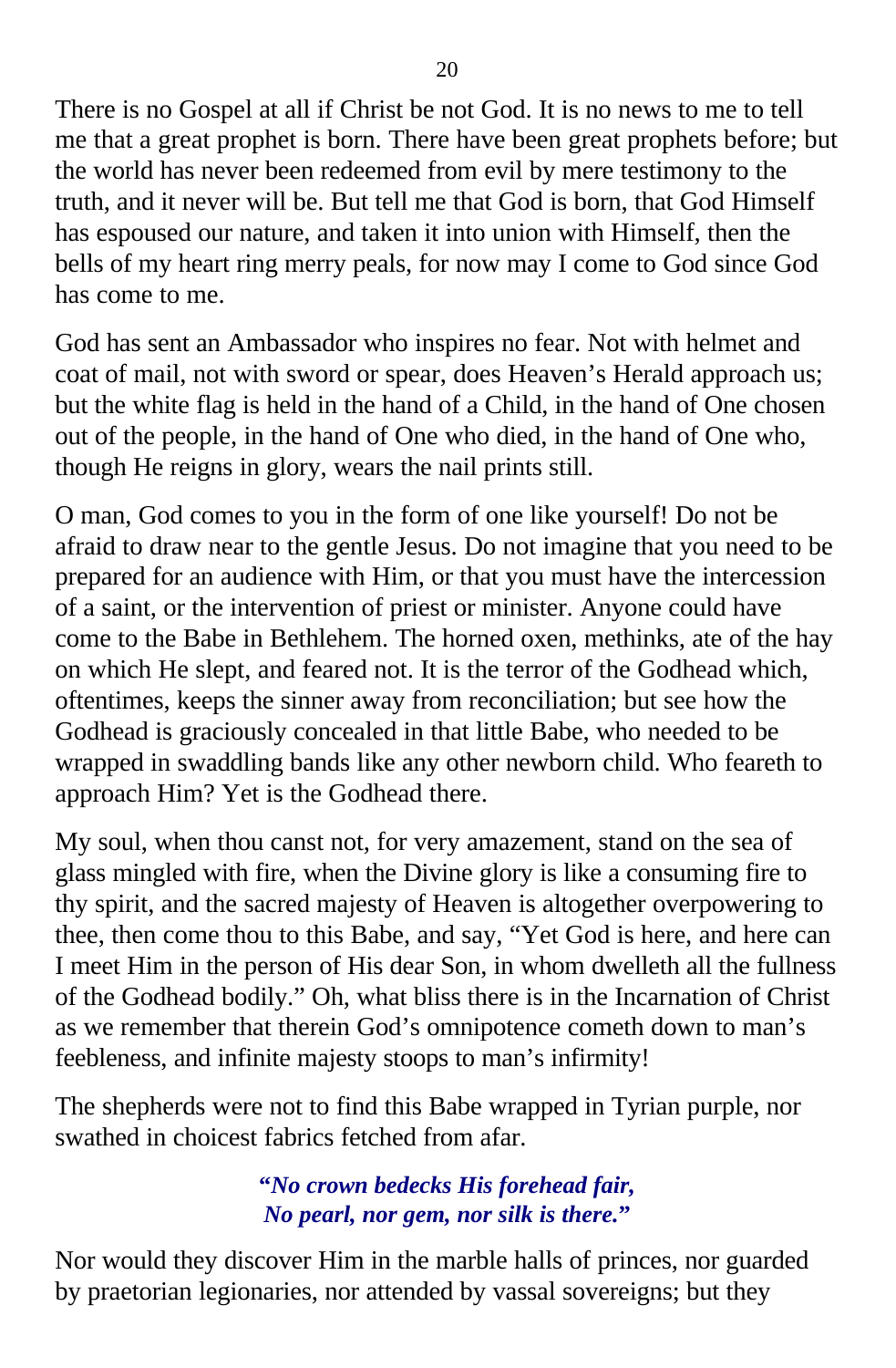would find Him the babe of a peasant woman, of princely lineage, it is true, but of a family whose stock was dry and forgotten in Israel. The Holy Child was reputed to be the son of a carpenter. If you looked on the humble father and mother, and at the poor bed they had made up, where aforetime oxen had come to feed, you would say, "This is condescension indeed."

O ye poor, be glad, for Jesus is born in poverty, and cradled in a manger! O ye sons of toil, rejoice, for the Savior is born of a lowly virgin, and a carpenter is His foster father! O ye people, oftentimes despised and downtrodden, the Prince of the democracy is born, One chosen out of the people is exalted to the throne! O ye who call yourselves the aristocracy, behold the Prince of the kings of the earth, whose lineage is Divine, and yet there is no room for Him in the inn! Behold, O men, the Son of God, who is bone of your bone, and flesh of your flesh; who, in His after life, was intimate with all your griefs, hungered as ye hunger, was weary as ye are weary, and wore humble garments like your own; yea, suffered worse poverty than you do, for He was without a place whereon to lay His head! Let the heavens and the earth be glad, since God hath so fully, so truly come down to man.

Jesus is the Friend of the poor, the sinful, and the unworthy. You, poor ones, need not fear to come unto Him; for He was born in a stable, and cradled in a manger. You have not worse accommodation than He had; you are not poorer than He was. Come and welcome to the poor man's Prince, to the peasant's Savior. Stay not back through fear of your unfitness; the shepherds came to Him in all their *dishabille.* I read not that they tarried to put on their best garments; but, in the clothes in which they wrapped themselves that cold midnight, they hastened, just as they were, to the young Child's presence. God looks not at garments, but at hearts; and accepts men when they come to Him with willing spirits, whether they be rich or poor.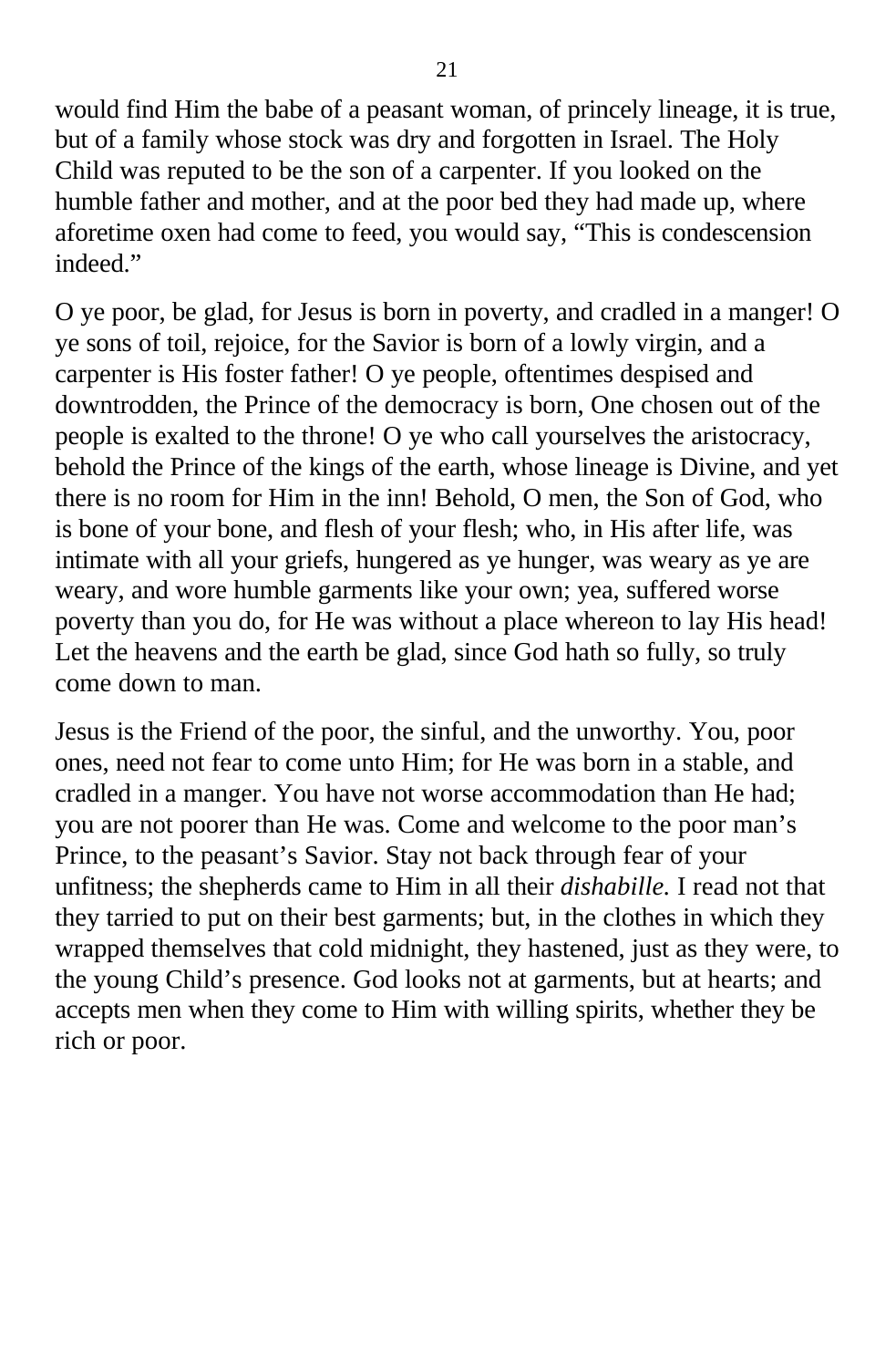#### CHRIST'S INCARNATION, — JOYOUS AND PERSONAL.

TO the shepherds the angel said, "Behold, I bring you good tidings of great joy, which shall be to all people;" and, truly, the angelic message is still the source of joy to all who hear it aright: "Unto you is born . . . a Savior." Rejoice, then, ye who feel that ye are lost; for Christ Jesus the Savior comes to seek and to save you. Be of good cheer, ye who are in the prison house of sin, for He comes to set you free. Ye who are famished and ready to die, rejoice that Christ Jesus the Lord has consecrated for you a better Bethlehem, a true "house of bread," and that He has Himself come to be the bread of life to your souls. Rejoice, O sinners, everywhere, for the Restorer of the castaways, the Savior of the fallen, is born!

Join in the joy, ye saints, for He is also the Preserver of the saved ones, delivering them from innumerable perils, and He is the sure Perfecter of all whom He preserves. Jesus is no partial Savior, beginning a work, and never completing it; but, saving and cleansing, restoring and upholding, He also perfects and presents the saved ones, without spot, or wrinkle, or any such thing, before His Father's face. Rejoice, then, all ye people; let your hills and valleys ring with joy, for a Savior, who is mighty to save, is born among you.

This joy began with the shepherds, for the angel said to them, "Unto *you* is born this day in the city of David a Savior, which is Christ the Lord." Reader, shall the joy begin with you to-day? It avails you little that Christ is born, or that Christ died, unless unto you a Child is born, and for *you* Jesus bled. A personal interest in the birth, life, and death of Christ is the main point for each one of us.

"But I am poor," saith one. So were the shepherds. O ye poor, to you this mysterious Child is born! "The poor have the Gospel preached unto them." "He shall judge the poor of the people, He shall save the children of the needy, and shall break in pieces the oppressor."

 "But I am obscure and unknown," saith one. So were the watchers on the midnight plain. Who, save God, knew the men who endured hard toil, and kept their flocks by night? And you, unknown of men, are known to God;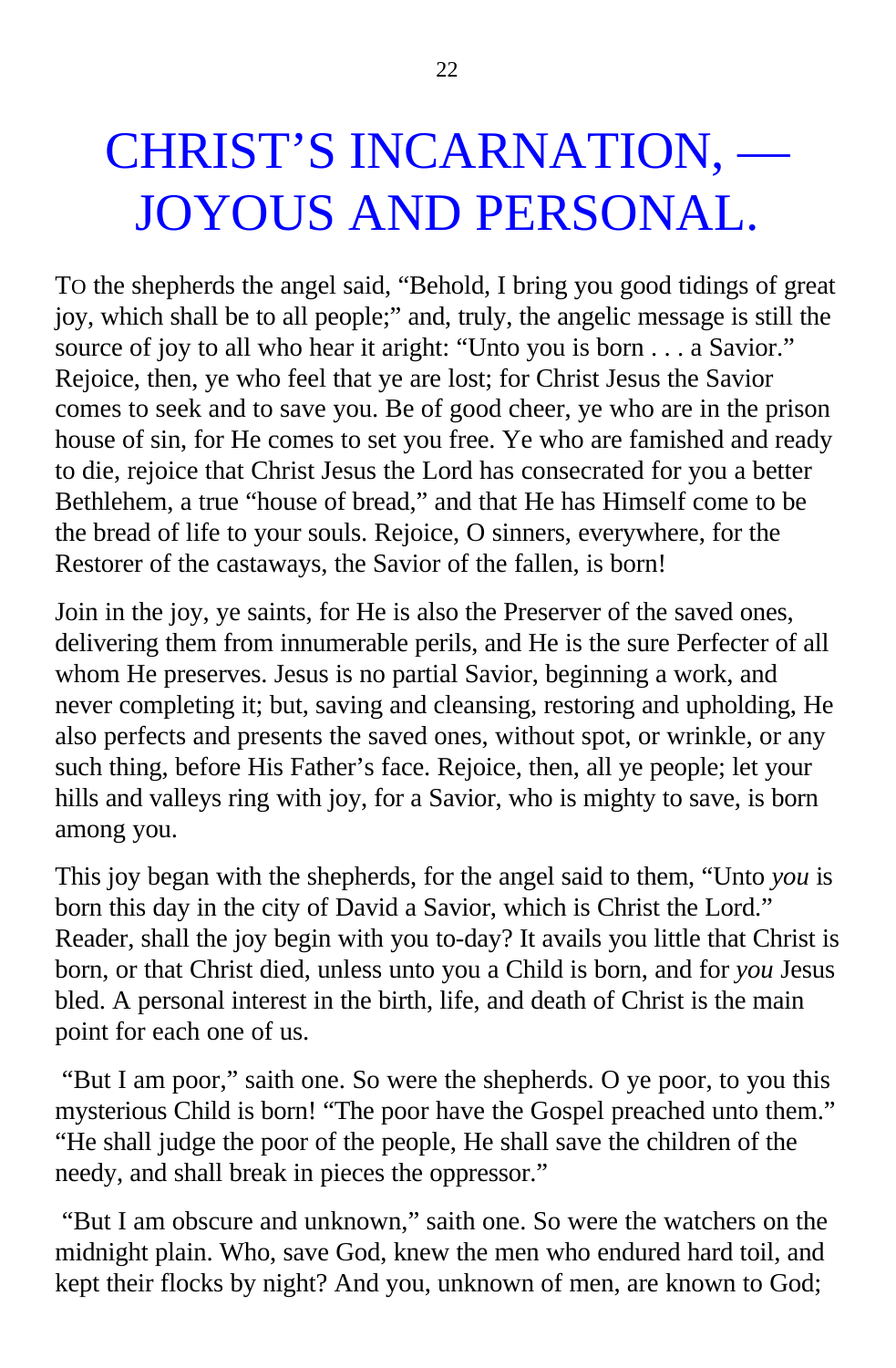shall it not, then, be said that "unto you a Child is born? The Lord regardeth not the greatness of men, but He hath respect unto the lowly.

Possibly, you say that you are illiterate, you cannot understand much. Be it so; but unto the shepherds Christ was born, and their simplicity did not hinder them from receiving Him, but even helped them to do so. Let it be so with yourself; receive gladly the simple truth as it is in Jesus. The Lord hath exalted One chosen out of the people.

No aristocratic Christ have I to commend to you, but the Savior of the people, the Friend of publicans and sinners. Jesus is the true "poor man's Friend;" He is "a Witness to the people, a Leader and Commander to the people." Oh, that each one of us might truly say, "Unto me is Jesus born"! If I truly believe in Him, Christ is born unto me, and I may be as sure of it as if an angel announced it personally to me, since the Scripture assures me that, if I believe in Jesus, He is mine, and I am His, and through union with Him I become a partaker in His everlasting life, and in all that He has.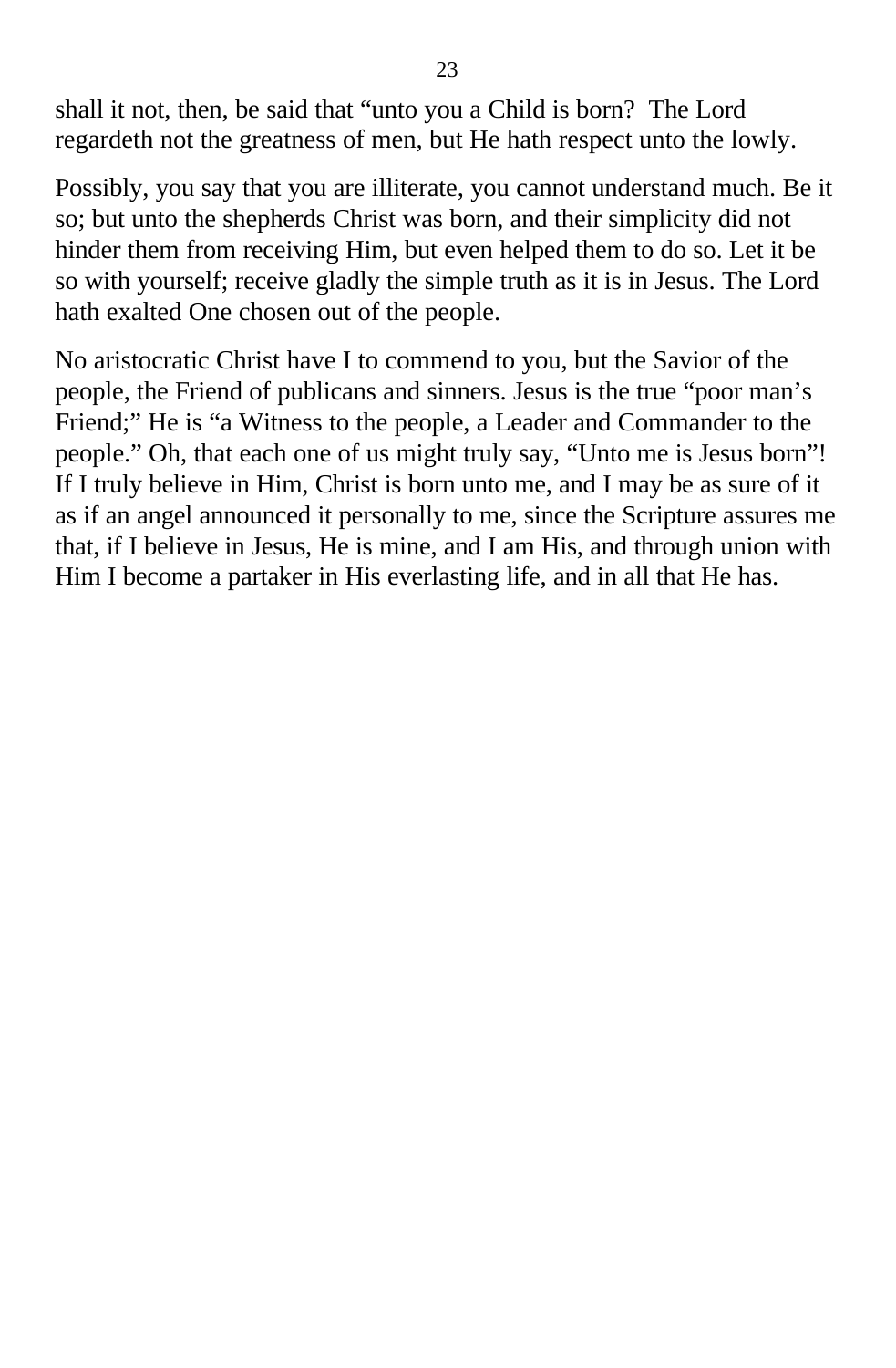#### CHRIST'S INCARNATION, THE WONDER OF ANGELS.

HOW surprised the angels must have been when they were first informed that Jesus Christ, the Prince of life, intended to shroud Himself in clay, and become a human babe, and live and die upon the earth! We know not how the information was first communicated to the angels; but when the rumor began to circulate among the shining hosts, we may imagine what strange wonderment there was in their lofty minds. What! was it true that He, whose crown was all bedight with stars, would lay that crown aside? What! was it certain that He, about whose shoulders was cast the purple robe of universal sovereignty, would become a man, dressed in a peasant's garment? Could it be true that He, who was everlasting and immortal, would one clay be nailed to a cross? How their wonderment must have increased as the details of the Savior's life and death were made known to them. Well might they desire to "look into" these things, which were so surprising and mysterious to them.

And when He descended from on high, they followed Him; for Jesus was "*seen* of angels," and seen in a very special sense; for they looked upon Him in rapturous amazement, wondering what it could mean when He, "who was rich, for our sakes became poor." Do you see Him as, on that day of Heaven's eclipse, He did, as it were, ungird Himself of His majesty? Can you conceive the increasing wonder of the heavenly hosts when the great deed was actually done, when they saw His priceless tiara taken off, when they watched Him unbind His girdle of stars, and cast away His sandals of gold? Can you conceive what must have been the astonishment of the angels when He said to them, "I do not disdain the womb of the virgin; I am going down to earth to become a man"? Can you picture them as they declared that they would follow Him? They followed Him as near as He would permit them; and when they came to earth, they began to sing, "Glory to God in the highest, and on earth peace, good will toward men." Nor would they go away till they had made the shepherds also wonder, and till heaven had hung out new stars in honor of the newborn King.

And now wonder, ye angels, as ye see that the Infinite has become an infant. He, upon whose shoulders the universe doth hang, hangs at His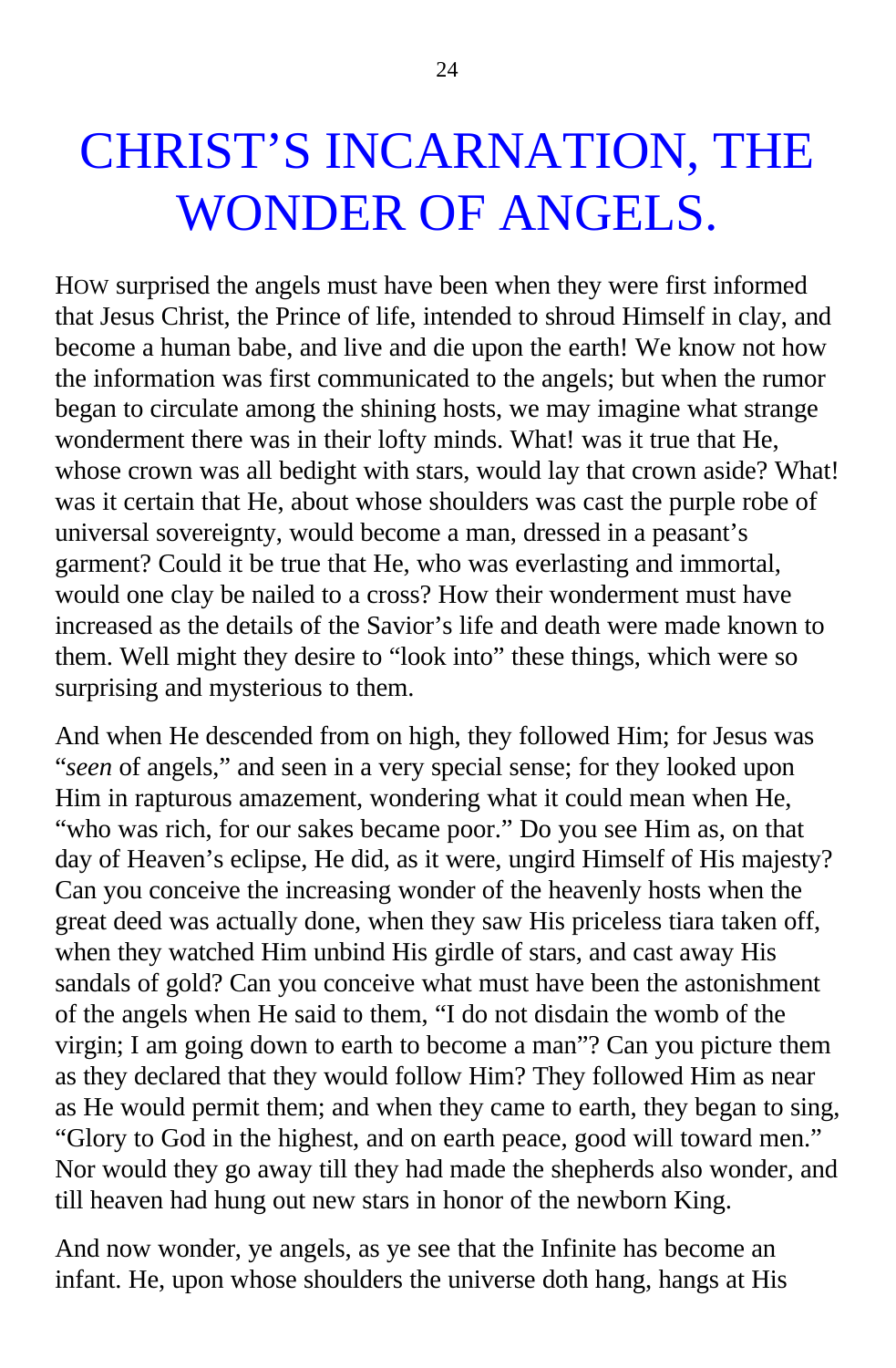mother's breast. He, who created all things by the word of His power, and who bears up the pillars of creation, hath now become so weak that He must be carried in the arms of a woman! Wonder, ye that knew Him in His riches, whilst ye behold Him in His poverty. Where sleeps the newborn King? Hath He the best room in Caesar's palace? Hath a cradle of gold been prepared for Him, and pillows of down, on which to rest His head? No; in the dilapidated stable where the oxen stood, and in the manger where they fed, there the Savior lies, swathed in the swaddling bands of the children of poverty. Nor doth He rest long there; on a sudden, His mother must carry Him to Egypt; He must go there, and become a stranger in a strange land. When He came back, and grew up at Nazareth, the angels must have marveled to see Him that made the worlds handle the hammer and the nails, assisting His reputed father in the trade of a carpenter.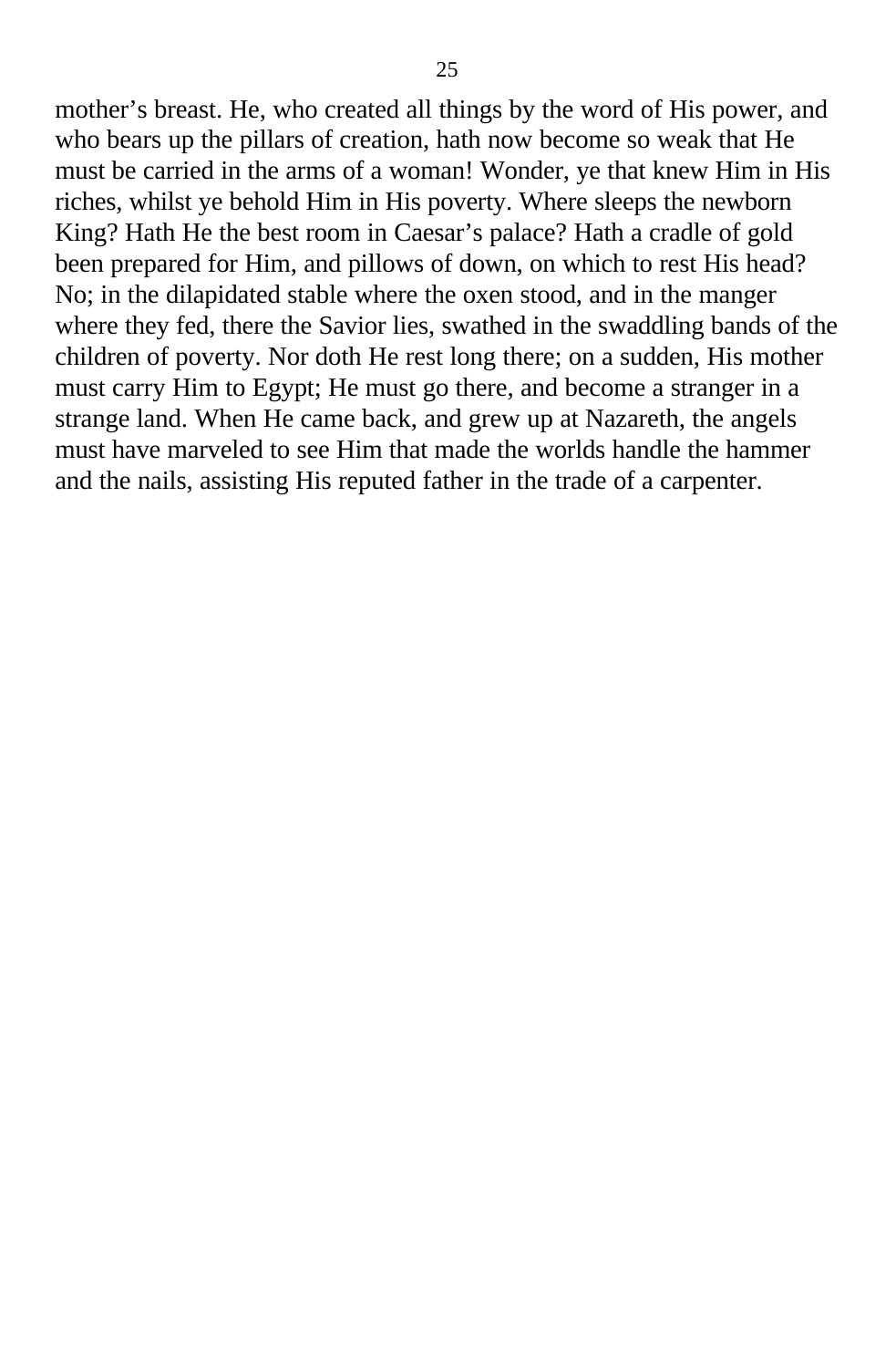## CHRIST'S INCARNATION, THE MARVEL OF MORTALS.

IF the angels were so astonished at Christ's birth, it is not surprising that man should be filled with holy wonder at the great mystery. That God should have such consideration for His fallen creatures that, instead of sweeping them away with the bosom of destruction, He should devise a wonderful scheme for their redemption, and that He should Himself undertake to be their Redeemer, and to pay their ransom price, is, indeed, marvelous.

Probably, it will seem most marvelous to you in its relation to yourself, that you should be redeemed by the precious blood of Jesus, that God should forsake the thrones and royalties above to suffer ignominiously below for you. If you truly know yourself, you can never see any adequate motive or reason in your own self for such a wonderful deed as this. "Why should God display such love to me?" you may well ask.

If David, when the Lord revealed to him the honors in store for him and for his family, could only say, "Who am I, O Lord God, and what is my house, that Thou hast brought me hitherto? And is this the manner of man, O Lord God?" what should you and I say? Had we been the most meritorious of individuals, and had we unceasingly kept the Lord's commands, we could not have deserved such a priceless boon as Christ's Incarnation; but as we are sinners, offenders, rebels, who have revolted, and continually gone further and further away from God, what shall we say of this incarnate God dying for us, but "Herein is love, not that we loved God, but that He loved us, and sent His Son to be the propitiation for our sins"?

Let your soul lose itself in wonder, for wonder is, in this way, a very practical emotion. Holy wonder will lead you to grateful worship; being amazed at what God has done, you will pour out your soul with astonishment at the foot of the golden throne in the grateful and adoring song, "Blessing, and honor, and glory, and majesty, and power, and dominion, and might be unto Him who sitteth on the throne, and doeth these great things to me."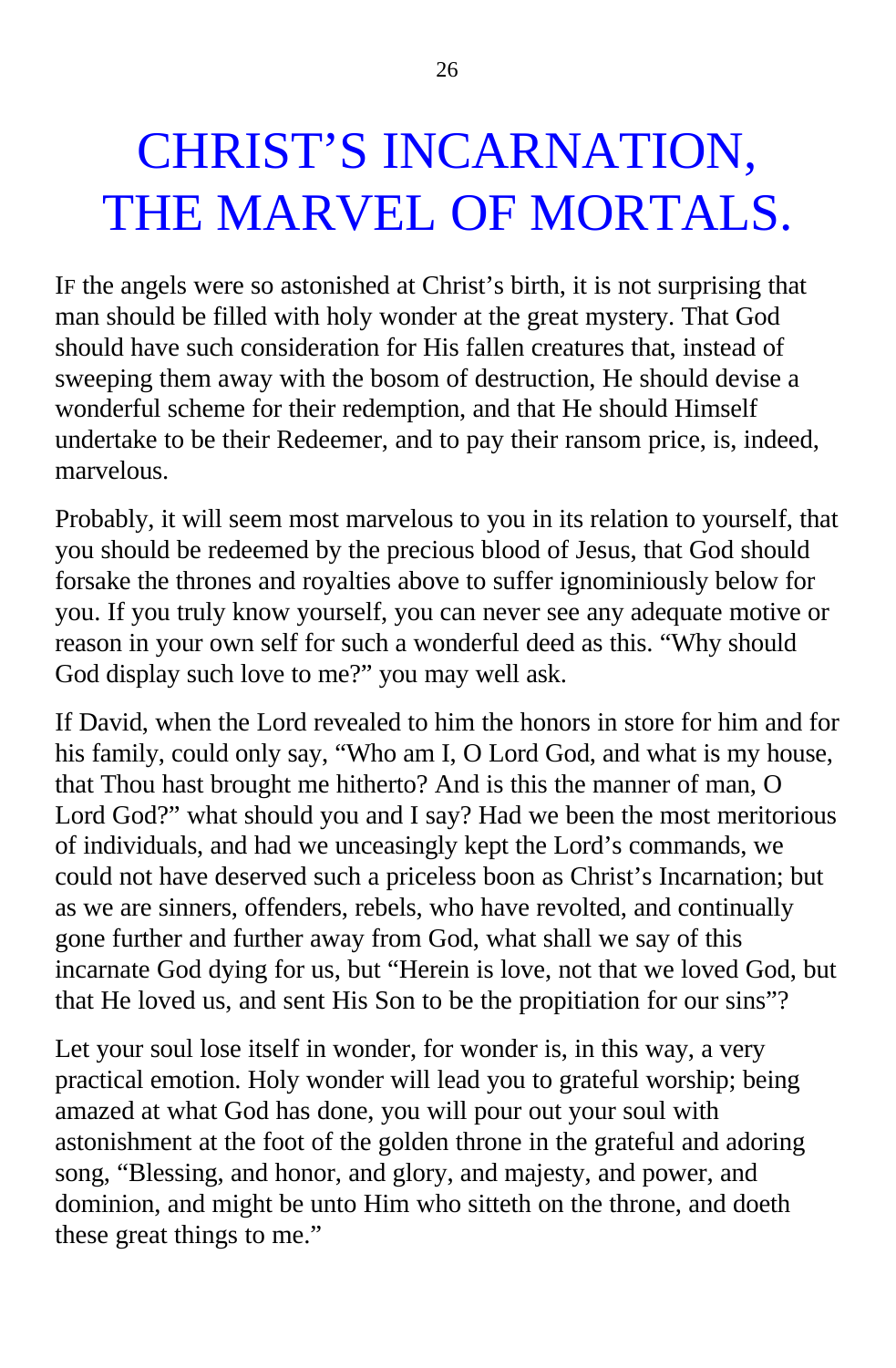This wonder will also produce in you godly watchfulness; you will be afraid to sin against such love as this. Feeling the presence of the mighty God in the gift of His dear Son, you will put off your shoes from off your feet, because the place whereon you stand is holy ground.

You will be moved, at the same time, to a glorious hope. If Jesus has given Himself to you, if He has done this marvelous thing on your behalf, you will feel that Heaven itself is not too great for your expectation, and that the rivers of pleasure at God's right hand are not too sweet or too deep for you to drink thereof. Who can be astonished at anything when he has once learned the mystery of the manger and the cross?

What is there wonderful left after one has seen the Savior? The nine wonders of the world! Why, you may put them all into a nutshell, machinery and modern art can excel them all; but this one wonder is not the wonder of earth only, but of Heaven and earth, and even of hell itself. It is not the wonder of the olden time, but the wonder of all time, and the wonder of eternity. They who see human wonders a few times, at last cease to be astonished; the noblest pile that architect ever raised, at last fails to impress the onlooker; but not so this marvelous temple of incarnate Deity; the more we look at it, the more we are astonished; the more we become accustomed to it, the more have we a sense of its surpassing splendor of love and grace. There is more of God's glory and majesty to be seen in the manger and the cross, than in the sparkling stars above, the rolling deep below, the towering mountain, the teeming valleys, the abodes of life, or the abyss of death. Let us then give ourselves up to holy wonder, such as will produce gratitude, worship, love, and confidence, as we think of that great "mystery of godliness, God manifest in the flesh."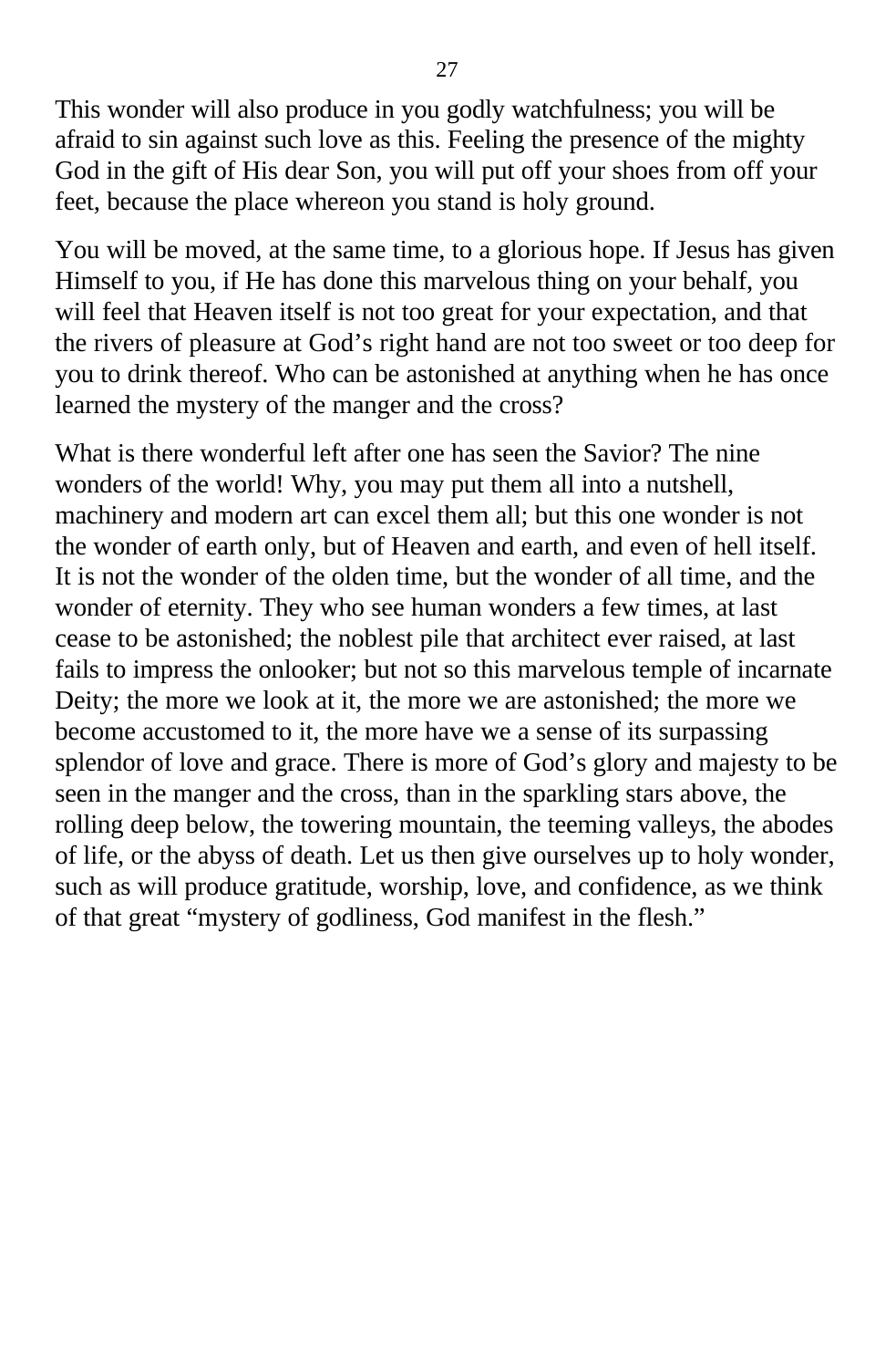#### EMMANUEL, "GOD WITH US"

IN addition to explaining the Name of Jesus, and recording its God given origin, the Holy Spirit, by the evangelist Matthew, has been pleased to refer us to the synonym of it, and so to give us still more of its meaning. "Now all this was done, that it might be fulfilled which was spoken of the Lord by the prophet, saying, Behold, a virgin shall be with child, and shall bring forth a Son, and they shall call His Name Emmanuel, which being interpreted is, God with us." If, when our Lord was born, and named " Jesus," the old prophecy which said that He should be called Emmanuel was fulfilled, it follows that the name "Jesus" bears a signification tantamount to that of "Emmanuel," and that its virtual meaning is "God with us." And, indeed, He is Jesus, the Savior, because He is Emmanuel, God with us; and as soon as He was born, and so became Emmanuel, the incarnate God, He became by that very fact Jesus, the Savior. By coming down from Heaven to this earth, and taking upon Himself our nature, He bridged the otherwise bridgeless gulf between God and man; by suffering in that human nature, and imparting, through His Divine nature, an infinite efficacy to His suffering, He removed that which would have destroyed us, and brought us everlasting life and salvation. O Jesus, dearest of all names in earth or in Heaven, I love thy music all the better because it is in such sweet harmony with another Name which rings melodiously in mine ears, Emmanuel, God with us!

Our Savior is God, and therefore He is "mighty to save;" He is God with us, and therefore pitiful; He is Divine, and therefore infinitely wise; but He is human, and therefore full of compassion. Never let us for a moment hesitate as to the Godhead of our Lord Jesus Christ, for His Deity is a fundamental doctrine of the Christian faith. It may be that we shall never fully understand how God and man could be united in one Person, for who by searching can find out God? These great mysteries of godliness, these "deep things of God," are beyond our measurement. Our little skiff might be lost if we ventured so far out upon this vast, this infinite ocean, as to lose sight of the shore of plainly revealed truth.

But let it remain, as a matter of faith, that Jesus Christ, even He who lay in Bethlehem's manger, and was carried in a woman's arms, and lived a suffering life, and died on a malefactor's cross, was, nevertheless, the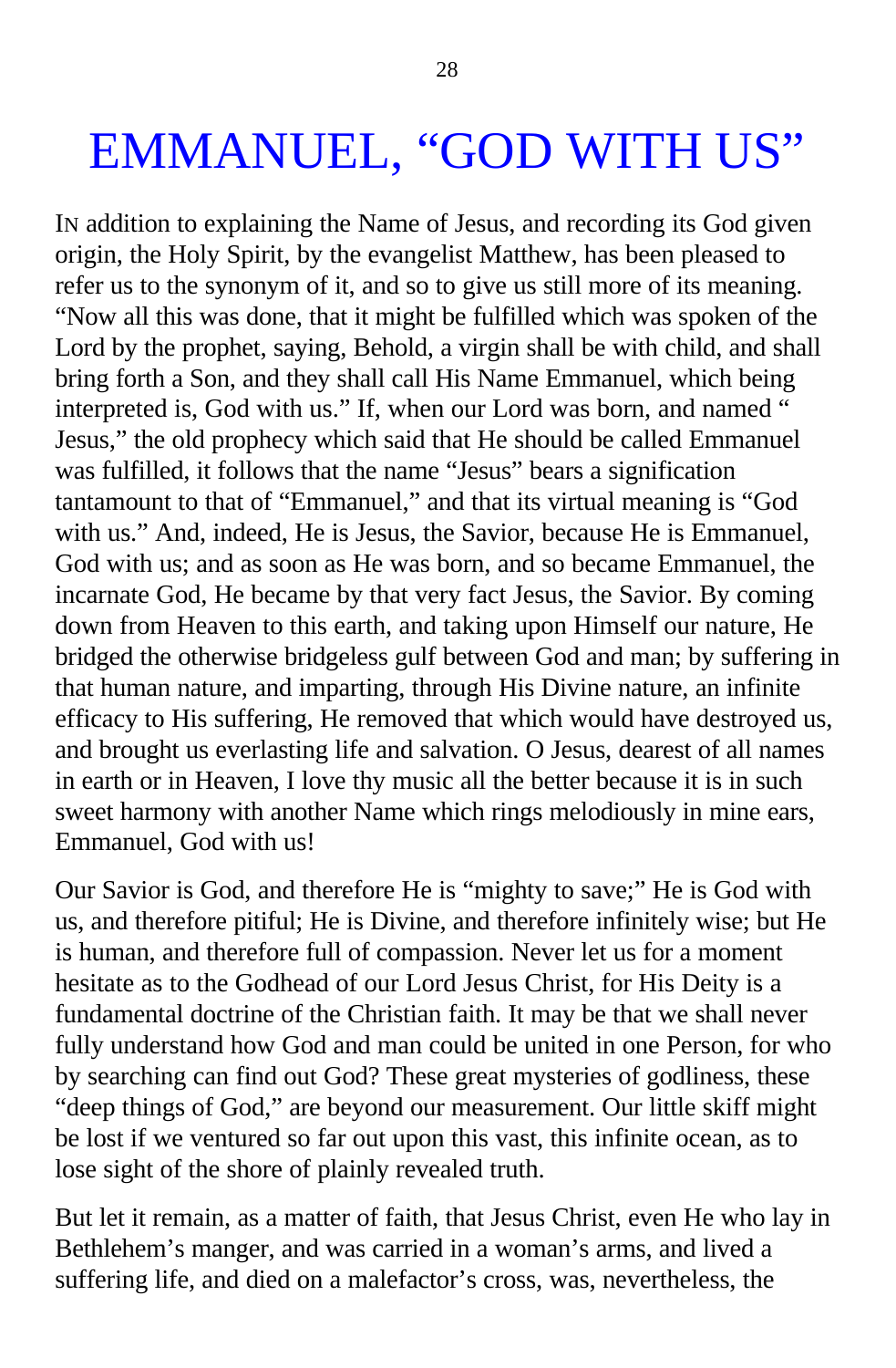appointed "Heir of all things," the brightness of His Father's glory, "and the express image of His person," "who thought it not a prize to be grasped to be equal, with God," for that honor was already His, so that He could truly say, "I and My Father are one."

Jesus of Nazareth was certainly not an angel. That fact the apostle Paul has abundantly disproved in the first and second chapters of his Epistle to the Hebrews. He could not have been an angel, for honors are ascribed to Him which were never bestowed on angels. He was no subordinate deity, or created being elevated to the Godhead, as some have absurdly said. All such statements are as unreliable as dreams and falsehoods. Christ was as surely God as He could be, one with the Father and the ever blessed Spirit. If it were not so, not only would the great strength of our hope be gone, but the glory of the Incarnation would have evaporated altogether. The very essence of it is that it was God Himself who was veiled in human flesh; if it was any other being who thus came to us, I see nothing very remarkable in it, nothing comforting, certainly. That an angel should become a man, is a matter of no great consequence to me; that some other superior being should assume the nature of man, brings no joy to my heart, and opens no well of consolation to me.

But "God with us" is the source of exquisite delight. "God with us" all that "God" means, the Deity, the infinite Jehovah with us, this, this is worthy of the burst of midnight song, when angels startled the shepherds with their carols, singing "Glory to God in the highest, and on earth peace, good will toward men." This was worthy of the foresight of seers and prophets, worthy of a new star in the heavens, worthy of the care which Inspiration has manifested to preserve the record.

This, too, was worthy of the martyr deaths of apostles and confessors, who counted not their lives dear unto them for the sake of the incarnate God; and this is worthy, at this day, of our most earnest endeavors to spread the glad tidings, worthy of a holy life to illustrate its blessed influences, and worthy of a joyful death to prove its consoling power. Well did the apostle say, "Without controversy great is the mystery of godliness: God was manifest in the flesh." He who was born at Bethlehem is God, and "God with us." God there lies the majesty; "God with us," there lies the mercy. God therein is glory; "God with us," therein is grace. God alone might well strike us with terror; but " God with us" inspires us with hope and confidence.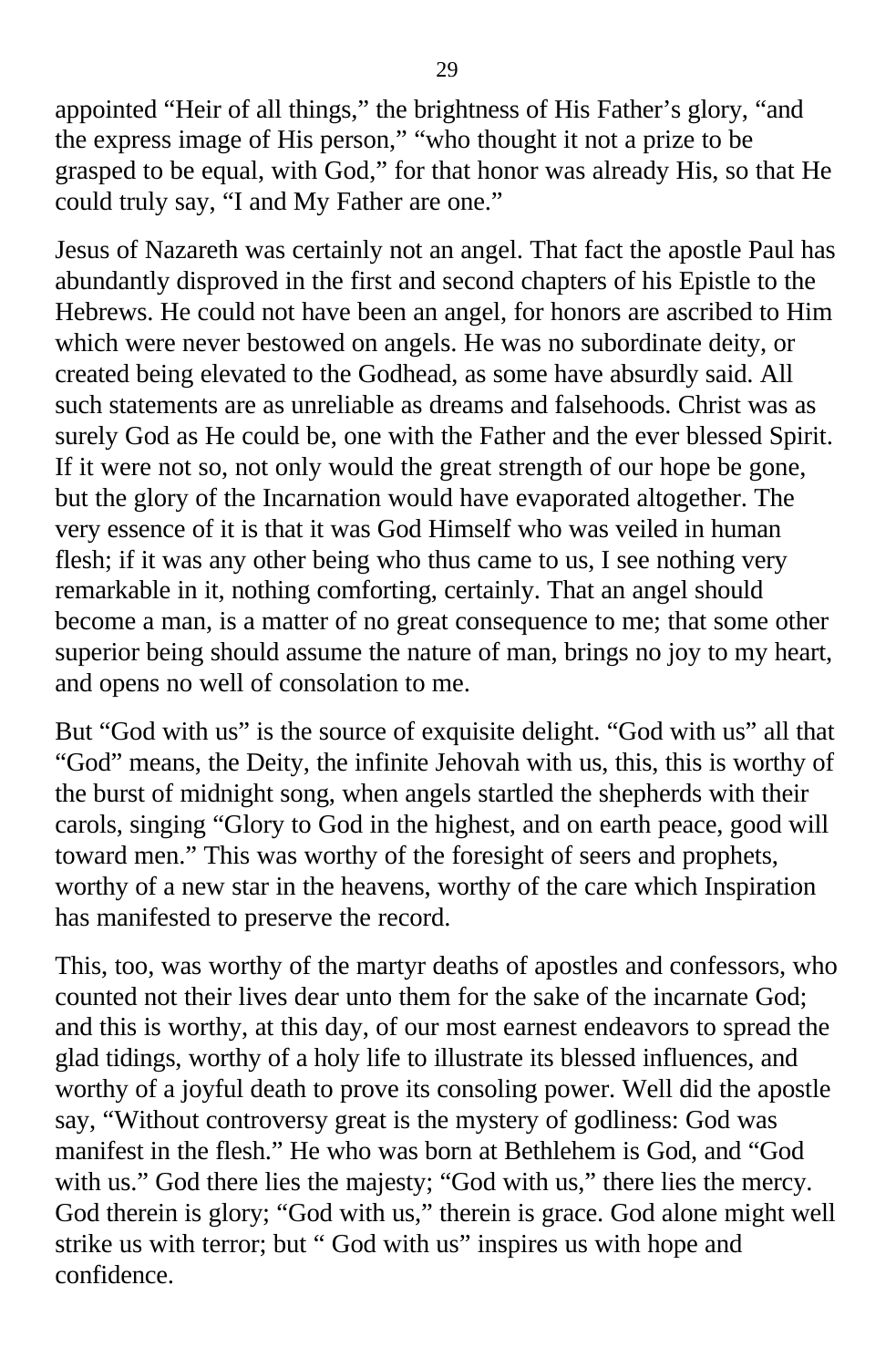#### "GOD WITH US," UNPARALLELED CONDESCENSION.

HIS gracious Emmanuel "God with us" was the great Creator. "All things were made by Him; and without Him was not any thing made that was made." He reigned in Heaven as the acknowledged equal with the Father. The angels delighted to do Him homage; every seraph's wing would fly at His bidding; all the host of Heaven worshipped at His feet. Hymned day without night by all the sacred choristers, He did not lack for praise. Nor did He lack for servants; legions of angels were ever ready to do His commandments, hearkening unto the voice of His word.

All the powers of nature, too, were under His control. He wanted nothing to make Him glorious; all things were His, and the power to make more if He needed them. He could truly say, "If I were hungry, I would not tell thee: for the world is Mine, and the fullness thereof." It was this God, this Ever blessed One, who had been from eternity with the Father, and in whom the Father had infinite delight, who looked upon men with the eye of love. He that was born in Bethlehem's manger, He that lived here the life of a peasant, toiling and suffering, was one with Jehovah.

Well might Isaiah, in his prophetic vision, proclaim the royal titles of the "Child" who was to be born, and the "Son" who, in the fullness of time, would be given to us and for us: "The government shall be upon His shoulder: and His Name shall be called Wonderful, Counselor, The Mighty God, The everlasting Father, The Prince of Peace." Let this truth sink into our souls, that it was God Himself who came from Heaven to save us from destruction. It was no inferior being, no one like ourselves; but it was "very God of very God" who loved us with an everlasting and infinite affection. I have often turned that thought over in my mind, but I have never been able to express it as I have wished.

If I were told that all the sons of men cared for me, that would be but as a drop in a bucket compared with Jehovah Himself regarding me with favor. If it were said that all the princes of the earth had fallen at some poor man's feet, and laid aside their dignities that they might relieve his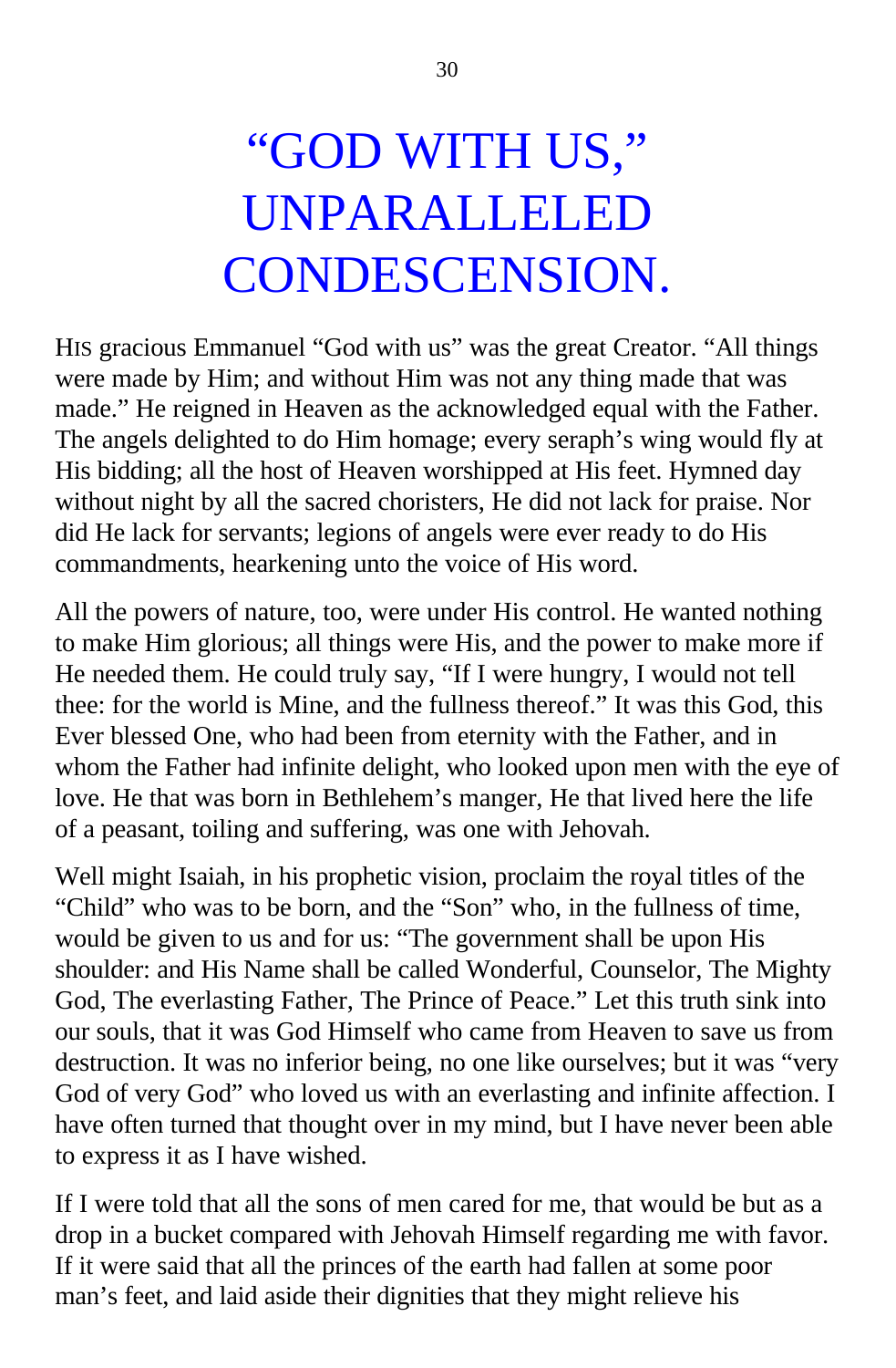necessities, it would be counted condescending kindness; but such an act would not be worthy to be spoken of in comparison with that infinite condescension and unparalleled love which brought the Savior from the skies to rescue and redeem such worthless rebels as we were. It is not possible that all the condescension of all the kind and compassionate men who have ever lived should be more than as a small grain that could not turn the scale, compared with the everlasting hills of the Savior's wondrous love.

What amazing condescension is it that God, who made all things, should assume the nature of one of His own creatures, that the Self existent should be united with the dependent and derived, and the Almighty linked with the feeble and mortal! In His Incarnation, our Lord Jesus Christ descended to the very depths of humiliation, by entering into alliance with a nature which did not occupy the chief place in the scale of existence. It would have been marvelous condescension for the infinite and incomprehensible Jehovah to have taken upon Himself the nature of some noble spiritual being, such as a seraph or a cherub. The union of the Divine Creator with any created spirit would have been an immeasurable stoop; but for God to become one with man, is far greater condescension.

Remember that, in the person of Christ, manhood was not merely an immortal spirit, but also suffering, hungering, dying, flesh and blood. There was taken to Himself, by our Lord, all that materialism which makes up a human body; and that body is, after all, formed out of the dust of the earth, a structure fashioned from the materials which lie all around us. There is nothing in our bodily frame but what is to be found in the substance of the earth on which we live. We feed upon that which groweth out of the earth; and when we die, we go back to the dust from whence we were taken. Is it not a strange thing that this grosser part of creation, this meaner part, this dust of it, should nevertheless be taken into union with that pure, incomprehensible Divine Being, of whom we know so little, and of whom we can really comprehend nothing at all? Oh, the condescension of it! I must leave it to the meditations of your quiet moments. Dwell on it with awe. I am persuaded that no man has any adequate idea how wonderful a stoop it was for God thus to dwell in human flesh, and to be "God with  $\overline{\mathbf{u}}$ .

Yet, to realize in it something that is still more remarkable, remember that the creature whose nature Christ took was a being who had sinned against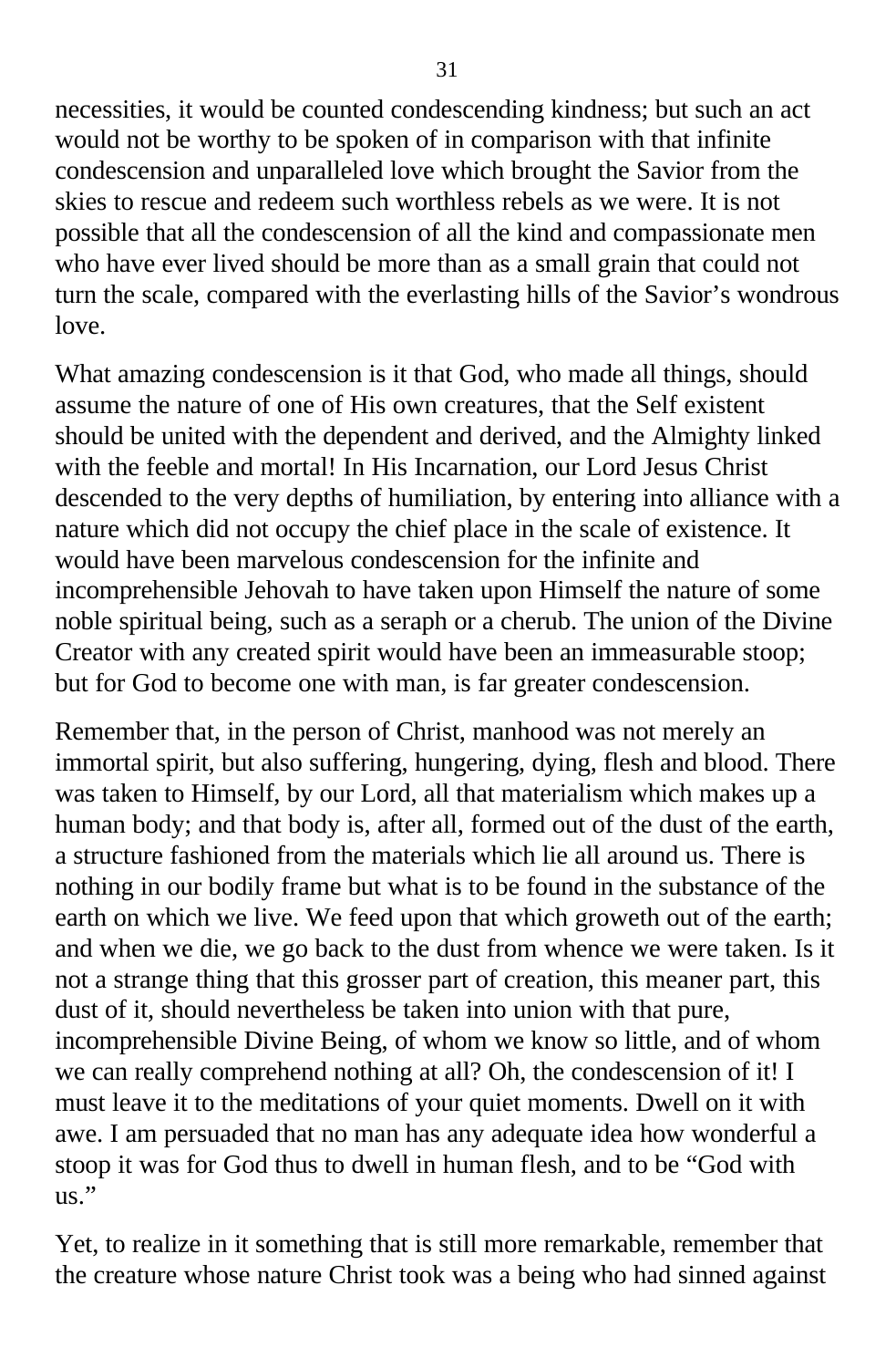Him. I can more readily conceive of the Lord taking upon Himself the nature of a race which had never fallen; but, lo! man stood in rebellion against God, and yet a man did Christ become, that He might deliver us from the consequences of our rebellion, and lift us up to something higher than our pristine purity. "Oh, the depths!" is all that we can say, as we look on and marvel at this stoop of Divine love.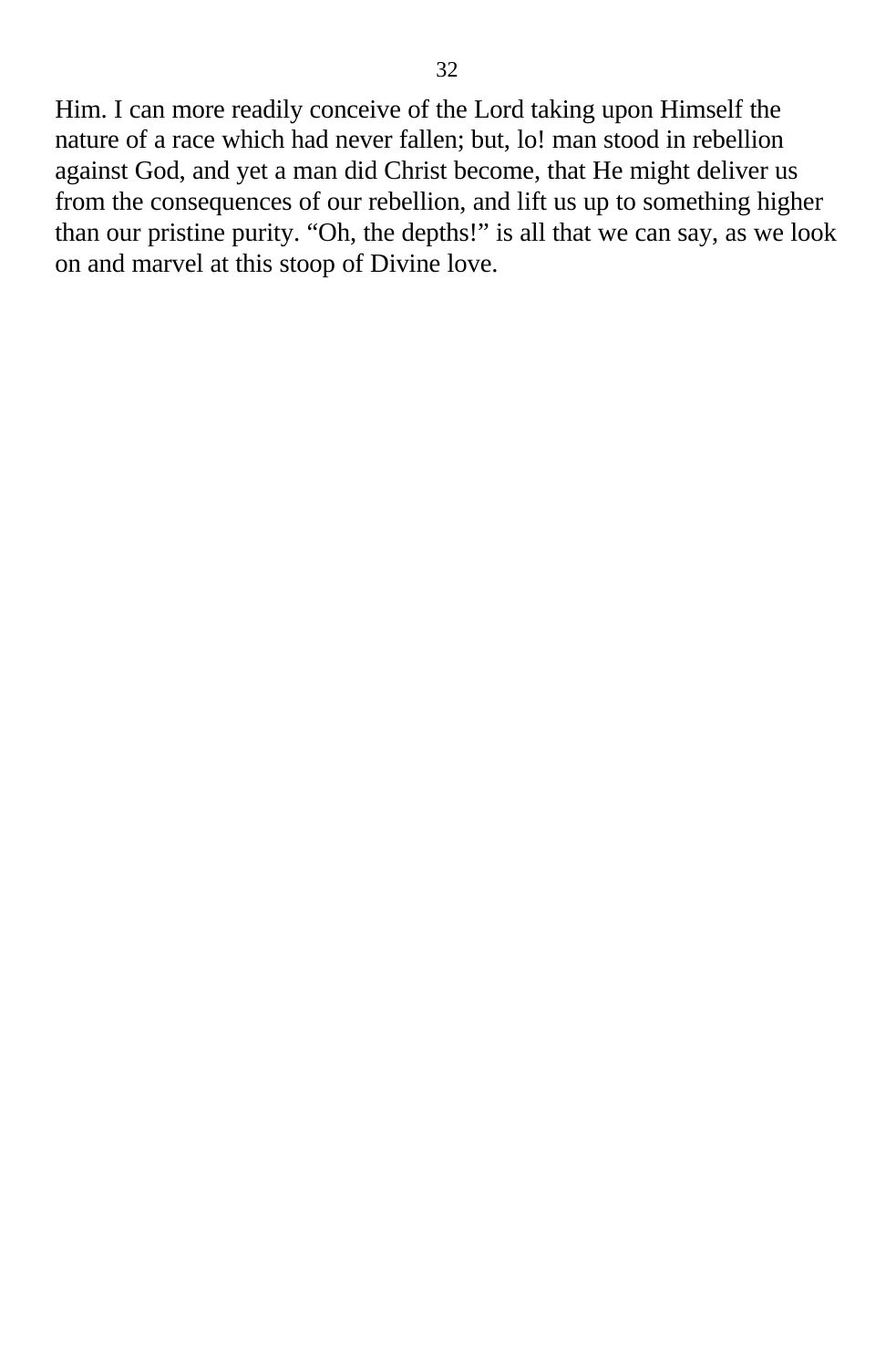### "GOD WITH US," THE MYSTERY OF MYSTERIES.

IT must ever remain to us the mystery of mysteries that God Himself was manifest in the flesh. God the invisible was manifest; God the spiritual dwelt in mortal flesh; God the infinite, uncontained, boundless, was manifest in the flesh. What infinite leagues our thought must traverse between Godhead self existent, and, therefore, full of power and self sufficiency, before we have descended to the far down level of poor human flesh, which is, at its best, but as grass, and, in its essence, only so much animated dust! Where can we find a greater contrast than between God and flesh?

Yet the two are perfectly blended in the Incarnation of Jesus Christ the Savior of the lost. "God was manifest in the flesh;" truly God, not God humanized, but God as God. He was manifest in real flesh; not in manhood deified, and made superhuman, but in actual flesh.

Since this matchless truth is "without controversy," let us not enter into any controversy about it, but let us reverently meditate upon it. What a miracle of condescension is here, that God should manifest Himself in flesh! This is not so much a theme for the tongue or the pen, as something that is to be pondered in the heart. It needs that we sit down in quietness, and consider how He, who made us, became like us; how He, who is our God, became our Brother man; how He, who is adored of angels, once lay in a manger; how He, who feeds all living things, hungered and was athirst; how He, who oversees all worlds as God, was, as a man, made to sleep, to suffer, and to die like ourselves. This is a statement not easily to be believed. If He had not been beheld by many witnesses, so that men handled Him, looked upon Him, and heard Him speak, it would have been a matter not readily to be accepted that so Divine a Person should ever have been manifest in flesh. It is a wonder of condescension.

And it is, also, a marvel of benediction, for God's manifestation in human flesh conveys a thousand blessings to us. Bethlehem's star is the morning star of hope to believers. Now, man is nearest to God of all His creatures; now, between poor puny man that is born of a woman, and the infinite God, there is a bond of union of the most wonderful kind. The Lord Jesus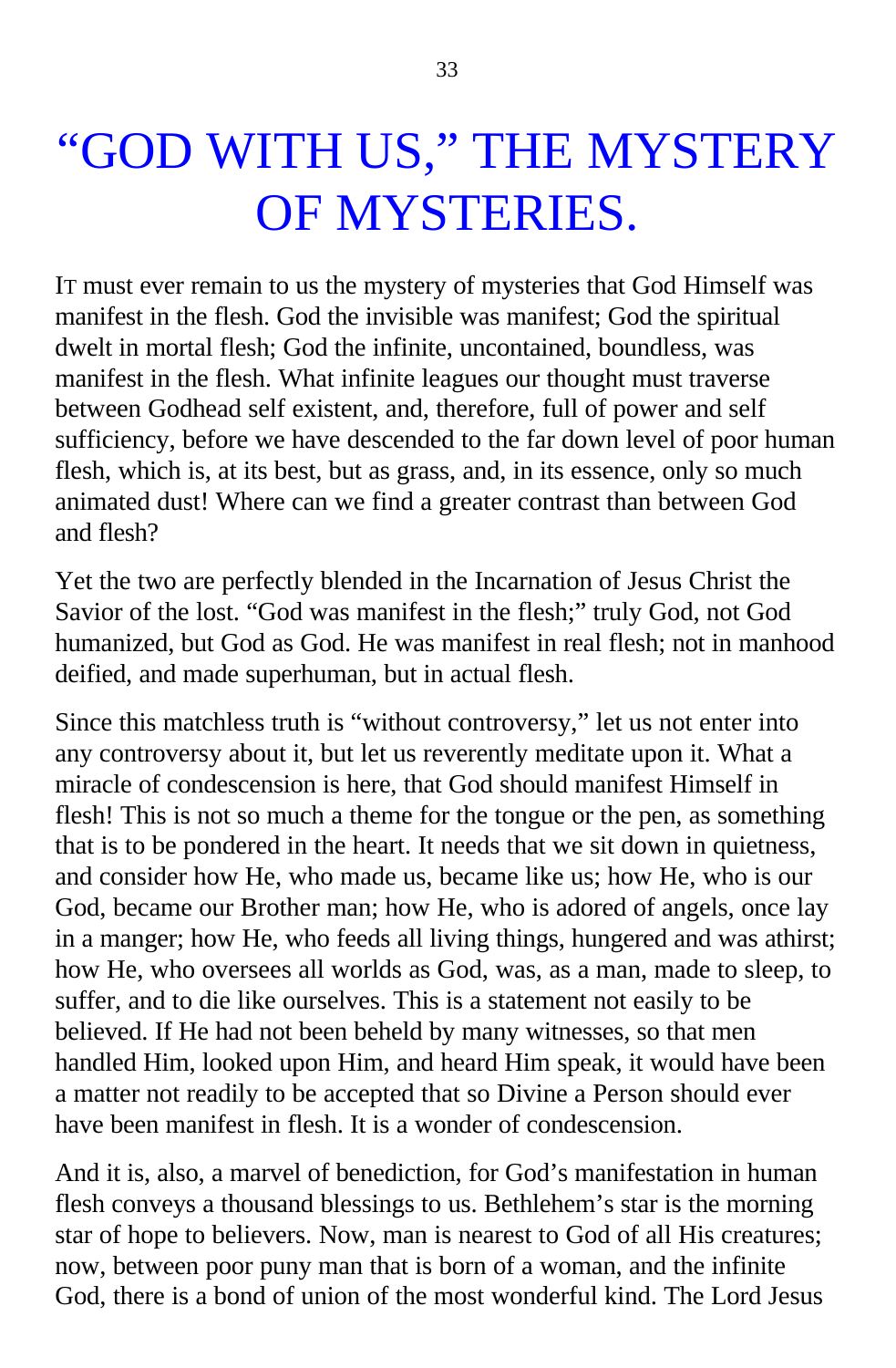Christ is God and man in one Person. This brings our manhood very near to God, and by so doing it ennobles our nature, it lifts us up from the dunghill, and sets us among princes; while, at the same time, it enriches us by endowing our manhood with all the glory of Christ Jesus, in whom dwelleth all the fullness of the Godhead bodily.

Lift up your eyes, ye downtrodden sons of men, for ye have a brotherhood with Christ, and Christ is God. O ye, who have begun to despise yourselves, and think that ye are merely sent to be drudges upon earth, and slaves of sin, lift up your heads, and look for redemption to the Son of man, who has broken the captives' bonds! If ye be believers in the Christ of God, then are ye also the children of God; "and if children, then heirs; heir's of God, and joint heirs with Christ."

There is, in this truth, a fullness of consolation, as well as of condescension and benediction; for if the Son of God be man, then He understands me, and He has a fellow feeling for me. He knows, at times, my unfitness even to worship Him; He knows my tendencies to grow weary and cold in His service; He knows my pains, my trials, and my griefs; yea,

#### **"***He knows what fierce temptations mean, For He has felt the same.***"**

Man, truly man, yet sitting at the right hand of the Father, Thou, O blessed Savior, art the delight of my soul! Is there not the richest comfort in this truth for all the people of God?

And, withal, there is most gracious instruction, too, for God was manifest in the flesh. If we desire to see God, we must see Him in Christ Jesus. The apostle does not say that God was veiled in the flesh, though under certain aspects that might be true; but he says that "God was manifest in the flesh." The brightness of the sun might put out our eyes if we gazed upon it, and we must needs look through dim glass, and then the sun is manifested to us; so, the excessive glory of the infinite Godhead cannot be borne by our mind's eye till it comes into communication and union with the nature of man, and then. God is manifest to us.

My soul, never try to gaze upon an absolute God; the brightness of the Deity will blind thine eye, "for our God is a consuming fire." Ask not to see God in fire in the burning bush, nor in the lightning upon Mount Sinai; be satisfied to see Him in the man Christ Jesus, for there God is manifested. Not all the glory of the sky and of the sea, nor the wonders of Creation and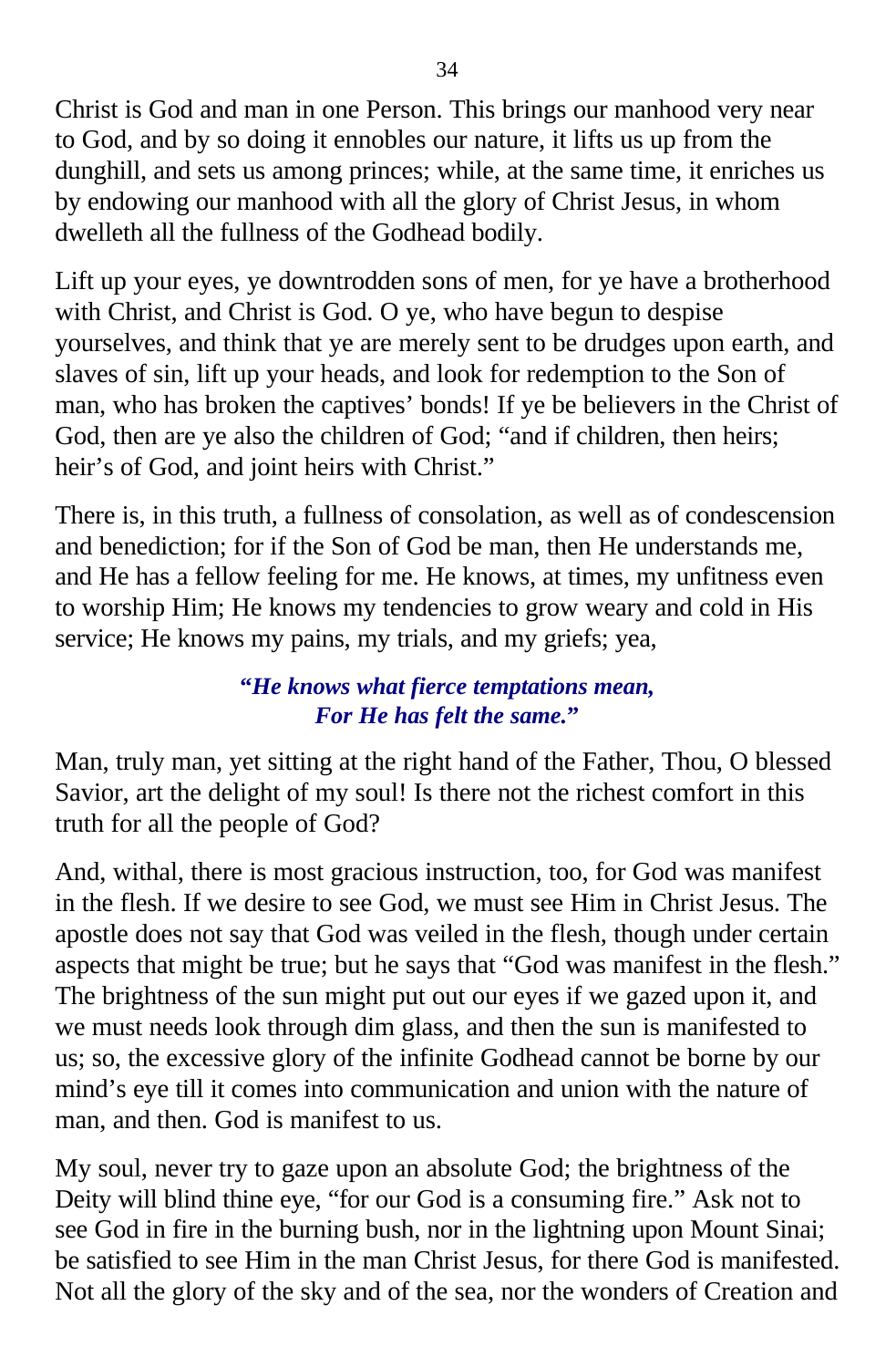Providence, can set forth the Deity as does the Son of Mary, who from the manger went to the cross, and from the cross to the tomb, and from the tomb to His eternal throne at His Father's right hand in glory.

That "God was manifest in the flesh," is one of the most extraordinary doctrines that was ever declared in human hearing. Were it not so well attested, it would be absolutely incredible that the infinite God, who filleth all things, who was, and is, and is to come, the Omnipotent, the Omniscient, and the Omnipresent, actually condescended to veil Himself in the garments of our inferior clay. He made us, yet He deigned to take the flesh of His creatures into union with Himself; the Eternal was blended with mortality. That manger at Bethlehem, tenanted by the express image of the Father's glory, was a great sight indeed to those who understood it. Well might the angels troop forth in crowds from within the gates of pearl, that they might behold Him, whom Heaven could not contain, finding accommodation in a stable with a lowly wedded pair. Wonder of wonders! Marvel of marvels! Mystery of mysteries!

The greatness of this mystery consists, first, in the fact that it concerns God. Any doctrine which relates to the Infinite and the Eternal is of the utmost importance to us. We should be all ear and all heart when we have to learn anything concerning God. Reason teaches us that He who made us, who is our Preserver, and at whose word we are so soon to return to the dust, should be the first object of our thoughts. Turn ye hither, ye wayward children of Adam, and behold this great mystery, for your God is here.

The mystery of God "manifest in the flesh" will also appear to you great if you consider the great honor which is thereby conferred upon manhood. How wonderfully is mankind honored in God's taking the nature of man into union with Himself! "For verily He took not on Him the nature of angels; but He took on Him the seed of Abraham." Whichever of all His creatures shall come nearest to the Creator will evidently have the preeminence in the ranks of creatureship; which, then, shall bear the palm? Shall not the seraphs be the chosen ones? Shall not the swift winged sons of light be chief among Heaven's courtiers? Behold, and be astonished, a worm of earth is preferred to the angels; rebellious man is chosen, and the sinless angels are passed over! Human nature is espoused into oneness with the Divine!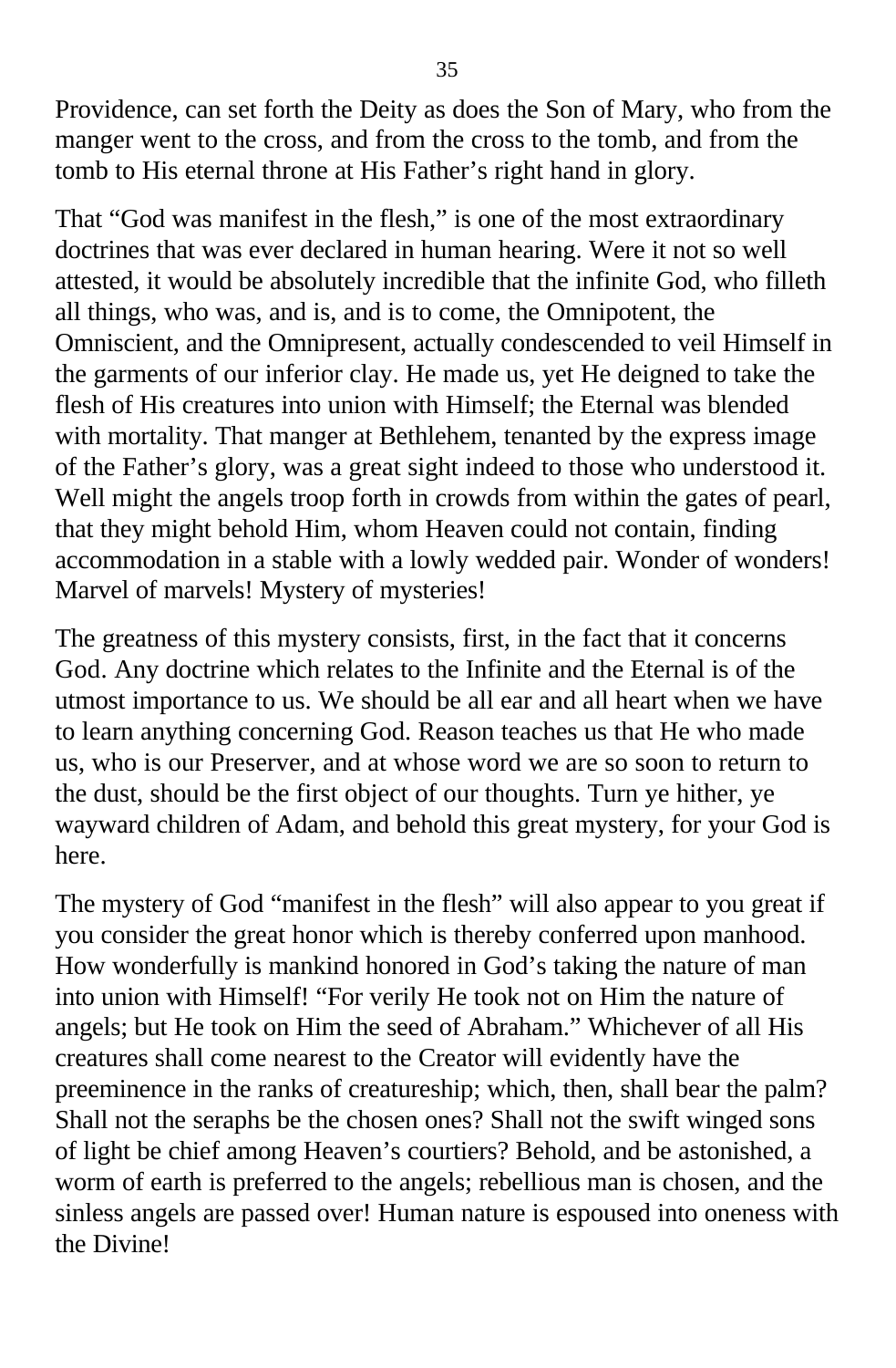There is, at this hour, no gulf between God and redeemed man. God is first, but next comes man in the person of the God man, Christ Jesus. Well may we say, with David, "When I consider Thy heavens, the work of Thy fingers, the moon and the stars, which Thou hast ordained; what is man, that Thou art mindful of him? and the son of man, that Thou visitest him? For Thou hast made him a little lower than the angels, and hast crowned him with glory and honor. Thou madest him to have dominion over the works of Thy hands; Thou hast put all things under his feet." Man became royal when Christ became human. Man was exalted when Christ was humiliated. Man may go up to God now that God has come down to man. This is a great mystery, is it not? A mystery, certainly, but great in every way. See that ye despise it not, lest ye miss the abounding benefit which flows to man through this golden channel.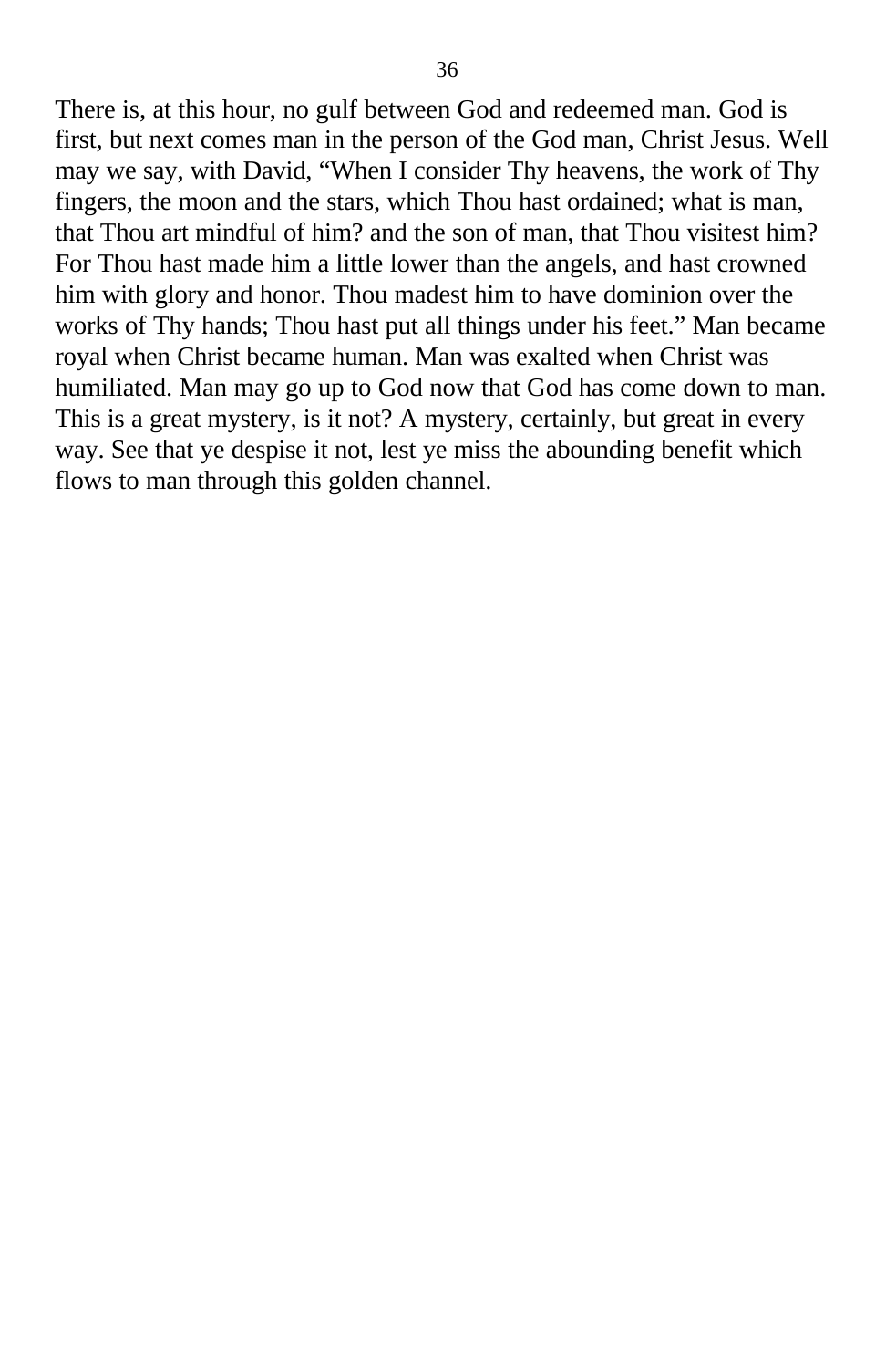### "GOD WITH US," — BRIDGING THE GREAT GULF.

HE; Eternally seems to be so far away from us. He is infinite, and we are such little creatures. There appears to be a great gulf fixed between man and God, even in

the matter of our creatureship. But He, who is God, has also become man. We never heard that God took the nature of angels into union with Himself; we may therefore say that, between Godhead and angelhood, there must be an infinite distance still; but the Lord has actually taken manhood into union with Himself. There is, therefore, no longer a great gulf between Him and us. On the contrary, here is a marvelous union; Godhead has entered into marriage bonds with manhood.

O my soul, thou dost not stand now, like a poor lone orphan, ,Nailing across the deep sea after thy Father, who has gone far away, and cannot hear thee; thou dost not now sob and sigh, like an infant left naked and helpless, its Maker having gone too far away to supply its wants, or listen to its cries! No, thy Maker has become like thyself. Is that too strong a word to use? He, without whom was not anything made that was made, was made flesh; and He was made flesh in such a way that He was tempted in all points like as we are, yet without sin. O manhood, was there ever such good news as this for thee? Poor manhood, thou weak worm of the dust, far lower than the angels, lift up thy head, and be not afraid! Poor manhood, born in weakness, living in toil, covered with sweat, and dying at last to be eaten by the worms, be not thou abashed even in the presence of seraphs, for next to God is man, and not even an archangel can come in between; nay, not merely' next to God, for Jesus, who is God, is man also; Jesus Christ, eternally God, was born, and lived, and died as we also do.

Our Lord Jesus Christ is, in some senses, more completely man than Adam ever was. Adam was not born; he was created as a man. Adam never had to struggle through the risks and weaknesses of infancy; he knew not the littlenesses of childhood, — he was full-grown at once. Father Adam could not sympathize with me as a babe and a child. But how manlike is Jesus! He does not begin with us in mid-life, as Adam did; but He is cradled with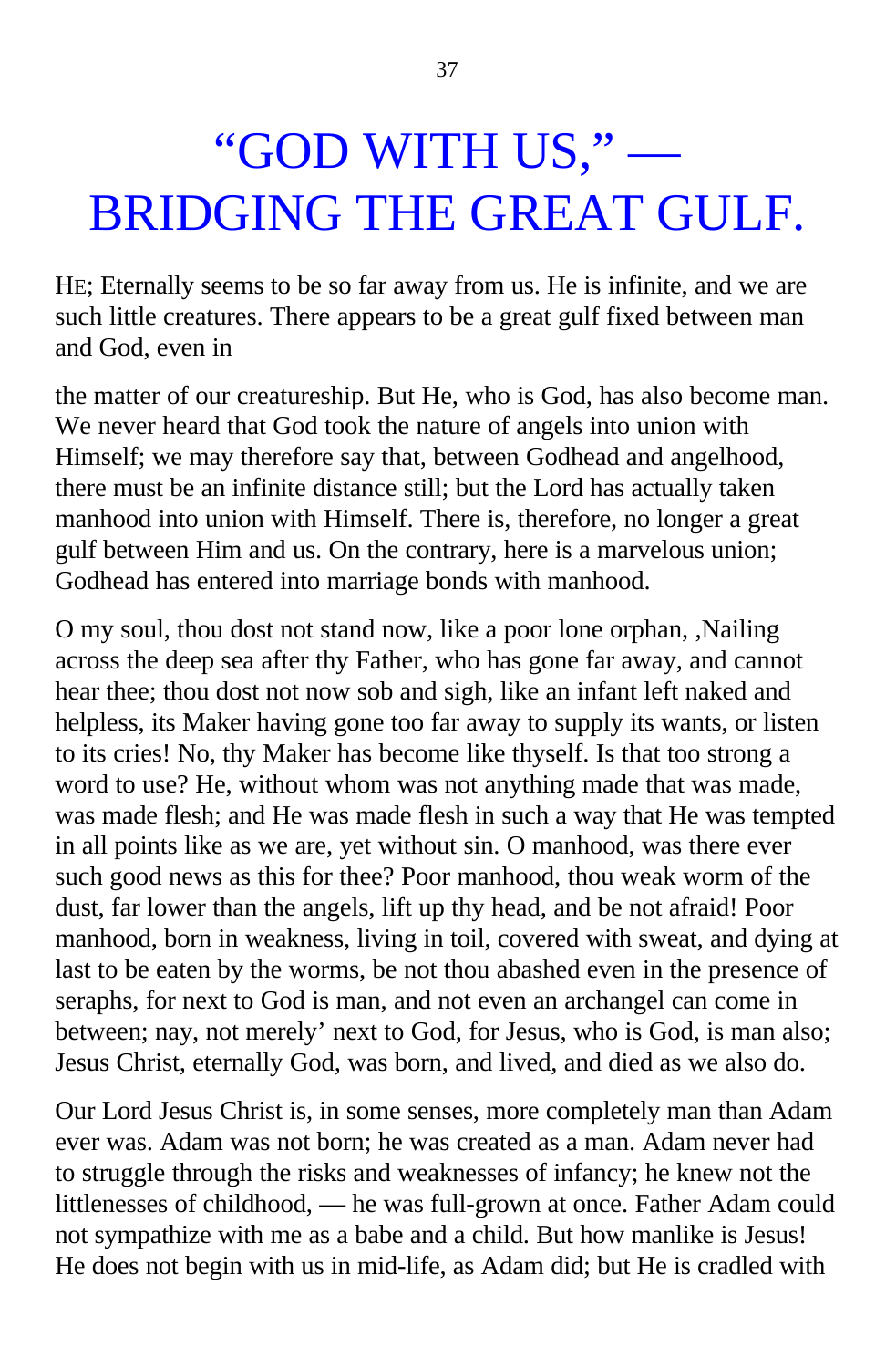us, He accompanies us in the pains, and feebleness, and infirmities of infancy, and He continues with us even to the grave.

There is sweet comfort in the thought that He who is 'this day God, was once an infant; so that, :if my cares are little, and even trivial and comparatively infantile, I may go to Him with them, for He was once a child. Though the great ones of the earth may sneer at the child of poverty, trod say, "*You* are too mean for us to notice, and your trouble is too slight to evoke our pity;" I recollect,, with humble joy, that the King of Heaven was wrapped in swaddling-bands, and carried in a woman's arms; and therefore I may tell Him all my griefs. How wonderful that He should have been an infant, and yet should be God, blessed for ever! The Holy Child Jesus bridges the great gulf between me and God.

There was never a subject of sweeter song than this, — the stooping down of Godhead to the feebleness of manhood. When God manifested His power in the works of His hands, the morning stars sang together, and the sons of God shouted for joy; but when God manifests *Himself,,* what music shall suffice for the grand psalm of adoring wonder? When wisdom and power are seen, these are but attributes of Deity; but in the Incarnation of Christ, it is the Divine Person Himself who is revealed, though He is, in. a measure, hidden in our inferior clay. Well might Mary sing, when earth and Heaven even now are wondering at the condescending grace by which "*the* Word was made flesh, and dwelt among us."

We can never think that God sits on high, indifferent to the wants and woes of men; for He has visited us in our low estate.. No longer need we lament that we can never participate in the moral glory and purity of God, for if God in glory can come down to His sinful creature, it is certainly less difficult for Him to bear that creature, blood-washed and purified, up the starry way, that the redeemed one may sit down for ever with Him on His throne. Let us dream no longer, in somber sadness, that we cannot draw near to God, so that He can really hear our prayers, and relieve our necessities, for Jesus has become bone of our bone, and flesh, of our flesh, and, bowing His head to death for us, He has opened that new and living way, by which we may come with boldness, and have access to the throne of the heavenly grace.

Angels sang' the story of Christ's birth; yet, perhaps, they scarcely knew why they did so. Could they understand why God had become man? They must have known that herein was a great mystery of condescension; but all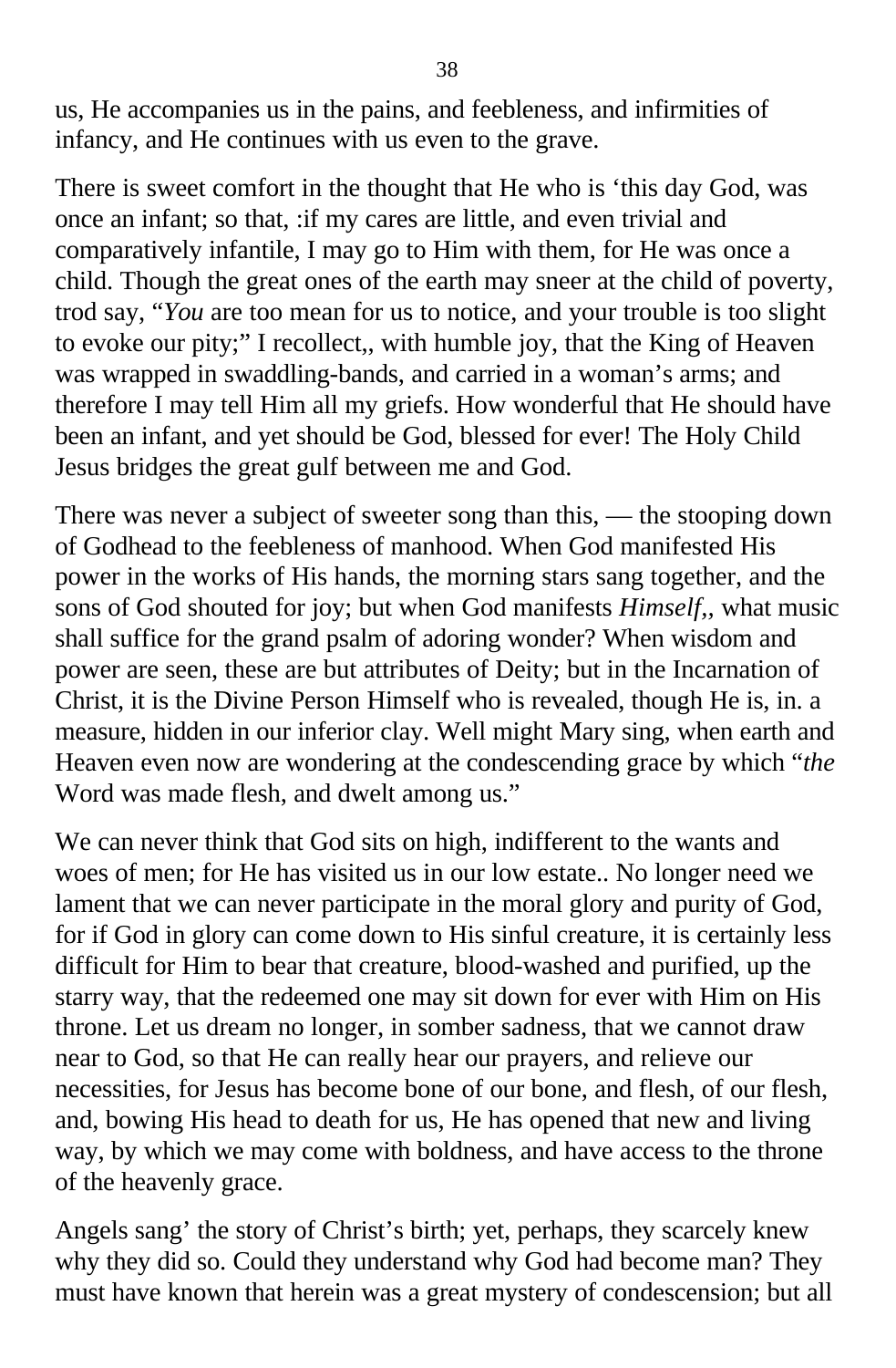the loving consequences which  $\cdot$  the Incarnation involved, even their acute minds could hardly have guessed; but *we* see the whole, and comprehend the grand design most fully'. The manger of Bethlehem. was big with glory; in Christ's Incarnation was wrapped up all the blessedness by which a soul, snatched from the depths of sin, is lifted up to the heights of glory. Shall not our clearer knowledge lead us to heights of song' which angelic guesses could not reach? Shall the lips of cherubs move to flaming sonnets, and shall we, who are redeemed by the blood of the incarnate God, be treacherously and ungratefully silent?

> **"** *Did archangels sing Thy coming? Did the shepherds learn their lays? Shame would cover me ungrateful, Should my tongue refuse to praise.***"**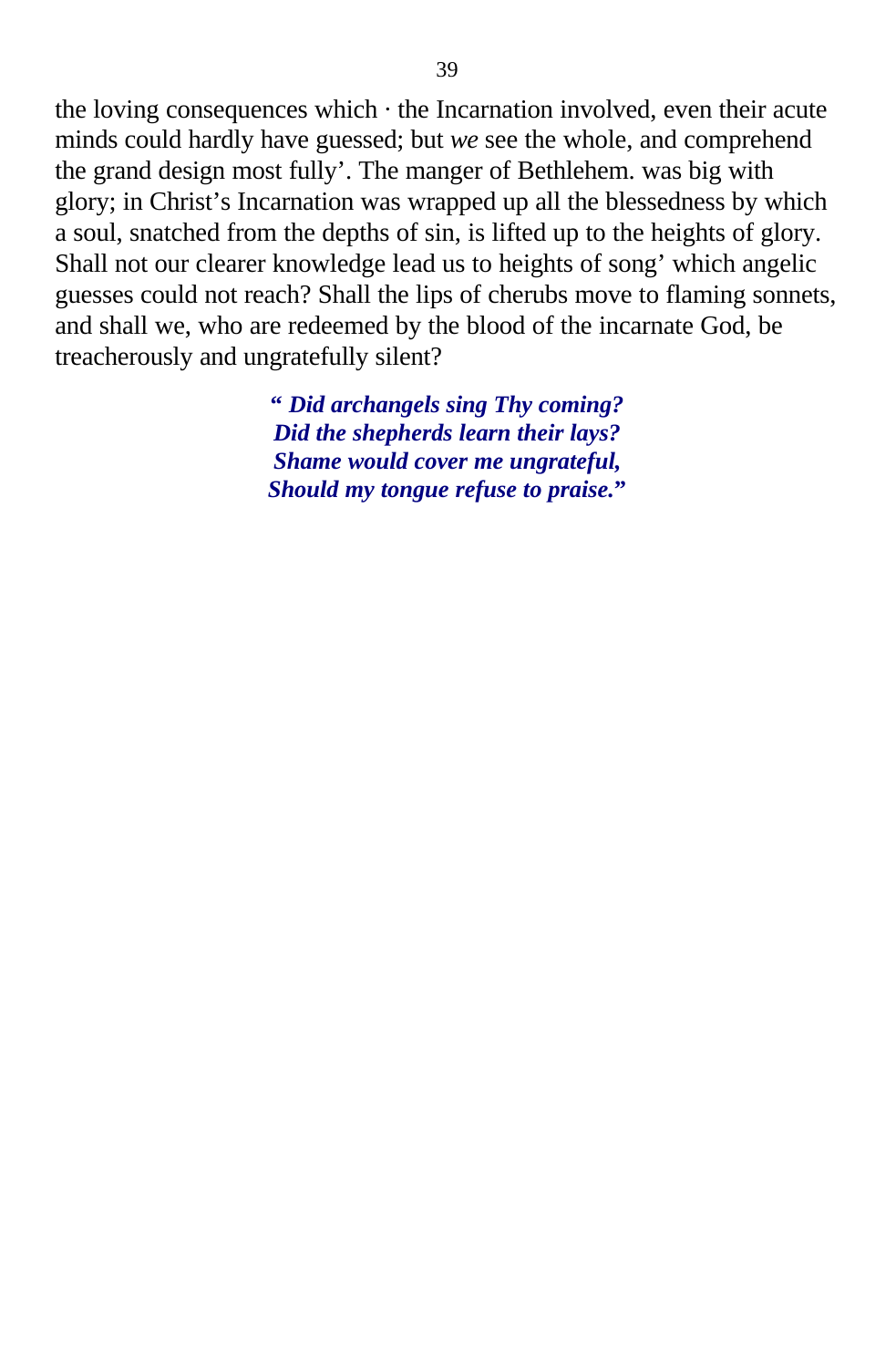### "GOD WITH US" UNDER ALL CONDITIONS.

BEING "with us" in our nature, God is "with us;" *in all our life*'*s pilgrimage.* Scarcely can we find a single halting-place, in the march of life, at which Jesus has not paused, or a weary league of the road which He has not traversed. From the gate of entrance, even to the door which closes life's pilgrim way, the footprints of Jesus may be traced. Were you once in the cradle? He was there. Were you a child under parental authority? Christ also was a boy in the home at Nazareth. Have you entered upon life's battle? Your Lord and Master did the same; and though He lived not literally a long life, yet, through incessant toil and suffering, He bore the marred visage which usually attends a battered old age. He was not much more than thirty when the Jews said to Him, "Thou art not yet fifty years old," evidently implying that He looked much older than He actually was.

Are you alone? So was He, in the wilderness, and on the mountain's side, and in the garden's gloom. Do you mix in public society? So did He labor in the thickest press. Where can you find yourself, on the hill-top, or in the. valley, on the land or on the sea, in the daylight or in darkness, without discovering that Jesus has been there before you? We might truly say of our Redeemer that He was —

#### **"A** *man so various that He seemed to be Not one, but all mankind***'***s epitome.***"**

One harmonious man He was, and yet all saintly lives seem to be condensed in His. Two believers may be very unlike each other, and yet both will find that Christ's life has in it points of resemblance to their own. One may be rich and another poor, one actively laborious and another patiently suffering, yet each man, in studying the history, of the Savior, shall be able to say, "*His* pathway ran hard by my own." He was in all points made like unto His brethren. How charming is the fact that our Lord is "*God* with us," not merely here and there, and now and then, but everywhere, and evermore!

Especially do we realize the sweetness of His; being "*God* with us" *in our sorrows.* There is no pang that rends the heart, I might almost say not one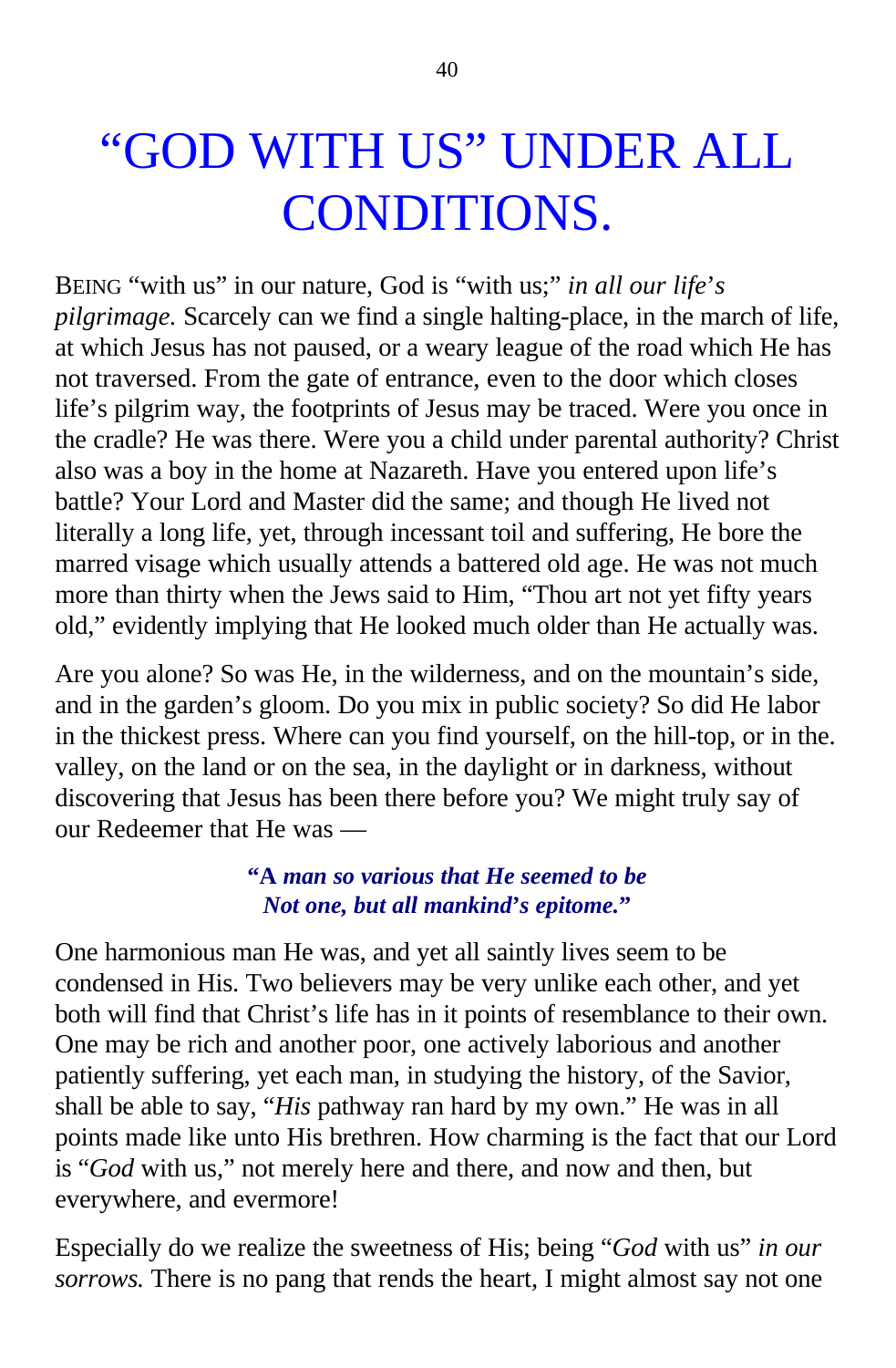which disturbs the body, but Jesus Christ has endured it before us. Do you feel the pinching of poverty? He could say, "*The* Son of man hath not where to lay His head." Do you know the grief of bereavement? "*Jesus* wept" at the tomb of Lazarus. Have you been slandered for righteousness' sake, and has it vexed your spirit? He said, "*Reproach* hath broken Mine heart." Have you been betrayed? Do not forget that He, too, had His familiar friend, who sold Him for the price of a slave. On what stormy seas have you been tossed which have not also roared around His boat? Never will you traverse any glen of adversity so dark, so dismal, apparently so pathless, but what, in stooping down, you may discover the footprints of the Crucified One. In the fires and in the rivers, in the cold night and under the burning sun, He cries, "*I* am with thee. Be not dismayed, for I am both thy Companion and thy God."

Mysteriously true is it that, when you and I shall come to *the last, the ,:losing scene,* we shall find that Emmanuel has been there also. He felt the pangs and throes of death, He endured the bloody sweat of agony, and the'. parching thirst of fever. He knew all about the separation of the tortured spirit from the poor fainting flesh, and cried, as we shall," Father, into Thy hands I commend My spirit."

Ay, and He knew the grave, too, for there He slept, and left the sepulcher perfumed and furnished for us as a couch of rest, and not as a charnelhouse of corruption. That new tomb in the garden makes Him "God with us" till the resurrection shall call us from our beds of clay to find Him "God with us" in newness of life. We shall be raised up in His likeness, and the first sight our opening eyes shall see will be our incarnate God. Every true believer can say, with Job, "I know that my Redeemer liveth, and that He shall stand at the latter day upon the earth: and though after my' skin worms destroy this body, yet in my flesh shall I see God." Yes; I, in my flesh, shall see Him as the mart, the God, the God-man:, Christ Jesus.

And to *all eternity* He will maintain the most intimate association with us. As long as the eternal ages roll, He will still be" God with us." Has He not said, ": Because I live, ye shall live also "? Both His human and His Divine life 'will last for ever, and so shall our life ,endure. He shall dwell 'among us, and lead us to living fountains of waters, and so shall we be "*for* ,ever' with the Lord"

Ask yourselves whether you know what "*God* with us" means. Has it been God with you in your tribulations, by the Holy Ghost's comforting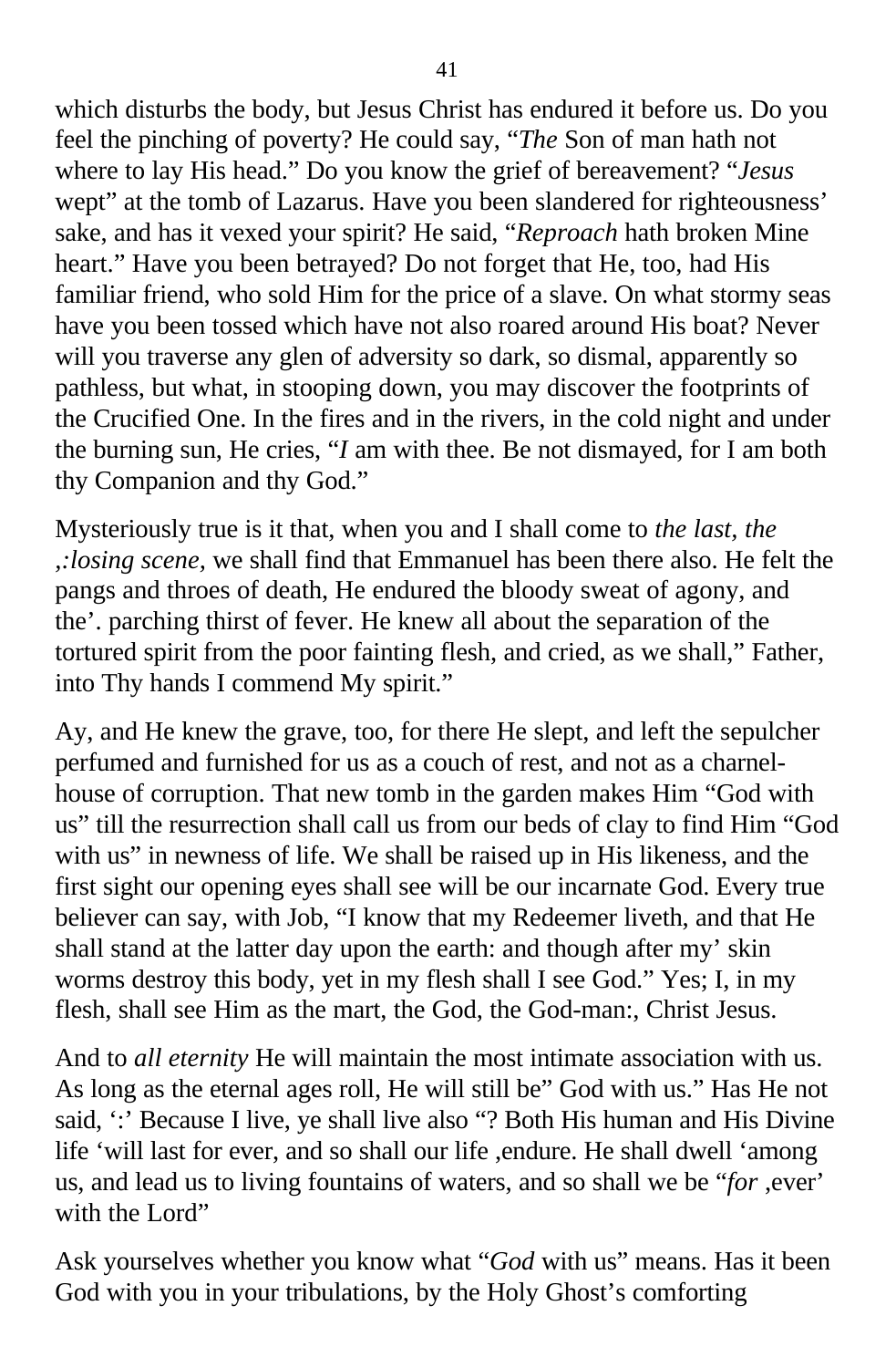influence? Has it been God with you in searching the Scriptures? Has the Holy Spirit shone upon the Word? Has it been God with you in conviction, bringing you to Sinai? Has it been God with you in comforting you, by bringing you to Calvary? Do you know the full meaning of that Name Emmanuel, "*God* with us"? No; he who knows it best knows but little of it; and, alas! he who knows it not at all is ignorant indeed; so ignorant that his ignorance is not bliss, but will be his damnation unless it :is removed by the Holy Spirit's effectual working. May He teach you the meaning of that Name!

My soul, try to ring out the music of these words, "*God* with .us." Put me in the desert, where vegetation grows not; I can still say, "*God* with us." Put me on the wild ocean,, and let my ship dance madly on the waves; I would still say, "God with us." Mount me on the sunbeam, and let me fly beyond the Western sea; still I would say, "God with us." Let my body dive clown into the depths of the ocean, and let me hide in its caverns; still I could, as a child of God, say, "*God* with us."

This is one of the bells of Heaven, let us strike it yet again: "*God* with us." It is a stray note from the sonnets of paradise: "*God* with us." It is the melody of the seraphs' song: "God with us." It is one of the notes of Jehovah Himself:, when He rejoices over His Church with singing: "*God* with us."

Tell it out to all the nations that this is the Name of Him who was born in Bethlehem, "God with us," — God with us, by His Incarnation, for the august Creator of the world did walk upon this globe; He, who made ten thousand orbs, each of them more mighty and more vast than this earth, became the inhabitant of this tiny atom. He, who was from everlasting to everlasting, came to this world of time, and stood upon the narrow neck of land betwixt the two unbounded seas...

His Name is, indeed, wonderful: "*Emmanuel.*" It is wisdom's mystery: "God with us." Sages think of it, and wonder; angels desire, to look into it; the plumb-line of reason cannot reach half-way into its depths; the eaglewing of science cannot fly so high, and the piercing' eye of the vulture of research cannot see it. "*God* with us." It is hell's terror. Satan trembles at the sound of it; his legions fly apace, the black-winged dragon of the pit quails before it.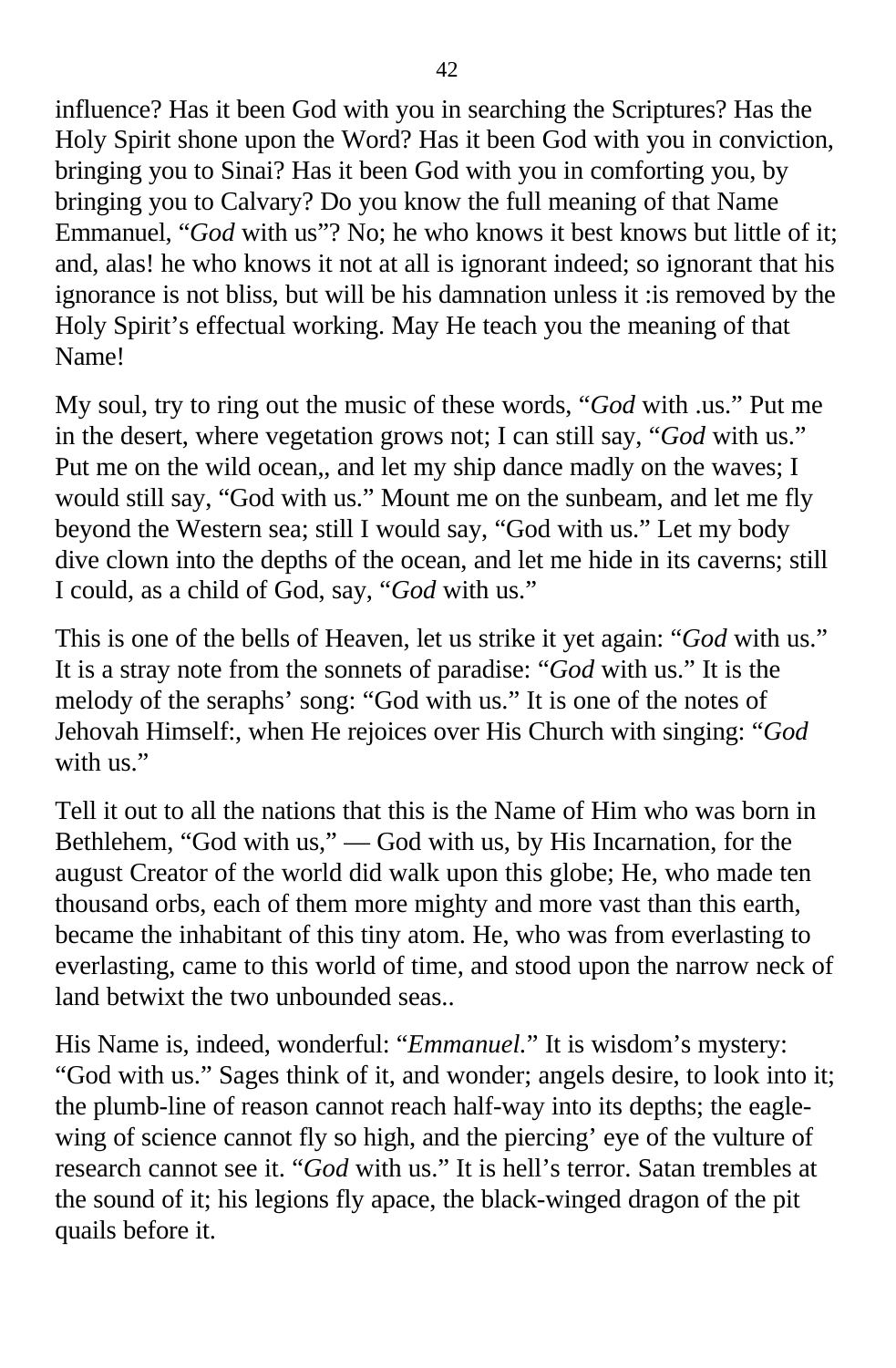Let him come to attack you, and do you but whisper that word "Emmanuel," back he falls, confounded and confused. Satan trembles when he hears that Name, "*Emmanuel.*" It is the Christian laborer's strength; how could he preach the Gospel, how could he bend his knees in prayer, how could the missionary go into foreign lands, how could the martyr stand at the stake, how could the confessor own his Master, how could men labor if that one word were taken away? "*Em*manuel." 'Tis the sufferer's comfort, 'tis the balm for his woe, 'tis the alleviation of his misery, 'tis the sleep which God giveth to His beloved, 'tis their rest after exertion and toil. Ah! and more than that; 'tis eternity's sonnet, 'tis Heaven's hallelujah, 'tis the shout of the glorified, 'tis the song of the redeemed, 'tis the chorus of angels, 'tis the everlasting oratorio of the grand orchestra of the sky.

"Hail, great Emmanuel, all Divine, In Thee Thy Father's glories shine; Thou brightest, sweetest, fairest one, That eyes have seen, or angels known."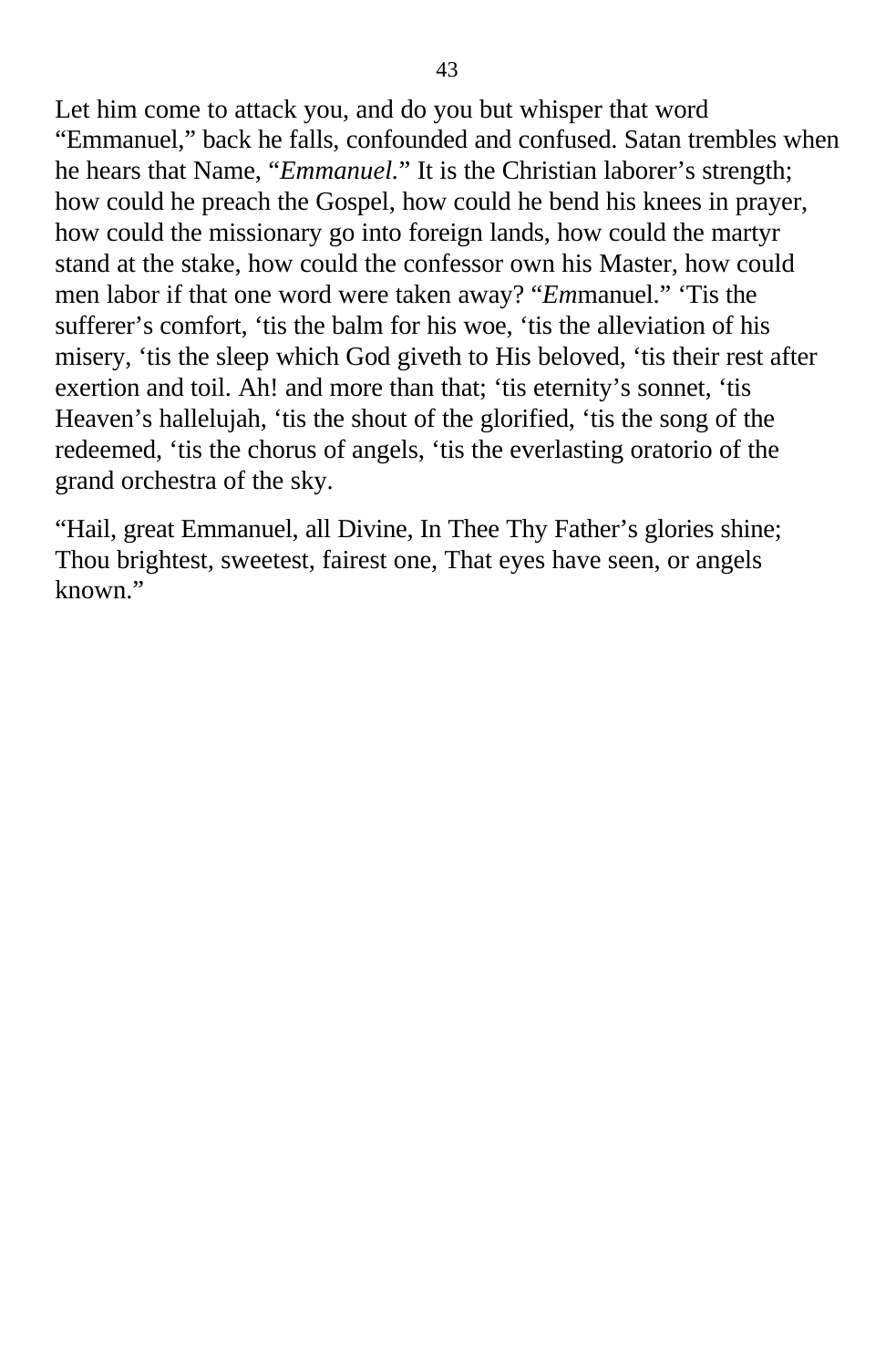# THE GOD-MAN, CHRIST JESUS.

IT was a, new and startling doctrine, when first preached to heathen sages, that God would take humanity into so intimate a connection with Himself as really and truly to be man and God in the same person; but it is a doctrine which must be received by you, or else you cannot receive Christ.

My Master will not be satisfied with the acknowledgment that His character is lovely, His doctrine pure, and His moral teaching superexcellent. He will not be content with your admission that He is a Prophet greater than any prophet who ever came before or after Him. He will :not rest satisfied with your admission that He is a. Teacher sent from Heaven, and a being who, on account of His virtues, is now peculiarly exalted in Heaven.

All this is true, but it is not the whole truth; you must also believe that He who, as man, was born of the Virgin, and was dandled upon her lap at Bethlehem, was, as God, none other than the everlasting Lord, without beginning of days or end of years. You do not receive Christ in very deed and truth unless you believe in His real humanity and actual Godhead.

Indeed, what is there for you to receive if you do not receive this truth? A savior who is not Divine can be no Savior for 'us. How can a mere man, however eminent, deliver his fellows from sins such as yours and mine? How can he bear the burden of our guilt any more than we can ourselves bear it, if there be nothing more in him than in any' other singularly virtuous man? An angel would stagger beneath the load of human criminality, and much more would this be the case with even a perfect man, if such an one could be found. It needed those mighty shoulders —

#### **"***Which bear the earth***'***s huge pillars up,***"** *—*

to sustain the weight of human sin, and carry it into the wilderness of forgetfulness. So, in order to be saved by Him, you must receive Christ as being God as; well as man.

John calls Him "The Word," or the speech of God. God :in nature has revealed Himself, as it were, inarticulately and indistinctly; but, in His Son, tie has revealed Himself as a man declares his :inmost thoughts, 'by distinct and intelligible speech. Jesus is to the Father what speech is to us; He is the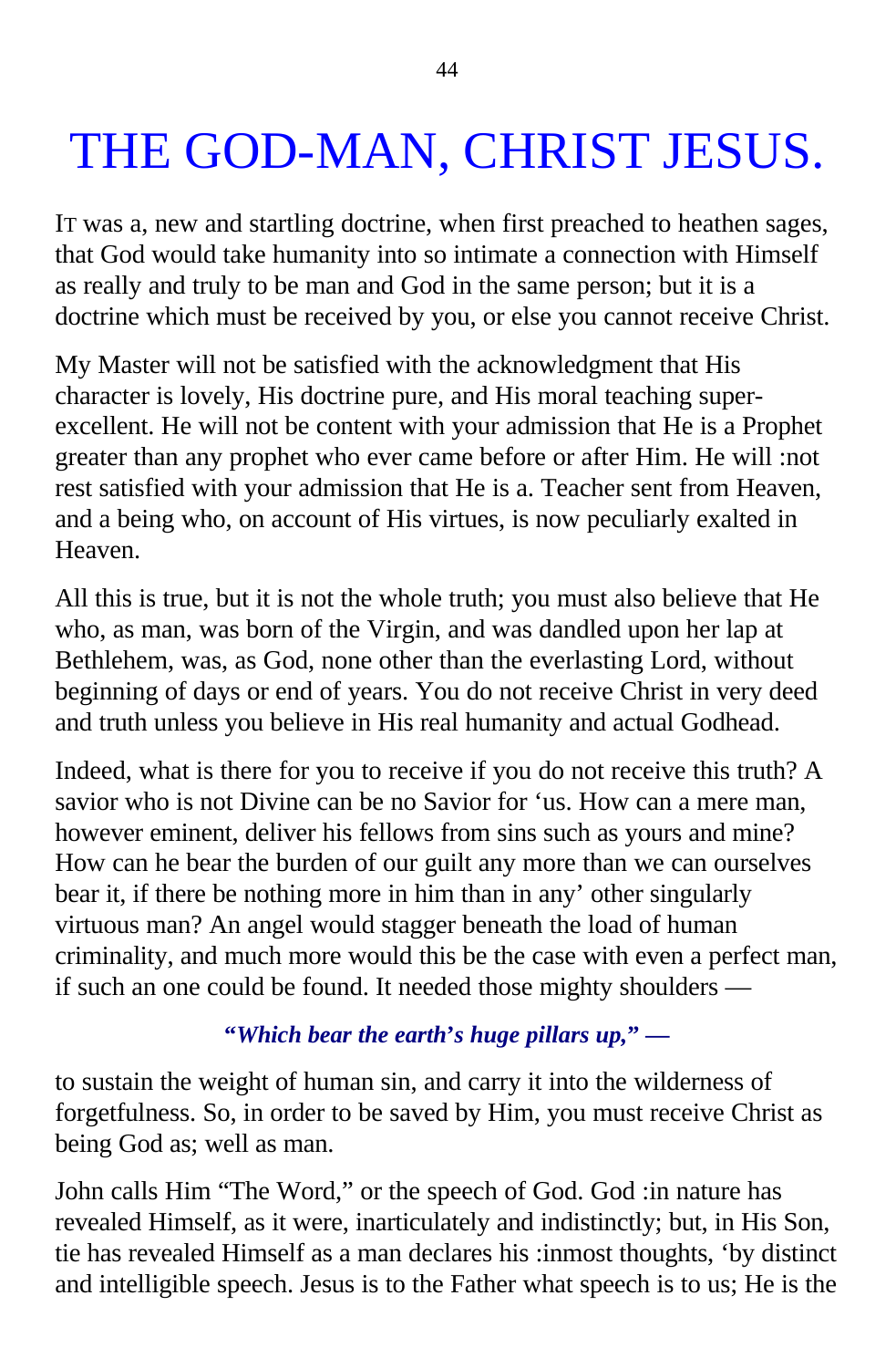unfolding of the Father's thoughts, the revelation of the Father's heart. He that hath seen Christ hath seen the Father. "Wouldst thou have me see thee?" said Socrates, "then speak;" for speech reveals the, man. Wouldst thou see God? Listen to Christ, for He is God's Word, revealing the very heart of Deity.

Lest, however, we should imagine Jesus to be a mere utterance, simply a word spoken, and then forgotten, John is specially careful that we should know that Jesus is a real and true Person, and therefore he tells us that the Divine Word, of whose fullness we have received, is :most assuredly God.

No language can be more distinct and explicit than that which John uses, concerning Jesus. He ascribes to Him the *eternity* which belongs alone to God: "In the beginning was the Word." He peremptorily claims *Divinity* for Him: "*The* Word was God." He ascribes to Him *creative :power:* "All things were made by Him; and without Him was not any thing made that was, made." He ascribes to Him *self-existence,* which is the essential characteristic of God: "In Him was life." He claims for Him *a nature peculiar to God.*' "God is light, and in Him is no darkness at all;" and he says that the Word is "the true Light, which lighteth every man that cometh into the world." No writer could be more definite in the expressions he uses; and beyond all question he sets forth the true and proper Deity of that Blessed One whom we all must receive if we would Obtain eternal salvation.

'Yet John does not fail to set forth that our Lord was also man. He saith, "the Word was made flesh," — not merely assumed manhood, but was made flesh; made not merely man, as to His nobler part, His soul, but man as to His. flesh, His lower element. Our Lord was not a phantom, but one who, as John declares in his first Epistle, could be seen, and heard, and touched, and handled.

"*The* Word was made flesh, and dwelt among us." He tabernacled with the sons of men, — a carpenter's :shed His lowly refuge, and the caves and mountains ,of the earth His midnight resort in His after life,. He dwelt among sinners, and sufferers, among mourners and mortals, Himself completing His citizenship among us by becoming obedient unto death, "even the death of the cross." Thus, while He is so august a person that Heaven and earth tremble at the :majesty of His presence, yet is He so humble a person that: He is not: ashamed to call us "brethren."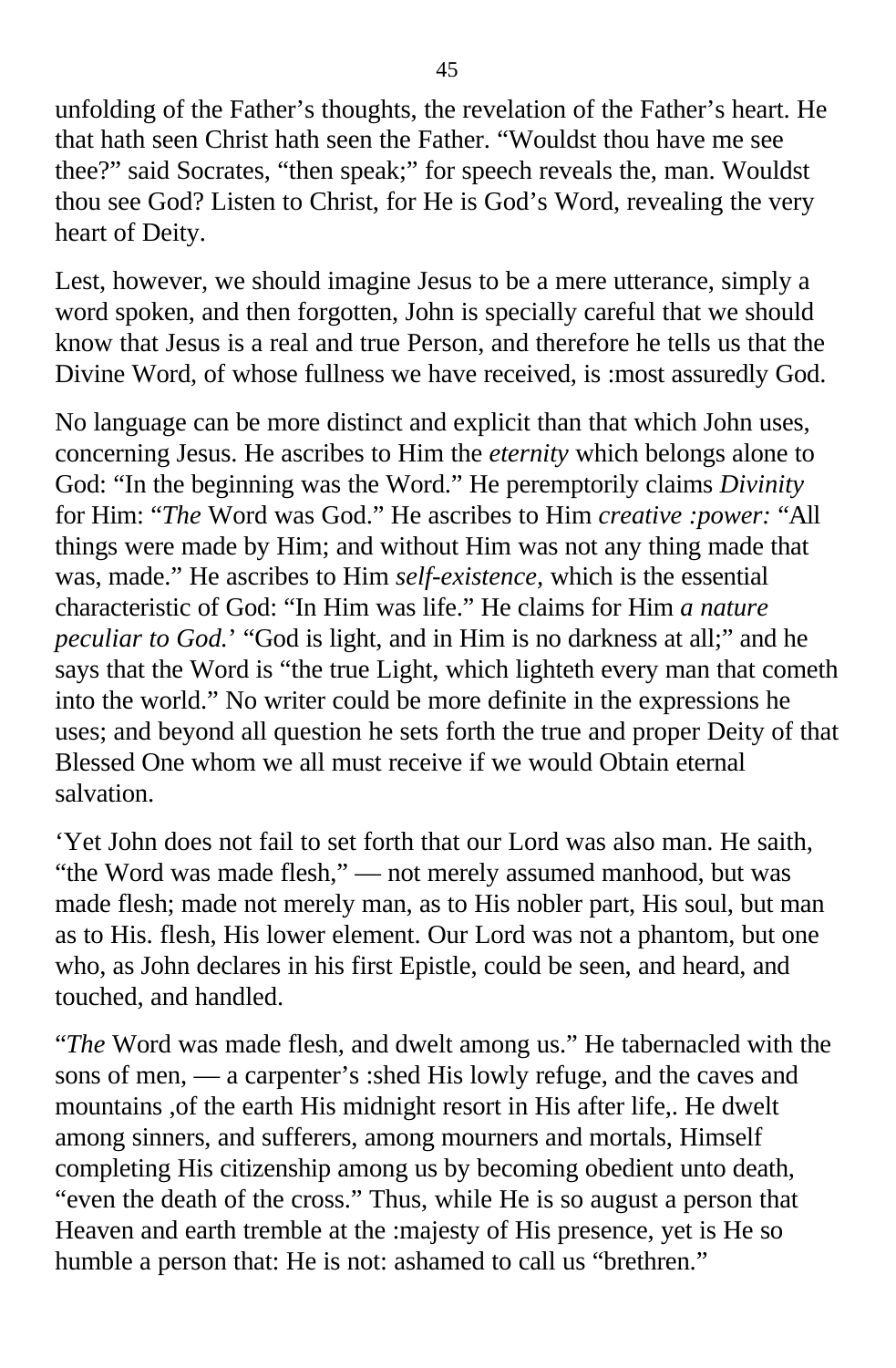# THE GOD-MAN,-A MIRACLE OF POWER AND LOVE.

HAVE you ever thought of the miracle of power displayed in the Lord's fashioning a human body capable of union with Godhead? Our Lord Jesus Christ was

incarnate in a body, which was truly a human body, but yet which was, in some wondrous way, specially prepared to sustain the indwelling of Deity. Contact with God is terrible: "*He* looketh on the earth, and it trembleth: He toucheth the hills, and they smoke." tie puts His feet on Paran, and it melts; and Sinai dissolves in flames of fire at His presence. So strongly was this truth inwrought into the minds of the early saints, that they said, "No man can see God's face, and live;" and yet here was a manhood which did not merely' see the,. face of God, but which was inhabited by Deity. What a wonderful human frame was this which could abide the presence of Jehovah!

Paul represents our Savior, when He cometh into the world, as :saying to His Father, "*A* body hast Thou prepared Me." That was indeed a body which was miraculously wrought; "*that* holy thing" was the special product of the Holy Spirit's supernatural power. It was a body like our own, with nerves as sensitive, and muscles as readily strained, with every organization as delicately fashioned as our own; yet God was in it. It was a frail barque to carry such a wondrous freight.

0 man Christ Jesus, how couldst Thou bear the Deity within Thee? We know not how it was, but God knoweth. Let us adore this hiding of the Almighty in human weakness, this comprehending of the Incomprehensible, this revealing of the Invisible, this localization of the Omnipresent. Human language cannot adequately set forth this unutterable truth. Suffice it to say, that the Divine power was 'wonderfully seen in the continued existence of the materialism of Christ's body, which else had been consumed by such a wondrous contact with Divinity as was manifested in Emmanuel, "*God* with us."

Christ took upon Him our nature in the fullest sense possible. His body contained everything that makes up a human body, — -flesh, blood, bone,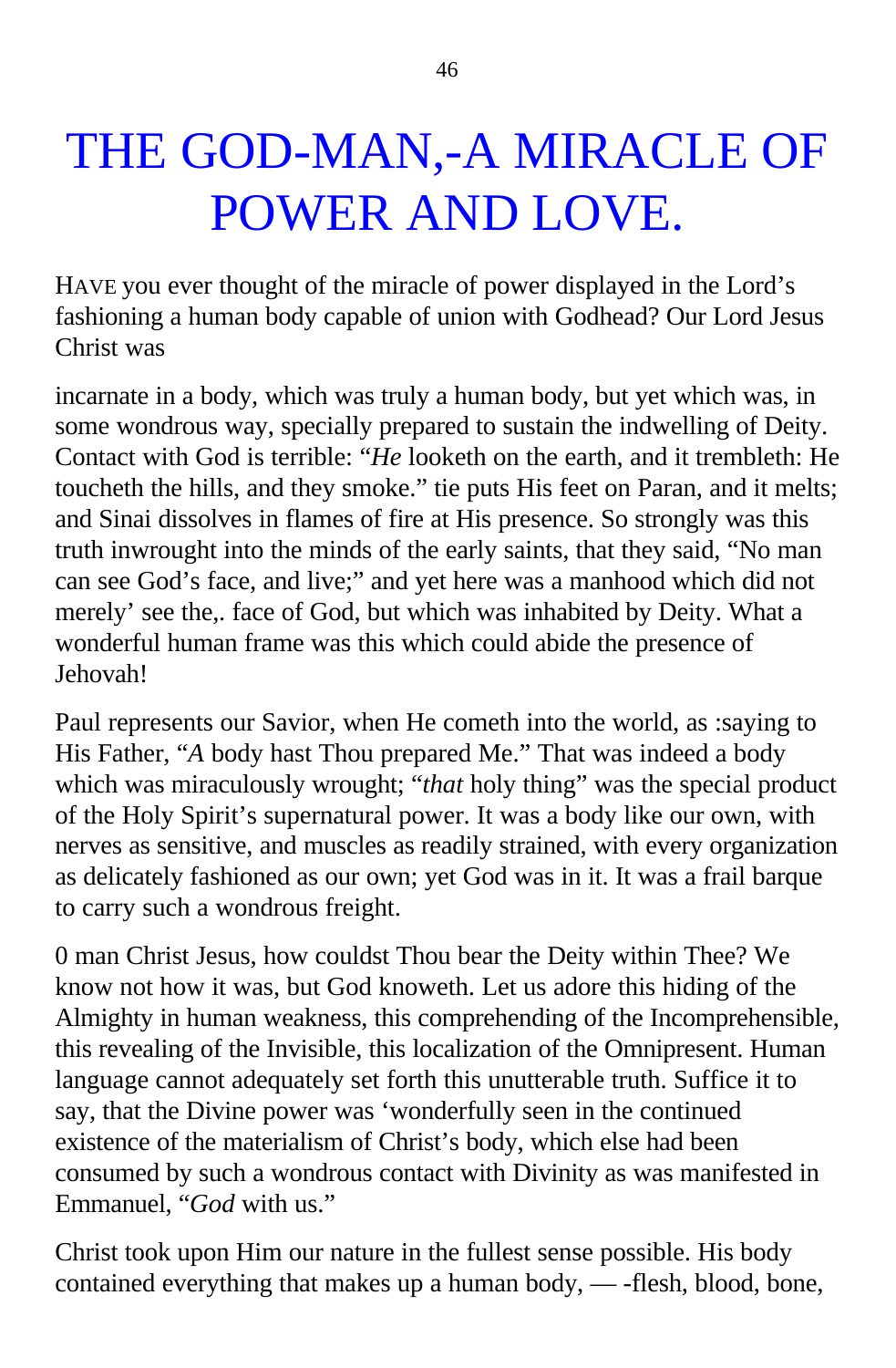mind, heart, soul, memory, imagination, judgment, — everything that naturally belongs to a rational man. Jesus of Nazareth was the Man of men, the model representative Man. Think not of Him as a deified man any more than you would dare to regard Him as a humanized God, or demigod. Do not confound the natures that were united in Him, nor divide the Person in whom they were so marvelously blended. He is but one Person, yet as truly man as He is "very God of very God." As you think of this truth, say, "He who sits on the throne is such as I am, sin alone excepted."

#### **"***Oh, joy I there sitteth in our flesh, Upon a throne of light, One of a human mother born, In perfect Godhead bright I***"**

Behold, what manner of love God hath bestowed upon us, that He should espouse our nature! For never had He so united Himself with any creature before. His tender mercy had ever been over all His works, but they were so distinct from Himself that an immeasurable distance separated the Creator from His creatures so far as existence and relationship are' concerned. '[he Lord had made many noble intelligences, principalities and powers of whom we know but little; we do not even know what those four living creatures may be who are nearest the eternal presence; but He had never allied Himself with any of them by actual union with His person. But, lo, He has joined Himself to man, that creature who is made to suffer death by reason of his sin; God has; come into union with man, and therefore we may feet sure that He loves him with amazing love, and that He has great: thoughts of good towards him. If a king's son doth marry a member of a rebel race, then we may be certain that there are prospects of reconciliation, pardon, and restoration for that race. There must be, in the great heart of the Divine One, wondrous thoughts of pity and condescending love for guilty sinners, or He would never have deigned to take human nature into union with Himself. Let us sound the loud cymbals of delight and thanksgiving, for the Incarnation bodes good to our race.

As God has taken :manhood into union with Himself, then God will :feel for man, He will have pity 'upon him, He will re. member that he is dust, E[e will have compassion upon his infirmities and sicknesses. 'You know how truly and graciously it is so, for that same Jesus, who was born of a woman at Bethlehem, is touched with the feeling of our infirmities, having been in all points tempted like as we are. Such intimate practical sympathy would not have belonged to our great High Priest if He had not become: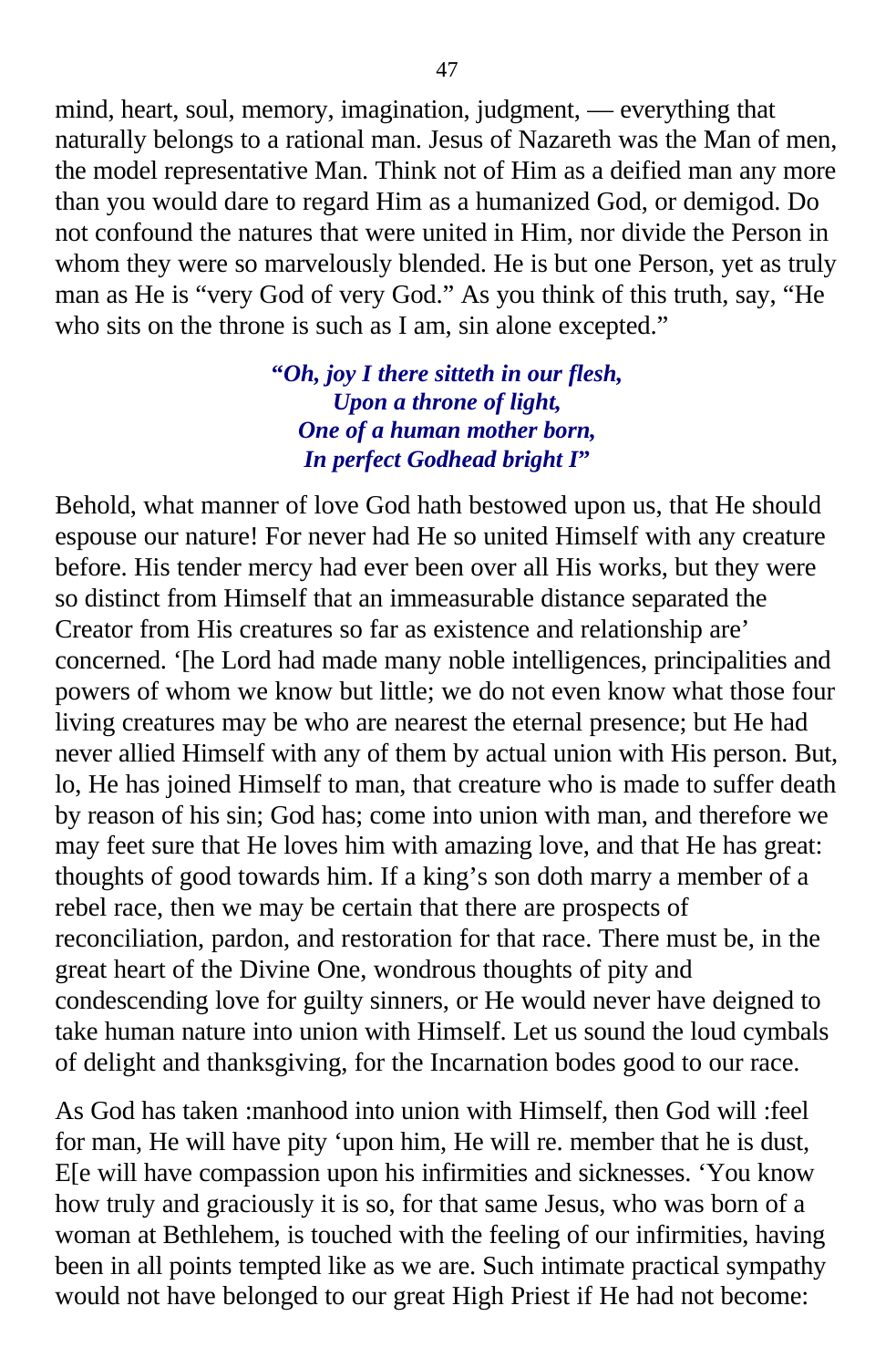man. Not even though He is Divine could He have been perfectly in sympathy with us if He had not also become bone of our bone, and flesh of our flesh. The Captain of our salvation could only be made "*perfect* through sufferings;" and to this end, it was needful that He should become a partaker of flesh and blood; and, now, the Son of God can fully sympathize., with men because He is one with them in everything except sin.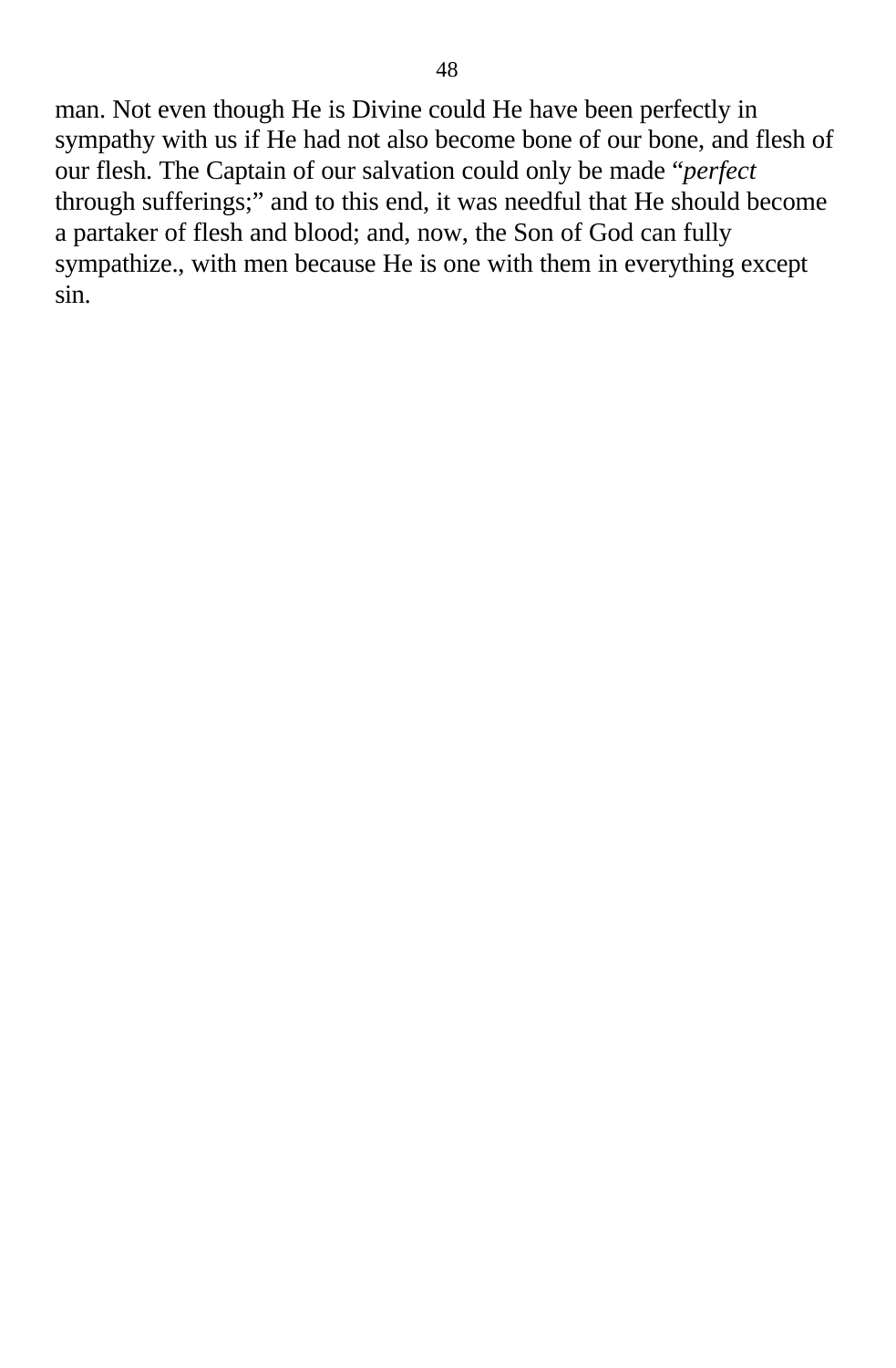#### ALL FULLNESS IN THE GOD-MAN.

*IN Christ Jesus, there is all fullness, for it pleased the Father that in Him should all fullness ,dwell. In Him, there is eve,? thing that is essential to Deity, for in*

HIM dwelleth all the fullness of the Godhead." There is also, in Him, the fullness of perfect manhood, for that Godhead was revealed in Him "*bodily.*" Partaker of flesh and blood, made in all things like unto His brethren, there was nothing lacking that was necessary to the perfection of humankind in Him. There is a fullness of atoning efficacy in His blood, for "the blood of Jesus Christ... cleanseth us from all sin." There is a fullness of justifying righteousness in His life, for "there is therefore now no condemnation to them which are in Christ Jesus." There is a fullness of Divine prevalence in His plea, for "*He* is :able also to save them to the uttermost that come unto God by Him, seeing He ever liveth to make intercession for them."

There is a fullness of victory' in His death, for "*as* the children are partakers of flesh and blood, He also Himself likewise took part of the same; that through death He might destroy him that had the power of death, that is, the devil." There is a fullness of efficacy in His resurrection from the dead, for by it *we are* "*begotten* again unto a lively hope, to an inheritance incorruptible, and undefiled, and that fadeth not away." There is, a fullness of triumph in His ascension, for "when He ascended up on high, He led captivity captive, and gave gifts unto men."

There is, in Christ Jesus, a fullness of blessings unspeakable, unknown; a fullness of grace to pardon, of :grace to regenerate, c f grace to sanctify, of grace to preserve, and of grace to perfect. There is in Him a fullness at all times; a fullness by day and a fullness by night; a fullness of comfort in affliction, a fullness of guidance in prosperity, a fullness of every Divine attribute, of wisdom., of power, of love; a fullness which it is impossible., to survey or to explore. There is :in: Him everything summed up in a grand total, as Paul says, in writing' to the Ephesians, "*that* :in the dispensation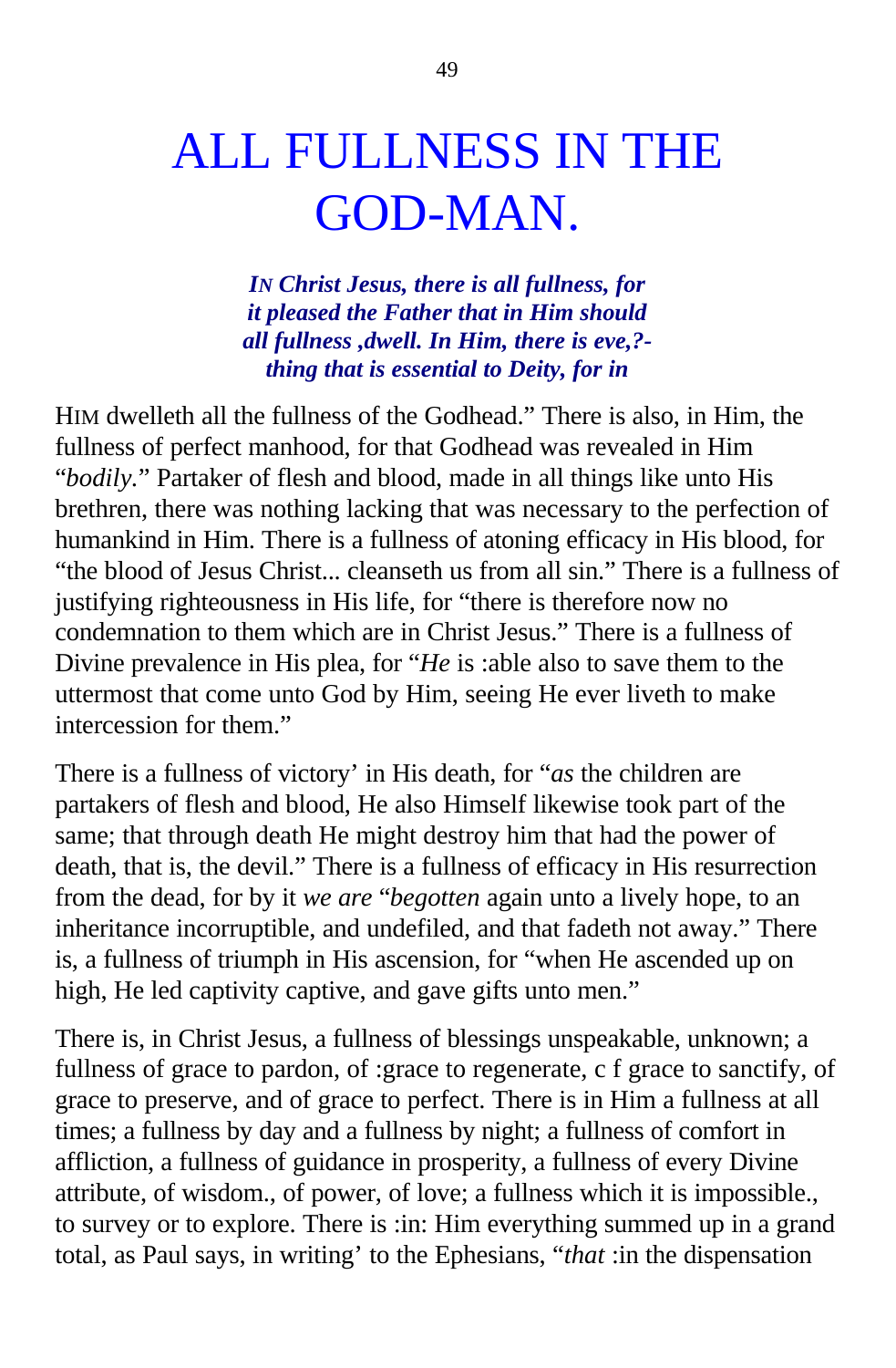of the fullness of times He might gather together in One all things in Christ, both which are in Heaven, and which are on earth, even in Him."

"*It* pleased the ]Father that in Him should all fullness dwell." In vain we strive to recount the holy wonder; this is a theme which would exhaust an angel's powers, — the fullness which resides in Jesus our Head, and ever abides to answer our need. We may realize a little what a fullness this must be, when we think of the multitude, which no man can number, all of whom have received of His fullness, grace upon grace. There is not one of them who has received only a little grace; they are all., as Rutherford has it, "*drowned* debtors to His mercy;" or, as we might put it:, "*over* head and ears" in debt to Him. They are so indebted that they will never fully know how much they owe to their Lord, but they feel that an eternal song will not be too long for the expression of their grateful praise.

Christ's fullness is an abiding fullness. John says, "*Of* His fullness have all we received;" yet he calls it a "*fullness*" still, for it never becomes any less, however many may partake of it. It was a fullness before a single sinner came to it to receive pardon; it was a fullness before a solitary saint had learned to drink of that river, the. streams whereof make glad the Church of the living God; and now, after myriads, and even millions,, of bloodredeemed souls have partaken of this life-giving stream, it is just as overflowing as ever. We are accustomed to say that, if a child takes a cupful of water from the sea, it is just as full as it was before; but that is not literally true, there must be just so much the less of water in the ocean. But it is literally true of Christ that, when we have not only taken out cups full, — for our needs are too great to be satisfied with such small quantities, when we have taken out oceans full of grace, — and we need as much as that to carry us to Heaven, — there is actually as much grace left in Him as there was before we came to Him. Although we have drawn upon the exchequer of His love to an extent so 'boundless that we cannot comprehend it, yet there is as much mercy and grace left in Christ as there was before we began to draw from it. It is a "*fullness*" still, after all the saints have received of it.

There is also an abiding fullness of truth in Christ; after you have heard[it for fifty years, you see more of its fullness than you d:[d at first. Other themes weary the ear, sooner or later. I will defy any man to hold together a large congregation, year after year, with any other subject but Christ Jesus. He might attract hearers for a time; he might charm them with the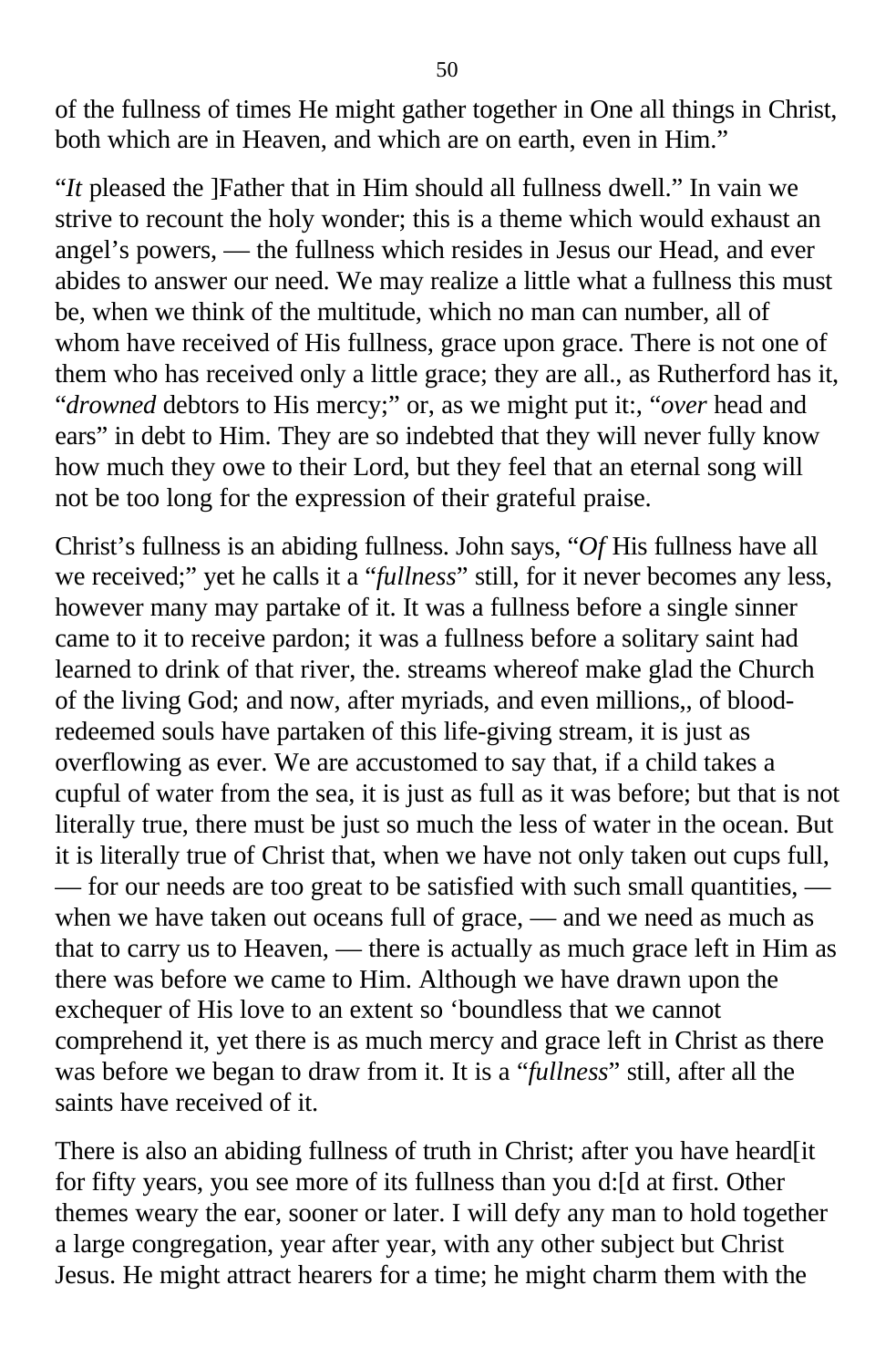discoveries of science, or with the beauties of ]poetry, and his oratory might be of so high an order that he might, for a while, draw the multitudes who have itching ears; but they would, in time, turn away, and say:, "*This* is no longer to be endured; we know all he has to tell us." All music but that of Heaven becomes wearisome before long; but, oh! if the minstrel doth play upon this celestial harp, though he keepeth his fingers always among its golden strings, and be but poor and unskilled to handle an instrument so divine, yet the melody of Jesus' Name, and the sweet harmony of all His acts and attributes, will hold his listeners by the ears, and thrill their hearts as nought beside can do. The theme of Jesus' love is inexhaustible; though preachers have dwelt upon it century after century, its freshness and fullness still remain.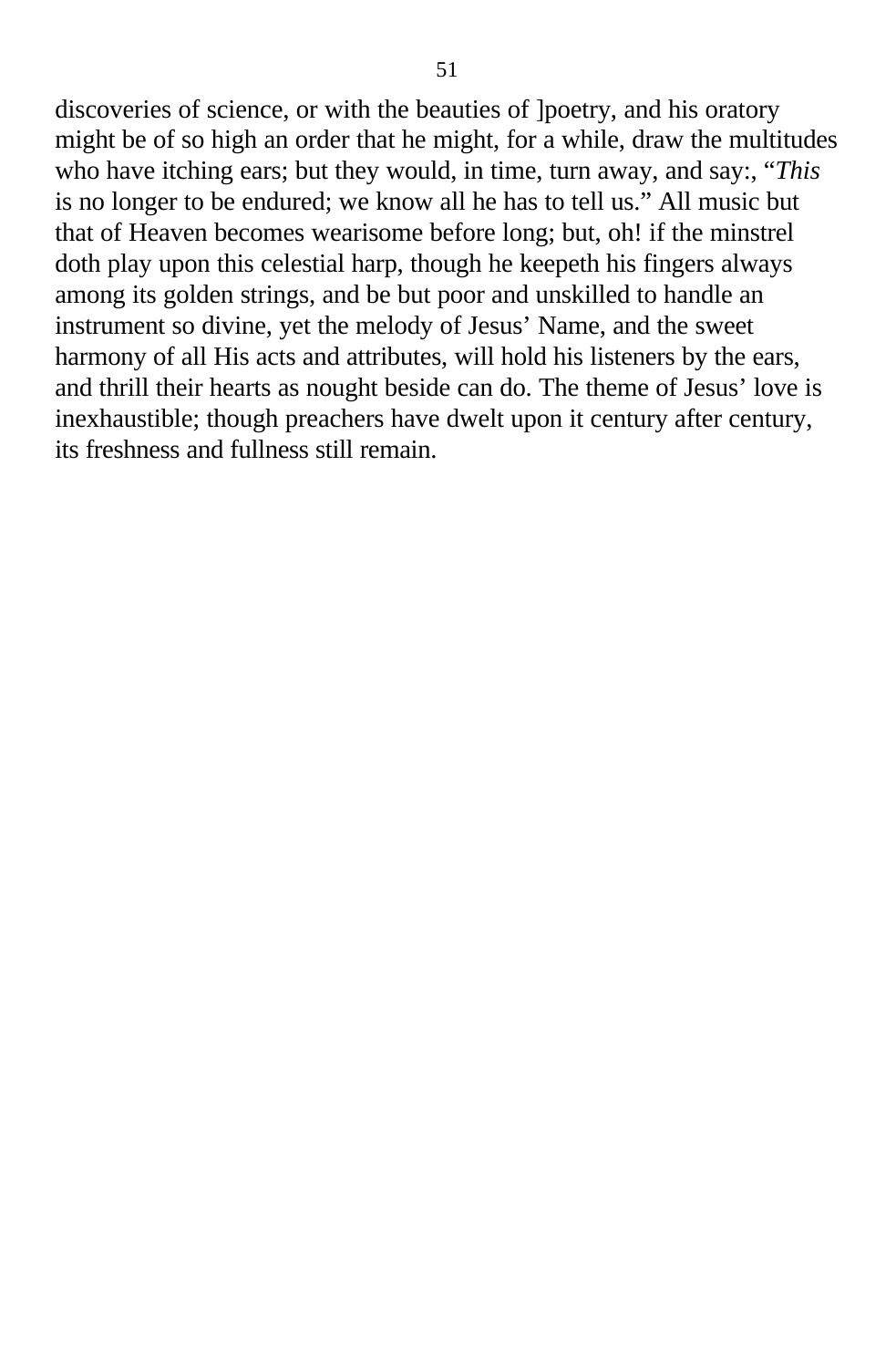### CHRIST INCARNATE, — HIS KNOWLEDGE OF SIN,

HE who carne to save men is no other than God; therefore, He is capable of viewing sin from God's standpoint, and of understanding what was due to God because of man's sin. By bracing His Godhead to His manhood, He was capable, in Elis twofold nature, of sustaining pangs which humanity could not have endured apart from Godhead, and of receiving into His infinite mind a sight of sin, and a horror concerning it, such as no finite mind ever could have endured.

You think, perhaps, that you comprehend sin; but you cannot do anything of the kind. It is an evil too monstrous for the human mind fully to know its heights and depths, its lengths and breadths; but Christ, who is God incarnate, fully knew what sin meant. He had plumbed it to the very bottom, and knew how deep it was. He had gazed upon it, and felt: all the horror of its unrighteousness, ingratitude, and turpitude. Its sinfulness struck His sinless mind with all its awful force, and overwhelmed His holy soul with a horror which none but He could bear. He was, in all respects, perfect; and, therefore, had no need to die on His own account. It behooved Him to suffer, not because '.He was the Son of God, or the Son of man; but because He was the Redeemer, the Sponsor, the Surety, the Substitute of men.

When I have felt the burden of my sin, I confess 'that I have at times felt as if it were too great to be 'taken away by any conceivable power; but, on the ,other hand, when I have seen the excellence of my Master's person, the perfection of His manhood, the .glory of His Godhead, the wondrous intensity of His anguish, the :solid value of His obedience, I have felt as if' my sin were too little a thing to need so vast a sacrifice. I have felt like John Hyatt who, when dying, said that he could not only trust Christ with his one soul, but that he could trust Him with a million souls if he had them. Were my sins greater than they are, and God forbid they should be! — were my sense of them ten thousand times more vivid than it is, — and I could wish I had a more clear and humbling consciousness of my own iniquity; yet, even then, I know that my Lord and Master is a greater Savior than I am a sinner.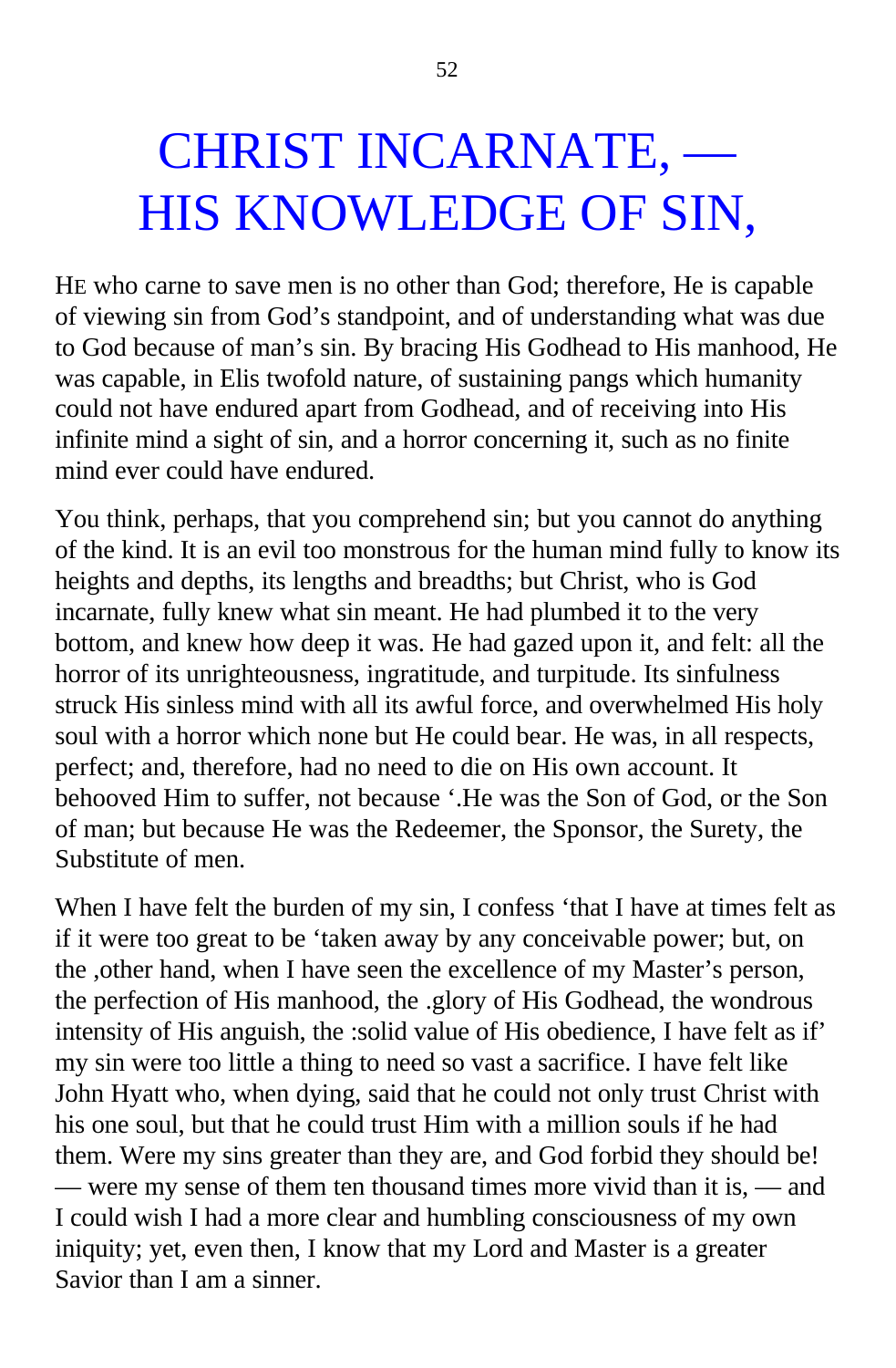From the constitution of His person as God and man, I am certain that, if I had heaped up my iniquities till they reached the skies, though, like the giants in the ancient: mythology, I had piled Pelion upon Ossa, mountain of sin upon mountain of rebellion, and had thought to scale the very throne of God in my impious rebellion, yet, even then, the precious blood of Jesus Christ, His Son, could cleanse me from all sin.

Writing to the Hebrews, concerning Christ's Incarnation, the apostle Paul says, "*Once* in the end of the world hath He appeared to put away sin by the sacrifice ,of Himself." It was; He, against whom the sin had been committed, it was He, who will be the Judge of the quick and the dead, who "*appeared* to put away sin 'by the sacrifice ,of Himself." Is there not great comfort in this fact? It is the Son of God who has undertaken this more than Herculean labor. He appeared, sinner, to save you; God appeared, "to put away sin." Lost one, to find you, the great Shepherd has appeared; your case is not hopeless, for He has appeared. Had anybody else than God undertaken the task of putting away sin, it could never have been accomplished; but it can be accomplished now, for HE who appeared is the One with whom nothing is impossible.

Christ did :not come as an amateur Savior, trying an experiment on His own account; He came as the chosen Mediator, ordained of God for this tremendous task. He is no unauthorized individual who, of his own accord alone, stepped into the gap without orders from Heaven. No; but He appeared whom the Father had, from eternity, chosen for the great task, and whom He had commissioned and sent to perform it. His very Name, Christ, tells of His anointing for this service. He could not: sit in Heaven, and accomplish this great work of our salvation. With all reverence to the blessed Son of God, we can truly say that He could not have saved 'us if He had kept His throne, and not left the courts of glory; so He "*appeared*" on earth in human form. He "*made* Himself of no reputation, and took upon Him the form of a servant, and was made in the likeness of men: and being found in fashion as a man, He humbled Himself, and became obedient unto death, even the death of the cross."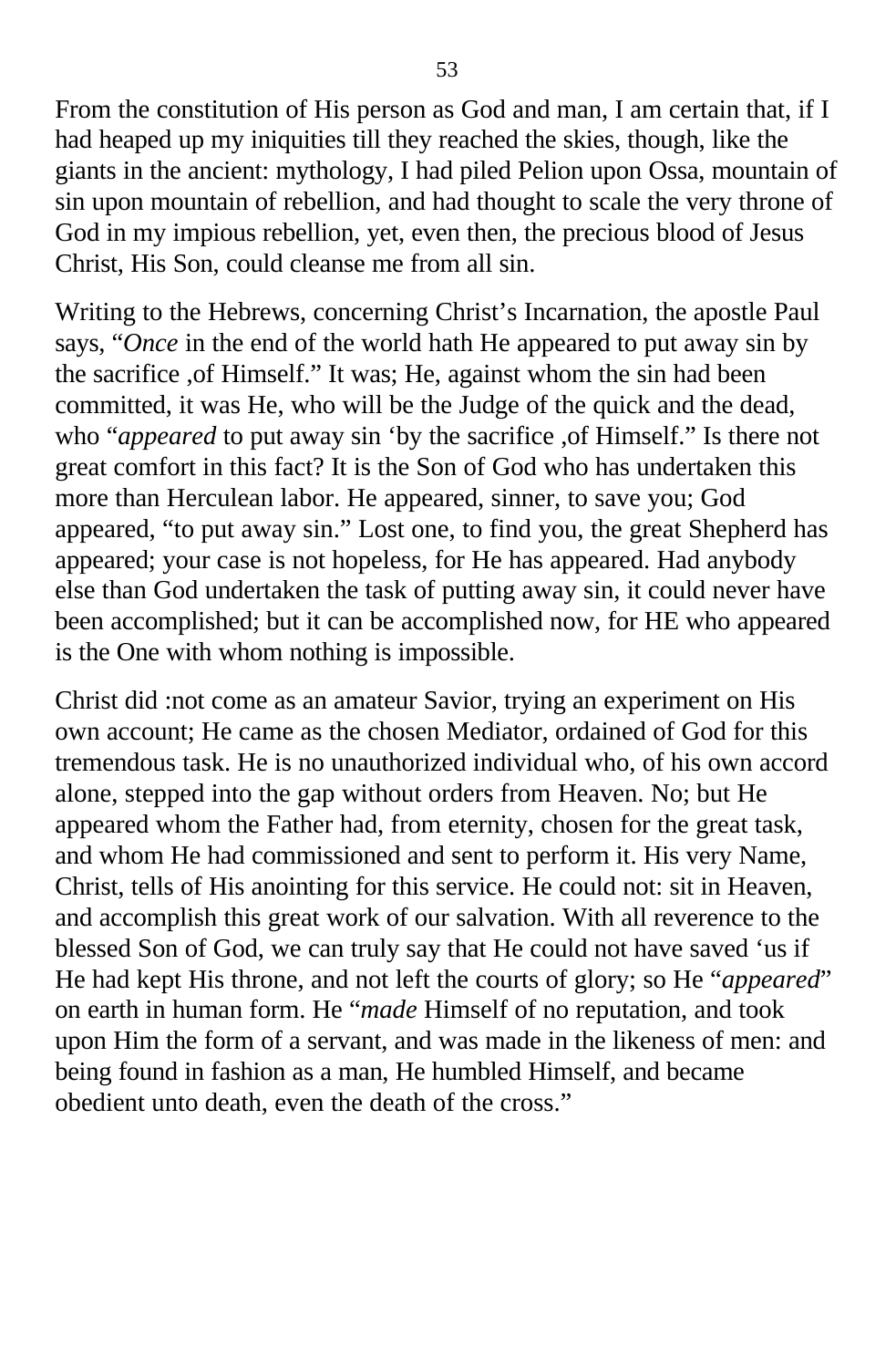# CHRIST INCARNATE, — THE SINNER'S ONLY HOPE.

THERE was no hope for any sinner unless the Son of God Himself should save him. But the apostle Paul, writing to his son Timothy, says, "This is a faithful saying, and worthy of all acceptation, that Christ Jesus came into the world to save sinners;." You may measure the depth of our danger by the glory of the person of Him who undertook to deliver us from it. It is the Son of God, whom angels worship, who has come "*to* save sinners." It must be a deep destruction from which only God Himself could rescue man.

When Christ "*came* into the world," observe how He had to be equipped for His service, and from His equipment learn the sternness of His task. He must be J*esus, — a Savior;* and then He must also be *Christ, — anointed* for the work; He must come with authority Divine, and the Spirit of God must rest upon Him to qualify Him for the great undertaking. For Paul saith not: simply that J*esus* came into the world, but *Christ Jesus,* the anointed Savior, came that He might save. If this Divine equipment was needed, then surely the state of man was a grievous one.

Note also that Christ Jesus *came into the world* to save sinners. The Fall of man was so terrible that, if he was to be delivered from its effects, Christ Jesus must come right down into the place of our ruin; He must come to the dunghill that He might lift us out of it. God in Heaven said, "Let there be light," and the darkness fled before Him; but Christ Jesus must needs come into the world to save sinners; down into this polluted creation the eternal Creator must Himself descend. He cannot save us sinners, so great is our ruin, unless He becomes incarnate, and take,,; upon Himself our nature.

And being here, think how dreadful must be our ruin when we see that Christ cannot return to Heaven, saying, "*It* is finished," until first of all He dies. That sacred head must be crowned with thorns, those ,eyes must be closed in the darkness of death, that body must be pierced even to its heart, and then must lie in the grave, a chill, cold corpse, ere man can be redeemed; and all that shame, and suffering', and death were but the outer shell of what the Savior suffered, for He endured the fierceness of His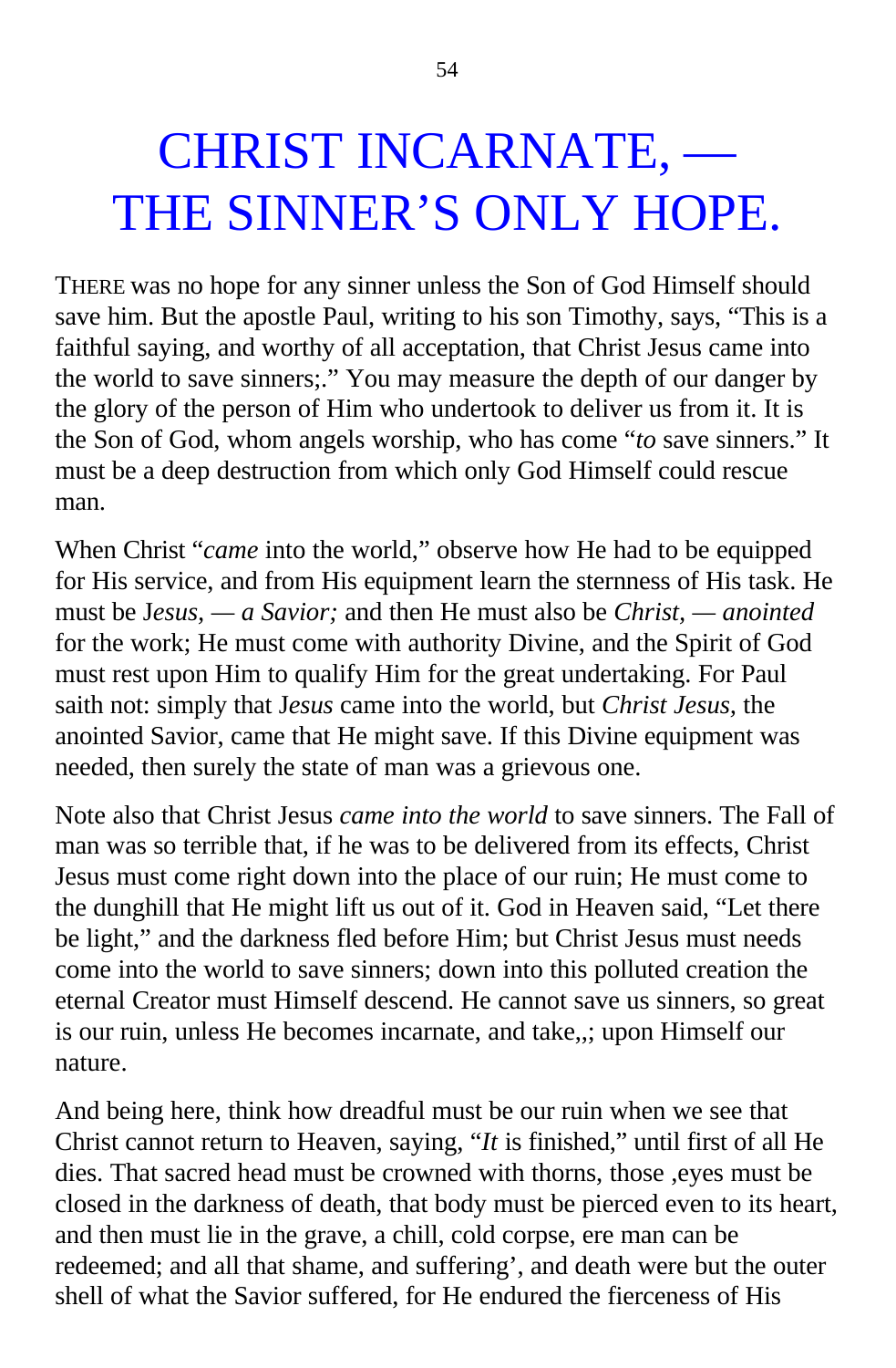Father's wrath against sin, and[bare such a load as would have crushed the whole race of men eternally had they been left to bear it.

O sinner, you are awfully lost, you are infinitely lost, since it needs an infinite Savior to present the atonement of His own body in order to save sinners from the penalty, and power, and consequences of their sin! This is the truth which is conveyed to us by this faithful saying, which is "worthy of all acceptation." May the Holy Ghost write it on our hearts!

'There is one thing which should be sure to hold, as though spellbound, the attention of every trembling sinner; it is this, — the Christ of God, who in the end of the world has appeared, did not come to deny the fact of human sin, or 'to propagate a philosophy which might make sin seem harmless;, or to define it as a mere mistake, or perhaps as a calamity, but by no means as a hell-deserving crime. I am sure that every sensitive conscience would loathe such teaching; it could yield no comfort whatever to a soul which had felt sin to be exceeding sinful.

Jesus Christ did not come into the world to help you to forget your sin. He has not come to furnish you with a cloak with which to cover it. He has not appeared that He may so strengthen your minds (as some men would have you believe,) that you may learn to laugh at your iniquities, and defy the consequences thereof. For no such reason has the Son of God descended from Heaven to earth. He has come, not to lull you into a false peace, not to whisper consolation which would turn out to be delusive in the end, but to give you a real deliverance from sin by putting it away, and so to bring you a true peace in which you may safely rejoice.

For, if sin be put away, then peace is lawful; then rest of spirit becomes not only a blessing which we may enjoy, but which we must enjoy, and which, the more we shall enjoy it, the better shall we please our God. 0 sinner, the good tidings that we bring to you, in the Gospel, are not the mere glitter of a hope that will delude you at the last, not a present palliative for the woe you feel, but a real cure for all your ills, a sure and certain deliverance from all the danger that now hangs over you!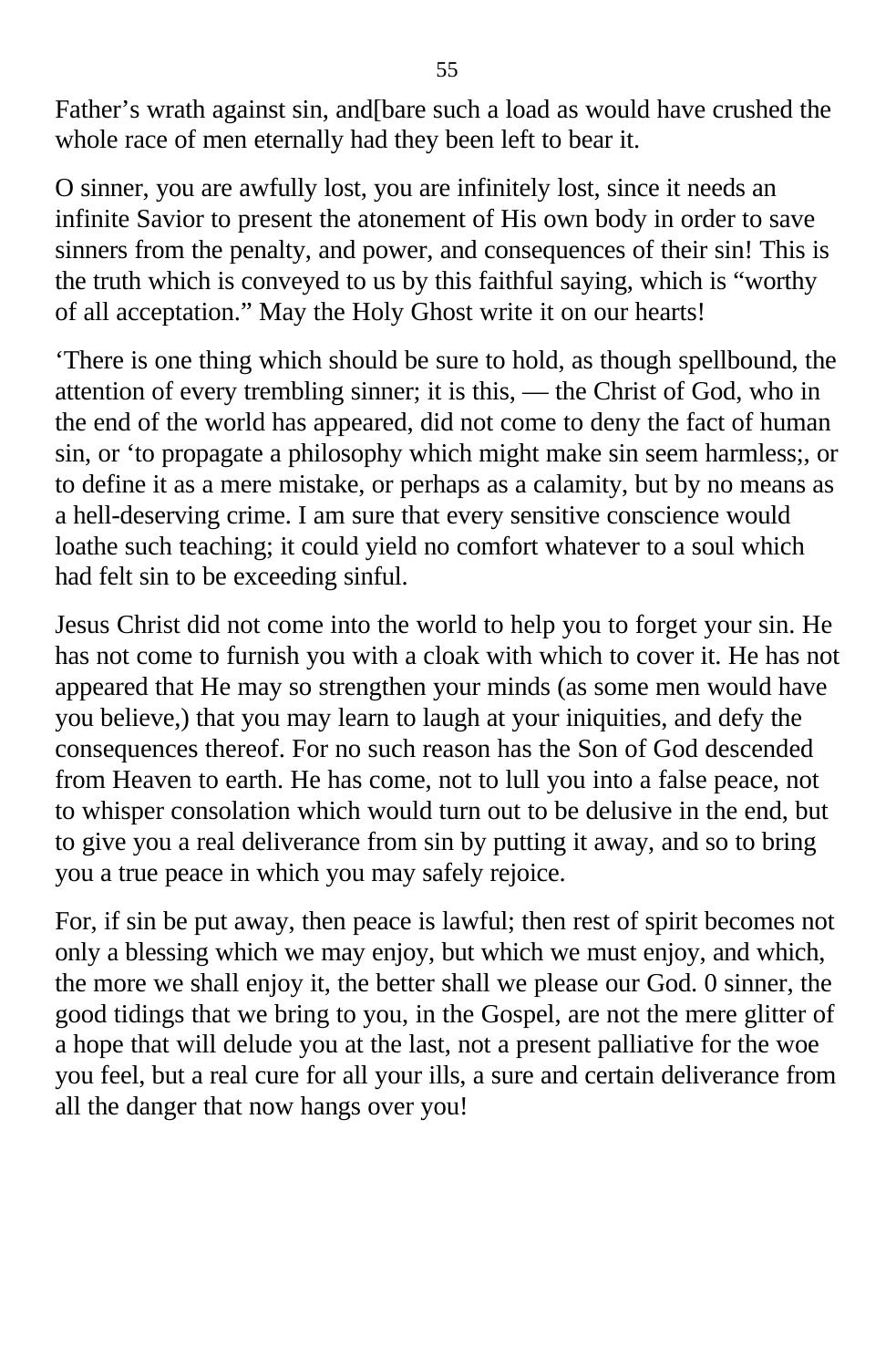# CHRIST INCARNATE, — THE PLEDGE OF DELIVERANCE.

WHEN God takes manhood into union with Himself in this matchless way, it must mean blessing to man. God cannot intend to destroy that race which He thus weds unto Himself. Such a marriage as this, between mankind and God, must foretell peace; war and destruction are. never thus predicted. God incarnate in Bethlehem, to be adored by shepherds, augurs nothing but —

#### **"***Peace on earth, and mercy mild; God and sinners reconciled.***"**

O ye sinners, who tremble at the thought of the Divine wrath, as well you may, lift up your heads with joyful hope of pardon and favor, for God must be full of grace and mercy to that race which He so distinguishes above all others by taking it into union with Himself! Be of good cheer, 0 men of women born, and expect untold blessings, for "*unto* us a Child is born, unto us a Son is given."

If you look at rivers, you can often tell, by their color, whence they have come, and the soil over which, they have flowed; those which flow front melting glaciers can be recognized at once. There is a text, concerning a heavenly river, which you will understand if you look at it in this light. John, in the Revelation, says concerning the angel, "He shewed me a pure river of water of life, clear as crystal, proceeding out of the throne of God and *of the Lamb.*" Where the throne is jointly occupied by God and the appointed Mediator:, the incarnate God, the once-bleeding Lamb, then the river that flows from it must be a river, not of the. molten lava of devouring wrath, but of the water of life.

The consequences of Christ's Incarnation must be pleasant, profitable, saving, and ennobling to the sons of men. They include, among many other blessings, *a pledge of our deliverance.* We are a fallen race, we are sunken in the mire, we are sold under sin, in bondage and in slavery to Satan; but if God comes to our race, and espouses our nature, why, then, it must be because He has resolved to retrieve our fall. It cannot be possible :[:or the gates of hell to enclose those who have.. God with them. Slaves under sin,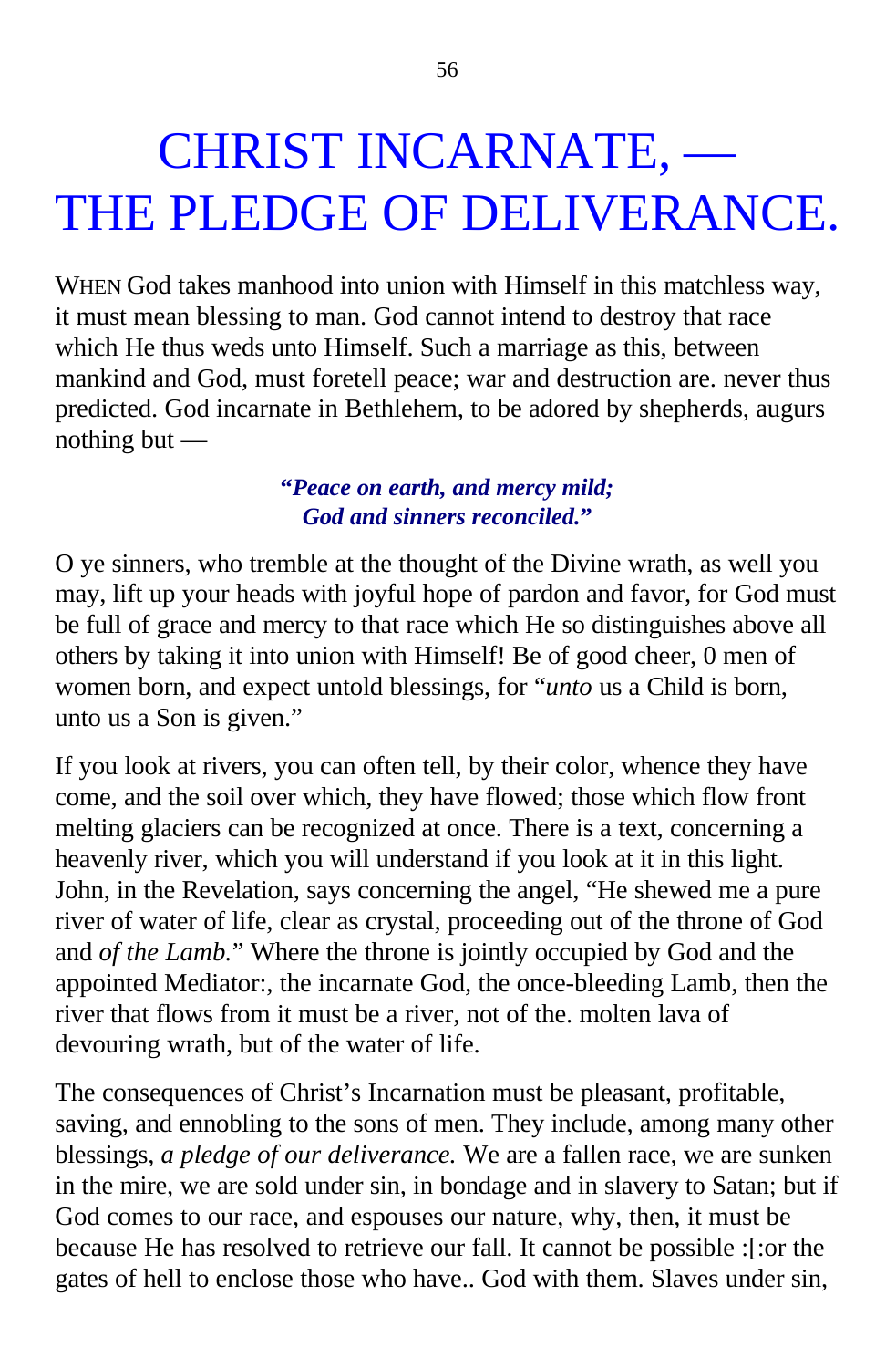and bondsmen beneath the law, hearken to the trump of jubilee, for One has come among you, born of a woman, made under the law, who is also "*the mighty God,*" pledged to set you free.

He is a Savior, and a great one; He is able to save, for He is almighty; and He is pledged to do it, for He has entered the lists on our behalf, and put on the harness for the battle. The Champion of His people is One who will not fail, nor be discouraged; the victory over all their foes shall be fully won. Jesus coming down from Heaven is the pledge that He will take His people up to Heaven; His taking our nature is the seal of our being lifted up to stand before His throne.

'Were it an angel who had interposed on our behalf, we might have, some fears as to the result of the conflict. Were it a mere man who had espoused our cause, we might go beyond fear, and sit down in despair; but as God Ms actually taken manhood into union with Himself, let us "ring the bells of Heaven," and be full of glad thanksgiving. There must be brighter and happier days in store for us, there must be salvation for man, there must be glory to God, now that we have "*God* with us." Let us bask in the beams of the Sun of righteousness, who now has risen upon us, a Light to lighten the Gentiles, and to be the glory of His people Israel.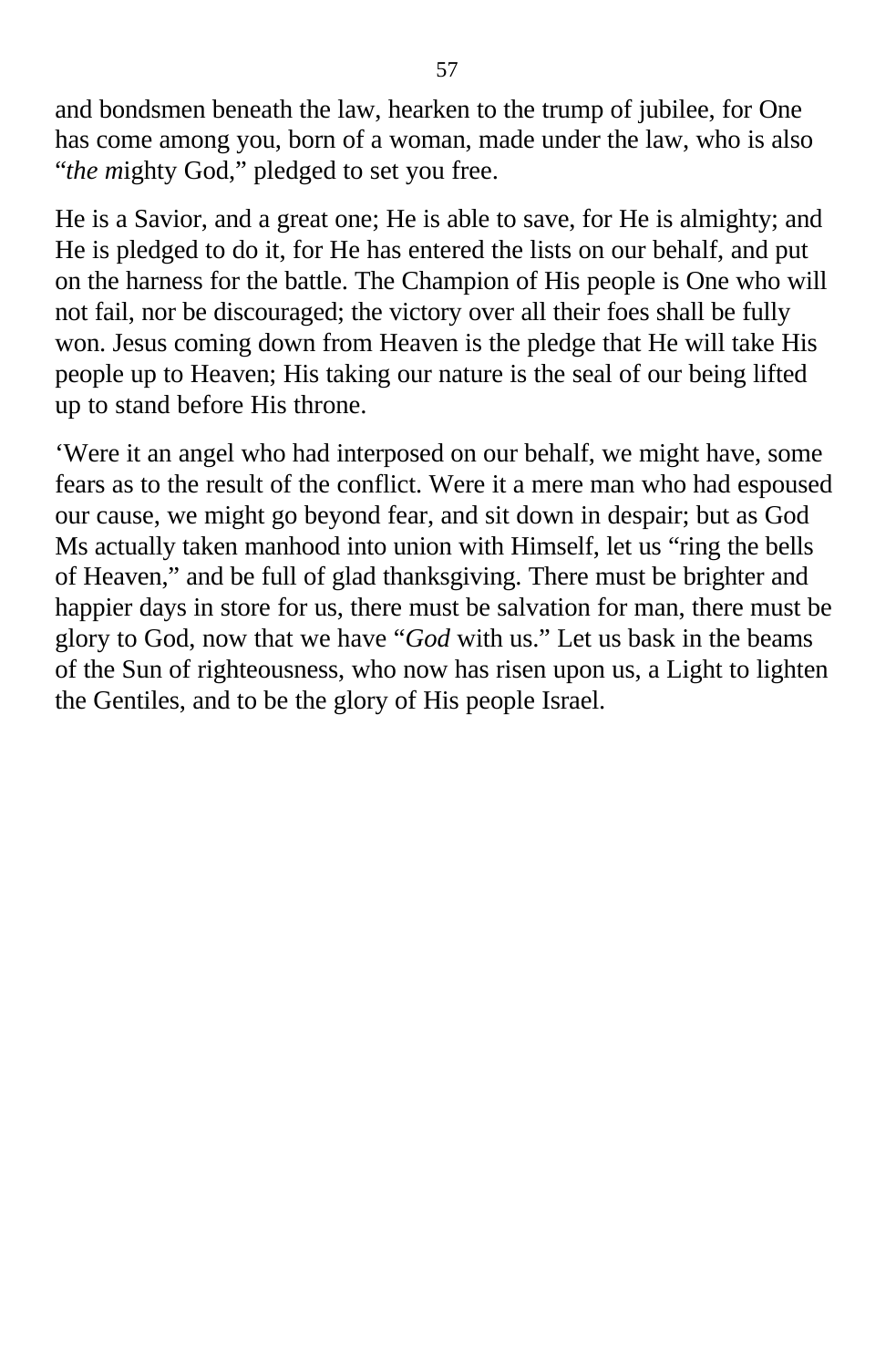# THE INCARNATION, — THE HEART OF THE GOSPEL.

GOD had made many visits to men before Christ's Incarnation, but the most wonderful, visit of all was when He came to tarry here, some three and thirty years, to work out our salvation. What but "tender mercy ", hearty mercy, intense mercy, could bring the great God to visit us so closely that He actually assumed our nature? Kings may, for various reasons, visit their subjects; but they do not think of taking upon themselves their poverty, their sickness, or their sorrow. They could not if' they would, and they would not if they could; but our Divine Lord, when He came hither, took upon Him our flesh.

O children,, the Lord so visited you as to become a Babe, and. then a Child, who dwelt with His parents, and was subject unto them, and grew in stature, as you must do! O working-men, the Lord so 'visited you as to become the carpenter's Son, and to know all about your 'toil, and your weariness, ay, even to hunger and faintness! O sons of men, Jesus Christ has so visited you that He has assumed your nature, and taken your sicknesses, and borne your infirmities, and your iniquities, toot This was a kind of visit such as none could have thought of making save our infinitely tender and merciful Savior. Christ Jesus, the God-man, is our next of kin, a Brother born for adversity. In all our affliction He is afflicted; He is tenderness itself toward us.

He did not come to earth just to pay us a passing visit, but He dwelt among us in this world of sin and sorrow. This great Prince entered our abode what if I call it this hut and hovel? — wherein our poor humanity finds its home for a season. This little planet of ours was made to burn with a superior light among its sister stars while the Creator sojourned here in human form. He trod the acres of Samaria, and traversed the hills and vales of Judaea. "*He* went about doing good."

He mingled among men with scarcely any reservation. Although, through His purity, He was separate from sinners as to His character, yet He: was the visitor of all men. He was found eating bread with a Pharisee, which perhaps is a :more wonderful thing than when He. received sinners, and ate with them. A fallen woman was not too far gone in sin for Him to sit on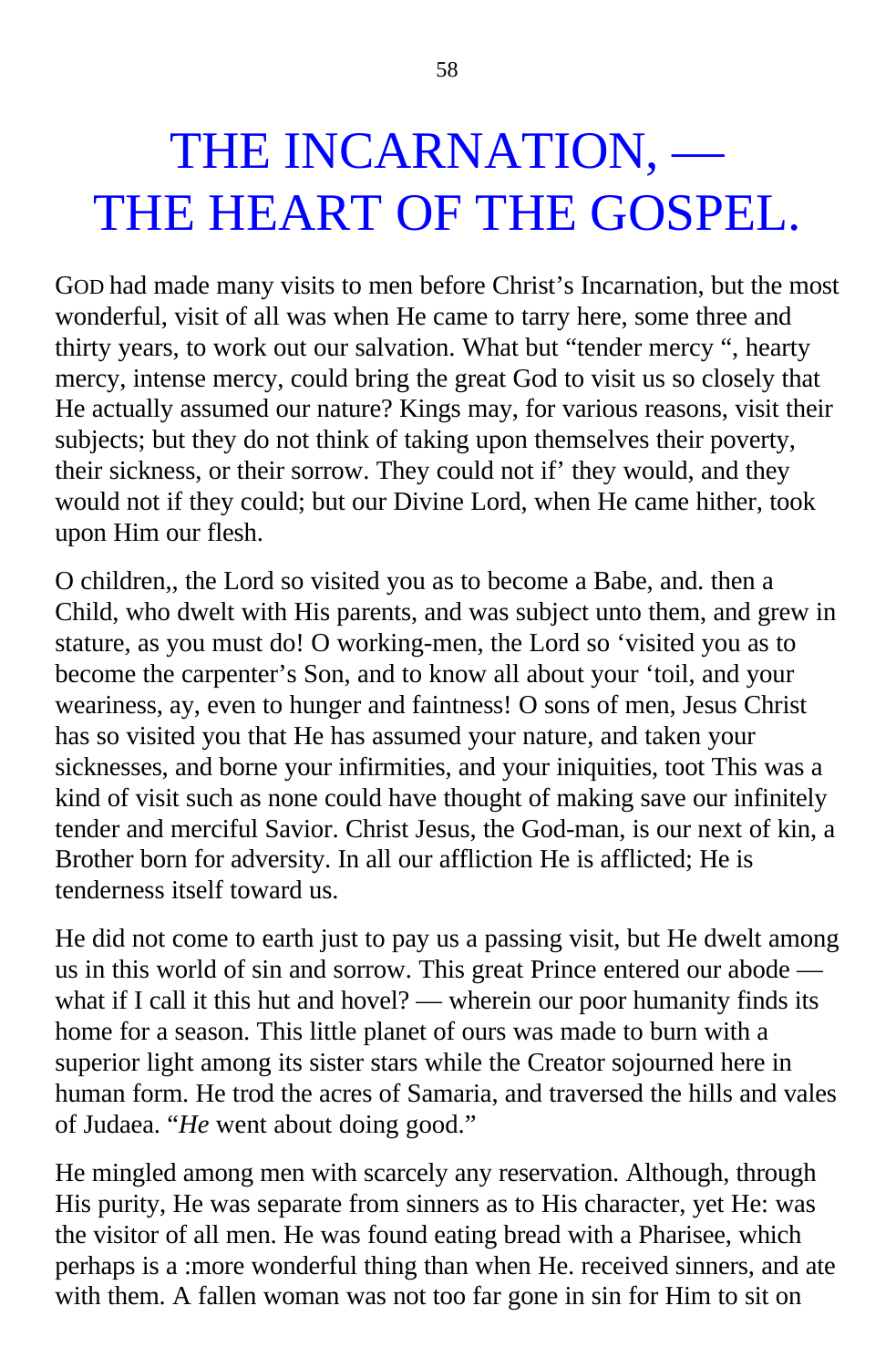the kerb of the well, and talk to her; nor were any of the poor and ignorant too mean for Him to care for them. His visit to us was of the most intimate kind. He disdained no man's lowliness; He turned aside from no man, however sinful he might be.

But remember that He visited us, not merely to look upon us, and to talk with us, and to teach us, and set us a high and Divine example; but He so visited us that He took upon Himself our condemnation, that He might deliver us from. it. He was made a curse for us, as it is written, "*Cursed* is every one that hangeth on a tree." He took our debts upon Him that He might pay them, minting His own heart to create the coinage. He gave Himself for us, which is more than if I said, "*He* gave His blood and His life for us;" His own self He gave for us.

So graciously did He visit us that He took: away with Him our ill, and left only good behind, He did not come into our nature, and yet keep Himself reserved from all the consequences of our sin; nor come into our world, and yet maintain a status superior to that of the usual denizens of it; but He carne to be a man among men, and to bear all that train of woes which had fallen upon human nature through its departure from the ways of God.

Our' Lord so visited us as to become our Surety, our Substitute, our Ransom. He hath borne our griefs, and carried our sorrows, and the Lord hath laid upon Him the iniquity of us all. This was wonderful tender mercy on His part; it excels all human conception and language. If, for the first time, you had heard of the visit of the incarnate God to this world, you would be struck with a wonder which would last throughout all eternity, that God Himself should really condescend to such a deed as this. This is the heart of the Gospel, the incomparable fact of the Incarnation of the Son of Got, His dwelling upon the earth, and His presentation of Himself as a sacrifice unto God. Since God has visited us, not in the form of a judge executing vengeance, nor as an angel with a flaming sword, but in the gentle person of that lowliest of the lowly, who said, "*Suffer* the, little children to come unto Me," we are herein made to see the tender mercy of our God. Nothing could be more gracious than the Divine appearance upon earth of the Man of sorrows.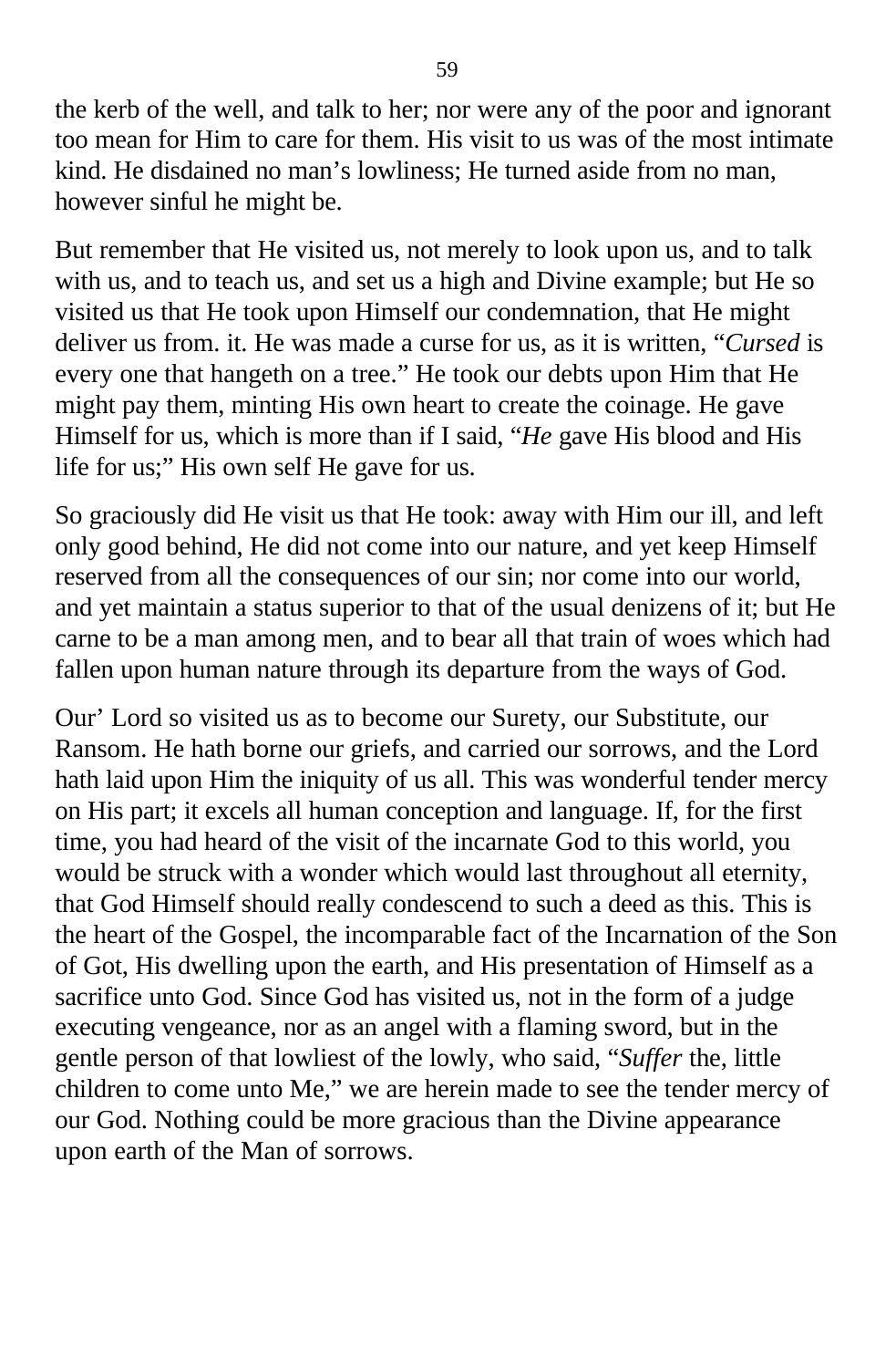# THE INCARNATION, AND OUR SONSHIP.

THE Lord Jesus Christ has come in human flesh that His people might "*receive* the adoption of sons." What does this expression mean? Why, to feel, "*Now* I am under the mastery of love, as a dear child, who is both loved and loving. I go in and out of my Father's house, not as a casual servant, called, in to work, and paid by the day or the week, but as a child at home. I am not: looking for hire as a servant, :for I am ever with my Father, and all that He has is mine. My God is my Father, and the light of His ,countenance makes me. glad. I am not afraid of Him, but I delight in Him: and nothing can separate me from Him. I feel towards Him that perfect love which casteth out: fear, and I rejoice to be owned as His child."

Try and enter into that blessed experience if you are indeed a believer in the Lord Jesus Christ, for this is why He has come in the flesh, — on purpose that you, His people, may be to the full the adopted children of the Lord., receiving and enjoying all the privileges which sonship secures to you.

Then, next, exercise; your heirship. One who is a son, and who knows that he is the heir of all his father's estate does not pine in poverty, nor act like a beggar. He looks upon everything that his father possesses as being his own; he regards his father's wealth as making him rich. He does not feel that he is stealing :if he takes what his father has made to be his own, but he makes free with it.

I wish believers would make free with the promises and blessings of their God. Help yourselves to all that He has laid up in store for you, for no good thing will the Lord withhold from you if you walk uprightly. All things are yours, you only need to use the hand of faith, and so to take possession of them. If you appropriate a promise of yore' Father's, it will not be pilfering; you may take it boldly, and say, "*This* is; mine." Your adoption into the family of God brings with it large rights; be not slow to claim them. Paul writes to the Romans, "The Spirit itself beareth witness with our spirit, that we are the children of God- and if children, then heirs; heirs of God, and joint-heirs with Christ:."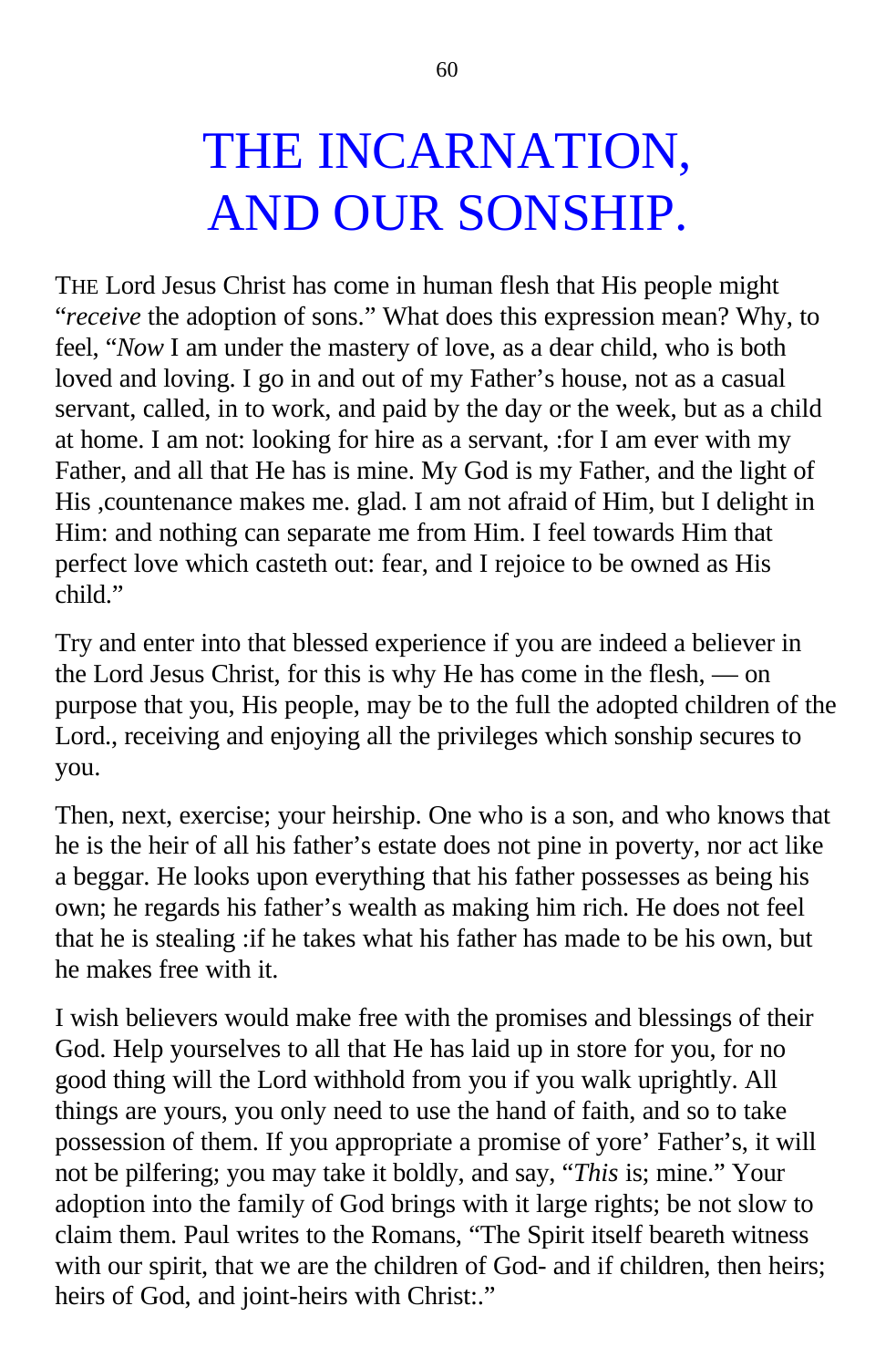Among men. sons are only heirs in anticipation so long as their fathers are alive; they only become heirs in possession when their fathers are dead. But our Father in Heaven lives, yet we have the full privileges of heirship in Him even now. The Lord Jesus Christ was made of a woman on purpose that His dear people might at once enter into their heir-ship.

You ought to feel a sweet joy in the perpetual relationship which is now established between you and God, for' Jesus is still your Brother. You have been adopted by God, and He has never canceled that adoption yet. 'There is such a thing as regeneration, but there is not such a thing as the life then received dying out. If you are born unto God, you are born unto God. The stars may turn to coals, and the sun and moon may become clots of blood, but he that is born of God has a life within him which can never end; he is God's child, and God's child he shall be for ever. Therefore let him walk at large like a child, an heir, a prince of the blood royal of Heaven, who bears a relationship to the Lord which neither time nor eternity can ever destroy.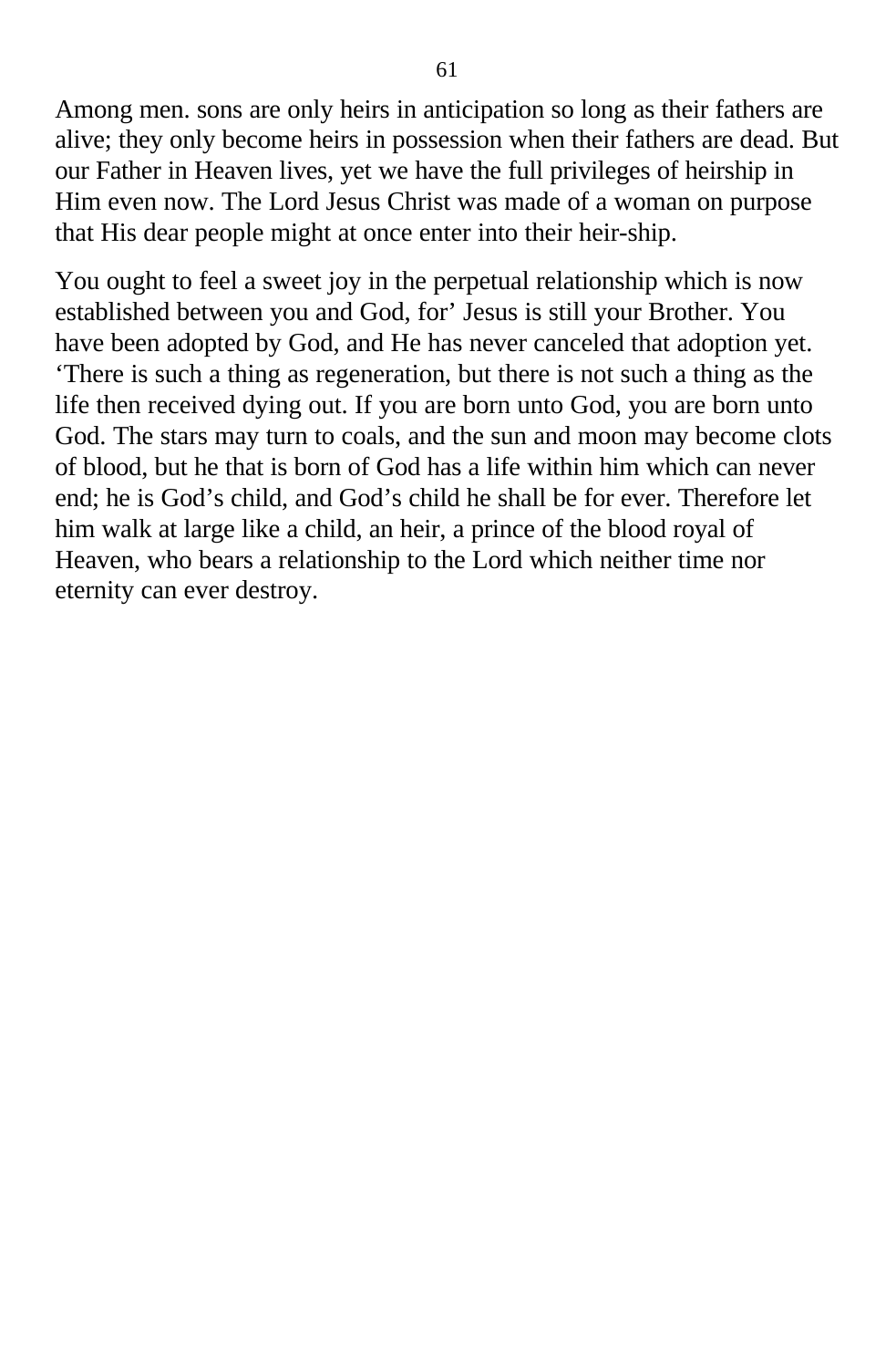# THE INCARNATION, — ITS GLORY.

THERE was great glory about our Lord Jesus Christ even ill His state of humiliation. Go back in thought to that memorable period, and try to realize what then happened. See, Jesus is born of lowly parents, laid in a manger, and wrapped in swaddling-bands; but, lo! the principalities and powers in the heavenly places are all in commotion concerning this unparalleled event. First, one angel descends to proclaim the advent of the newborn King, and suddenly there is with him a multitude of the heavenly host singing, "Glory to God in the highest, and on earth peace, good will toward men."

Nor is the commotion confined to the spirits above; for in the heavens which overhang this earth there is a stir. A bright particular star is deputed to appear on 'behalf of all the stars, as if it were the envoy and plenipotentiary of all worlds to represent them before their King. This star is put in commission to wait upon the Lord, to be His herald to men afar off, His usher to conduct them to His presence, and His body-guard to sentinel His cradle. I suppose you have each one his own imagination as to what this star was. It would seem to have been altogether supernatural, and not a star, or a comet of the ordinary kind. It was not a constellation, nor a singular conjunction of planets; there is nothing in the Scriptures to support such a conjecture. In all probability, it was not a star in the sense in which we now speak of stars; for we find that it moved before the wise men, then suddenly disappeared, and again shone forth to move before them. It could not have been a star in the upper spheres like others, for such movements would not have been possible. If the star was in its zenith over Bethlehem, it would have been in its zenith over Jerusalem, too; for the distance between them is so small that it would not have been possible to observe any difference in the position of the star in the two places. It must have 'been a star occupying quite another sphere from that in which the planets revolve.

We believe it to have been a luminous appearance in mid-air; probably akin to that which led the children of Israel through the wilderness, which was a pillar of cloud by day and a pillar of fire by night. Whether it was seen in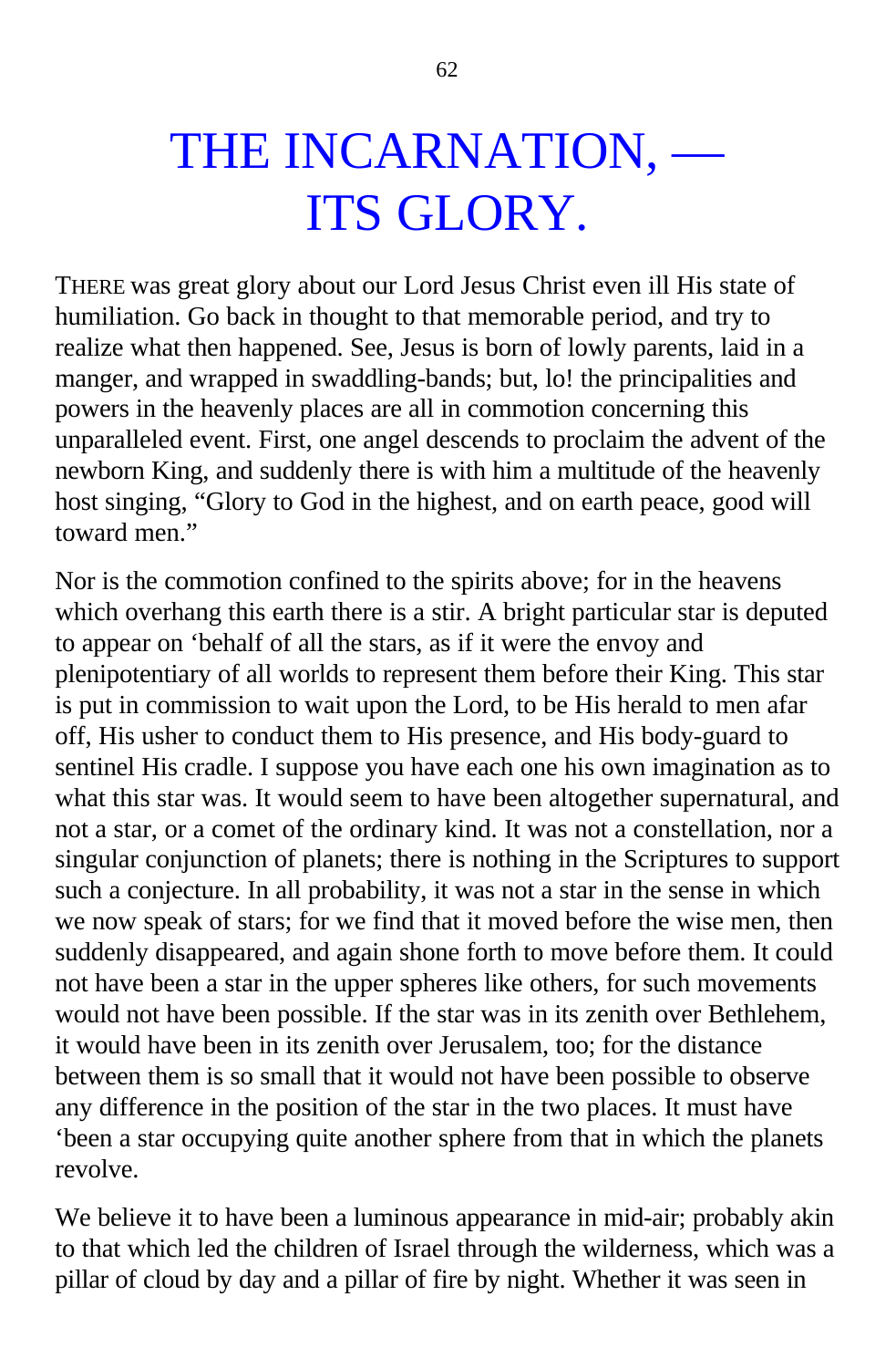the daylight or not, we cannot tell.. Chrysostom and the early fathers are wander-fully positive about many things which Scripture leaves in doubt; but as these eminent divines drew upon their imagination for their facts, we are not  $\cdot$  under bonds to follow them. They aver that this star was so bright as to be visible all day long. If so, we can imagine the wise men traveling day and night; but if it could be seen only by night, the picture before us grows far more singular and weird-like as we see these Easterns quietly pursuing their star-lit way, resting *perforce* when the sun was up, but noiselessly hurrying at night through slumbering lands.

But, whatever it may have been, it was the means of guiding to the Savior, from far-off lands, the most studious minds, of the age. Making a long and difficult journey, these representatives of the Gentiles at last arrive at the place where the young Child is. Lo! the kings of Seba and Sheba offer gifts, "gold, and frankincense, and myrrh." Wise men, the leaders of their peoples, bow down before Him, and pay homage to the Son of God. Wherever Christ is, He is honorable. "Unto you that believe He is an honor." Even in the day of small things, when He is denied such entertainment as He deserves, and is hidden away with things which are despised, He is still most glorious. Christ, though a Child, is still King of kings; though among the oxen, He is still distinguished by His star.

It would not be possible to tell how far off the native country of these wise men lay; it may have been so distant that the journey occupied nearly the whole of the two years of which they spake concerning the appearance of the star. Traveling was slow in those days, surrounded with difficulties and dangers. They' may have come from Persia, or India, or Tartary, or even from the mysterious land of Sinim, now known to us as China. If so, strange and uncouth must have been the speech of those who worshipped around the young Child at Bethlehem, yet needed He no interpreter to understand and accept their adoration.

Why was the birth of the King of the Jews made known to these foreigners, and not to those nearer home? Why did the Lord select those who were so many hundreds of :miles away, while the children of the kingdom, in whose very midst the Savior was brought forth, were yet strangely ignorant of His presence? See here again another instance of the sovereignty of God. Both in shepherds and in ]];astern magi gathering around the young Child, I see God dispensing His favors as He wills; and, as I see it, I exclaim, "*Even* so, Father; for so it seemed good in Thy sight." As of old, there were many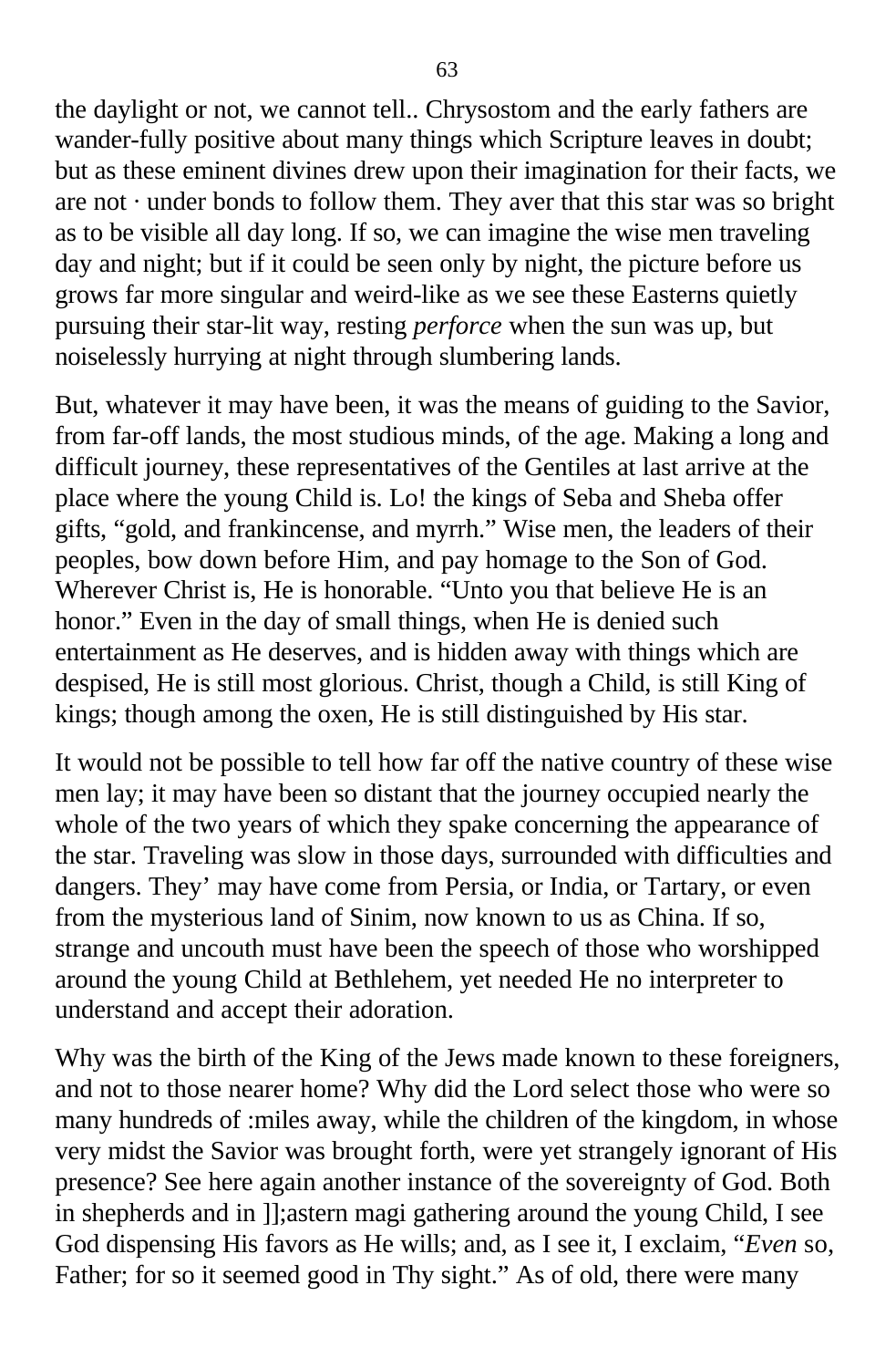widows in Israel in the days of Elias the prophet, yet unto none of them was he sent, but unto the woman of Sarepta, a city of Sidon, so there were many among the Jews who were called wise men, but unto none of them did the; star appear; but it shone on Gentile eyes, and led a chosen company from the ends of the earth to bow at Emmanuel's feet.

Sovereignty, in these cases, clothed itself in the :robes of mercy. It was great mercy that regarded the low estate of the shepherds, and it was farreaching mercy which gathered from lands which lay in darkness a company of men made wise unto salvation. Mercy, wearing her resplendent jewels, was present with Divine sovereignty in the lowly abode of Bethlehem. Is it not a delightful thought that, around the cradle of the Savior, as well as around His throne in Heaven, these two attributes meet? He makes Himself known, — and herein is mercy; but it is to those whom He has chosen — and herein He shows that He will have mercy on whom He will have mercy, and He will have compassion on whom He will have compassion.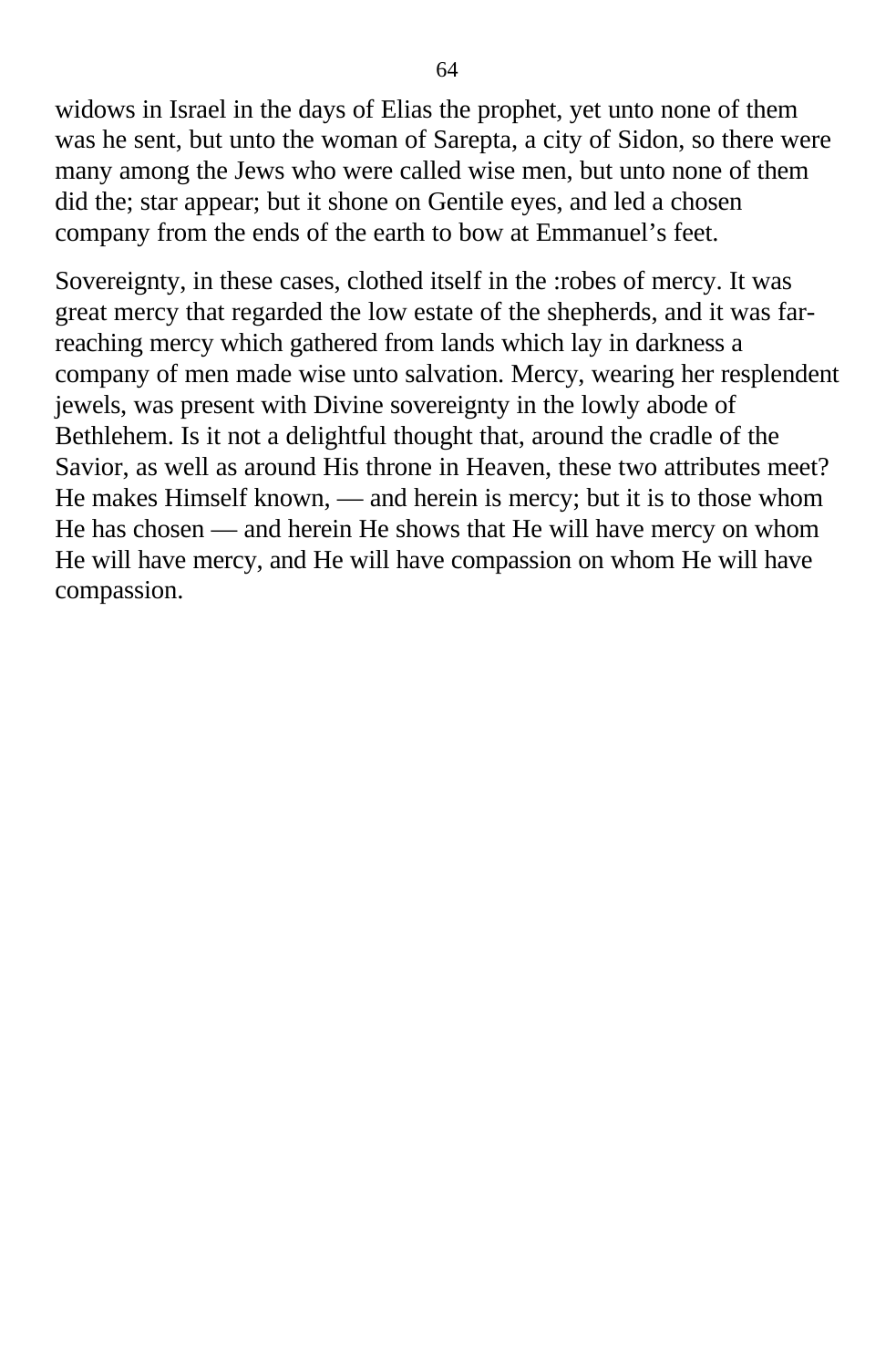### THE WISE MEN AND THE INCARNATION

AS soon as the wise men came to Jerusalem, they inquired, "Where is He that is born King of the Jews?" They were fully convinced that He was the King of the Jews, and that He had been but recently born, so they asked, "*Where* is He?"

In the case of these wise men, we see *ignorance admitted.* Truly wise', men are never above asking questions, because they are wise men. Persons who have taken the name and degree of wise men, and are so esteemed, sometimes think it beneath them to confess any degree of ignorance, but the really wise think not so; they are too well instructed to be ignorant of their own ignorance. Many men might have been wise if they had but been aware that they were fools. The knowledge of our ignorance is the doorstep of the temple of knowledge. Some think they know, and therefore never know. Had they known that they were blind, they would soon have been made to see; but because they say, "*We* see," therefore their blindness remains upon them.

The wise :men were not content with admitting their ignorance; but, in their' case, there was *information entreated* They thought it likeliest that Jesus · would be known at the metropolitan city. Was He not the King of the Jews? 'Where, then, would He be so well known as; at the capital? They probably asked the guards at the gate, "Where is He that is born King of the Jews?" But the guards laughed 'them to scorn, and replied, "*We* know no king but Herod." Perhaps they met a loiterer in the streets, and to him they said, "Where is He that is born King, of the Jews?" and he answered, "*What* care I for such crazy questions? I am looking for a companion  $\cdot$  who will drink with me." Possibly, they asked a  $\cdot$  trader; but he sneered, and said, "*Never* mind kings, what will you buy, or what have you to sell?" "*Where* is He that is born King of the Jews?" said they to a Sadducee, and he replied, "*Be* not such fools as to talk in that fashion; or if you do, pray call on my religious friend, the Pharisee." They passed a woman in the streets, and asked," Where is He that is born King: of the Jews?" but she said, "*My* child is sick at home, I have enough to do to think of my poor babe; I care not who is born, or who beside may die."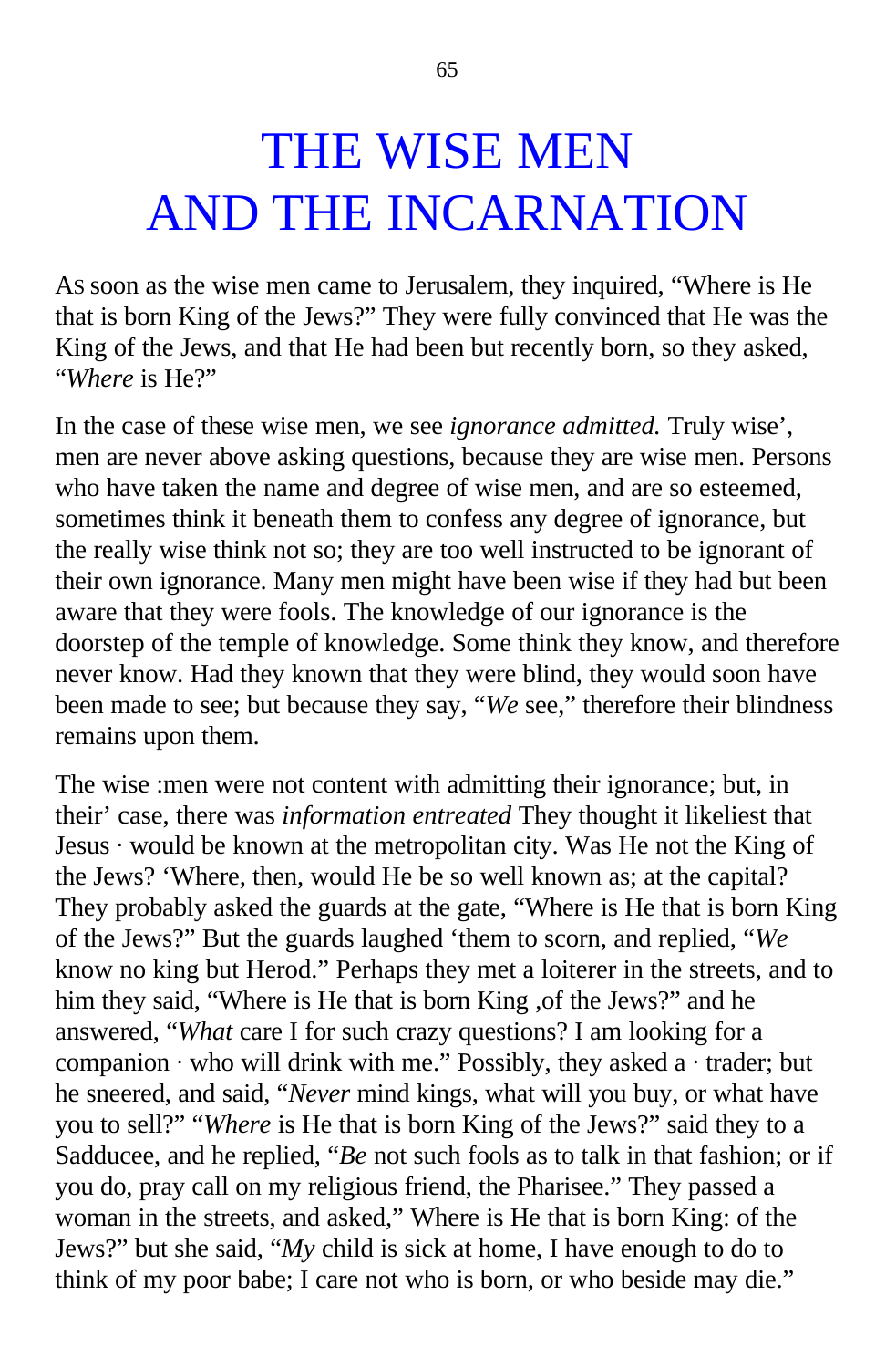When they went to the very highest quarters, they obtained but little information; yet they were not content till they had learned all that could be known concerning the new-born King.

They were not satisfied with merely getting to Jerusalem. They might have said, "*Ah!* now we are in the land where the Child is born, we will be thankful, and sit down contentedly." They heard that He was born at Bethlehem, so they journeyed thither; but we do not find that, when they reached that village, they said, "This is a favored spot, we will sit down here." Not at all; they wanted to know where the house was in which they could find the King whom they had come so far to seek. They saw the star stand still above the village inn, and they knew by that sign that the newborn King was there, but that did not satisfy them. No; they rested not till they saw the Child Himself, and worshipped Him.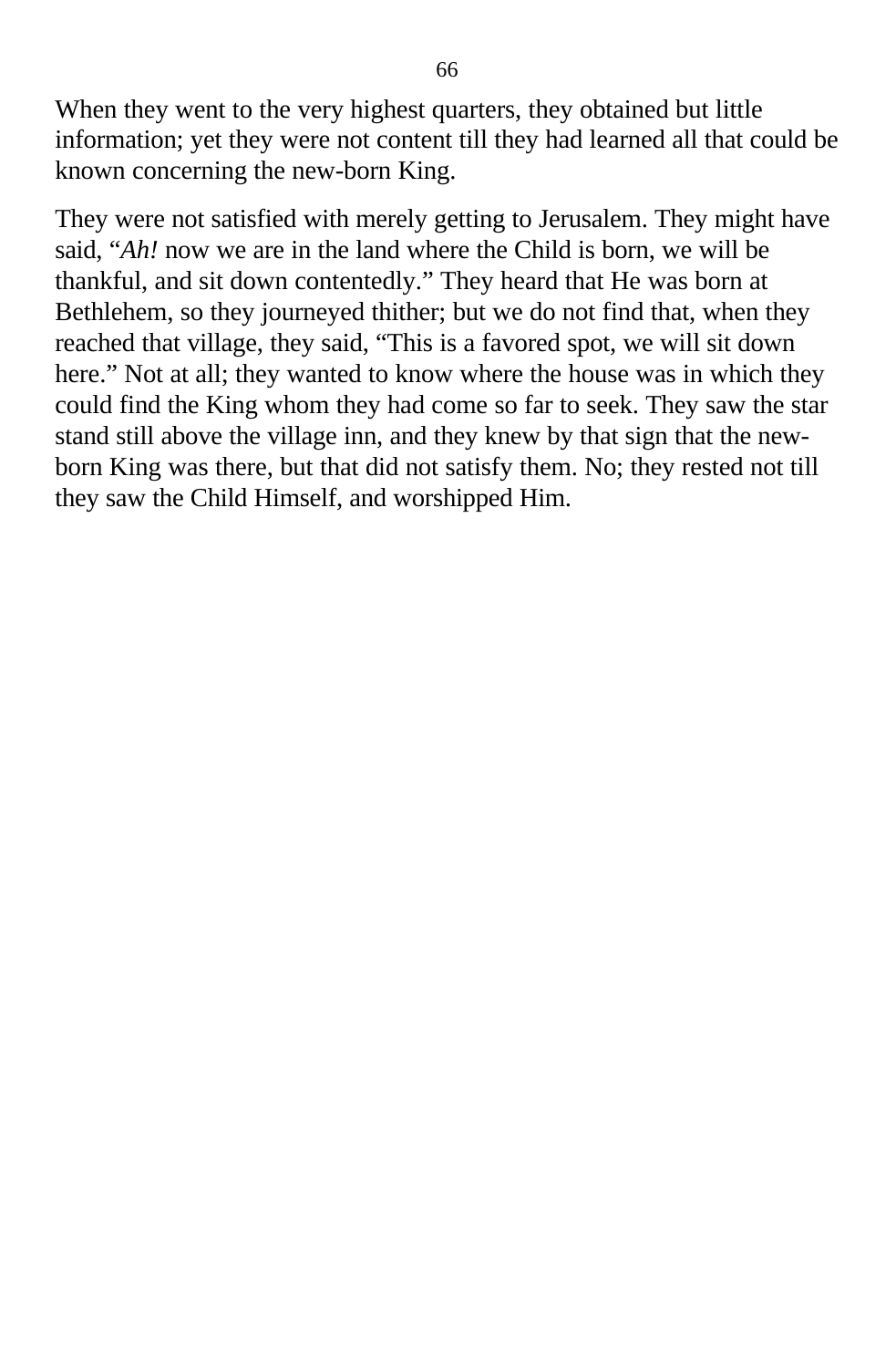### THE WISE MEN, — WHAT THEY TEACH US.

THERE is much to be learned from the action of these wise men; so let us, in thought, follow them. They have come to the. house where the young Child is. What will they do? Will they stand still, and look at the star? No; *they enter in.* The star still shines, but they are not afraid of losing its radiance, for they have come where they can behold the Sun of righteousness. They lift the latch, and enter the lowly residence of the Babe. They see the star no longer, and they have no need to see it, for there is "He that is born King of the Jews." Now the true Light has shone upon them from the face of the Child; they behold the incarnate God.

How wise you will be if, when you have been led to the place where Christ is, by any man, you do not rest in his leadership, but resolve to see Christ for yourselves! How much I long that you may enter into the fellowship of the mystery, pass through the door, and come and behold the young Child, and bow before Him! Our sorrow is that so many are so unwise as to be content with seeing us. We are only their guides, but they are apt to make us their end. We point the way, but they do not follow the road; they stand gazing upon us. It was not so with the wise men. The star had done its work, and passed away; but Jesus remained, and they came unto Him.

These men proved that they were wise because, when they saw the Child, *they worshipped Him.* Theirs was not curiosity gratified, but devotion exercised. We, too, must worship the Savior, or we shall never be saved by Him. He has not come to put away our sins, and yet to leave us ungodly and self-willed. Oh, you who have never worshipped the Christ of God, may you be led to do so! He is God; therefore, adore Him.

Was God ever seen in such a worshipful form before? Behold, He bows the heavens; He rides upon the wings of the wind; He scatters flames of fire; He speaks, and His dread artillery shakes the hills. Who would not adore the great and terrible Jehovah? But is it not much better to behold Him here, allied to your nature, wrapped like other babes in swaddling-clothes, tender, feeble, next of kin to your own self? Will you not worship God when He thus comes down to you, and becomes your Brother, born for your salvation?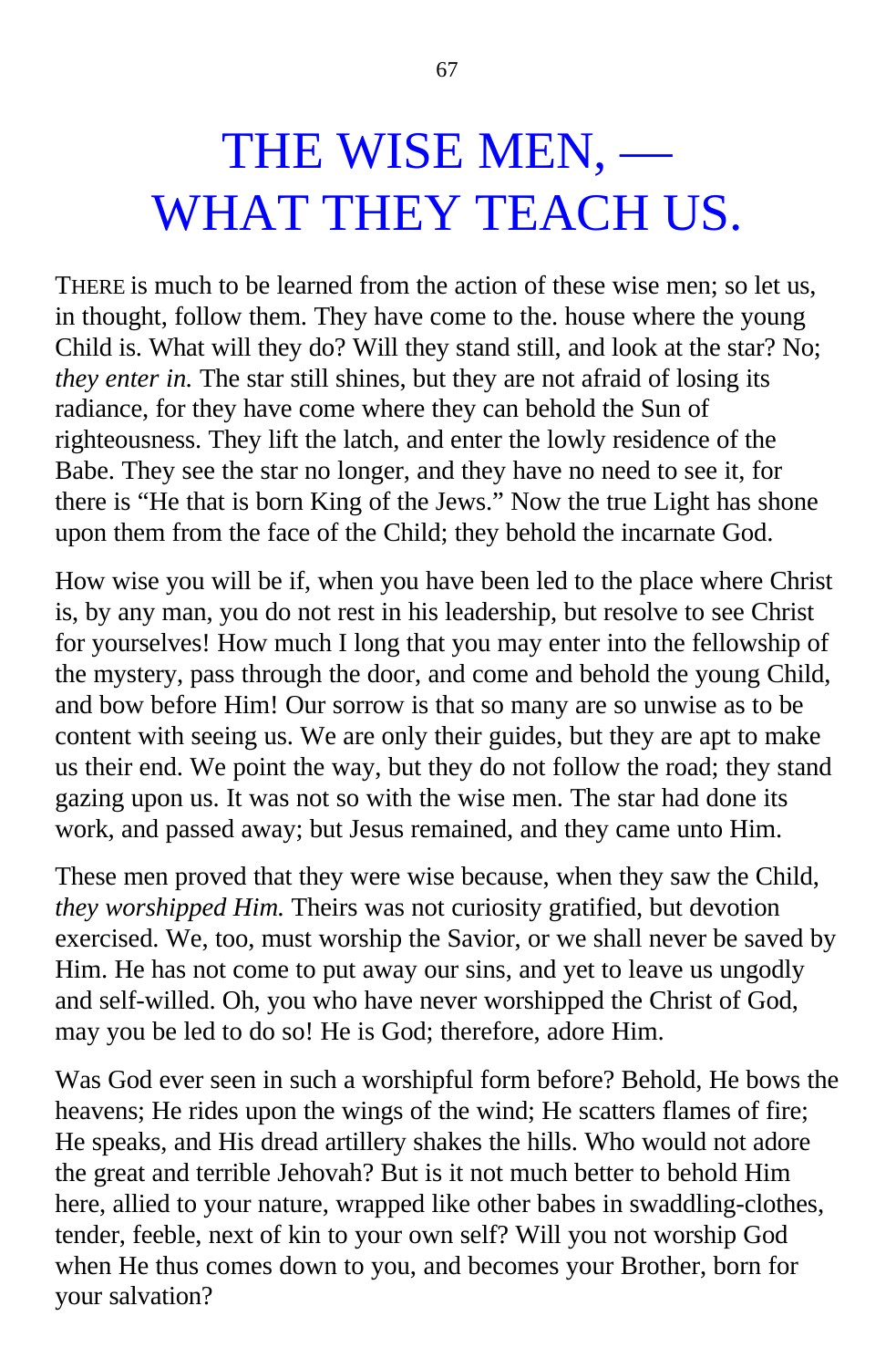You cannot properly worship a Christ whom you do not know; but when you think of Jesus Christ, whose goings forth were of old, from everlasting, the eternally-begotten Son of the Father, and then see Him coming here to be a man of the substance of His mother, and know and understand why He came, and what He did when He came, then you fall down, and worship Him.

> **"***Son of God, to Thee we bow, Thou art Lord, and only Thou; Thou the woman***'***s promised seed; Thou who didst for sinners bleed.***"**

We worship "Jesus of Nazareth, the King of the Jews." Our faith sees Him go from the manger to the cross, and from the cross right up to the throne; and there, where Jehovah dwells, amidst the insufferable glory of the Divine presence, stands the very same Person who slept in the manger at Bethlehem; there He reigns as King of kings and Lord of lords. Our souls worship Him. Thou art our Prophet; every word Thou sayest, we believe, and desire to obey. Thou art our Priest; Thy sacrifice hath made us free from guilt, we are washed white in the fountain of Thy blood. Thou art our King; give Thy commands, and we will obey them; lead Thou on, and we will follow. Thou art God, and we worship Thee.

After worshipping Christ, the wise men *presented their gifts* to Him. One broke open his casket of gold, and laid it at the feet of the new-born King. Another presented frankincense, — one of the precious products of the country from which they came; and others laid myrrh at the Redeemer's feet. All these they gave to Him to prove the sincerity of their worship; they gave substantial offerings with no niggard hand.

These wise men, when they worshipped Christ, did not permit it to be a mere empty-handed adoration; and truly wise men are still liberal men. Consecration is the best education. It is thought, by some, to be wise to be always receiving; but our Savior said, "It is more blessed to give than to receive."

God judges our hearts by that which spontaneously comes from them; hence, the "sweet cane bought with money" is acceptable to Him when given freely. He doth not tax His saints for His offerings, nor weary them with His demands for incense; but He delights to see in them that true love which cannot express itself in mere words, but must use gold, and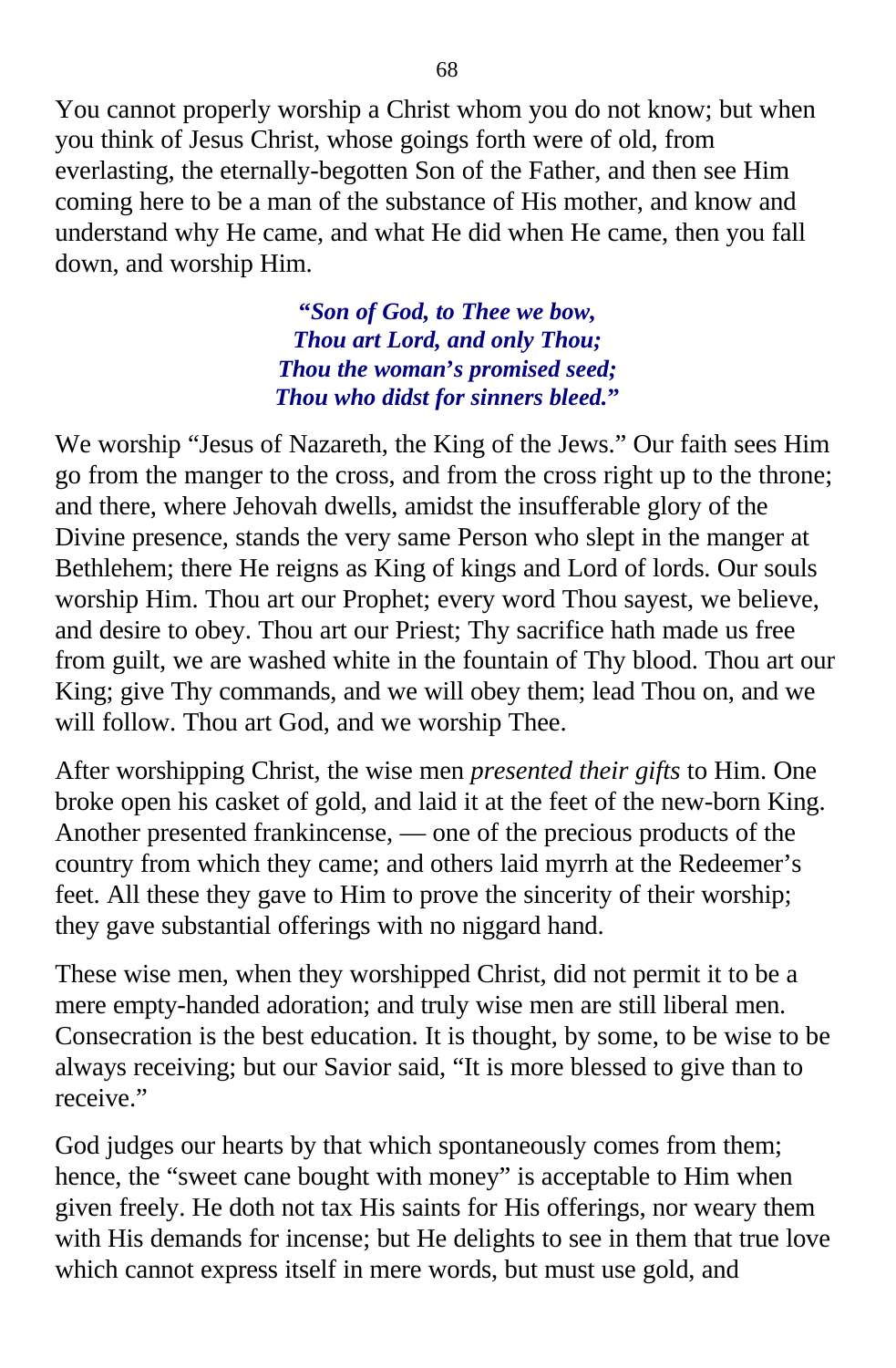frankincense, and. myrrh, — works of love and deeds of self-denial and generosity; — to be the emblems of its gratitude. We shall never get into the heart of happiness till we become unselfish and generous; we have but chewed the husks of religion, which are often bitter; we have never eaten of the sweet kernel until we have felt the love of God constraining us to make sacrifices for Him. There is nothing in the true believer's power which he would not do for his Lord; nothing in our substance which we would not give to Him, nothing in ourselves which we would not devote to His service.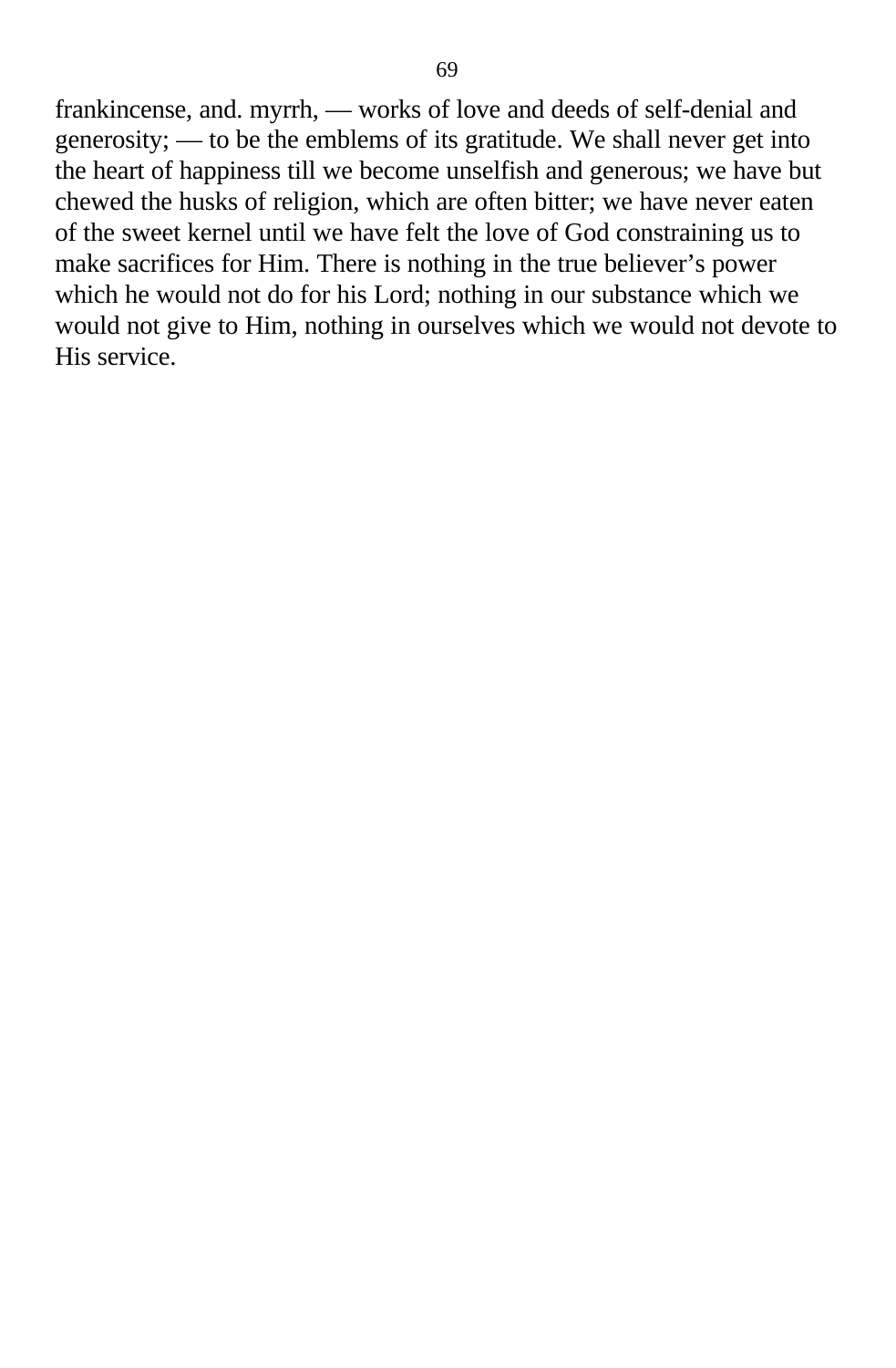# THE INCARNATION, THE CAUSE OF TROUBLE.

WHEN Christ was born, *many were troubled because of Him.* Matthew says that "Herod was troubled, and all Jerusalem with him." It is an unusual thing to hear of a king being troubled by a babe. Proud Herod, the fire-eater, troubled by a babe in swaddling-bands, lying in a manger? Ah, me! how little is the real greatness of wickedness, and how small a power of goodness may bring it grief!

When some people hear the Gospel, and find that it has power in it, they are troubled. Herod was troubled, because he feared that he should lose his throne; he thought that the house of David, in the person of the new-born Child would take possession of his throne; so he trembled, and was troubled. How many there are still who think that, if religion be true, they will lose by it! Business will suffer. There are some businesses that ought to suffer; and as true godliness spreads, they will suffer. I need not indicate them; but those who are engaged in them usually feel that they had better cry out, "Great is Diana of the Ephesians," for they get their living by making and selling her shrines; and if their shrines are in danger, and their craft is in danger, then they are troubled. I have known men, who have been ringleaders in sin, and they have thought that they should lose some of their followers through Christ's coming; so they have been troubled.

But: "all Jerusalem" was troubled with Herod. Why was that? It was most probably because the people thought there would be contention. If there was a new King born, there would be a fight between Him and Herod, and there would be trouble for Jerusalem. So there are some men who say, "Do not bring that religion here; it makes such contention. One believes this, and one believes that, and another believes nothing at all. We shall have trouble in the family if we get religion into it." Yes, you will; that is acknowledged in the Scriptures, for our Lord came to bring fire on the earth. He has come, with a sword in His hand, on purpose to fight against everything that is evil; and there must, therefore, be contention. Hence I do not wonder that the lovers of ease are troubled.

Yet it is very sad that the Gospel, which is meant to be good news to men, should trouble them; that the heavenly offer of free grace should trouble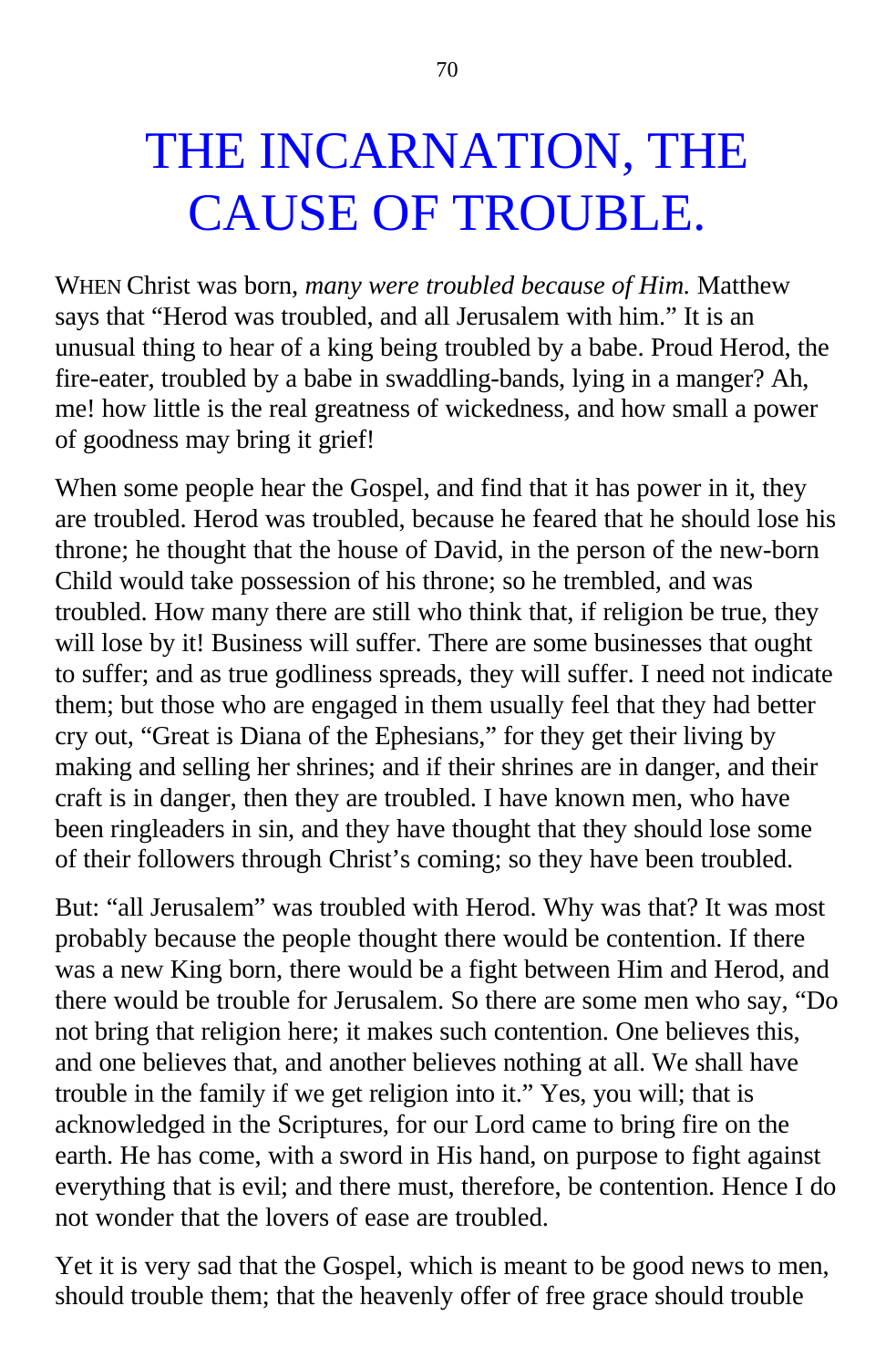them; that to have Heaven's gate widely opened before them should trouble them; that to be asked to wash themselves or to be washed in the blood of Christ should trouble them. Troubled by infinite mercy! Troubled by almighty love! Yet such is the depravity of human nature that, to many who hear the Gospel every day, it is still nothing but a trouble to them.

Herod tried to get out of the trouble by playing the part of a hypocrite. "Yes," he says to the wise men, "there is One who is born King of the Jews. Will you kindly tell me all about it? You say that you saw a star; when did it appear? Be very precise in your account of it. Did you take note of its movements? What time in the evening was it first visible? What day of the month did it appear?"

Herod is very particular in getting all the information that he can about the star; and now he sends for the doctors of divinity, and the scribes, and the priests, and he says to them, "When ought this Messiah, that you talk about, to be born, and where ought He to be born? Tell me." Herod, you see, is a wonderful disciple, is he not? He is sitting at the feet of the doctors; he is willing to be instructed by the magi; and then he finishes up by saying to the wise men, "You go and worship the new-born King; you are quite right to have come all this distance to worship this Child. Be particular, too, to take notes as to where you find Him, and then come and tell me about Him, that I also may go and worship Him."

So we always find that, where Christ is, there is a Herod or a Judas somewhere, near. If the Gospel comes to any place, there is a certain number of persons who say, "Oh, yes, yes, yes, we shall attend that place!" I know a certain town where there is one true preacher of the Gospel, who has won many to Christ; but there are a great many who go there who know nothing at all about Christ. A certain number of people would think that all was wrong with them if they did not hear sound doctrine; but all the while they have made up their minds that sound doctrine shall never change their lives, and shall never affect their inward character. They are hypocrites, just as this man Herod was. They will not have Christ to reign over them. They do not mind hearing about Him; they do not mind acknowledging to a certain extent His rights; but they will not yield allegiance to Him, they will not practically submit to His rule, and become believers in Him, and followers of Him.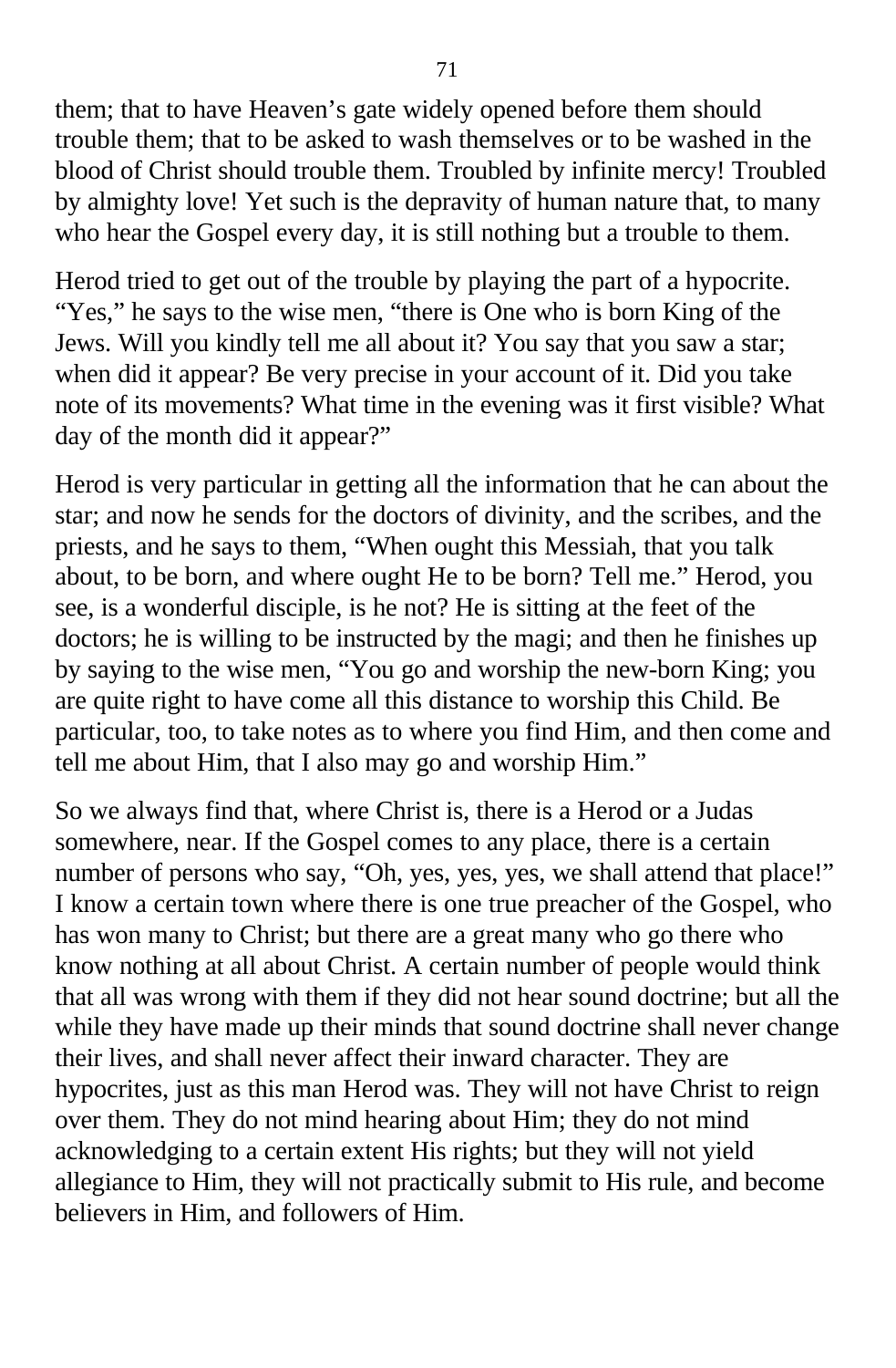# THE INCARNATION, ALSO A SOURCE OF JOY.

THOUGH the coming of Christ was the cause of trouble to the ungodly, it is, to us who are His own people, a wellspring of pure, unmingled joy. We associate with His crucifixion much of sorrowful regret, but we derive from His birth at Bethlehem nothing but delight. The angelic song was a fit accompaniment to the joyful event, and the filling of the whole earth with peace and good will is the appropriate consequence of the gracious condescension which made it an accomplished fact. The stars of Bethlehem cast no baleful light. We may sing, with undivided joy, "Unto us a Child is born, unto us a Son is given."

When the Eternal stooped from Heaven, and assumed the nature of His own creature who had rebelled against Him, the deed could mean no harm to man. God. in our nature is not God against us, but God with us. We may take up the young Child in our arms, and feel, with old Simeon, that we have seen the Lord's salvation.

Christ's Incarnation cannot mean destruction to men. I do not wonder that the men of the world celebrate the supposed. anniversary of the great birthday as a high festival with carols and banquets. Knowing nothing of the spiritual meaning of the mystery, they yet perceive that it means man's good, and so, in their own rough way, they respond to it. We,. who observe no days which are not appointed of the Lord, rejoice continually in the advent of the Prince of peace, and find in our Lord's manhood a fountain of consolation.

To those of us who are truly the people of God, the Incarnation is the subject of a thoughtful joy, which ever increases with our knowledge of its meaning, even as rivers are enlarged by many trickling brooks. The birth of Jesus not only brings us hope, but the certainty of good things. We do not merely speak of Christ's coming into relation with our nature, but of His entering into union with ourselves, for He has become one flesh with us for purposes as great as His love. He is one with all of us who have believed in His Name.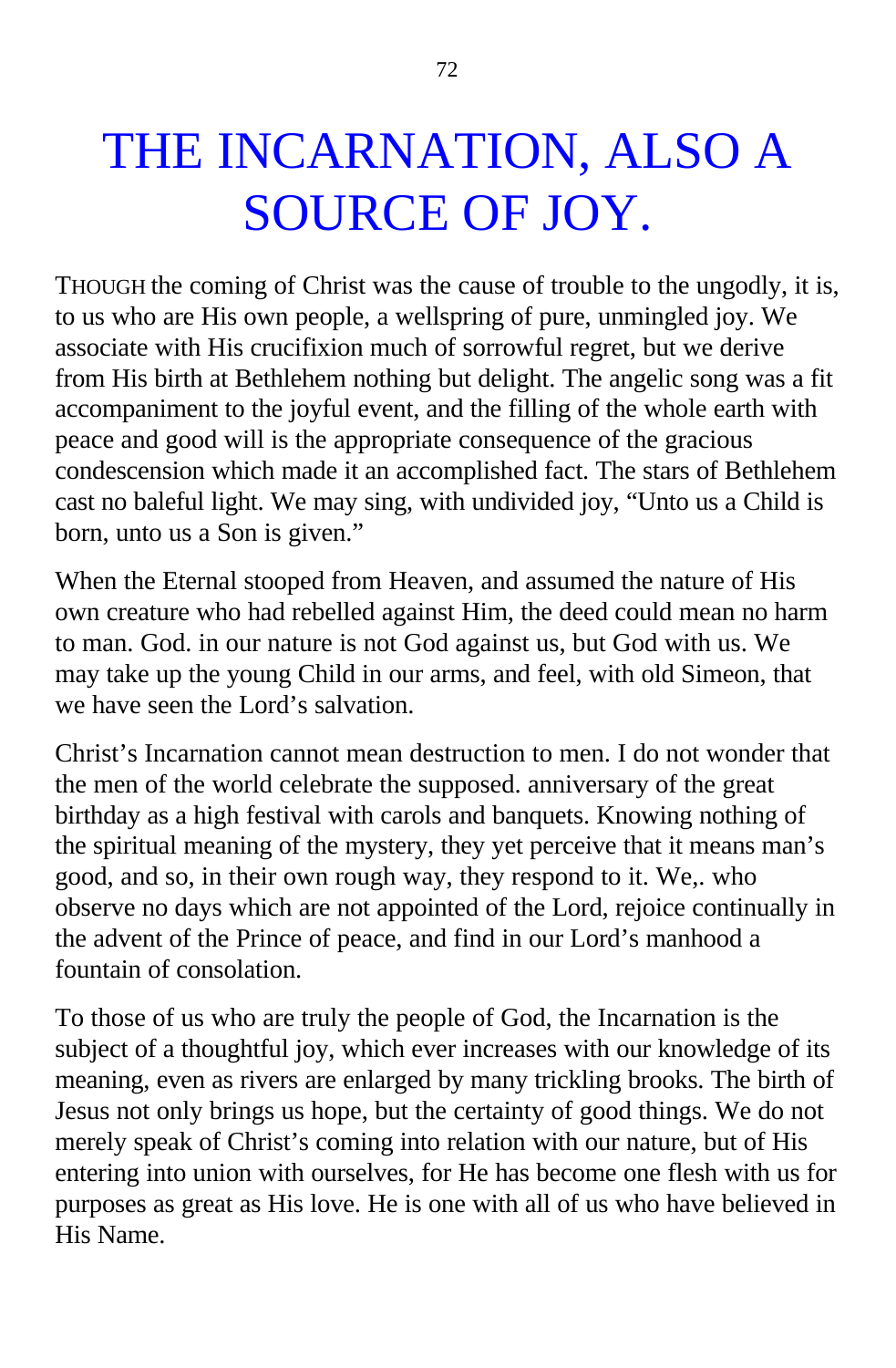If you have believed in Him, you ought to feel a joyful satisfaction in the assurance that Christ became Incarnate in order that He might enable us to enjoy the fullness of the privilege of adoption into the family of His Father, who says to all believers, "I will receive you, and will be a Father unto you, and ye shall be My sons, and daughters, saith the Lord Almighty." Well may we rejoice if He has spoken thus to us.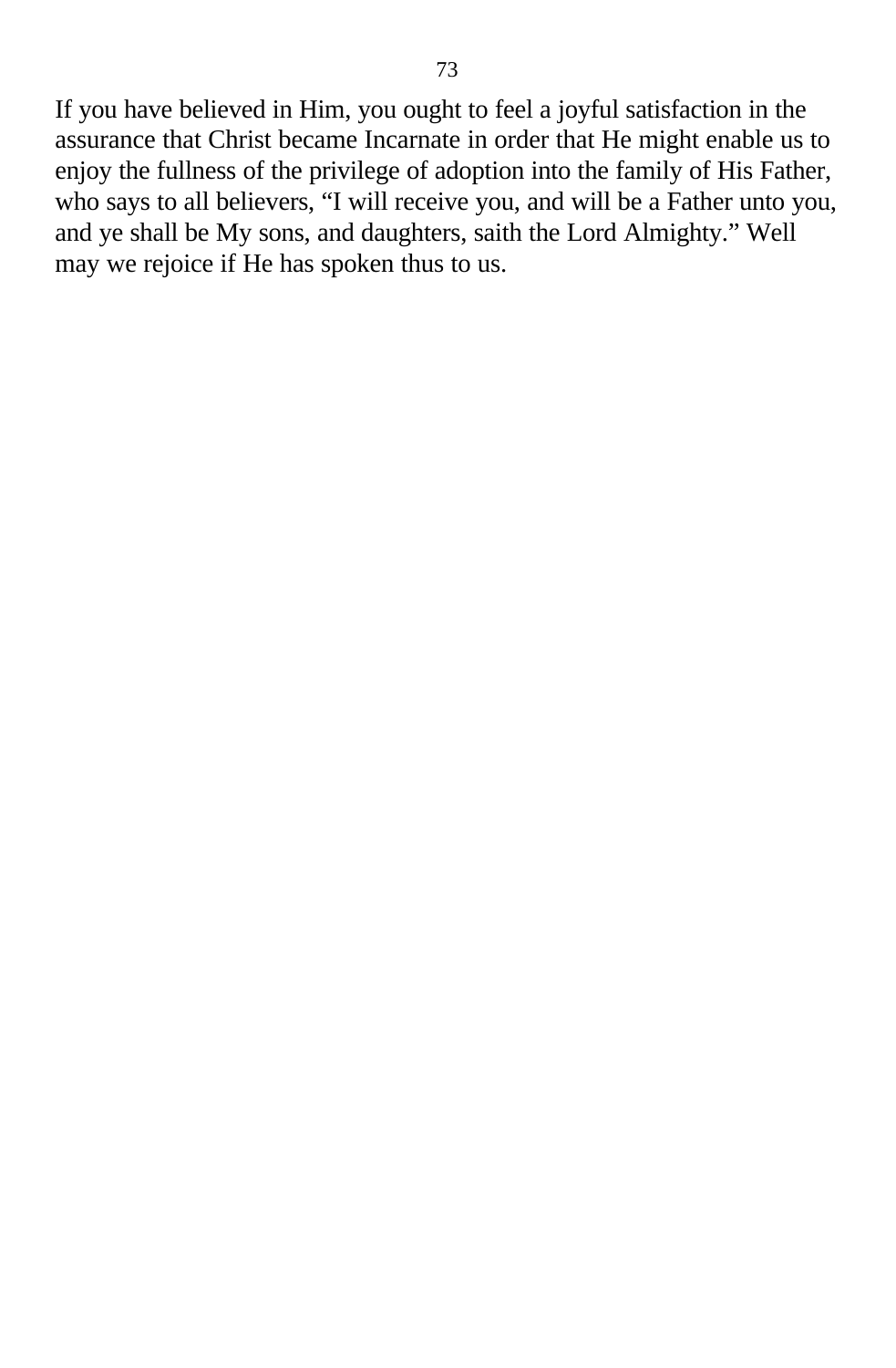# THE INCARNATION, ACCORDING TO PROPHECY.

IN every particular, the birth of Christ was the fulfillment of ancient prophecies. Isaiah had foretold *the miraculous conception:* "Behold, a virgin shall conceive, and bear a Son." This expression is unparalleled even in Sacred Writ; of no other woman could it be said beside the Virgin Mary:, and of no other man could it be written that his mother was a virgin. The Greek word and the Hebrew are both very expressive of the true and real virginity of the mother, to show us that Jesus Christ was born of woman, and not of man. Just as the woman, by her venturous spirit, stepped first into transgression, — lest she should be despised and trampled on, God in His wisdom devised that the woman, and the woman alone, should be the author of the body of the God-man who should redeem mankind. Albeit that she herself first tasted the accursed fruit, and tempted her husband, (it may be that Adam out of love to her tasted that fruit,) lest she should be degraded, lest she should not stand on an equality with him, God hath ordained that His Son should be sent forth "born of a woman," and the first promise was that the seed of the woman, not the seed of the man, should bruise the serpent's head.

Moreover, there was a peculiar wisdom ordaining that Jesus Christ should be the Son of the woman, and not of the man, because, had He been born of the flesh, "that which is born of the flesh is flesh," and merely flesh, and He would naturally, by carnal generation, have inherited all the frailties and the sins and the infirmities which man hath from his birth; He would have been conceived in sin, and shapen in iniquity, even as the rest of us. Therefore He was not born of man; but the Holy Ghost overshadowed the Virgin Mary, and Christ stands as the only man, save one other, who came forth pure from His Maker's hands, who could ever say, "I am pure." Ay, and He could say far more than that other Adam could say concerning his purity, for He maintained His integrity, and never let it go; and from His birth down to His death He knew no sin, neither was guile found in His mouth.

Oh, marvelous sight! Let us stand and look at it. A child of a virgin, what a mixture! There is the finite and the Infinite, there is the mortal and the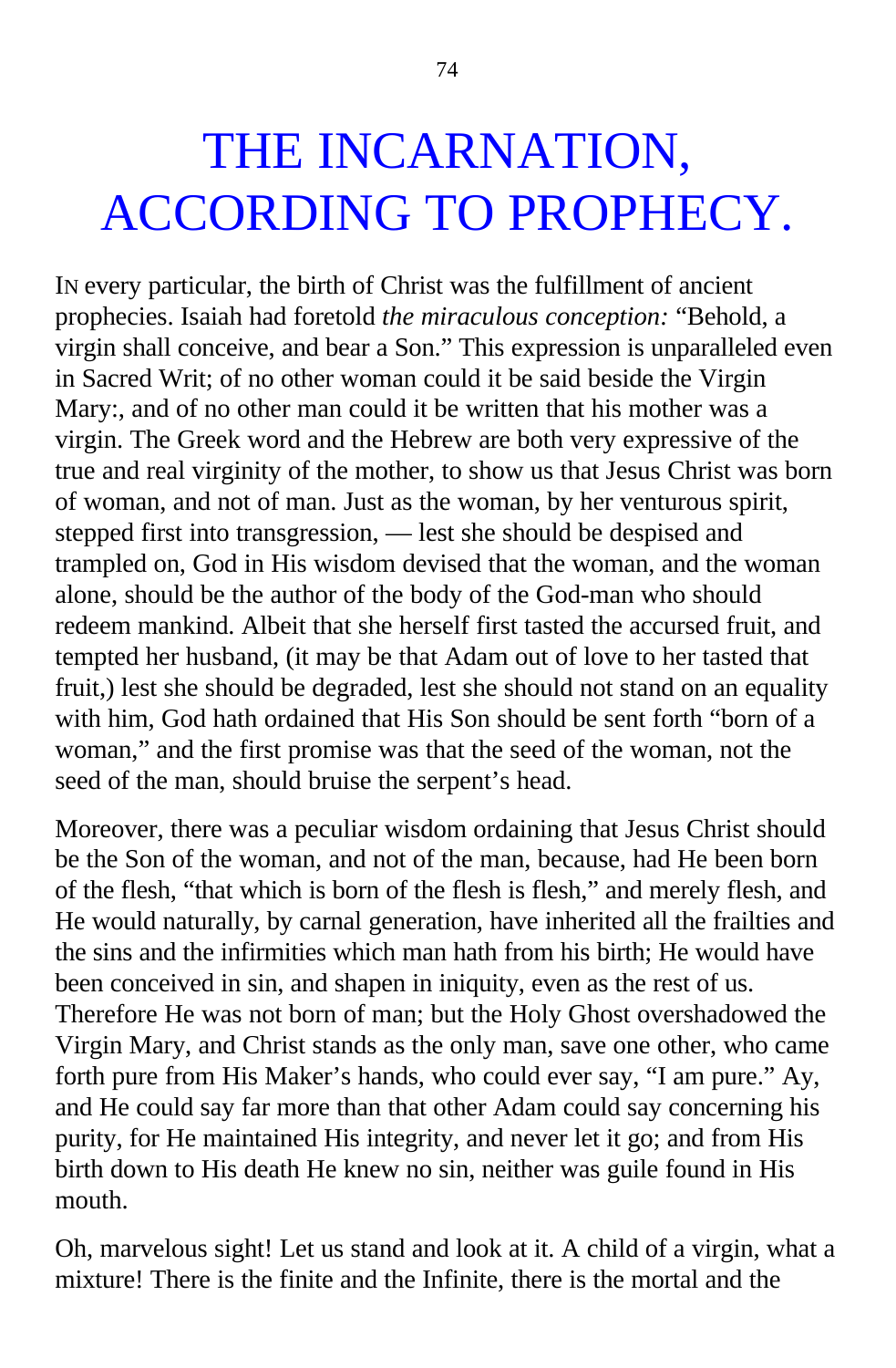Immortal, corruption and Incorruption, the manhood and the Godhead, time, married to eternity, God linked with a creature, the infinity of the august Maker come to tabernacle on this speck of earth; the vast unbounded One, whom earth could not hold, and the heavens cannot contain, lying in His mother's arms; He who fastened the pillars of the universe, and riveted the nails of creation, hanging on a mortal breast, depending on a creature for nourishment. Oh, miraculous conception! Oh, marvelous birth! Verily, angels may wish to look into a subject too mysterious for us to comprehend.

Isaiah did not say, "A princess shall conceive, and bear a Son," but a virgin. Her virginity was her highest honor. True, she was, of royal lineage; she could reckon David and Solomon amongst her ancestors. Nor was she, in point of intellect, an inferior woman. I take it that she had great strength of mind, otherwise she could not have composed so sweet a piece of poetry as that which is called the Virgin's Song, beginning, "My soul doth magnify the Lord." She is not a person to be despised by Protestants. Because Roman Catholics pay too much respect to the Virgin Mary, and offer prayers to her, we are apt to speak of her in a slighting manner. She ought not to be placed under the ban of contempt, for she could truly sing, "From henceforth all generations shall call me blessed." I suppose Protestant generations are amongst the "all generations" who ought to call her blessed. Her name is Mary, and quaint George Herbert wrote an anagram upon it,

#### **"***How well her name an ARMY doth present, In whom the Lord. of hosts did pitch His tent.***"**

Though she was not a princess, yet her name, Mary, by interpretation, signifies a princess; and though she is not the queen of Heaven, yet she has a right to be reckoned amongst the queens of earth; and though she is not the lady of our Lord, she does walk amongst the renowned and mighty women of Scripture.

Yet Jesus Christ's birth was a humble one. The Lord of glory was not born in a palace, but in a stable. Princes, Christ owes you nothing; He is not your debtor. He was not wrapped in purple, ye had not prepared a golden cradle for Him to be rocked in. And ye mighty cities, which then were great and famous, your marble halls were not blessed with His little footsteps! He came out of a village, poor and despised, even Bethlehem; when there, He was not born in the governor's house or in the mansion of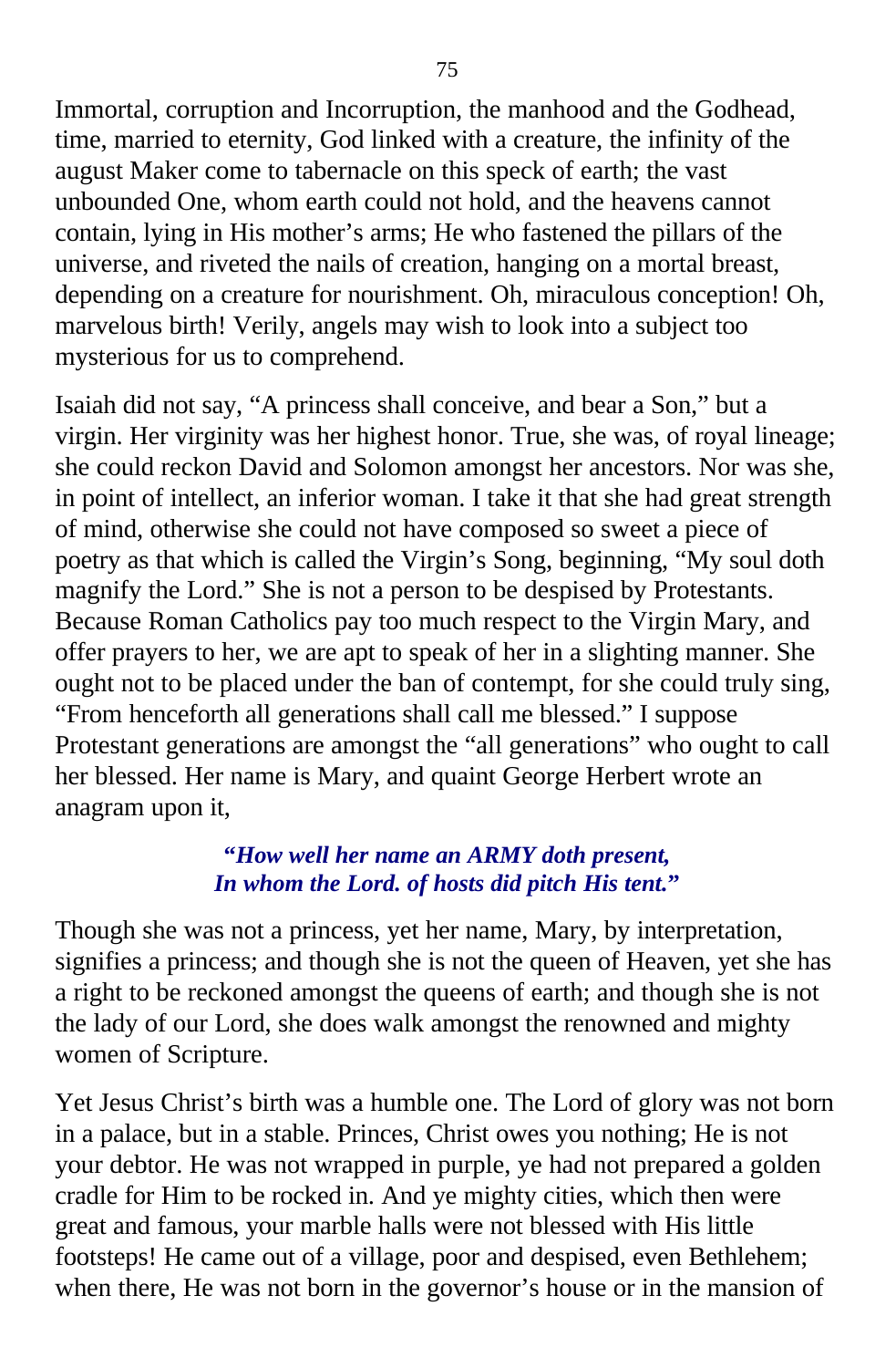the chief man, but in a manger. Tradition tells us that His manger was cut in the solid rock; there was He laid, and the oxen likely enough came to feed from the self-same manger, the hay and the fodder of which formed. His only bed. Oh! wondrous condescension, that our blessed Jesus should be girded with humility, and stoop so low!

But let us take courage from this fact. If Jesus Christ was born in a manger in a rock, why should He not come and live in our rocky hearts? If He was born in a stable, why should not the stable of our souls be made into a habitation for Him? If He was born in poverty, may not the poor in spirit expect that He will be their Friend? If He thus endured degradation at the first, will He count it any dishonor to come to the very poorest and humblest of His creatures, and tabernacle in the souls of His children? Oh, no! we can gather a lesson of comfort from His humble parentage, and we can rejoice that not a queen, or an empress, but that a humble woman became the mother of the Lord of glory.

Our Lord was so poor that His mother, when she had to redeem Him, could not bring a lamb, which was the sacrifice for all who could afford it, but she presented the poorer offering, a pair of turtle doves or two young pigeons, and so she came as a poor woman, and He was presented to the Lord as a poor woman's Child. Herein lies rich comfort for lowly hearts. When I think of the Prince of glory and the Lord of angels stooping so low as this, that a poor woman bears Him in her arms, and calls Him her Babe, surely there must be salvation for the lowest, the poorest, and the most sunken. When the all-glorious Lord, in order to be incarnate, is born of a poor woman, and publicly acknowledged as a poor woman's Child, we feel sure that He will receive the poorest and most despised when they' seek His face. Yes, Jesus, the Son of the carpenter, means salvation to carpenters and all others of lowly rank.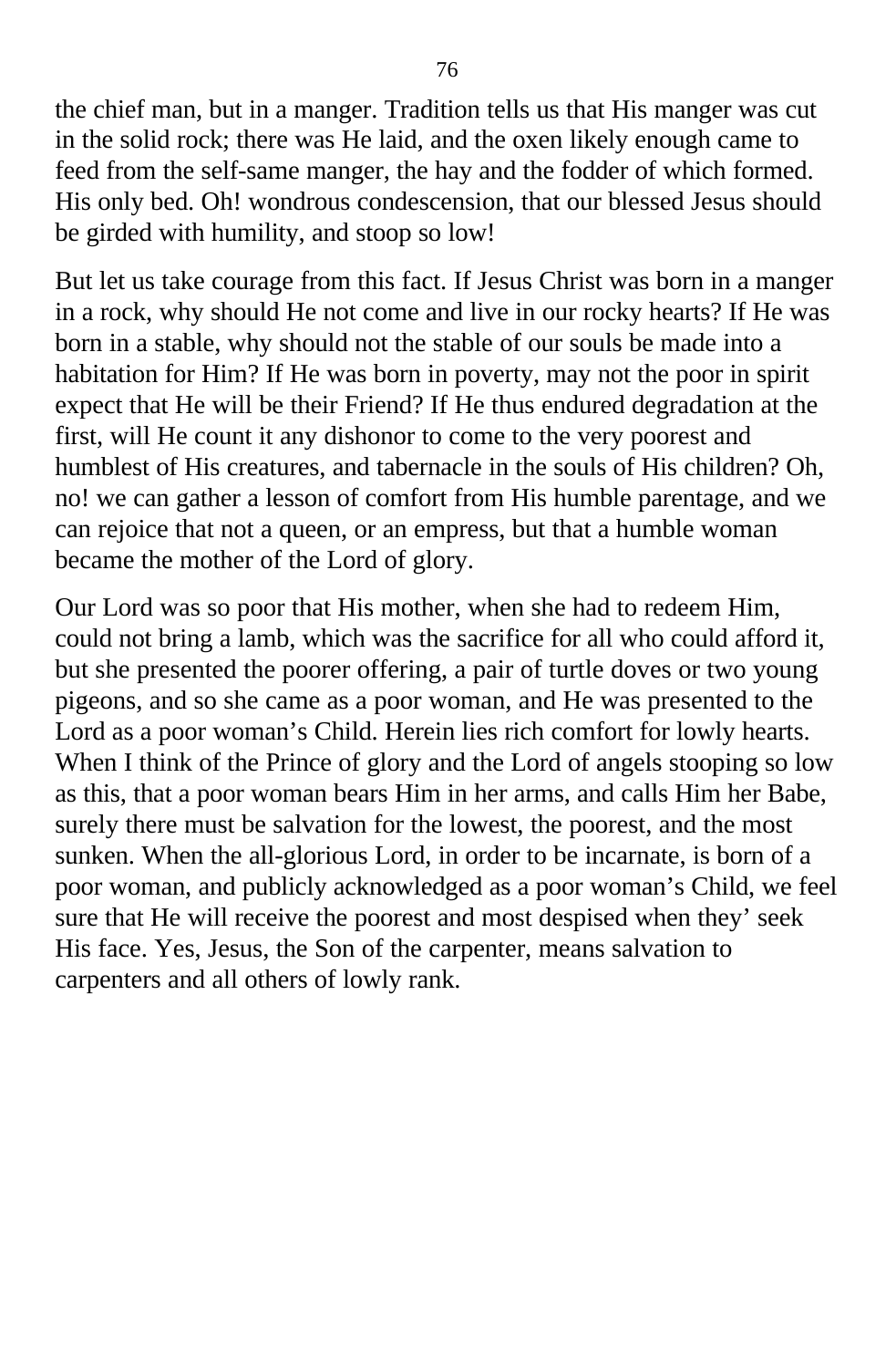## CHRIST'S POVERTY, OUR RICHES.

THERE was no need that Christ should be poor except for our sakes. Some persons always have been poor, and it seems as if, with all their struggles, they could never rise out of poverty; but of our Lord Jesus Christ it can truly be said that "He was rich." Shall I take you back, in thought, to the glories of the eternity when, as very God of very God, He dwelt in the bosom of the Father? He was so rich that He was not dependent upon any of the angels He had created, nor did He, rely for glory upon any of the works of His hands. Truly, Heaven was His abode; but He could have made ten thousand Heavens if He had willed to do so. All the greatest wonders He had ever made were but specimens of others that He could make whenever He pleased to do so.

He had all possibility of inconceivable and immeasurable wealth within His power; yet He laid aside all that, denied Himself the power to enrich Himself, and came down to earth that He might save and bless us. His poverty was all voluntary; there was a necessity laid upon Him, but the sole necessity was His own love. There was no need, as far as He was concerned, that He should ever be poor; the only need was because we were in need, and He loved us so that He would rescue us from poverty, and make us eternally rich.

Our Lord's was also very emphatic poverty. I believe that it is quite true that no one knows the pinch of poverty like a person who has once been rich. It is your fallen emperor, who has to beg his bread, who knows what beggary is. It is the man who once possessed broad acres, who at last has to hire a lodging in a miserable garret, who knows what abject poverty is. So was it with the Savior. He had been emphatically rich. You cannot press into the word "rich" all that Jesus was; you have to feel that it is a very poor word, even though it be rich, with which to describe His heavenly condition. He was emphatically rich; and so, when He descended into poverty, it was poverty with an emphasis laid upon it, the contrast was so great. The difference between the richest and the poorest man is just nothing compared with the difference between Christ in the glory of His Godhead and Christ in His humiliation, the stoop was altogether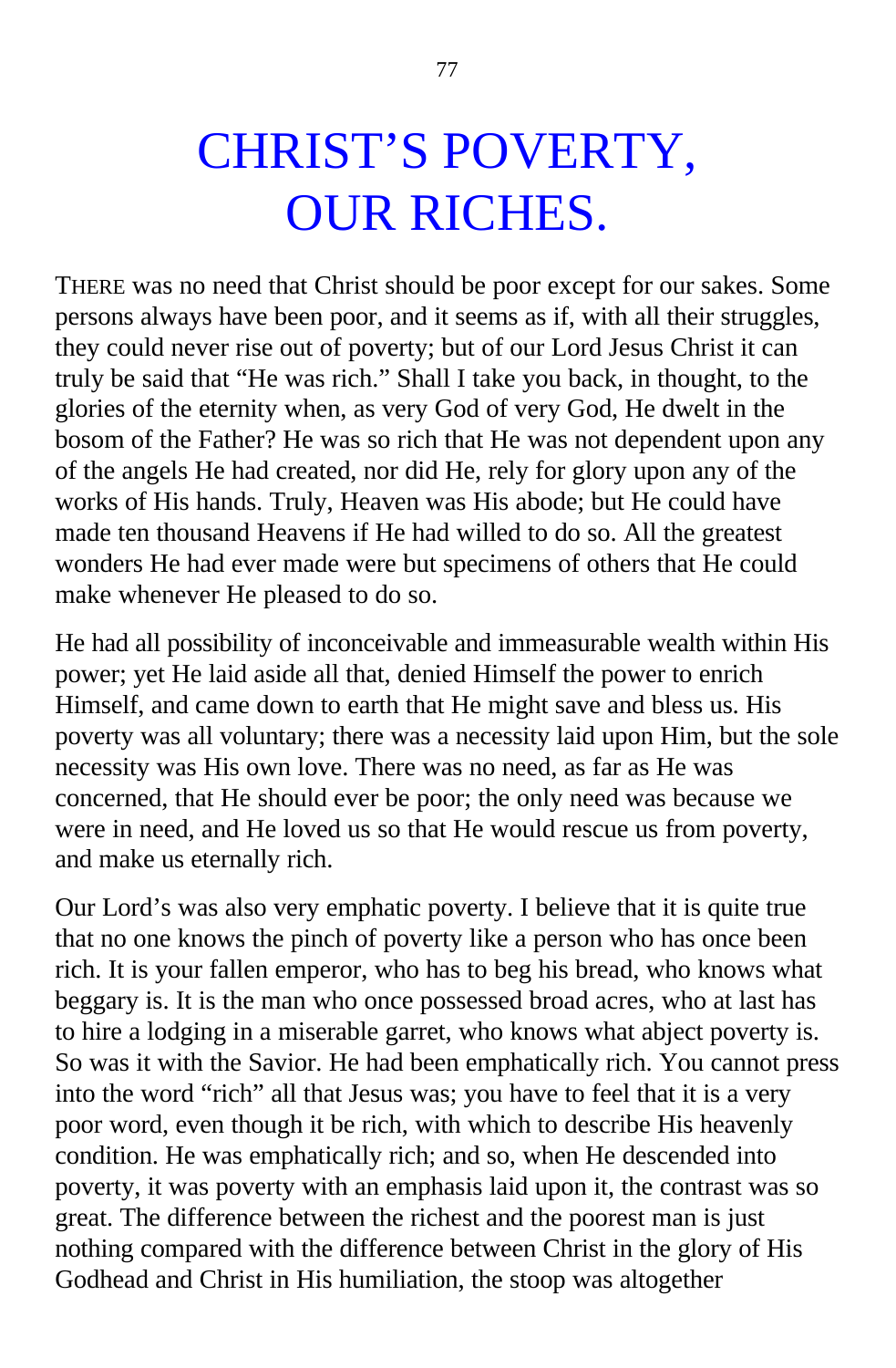immeasurable. You cannot describe His riches, and you cannot describe His poverty. You have never had any idea of how high He was as God; and you can never imagine how low He stooped when He cried, "My God, My God, why hast Thou forsaken Me?"

It was great poverty to Christ to be a man. Humanity is a poor thing when you set it in comparison with the Deity. What a narrow space does man fill! But God is infinite. What a little can man do! Yet God is omnipotent. How little does man know! And God is omniscient. How confined is man to a single spot! And God is omnipresent! I say not that Jesus ever ceased to be God, but we do remember that He became man; and in becoming man, He became poor in comparison with His condition as God.

But then, as man, He was also a poor man. He might have been born in marble halls, swaying the scepter of universal empire, and from His birth receiving the homage of all mankind. But instead of that, you know, He was reputed to be the carpenter's Son, His mother was but a humble Jewish maid, and His birthplace was a stable, — poor accommodation for the Prince of the kings of the earth. His early life was spent in a carpenter's shop; and afterwards His companions were mostly poor fishermen, and for His maintenance He was dependent upon the alms of His followers.

The apostle Paul, writing to the church of God at Corinth, and to all who call upon the Name of Jesus Christ, said, "For your sakes He became poor, that ye through His poverty might be rich." Then, if Christ's poverty be such as I have tried to describe it, what must the riches of His people be? If our riches are proportionate to His poverty, what rich people we are! He was as poor as poor can be; and we, if we are believing in Him, are as rich as rich can be. So low as He went, so high do we rise. That is how the scales of the sanctuary act; as He sinks, we go up.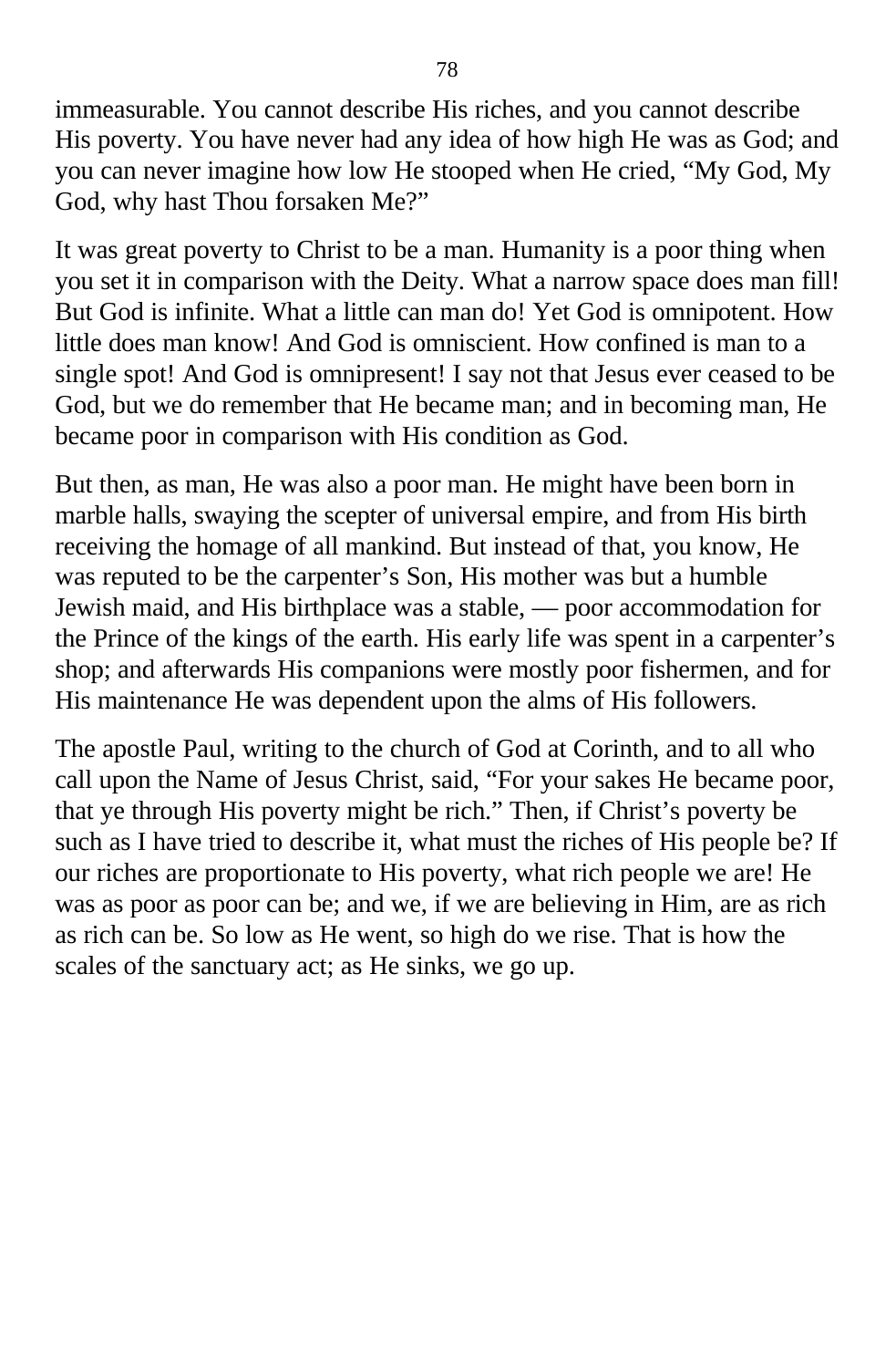## CHRIST'S BODY DIVINELY PREPARED.

THAT is a very remarkable expression that Paul represents our Savior as using in Hebrews 10:5: When He cometh into the world, He saith, Sacrifice and offering Thou wouldest not, but a body hast Thou prepared Me." The body of Christ was specially prepared for Him and for His great work. To begin with, it was a sinless body, without taint of original sin, else God could not have dwelt therein. It was a body made highly vital and sensitive, probably far beyond what ours are; for sin has a blunting and hardening effect even upon flesh; and Christ's flesh, though He was made "in the likeness of sinful flesh," was not sinful flesh, but flesh which yielded prompt obedience to His spirit. His body was capable of great endurance, so as to know the griefs and agonies and unspeakable sorrows of a delicate, holy, and tender kind which it was necessary for Him to bear. In the fullness of time, He came into that body, which was admirably adapted to enshrine the Godhead.

*He who assumed that body was existent before that body was prepared.* He says, "A body hast Thou prepared Me. Lo, I come." We could not, any one of us, have said that a body was prepared for us, and therefore we would come to it; for we had no existence before our bodies were fashioned. From everlasting to everlasting, our Lord Jesus is God, and He comes out of eternity into time, the Father bringing Him into the world, to fulfill the great purposes of His love and grace. He was before all worlds, and therefore He was before He came into this world to dwell for a while in His prepared body.

Beloved, *the human nature of Christ was taken on Him in order that He might be able to do for us that which God desired and required.* God desired to see an obedient man, a man who would keep His law to the full; and He sees him in Christ. God desired to see one who would vindicate the eternal justice, and show that sin is no trifle; and behold our Lord, the eternal Son of God, entering into that prepared body, was ready to do all this mighty work, by rendering to the law a full recompense for our dishonor of it. He renders unto God an absolutely perfect righteousness; as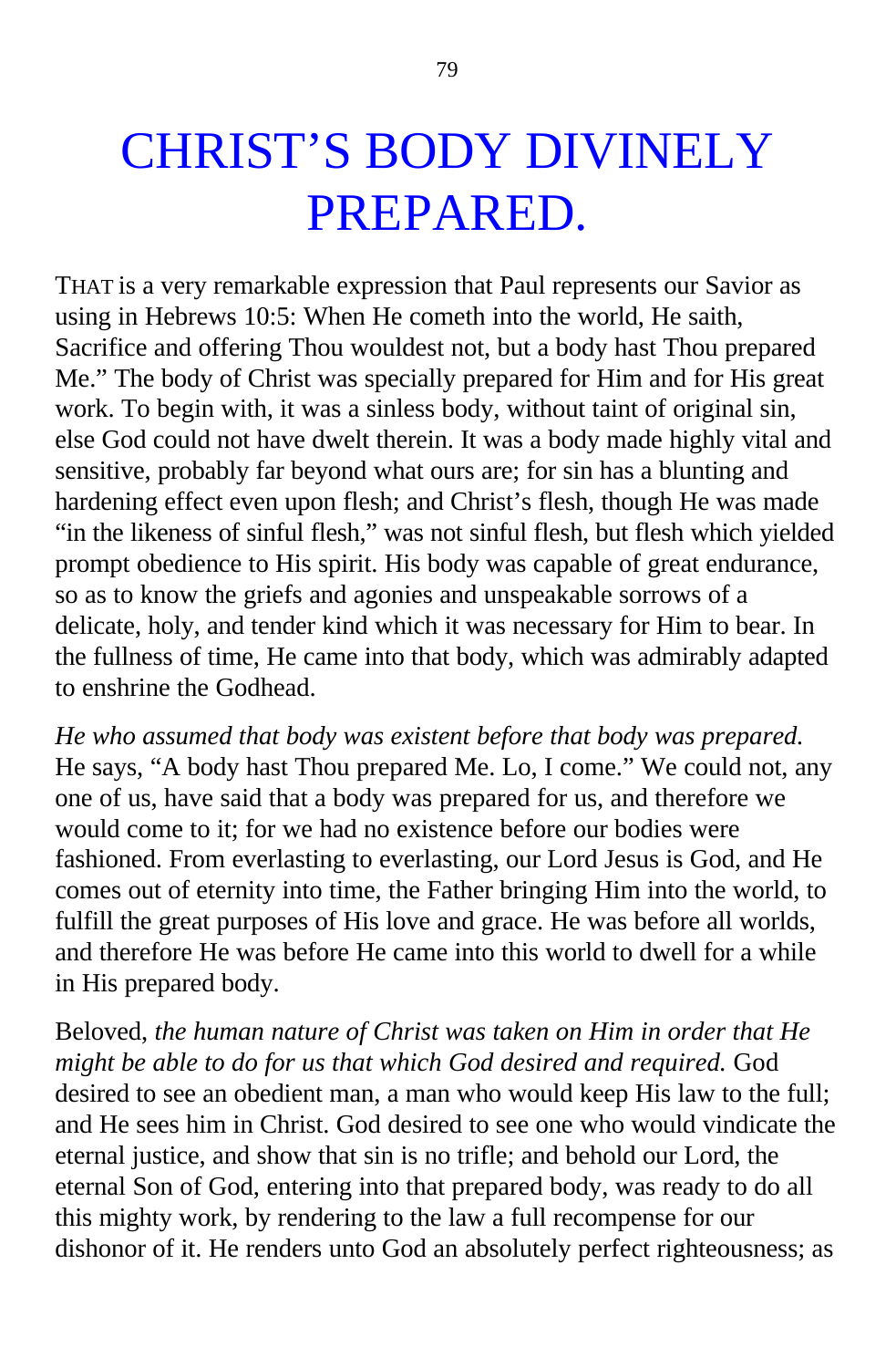the second Adam, the Lord from Heaven, He presents it to His Father for all whom He represents.

He bows His head a victim beneath Jehovah's sword, that the truth, and justice, and honor of God might suffer no detriment. His body was "prepared" to this end. Incarnation is a means to atonement. Only a man could vindicate the law, and therefore the Son of God became a man. This is a wonderful Being, this God in our nature. Surely, for the Incarnation and the Atonement, the world was made from the first. Was this the reason why the morning stars sang together when they saw the corner-stone of the world laid, because they had an inkling that, here, God would be manifest as nowhere else beside, and the Creator would be wedded to the creature? That God might be manifested in the Christ, it may even be that sin was permitted. Assuredly, there could have been no sacrifice on Calvary if there had not first of all been sin in Eden. The whole scheme, the whole of God's decrees and acts, worked up to the consummation of an atoning Savior.

Of the great pyramid of Creation and Providence, Christ is the apex. He is the flower of all that God hath made. His Divine nature, in strange union with humanity, constitutes a peerless Personage, such as never was before, and can never be again. God in our nature one Being, yet wearing two natures, is altogether unique. He saith, "A body hast Thou prepared Me. Lo, I come."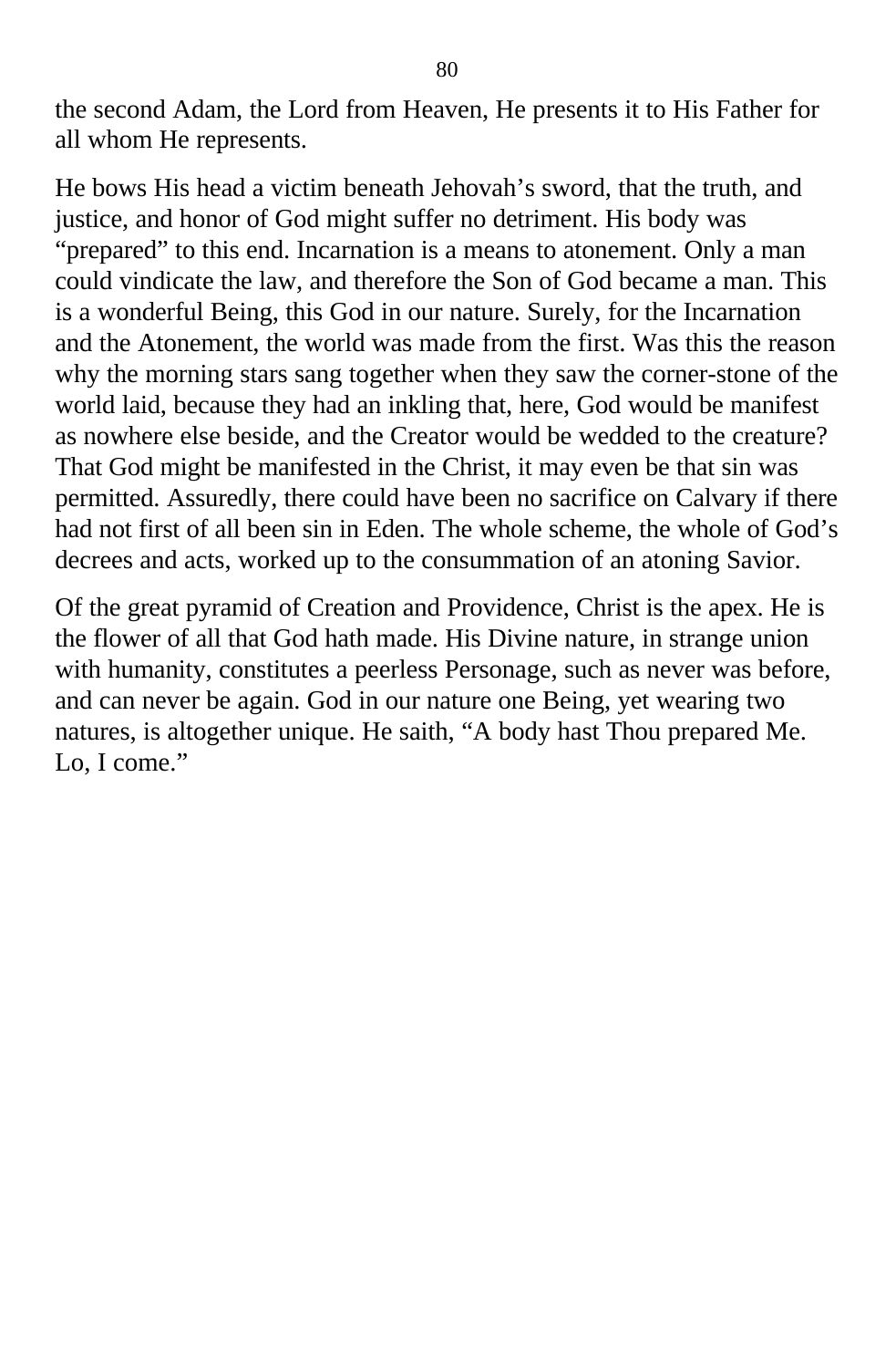# JESUS CHRIST, HIS OWN HERALD.

"LO, I come," saith Christ; so He is His own herald. He does not wait for an eloquent preacher to act as master of the ceremonies to Him; He introduces Himself. You need not do anything to draw Christ's attention to you; it is Christ who draws attention to Himself. Do you see this? You are the blind bat; and He is all eye towards you, and bids you look on Him. He bids you look on Him when you beseech Him to look on you.

To many men and women, Christ has come though they have not even desired Him. Yea, He has come even to those who have hated Him. Saul of Tarsus was on his way to worry the saints at Damascus, but Jesus said, "Lo, I come;" and when He looked out of Heaven, He turned Saul, the persecutor, into Paul, the apostle. Again and again has that gracious word been fulfilled, "I was found of them that sought Me not; I was made manifest unto them that asked not after Me." Herein is the glorious sovereignty of His love fully exercised, and grace reigns supreme. "Lo, I come," is the announcement of majestic grace which waiteth not for man, neither tarrieth for the sons of men.

Before He came, He delighted in the thought of His Incarnation. The Supreme Wisdom saith, "My delights were with the sons of men." Happy in His Father's courts, He yet looked forward to an access of happiness in becoming man. "Can that be?" saith one. Could the Son of God be happier than He was in Heaven? As God, He was infinitely blessed; but He knew nothing by experience of the life of man, and into that sphere He desired to enter. To the Godhead, there can be no enlargement, for it is infinite; but, still, there can be an addition; our Lord was to add the nature of man to that of God. He would live as man, suffer as man, and triumph as man, and yet remain God; and to this He looked forward with a strange delight, inexplicable except upon the knowledge of the great love He bore to us. He had given His heart so entirely to His dear bride, whom He saw in the glass of predestination, that for her He would endure all things.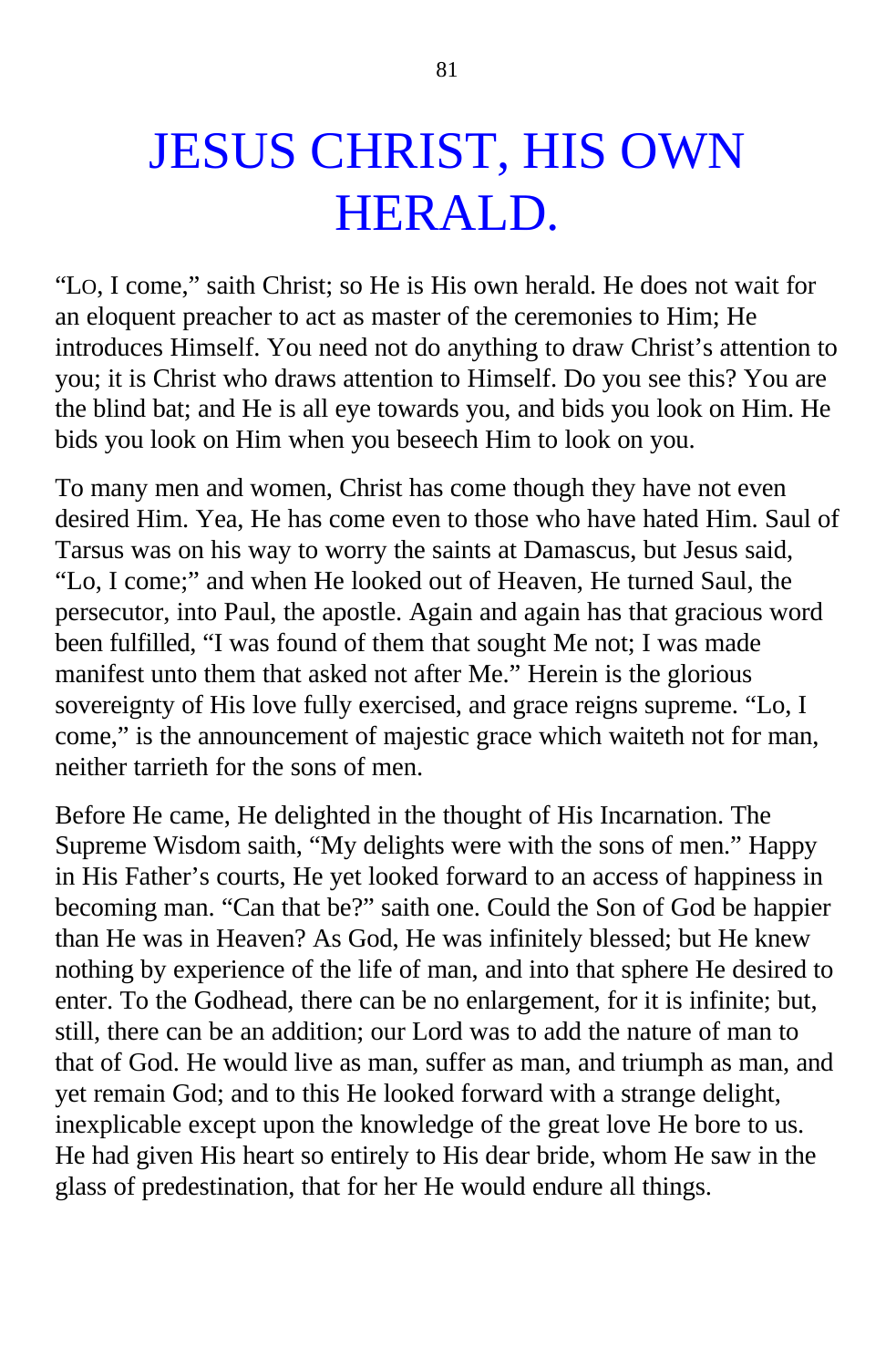*"Yea, saith the Lord, for her I'll go Through all the depths of care and woe, And on the cross will even dare The bitter pangs of death to bear."*

It was wondrous love. Our Lord's love surpasses all language and even thought.

*When He appears, it is as the personal Lord.* Lay the stress upon the pronoun, "Lo, I come." The infinite *Ego* appears, "Lo, *I* come." No mere man could talk thus, and be sane. No servant or prophet of God would ever say, "Lo. I come." Saintly men talk not so. God's prophets and apostles have a modest sense of their true position; they never magnify themselves, though they magnify their office. It is for God alone to say, "Lo, I come." He who says it takes the body prepared for Him, and comes in His own proper personality as the I AM. He comes forth from the. ivory palaces to inhabit the tents of manhood, and He stands forth, in His matchless personality, ready to do the will of God.

"Lo, I come." This is no dirge; I think I hear a silver trumpet ring out, "Lo, I come." These words indicate a joyful alacrity and intense eagerness. The coming of the Savior was to Him a thing of exceeding willingness. "For the joy that was set before Him, He endured the cross, despising the shame." This is no clandestine union. He bids Heaven behold Him come into our nature, and calls upon all on earth to gaze upon the wondrous mystery.

*Our Lord Jesus is the way to Himself.* Did you ever notice that? He Himself comes to us, and so He is the way by which we meet Him. He says, "I am the way."' He is our rest, and the way to our rest. You say that you want to know how to get to Christ. You have not to get to Him, for He has come to you. It is well for you to come to Christ; but that is only possible because Christ has come to you. Jesus is near you; near you *now.* Backslider, He comes to you! Wandering soul, roving to the very brink of perdition, the good Shepherd cries, "Lo, I come."

Remember, also, that *He is the blessing which He brings.* Jesus not only gives life and resurrection, but He says, "I am the resurrection and the life." Christ is salvation, and everything needful to salvation is in Him. If He comes, all good comes *with* Him, or rather in Him. An inquirer once said to a minister, "The next step for me is to get a deeper conviction of sin." The minister replied, "No such thing, my friend; the next step is to trust in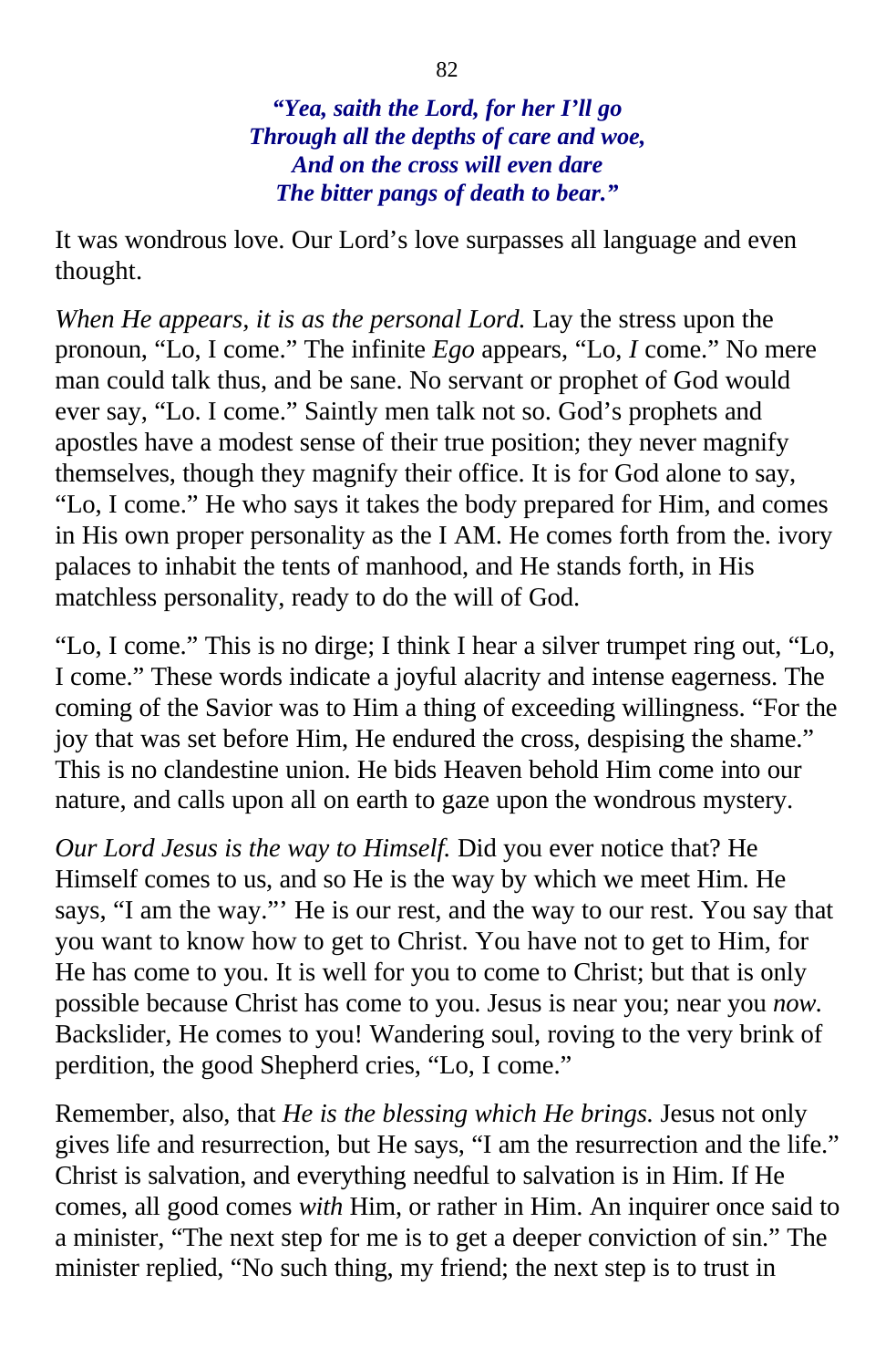Jesus, for He says, Come unto Me." To come to Jesus, or rather to receive Jesus who has come to us, is the one essential step into eternal salvation.

Though our Lord does say, "Come unto Me," He has preceded it with this other word, "Lo, I come." Poor cripple, if you cannot come to Jesus, ask Him to come to you; and He will. Here you lie, and you have been for years in this case; you have no man to put you into the pool, and it would do you no good if he did; but Jesus can make you whole, and He is here. You cannot: stir hand or foot because of spiritual paralysis; but your case is not hopeless. Jesus says, "Lo, I come." He has no paralysis. He can come, leaping over the mountains of division. I know that my Lord came to me, or I should never have come to Him; then, why should He not come to you? I came to Him because He came to me.

### **"***He drew me, and I followed on, Charmed to confess the. voice Divine.***"**

Why should He not draw you also? Is He not doing so? Yield to the pressure of His love.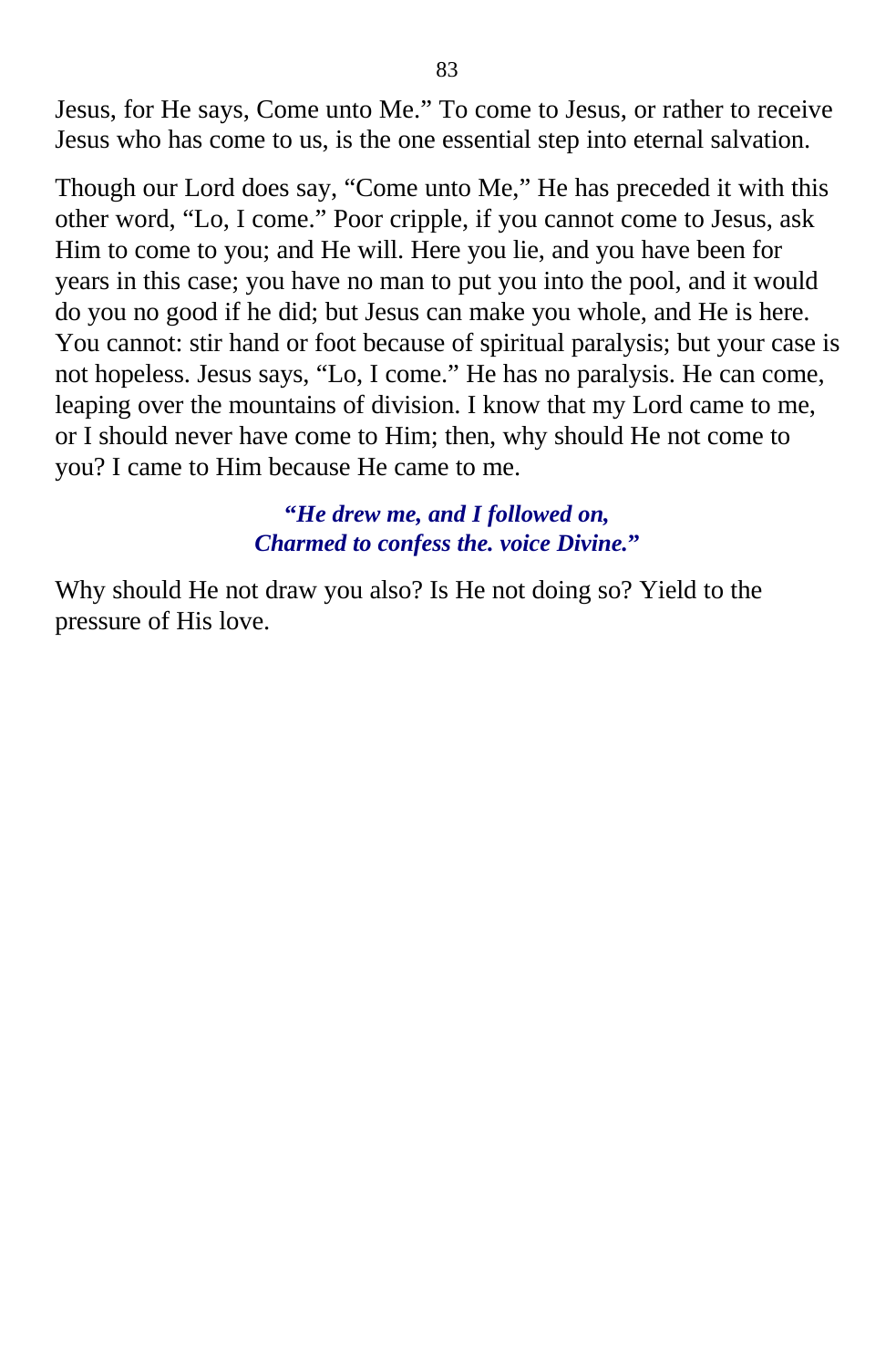# JESUS CHRIST, "FULL OF GRACE AND TRUTH."

IN describing the coming of Christ, John says, "The Word was made flesh, and dwelt among us, (and we beheld His glory, the glory as of the only begotten of the Father,) full of grace and truth." In Jesus Christ, all the attributes of God are seen; veiled, but yet verily there. You have only to read the Gospels, and to look with willing eyes, and you shall behold in Christ all that can possibly be seen of God. It is veiled in human flesh, as it must be; for the glory of God is not to be seen by us absolutely. It is toned down to these dim eyes of ours; but the Godhead is there, the perfect Godhead in union with the perfect manhood of Christ Jesus our Lord, to whom be glory for ever and ever.

The two Divine things which are more clearly seen in Jesus than aught else are "grace and truth." Christ did not simply come to tell us about grace, but actually to bring us grace. He is not merely full of the news of grace and truth, but of grace and truth themselves. Others had been messengers of gracious tidings, but He came to bring grace. Others teach us truth, but Jesus is the truth. He is that grace and truth whereof others spake. Jesus is not merely a Teacher, an Exhorter, a Worker of grace and truth; but these heavenly things are in Him, and He is full of them.

Christ has brought us grace in rivers and truth in streams; and the two rivers unite in the one fullness of grace and truth. That is to say, the grace is truthful grace; not grace in fiction, or in fancy, not grace to be hoped for or to be, dreamed of, but grace every atom of which is fact ; redemption which does redeem, pardon which does blot out sin, renewal which actually regenerates, salvation which completely saves. We have not in Christ the mere shadows of blessings, which charm the eye, yet cheat the soul; but real, substantial favors from God who cannot lie.

Christ has come to bring us grace and truth; that is to say, it is not the kind of truth which censures, condemns, and punishes; it is gracious truth, truth steeped in love truth saturated with mercy. The truth which Jesus brings to His people comes from the mercy-seat. There is grace to God's people in everything that falls from the lips of Jesus Christ. His lips are like lilies dropping sweet-smelling myrrh. Myrrh in itself is bitter, but such is the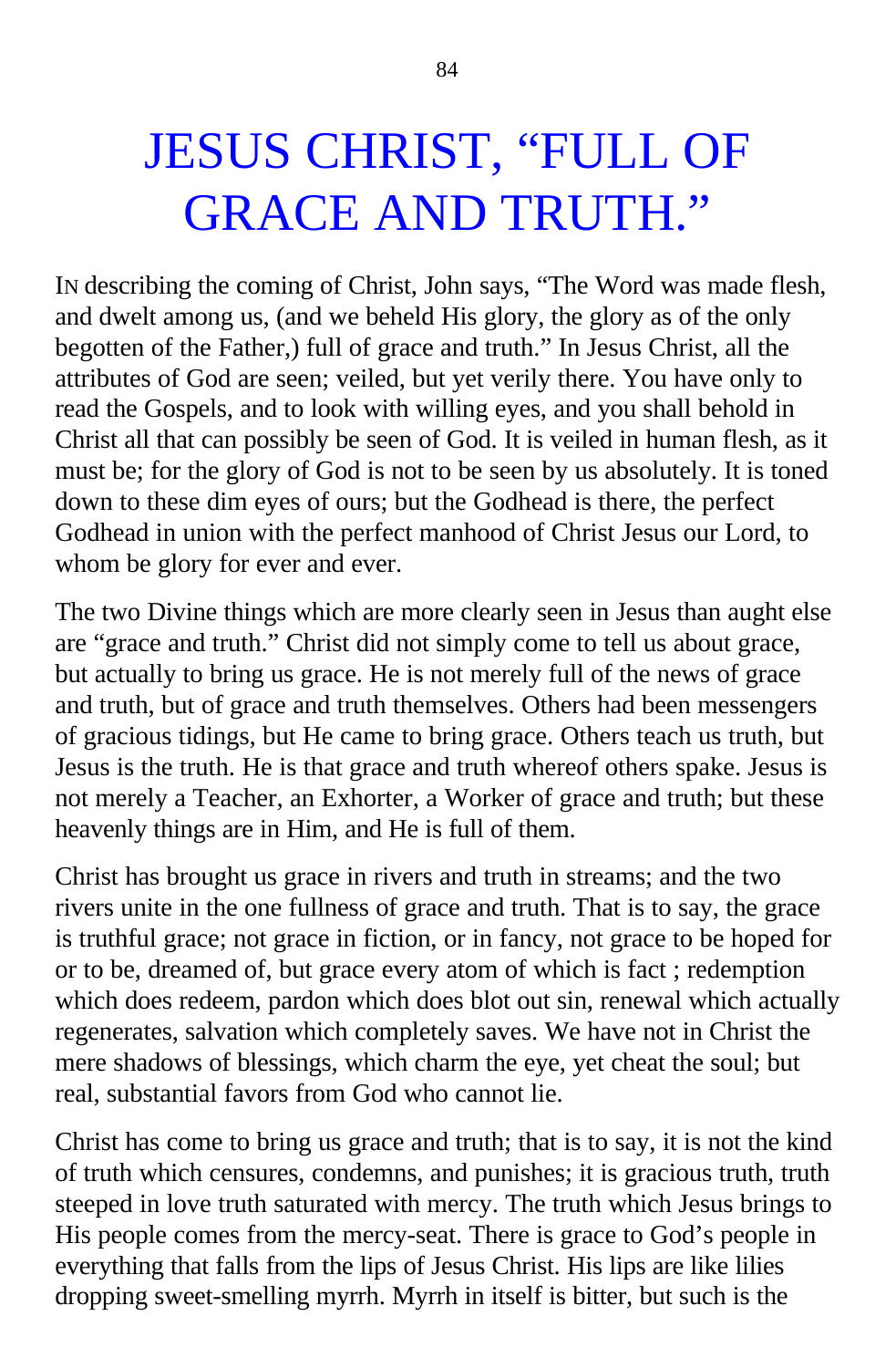grace of our Lord Jesus that His lips impart sweetness to it. See how grace and truth thus blend, and qualify each other. The grace is all true, and the truth is all gracious. This is a wondrous compound made according to the art of the Divine Apothecary; where else is grace so true, or truth so gracious?

Furthermore, grace and truth are blessedly balanced in Christ. He is full of grace; but, then, He has not neglected that other quality which is somewhat sterner, namely, that of truth. I have known many people in this world who have been very loving and affectionate, but then they have not been faithful; on the other hand, I have known men who were sternly honest and truthful, but they have not been gentle and kind; but, in the Lord Jesus Christ, there is no defect either way. He is full of grace which doth invite the publican and the sinner to Himself; but He is full of truth which doth repel the hypocrite and Pharisee. He does not hide from man a truth however terrible it may be, but He plainly declares the wrath of God against all unrighteousness. But when He has spoken terrible truth, He has uttered it in such a gracious and tender manner, with so many tears of compassion for the ignorant and those that are out of the way, that you are as much won by His grace as you are convinced by His truth. Our Lord's ministry is not truth alone, nor grace alone; but it is a balanced, wellordered system of grace and truth. The Lord Himself is both King of righteousness and King of peace. He does not even save unjustly, nor does He proclaim truth unlovingly. Grace and truth are equally conspicuous in Him..

But these qualities are also in our Lord to the full. He is "full of grace." Who could be more so? In the person of Jesus Christ, the immeasurable grace of God is treasured up. God has done for us, by Christ Jesus, exceeding abundantly above all that we ask, or even think. It is not possible for our imagination to conceive of anyone more gracious than God in Christ Jesus; and there is an equal fullness of truth about our Lord. He Himself, as He comes to us as the revelation and manifestation of God, declares to us, not some truth, but all truth. All of God is in Christ; and all of God means all that is true, and all that is right, and all that is faithful, and all that is just, all that is according to righteousness and holiness. There is no truth hidden from us, that might have alarmed us, nor anything that might have shaken our confidence in Christ; nor, on the other hand, is any truth kept back which might have increased our steadfastness. He said to His disciples, concerning the glories of His Father's house above, "If it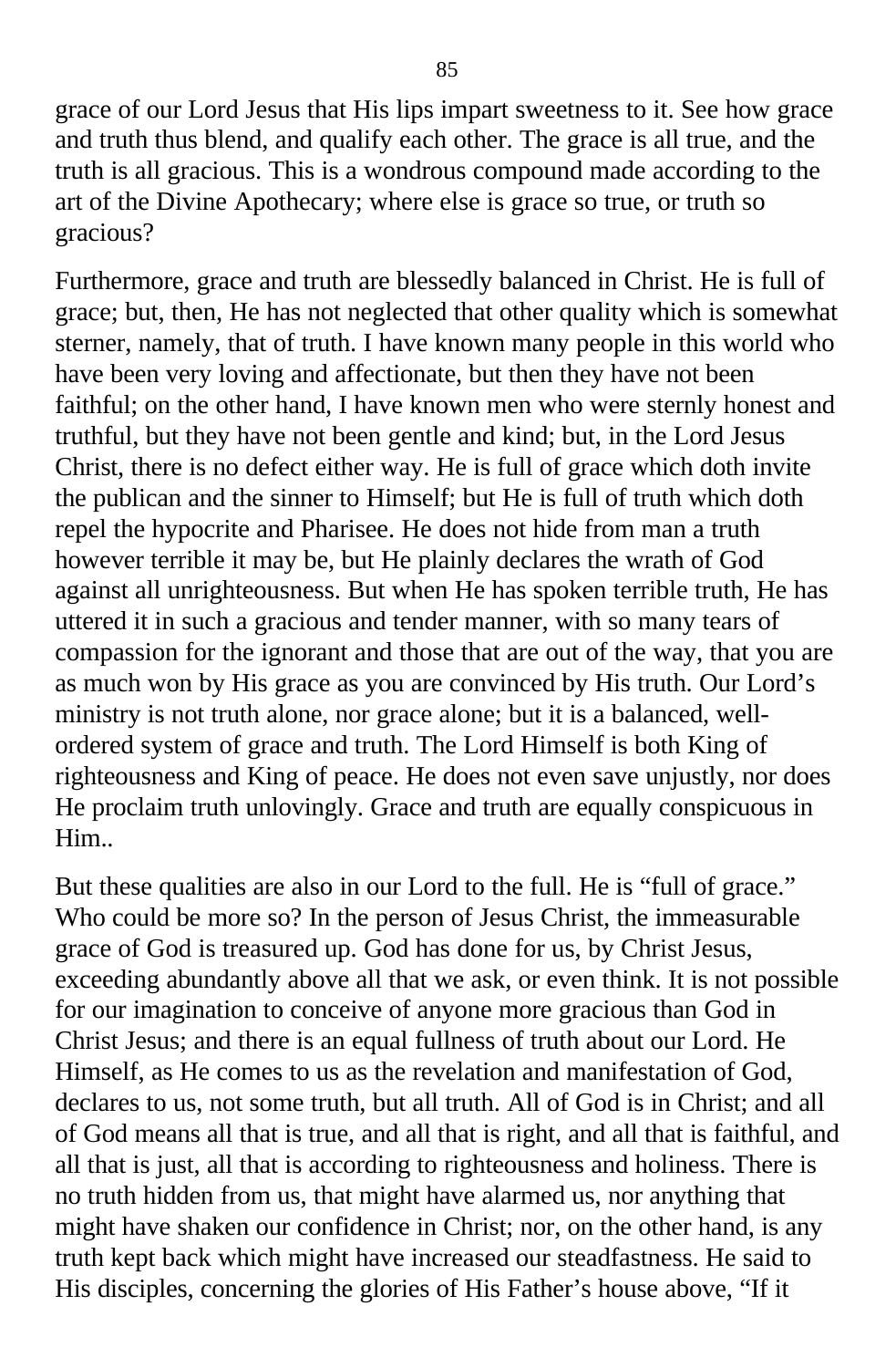were not so, I would have told you." Ask not, with Pilate, " What is truth?" but behold it in God's dear Son. All truth and all grace dwell in Christ in all their fullness beyond conception, and the two lie in each other's bosoms for ever, to bless us with boundless, endless joy and glory.

Our Lord Jesus Christ is also full of grace and truth in this sense, that He truthfully deals with matters of fact relating to our salvation. I know the notion of the world is; that the salvation of Christ is a pretty dream, a fine piece of sentiment; but there is nothing dreamy about it: it is no fiction; it is fact upon fact. The Lord Jesus Christ does not gloss over or conceal the condition of man in order to secure his salvation. He finds man condemned, and condemned in the very worst sense, condemned for a capital offense; and as man's Substitute, He endures the capital penalty, and dies in the sinner's stead. The Lord Jesus views the sinner as depraved, yea, as dead in trespasses and sins, and He quickens him by His own resurrection life. He does not wink at the result of the Fall, and at the guilt of actual sin; but He comes to the dead sinner, and gives him life; He touches the diseased heart, and heals it.

To me, the Gospel is a wonderful embodiment of omnipotent wisdom and truth. If the Gospel had said to men, "The law of God is certainly righteous, but it is too stern, too exacting, and therefore God will wink at many sins, and make provision for salvation by omitting to punish much of human guilt," we should always have been in jeopardy. If God could be unjust to save us, He could also be changeable, and cast us away. If there was anything rotten in the God-made structure of our salvation, we should fear that it would fail us at last. But the building is secure, and the foundation is sure, for the Lord has excavated down to the solid rock. He has taken away all sentiment and sham, and His salvation is real and substantial throughout. It is a glorious salvation of grace and truth, in which God takes the sinner as he is, and deals with him as he is; yea, and deals with the sinner as God is, on the principles of true righteousness; and yet saves him, because the Lord deals with him in the way of grace, and that grace encourages a great many hopes, and those hopes are all realized, for they are based upon God's truth.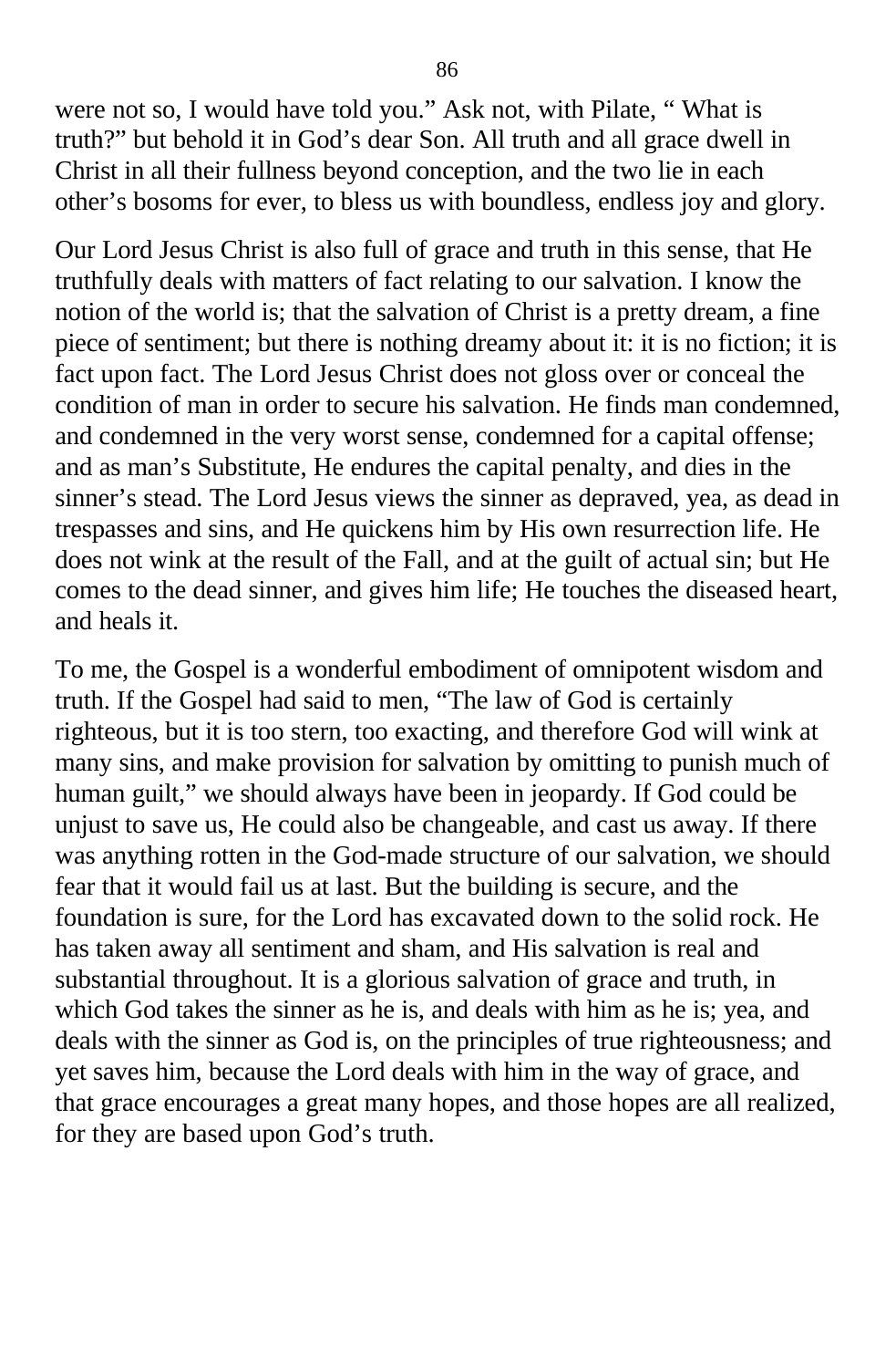## CHRIST'S FULLNESS RECEIVED BY HIS PEOPLE.

NOT only does John say that our Lord Jesus Christ is "full of grace and truth," but he adds, "and of His fullness have all we :received." It is not one saint alone who has derived grace from the Redeemer, but all have done so; and they have not merely derived a part of the blessings of grace from Jesus, but all that they ever had they received from Him.

It would be a wonderful vision if we could now behold passing before us the long procession of the chosen, the great and the small, the goodly fellows. hip of the apostles, the noble army of martyrs, the once weeping but now rejoicing band of penitents. There they go! Methinks I see them all in their white robes, bearing their palms of victory. But you shall not, if you stay the procession at any point, be able to discover one who will claim to have obtained grace from another source than Christ; nor shall one of them say, "I owed the first grace I gained to Christ, but I gained other grace elsewhere." No, the unanimous testimony of the glorified is, "Of His fullness have all we received." My inner eye beholds the countless throng as the wondrous procession passes, and I note how every one of the saints prostrates himself before the throne of the Lamb, and all together they cry, "'Of His fullness have all we received.' Whoever we may be, however faithfully we have served our Master, whatever of honor we have gained, all the glory is due unto our Lord, who has enabled us to finish our course, and to win the prize. '*Non nobis, Domine!*' is our cry; 'not unto us, O Lord, not unto us, but unto Thy Name be all the praise! ""

What a precious truth, then, we have before us, that all the saints in all ages have been just what we must be if we would be saved; that is, receivers! They did not any of them bring anything of merit to Christ, but they received everything from Him. If they, at this moment, cast their crowns at His, feet, those crowns were first given to them by Him. Their white robes are wedding garments of His providing. The whole course of saintship is receptive. None of the saints above talk of what they gave to Jesus, none of them speak of what came of themselves; but, without a solitary exception, they all bear testimony that they were: receivers from Jesus' fullness.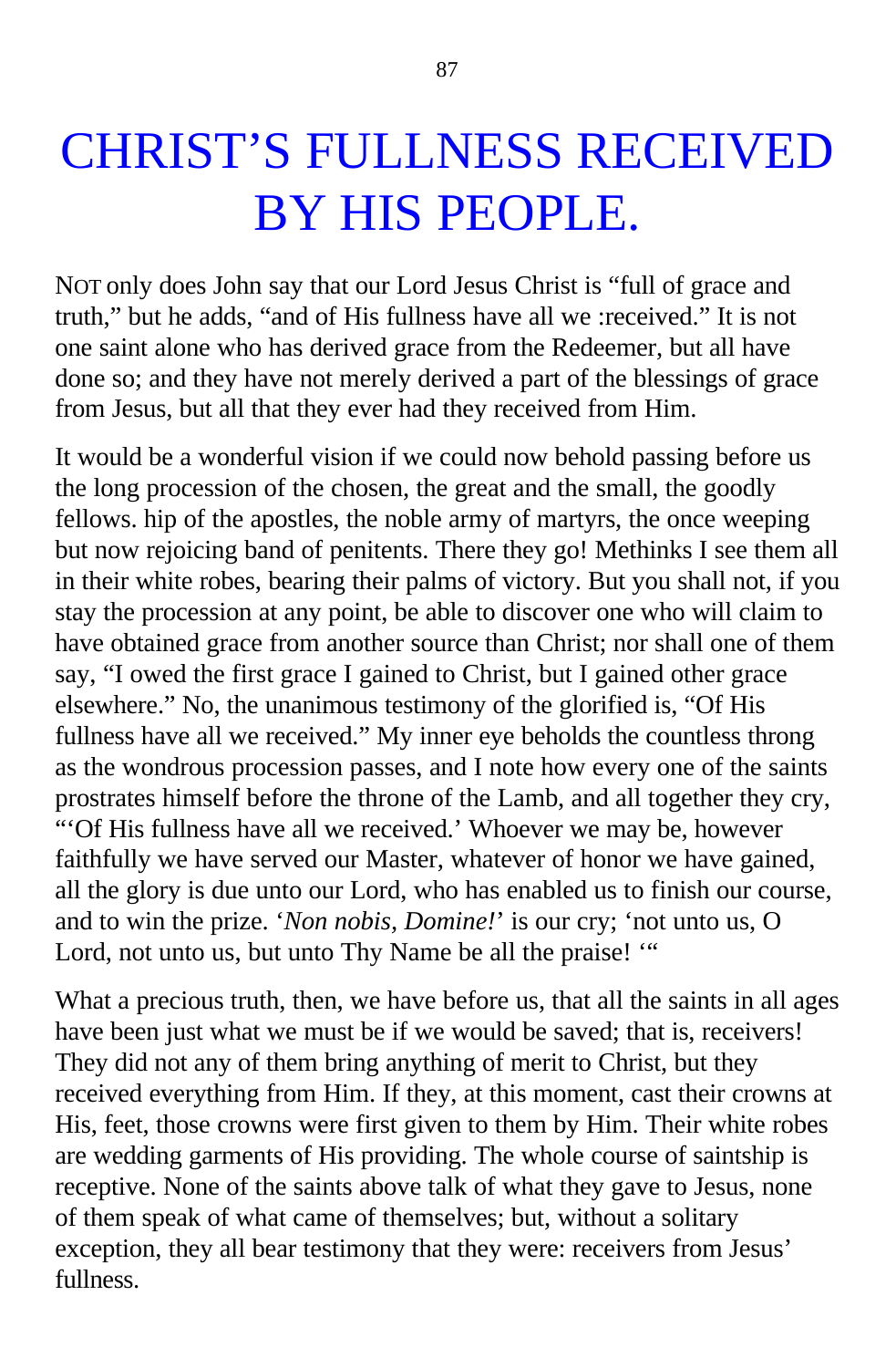This truth casts mire into the face of human self-sufficiency. What! is there not one saint who had a little grace of his own? Is there not one of all the favored throng who could supply himself with what he needed? No, not one. Did none of them look to the works of the law? No, they all went to Jesus and His grace, not to Moses and the law. Did none of them trust in priests of earthly anointing? Did none of theta bow down before holy fathers and saintly confessors to obtain absolution? There is not a word said about any such gentry, nor even a syllable concerning appeals to saints and saintesses; but all the saved ones declare that they received grace and salvation direct from His fullness, who filleth all in all.

These receptive saints received very abundantly from Christ's fullness. They drew from an abundance, and they drew largely from it, as the words seem to indicate. It is worth while to notice the marvelous simplicity of the one act by which salvation comes to all saints. It is merely by receiving. Now, receiving is a very easy thing. There are fifty things which you cannot do; but, my dear friend, you could undoubtedly receive a guinea, could you not, if it were offered to you? There is not a rational man, or woman, or child, so imperfect in power as to be unable to receive. Everybody seems capable of receiving to any amount; and, in salvation, you have to do nothing but merely receive what Christ gives.

There is a beggar's hand, and if it be wanted to write a fair letter, it cannot do that, but it can receive alms. Try it, and the beggar will soon let you know that it can do so. Look at that next hand; see you. not that it has the palsy? Behold how it quivers and shakes! Ah! but for all that, it can receive. Many a palsied hand has received a jewel. But the hand that I now see, in addition to being black, and palsied, is afflicted with a foul disease; the leprosy lies within it, and is not to be washed out by any mode of purification known to us; yet even that hand can receive; and the saints all came to be saints, and have remained saints, through doing exactly what that poor black, quivering, leprous hand can do. There was not in John any good thing but what he had received from his Master; there was not in the noble proto-martyr, Stephen, one grain of courage but what he had received from Christ; Paul, Apollos, Cephas, -- all these had nothing but what they took from Him. If, then, they' received, everything from Christ, why should we hesitate to do the same?

All their grace came by receiving; so, dear reader, I put to you the question, — Have *you* received of the fullness of Christ? Have you come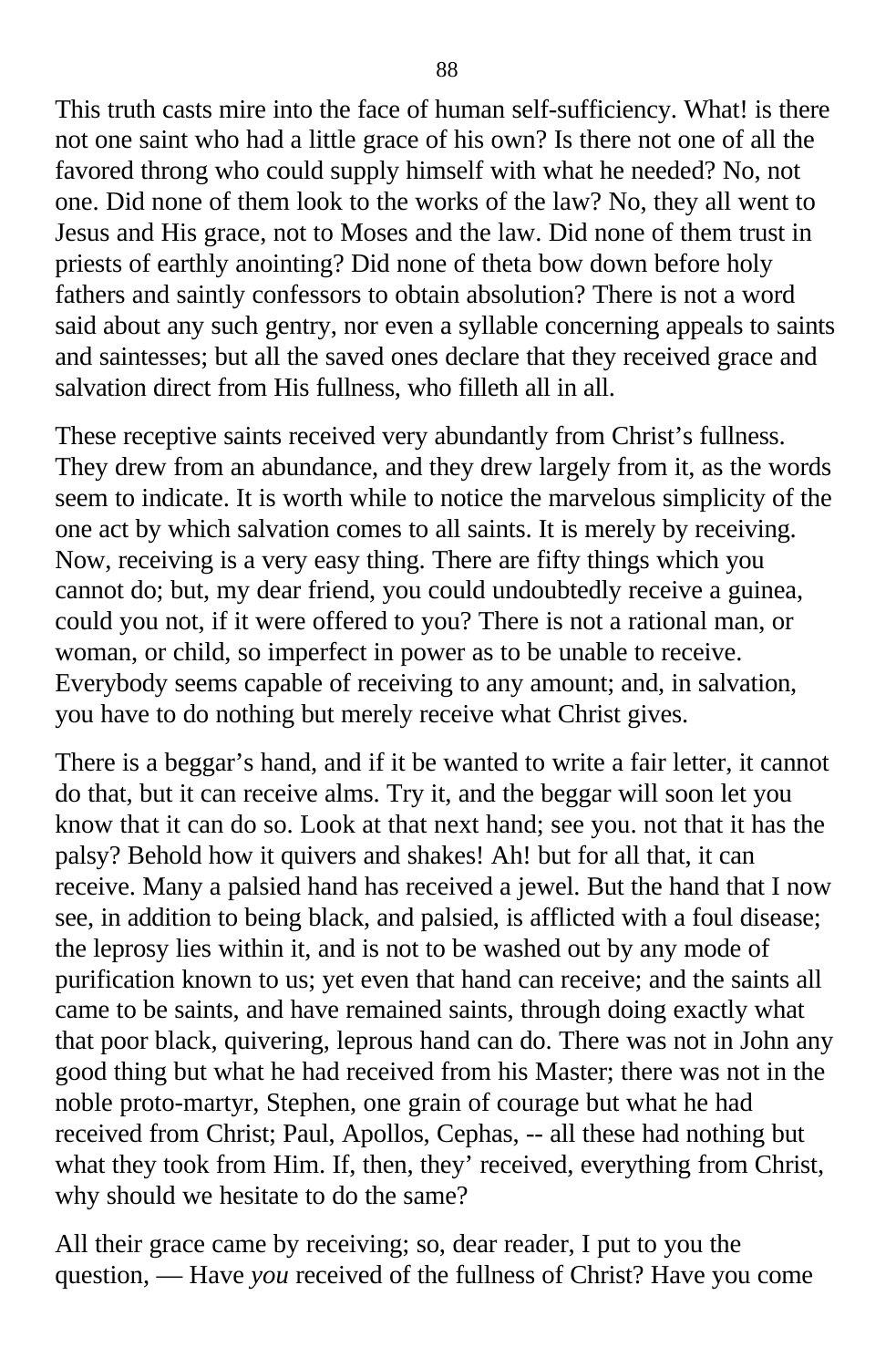to Him all empty-handed, and taken Him to be your All-in-all? I know what you did at first; you were busy accumulating the shining heaps of your own merits and esteeming them as if they were so much gold; but you found out that your labor profited not, so at last you came to Christ emptyhanded, and said to Him, "My precious Savior, do but give me Thyself, and I will abandon all thought of my own merit. I renounce all my giving, and doing, and working, and I take Thee to be everything to me." Then, friend, you are saved if that be true, for acceptance of Christ is the hall-mark of saints.

The fullness of God's grace is placed where you can receive it; where you can receive it now, for it is placed in Him who is your Brother, bone of your bone, and flesh of your flesh; it dwells in Him who loves to give it, because, as our Head, He delights to communicate grace to all the members of His mystical body. The plenitude of grace dwells in Him who is Himself yours; and since He is yours, all that is in Him is yours. You need not pray as if you had no inheritance in the blessing which you seek. Christ is the Trustee of the fullness of God, and the ownership of it is vested in His people; you have only to ask of Him, and He will give you that which is your own already. Why do you hesitate? How can you linger? The Father has placed His grace in Christ because it gratifies His love to His Son. It pleases the heart of the great God to see Jesus adorned with the fullness of Deity, and every time Jesus gives out grace to believers, the heart of God is thereby gladdened. How can you hesitate about receiving it if it pleases God for you to partake of it? You may go with high expectation of comfort, since Jesus Himself is honored by your going to Him. He obtains glory by distributing of His fullness to empty sinners, who, when they receive grace, are sure to love Him; then, how can you think Him reluctant to bestow the gift which will increase His glory?

Thinking upon this subject brings to my mind right joyful memories of the hour when first these eyes looked to Christ, and were lightened; when I received pardon from His dying love, and knew myself forgiven. Have not many of my readers similar recollections? And since your conversion, is it not true that everything good you have ever had you have received from your Lord? What have you drunk out of your own cistern? What treasure have you found in your own fields? Nakedness, poverty, misery, death, these are the only possessions of nature; but life, riches, fullness, joy, these are gifts of grace through Jesus Christ. Are you accepted before God? Then, He has justified you. Have you been kept? Then, He has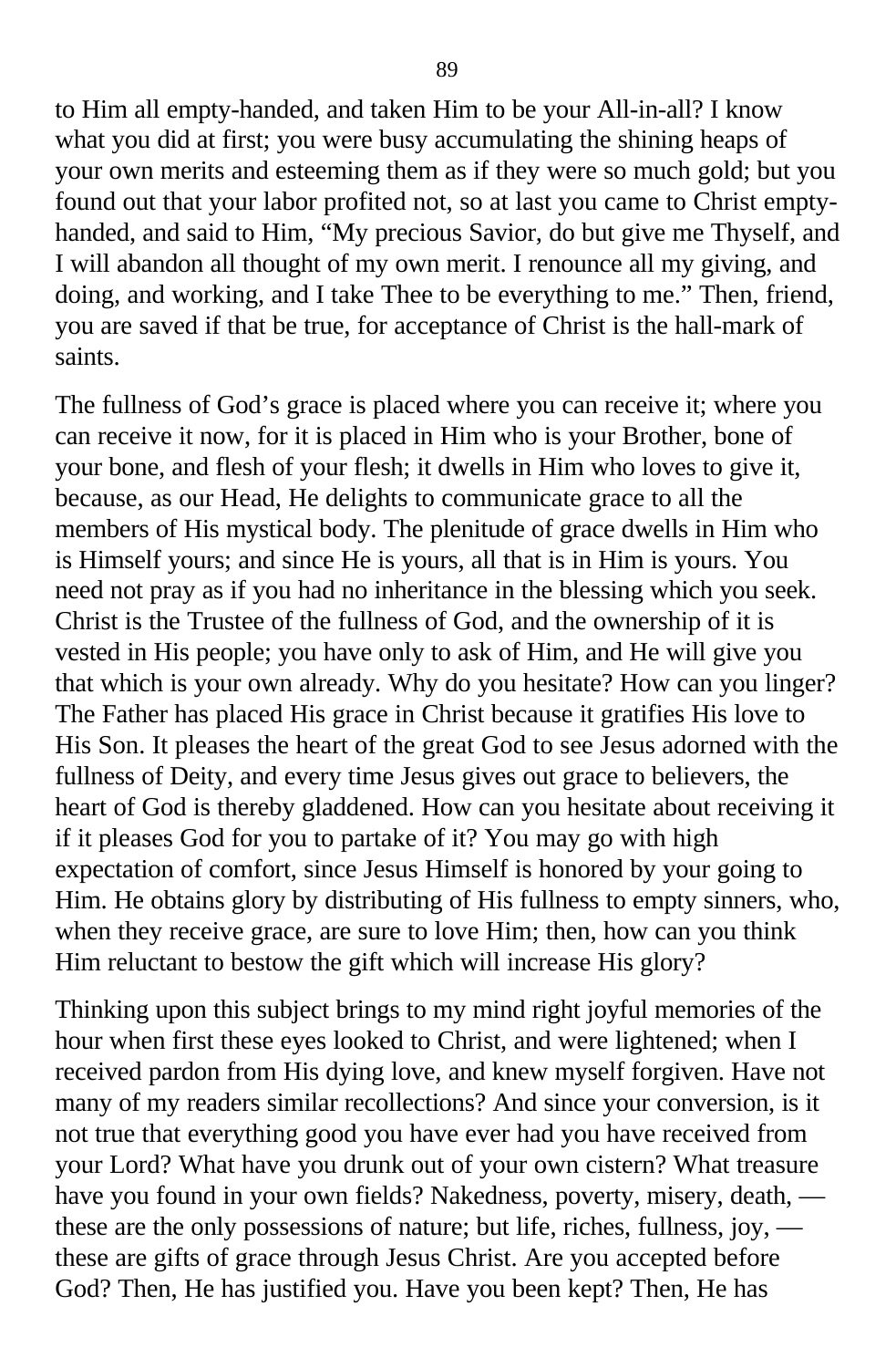preserved you. Are you sanctified? Then, He has cleansed you by His blood. Do you know, by full assurance, your interest in the Father's love? Then, He gave you that assurance. All you have, and all you ever will have, all that every saint who ever will be born shall have, that is worth the having, — all has been received, and will be received from Christ's fullness.

Do you not know, too, that when you receive from Christ, you gain by that very act? I am so thankful that Christ has not put the fullness of grace in myself, for then I should not require to go to Him so often; or if I did go to Him, I should not have an errand to go upon of such importance as to justify me in seeking an audience; but now, every time I go to Christ's door, I can plead necessity. We go to Him because we must go. When is there an hour when a believer does not need to receive from Jesus? Go, then, beloved, to Him often, since your going honors Christ, pleases God, and is the means of soul-enrichment for yourselves.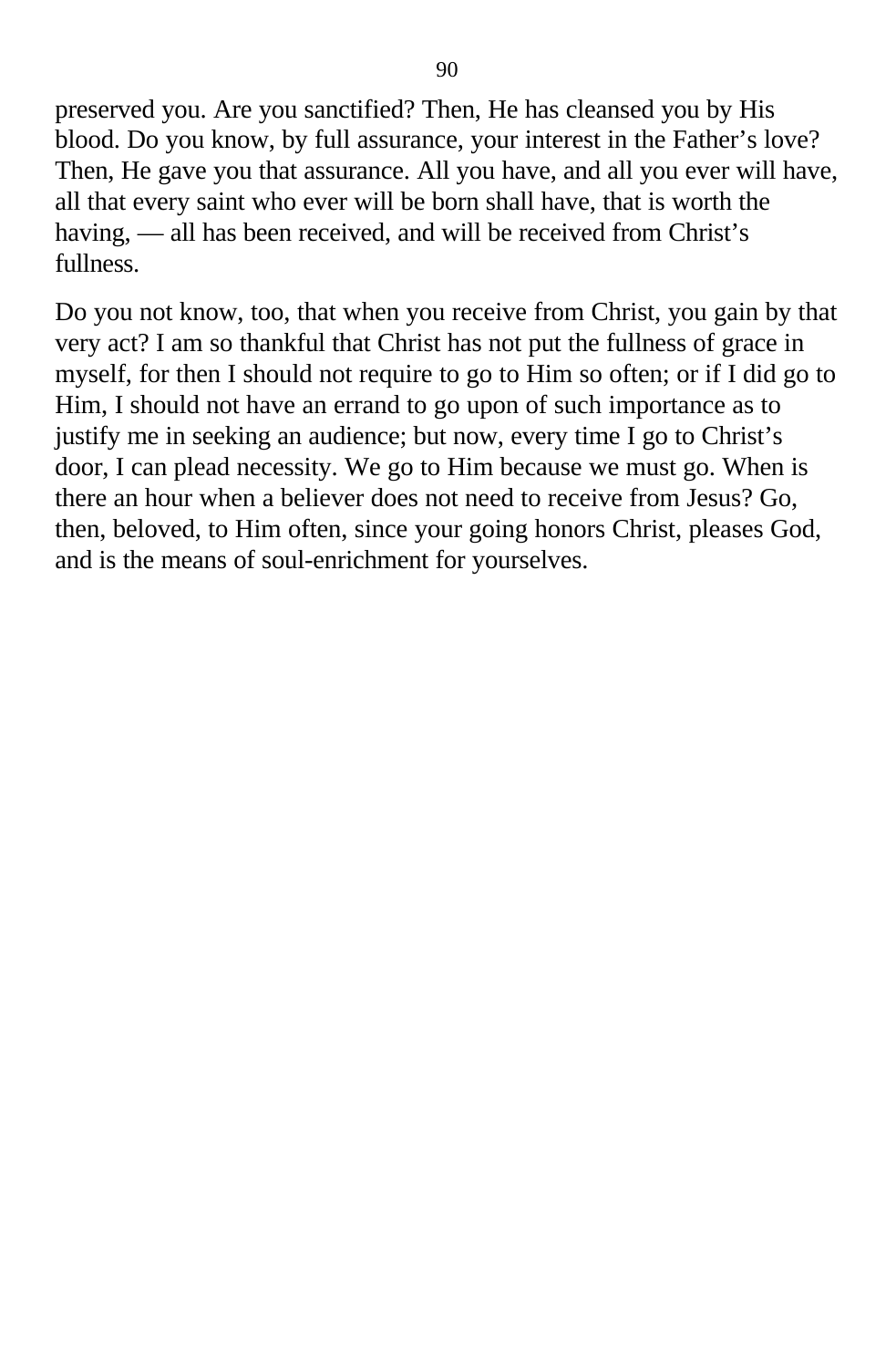### ROOM FOR CHRIST JESUS.

THE palace, the forum, and the inn, had no room for Christ; have *you* room for Him? "Well," says one, "I have room for Him, but I am not worthy that He should come to me." Ah! I did not ask about your worthiness; have you room for Him? "Oh!" says another, "I have an aching void the world can never fill." Ah! I see that you have room for Christ. "Oh, but the room I have in my heart is so base!" So was the manger at Bethlehem. "But it is so despicable." So was the manger a thing to be despised. "Ah! but my heart is so foul." So, perhaps, the manger may have been. "Oh, but I feel it is a place not at all fit for Christ!" Nor was the manger a place fit for Him, and yet there was He laid. "Oh! but I have been such a great sinner; I feel as if my heart had been a den of evil beasts." Well, the manger had been a place where beasts had fed.

I repeat the question, — Have you room for Christ in your heart? Newer mind what your past life has been; He can forget: and forgive. It mattereth not what even thy present state may be if thou sincerely mournest thy sinfulness. If thou hast but room for Christ, He will come, and be thy Guest. Do not say, I pray you, "I hope *I shall have* room for Him;" the Gospel message is, "To-day if ye will hear His voice, harden not your hearts, as in the provocation ;" "behold, now is the accepted time; behold, now is the day of salvation." Make room for Jesus! Make room for Jesus now!

"Oh!" saith one, "I have room for Him, but will He come to me?" Will He come? Do you but set the door of your heart open, do you but say, "Jesus Master, all unworthy and unclean, I look to Thee; I trust in Thee; come Thou, and dwell within my heart;" and He will come to thee, and He will cleanse the manger of thy heart; nay, more, He will transform it into a golden throne, and there He will sit and reign for ever and ever. I rejoice that I have such a free Christ, such a precious loving Jesus to make known; One who is willing to find a home in every humble heart that will receive Him. Oh! it will be a happy day for you when you shall be enabled to take Him in your arms, and receive Him as the Consolation of Israel. You may then look forward even to death with joy, and say, with good old Simeon, "Lord, now lettest Thou Thy servant depart in peace, according to Thy Word: for mine eyes have seen Thy salvation."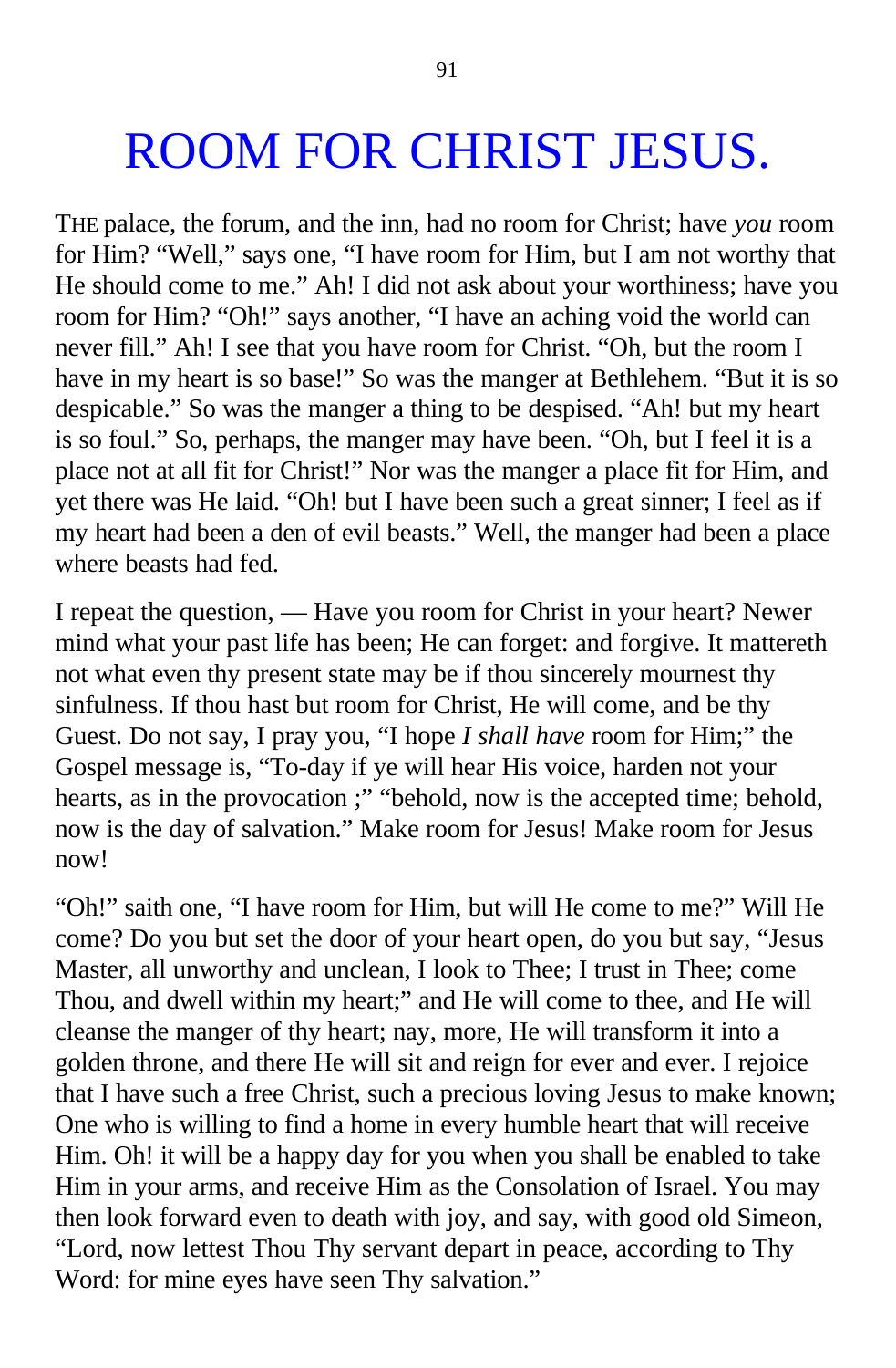My Master wants room; and I, as His herald., cry aloud, "Room for the Savior! Room! Here is my royal Master, have you room for Him? Here is the Son of God made flesh, have you room for Him? Here is He who can forgive all sin, have you room for Him? Here is He who can. take you up out of the horrible pit, and out of the miry clay, have you room for Him? Here is He who, when He cometh in to your soul, will never go out again; but will abide with you for ever, to make your heart a heaven of joy and bliss through His presence? Have you not room for Him?" That is all He asks, room. Your emptiness, your nothingness, your want of feeling, your want of goodness, your want of grace, -- all these will be but room for Him.

John tells us that, "as many as received Him, to them gave He power to become the sons of God;" and in the last great day, the Lord Jesus will say to those on His right hand, "I was a stranger, and ye took Me in." Is it not a strange thing that "He was in the world, and the world was made by Him," and yet He was a stranger in it? Yet it is not a whit more strange than true; for, when He was born, there was no room for Him in the inn. Inns had open doors for ordinary strangers, but not for Him; for He was a greater stranger than any of those who were around Him. It was Bethlehem of David, the seat of the ancient family to which He belonged; but, alas! He had become "a stranger unto His brethren, and an alien unto His mother's children," and no door was opened unto Him.

Soon, there was no safe room for Him in the village itself, for Herod the king sought the young Child's life, and He must flee into Egypt, to be a stranger in a strange land, and worse than a stranger, — an exile and a fugitive from the land whereof by birthright He was King. On His return, and on His appearing in public, there was still no room for Him among the great mass of the people. He came to His own Israel, to whom prophets had revealed Him, and types had set Him forth; but they would not receive Him. "He was despised and rejected of men." He was the Man "whom men abhorred ;" whom they so much detested that they cried, "Away with Him! Crucify Him! Crucify Him!" Jew and Gentile conspired to prove how truly He was a stranger; the Jew said, "As for this fellow, we know not from whence He is;'" and the Roman asked Him, "Whence art Thou?"

Perhaps the strangest thing of all, and the greatest wonder of all, is that this Heavenly Stranger should be willing to be received by us, and that He should deign to dwell in our hearts. Such an One as Jesus in such an one as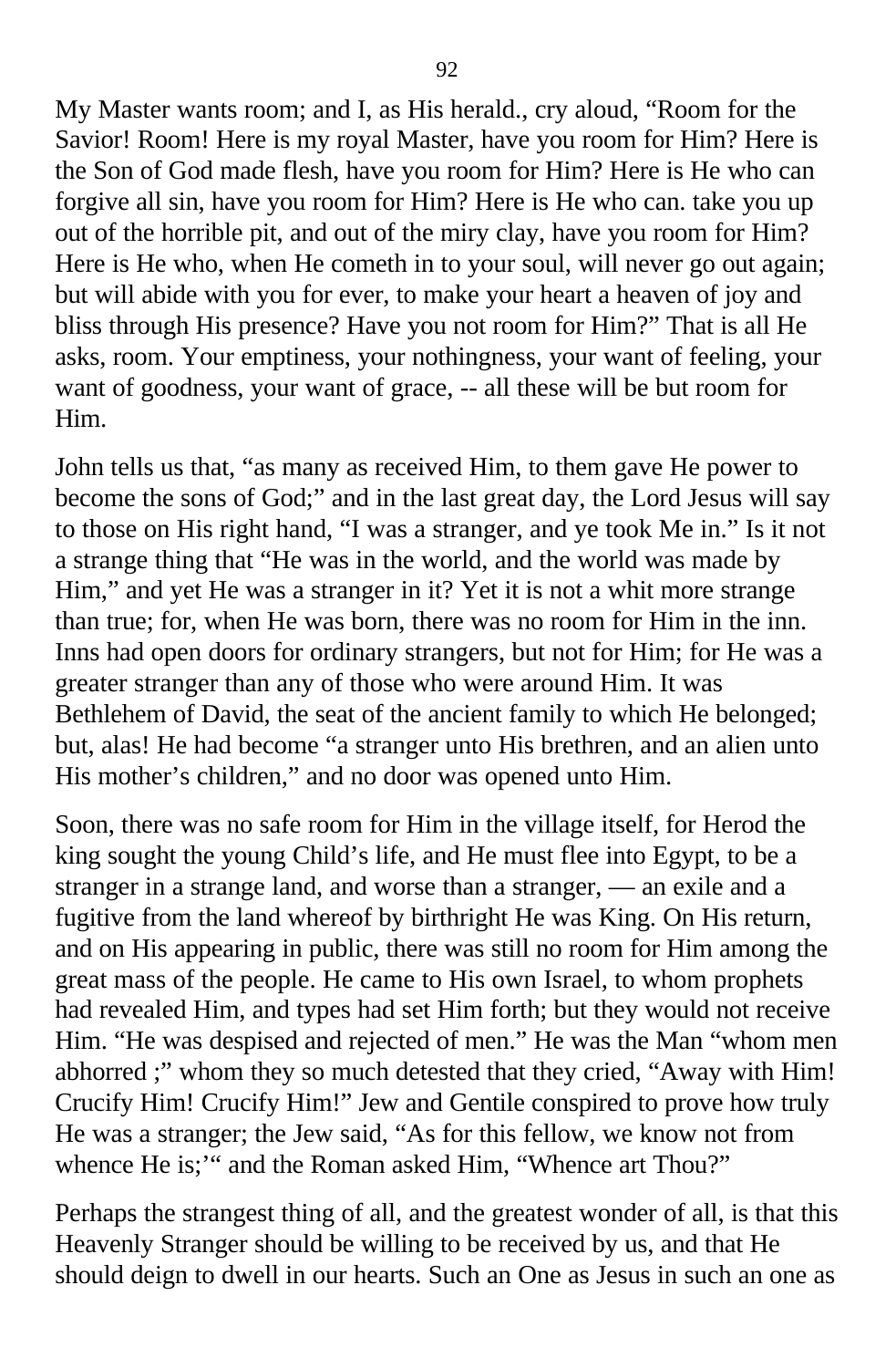I am! The King of glory in a sinner's bosom! This is a miracle of grace; yet the manner of accomplishing it is simple enough. A humble, repenting faith opens the door, and Jesus enters the heart at once. Love shuts to the door with the hand of penitence, and holy watchfulness keeps out intruders. Thus is the promise made good, "If any man hear My voice, and open the door, I will come in to him, and will sup with him, and he with Me." Meditation, contemplation, prayer, praise, and daily obedience, keep the house in order for the lord; and then follows the consecration of our entire nature to His use as a temple; the dedication of spirit, soul, and body, and all their powers, as holy vessels of the sanctuary; the writing of "Holiness unto the Lord" upon all that is about us, till our every-day garments become vestments, our meals sacraments, our life a ministry, and ourselves priests unto the Most High God. Oh, the supreme condescension of this indwelling of Christ! He never dwelt in angel, but He resides in a contrite spirit. There is a world of meaning in the Redeemer's words concerning His disciples, "I in them." May we know the meaning of them as Paul translates and applies them, "Christ in you, the hope of glory"!

The moment Christ is received into our hearts by faith, we are no longer strangers and foreigners, but fellow-citizens with the saints, and of the household of faith; for the Lord adopts us, and puts us among His children. It is a splendid act of Divine grace, that He should take us, who were heirs of wrath, and make us heirs of God, and joint-heirs with Jesus Christ. Such honor have all the saints, even all that believe on Christ's Name.

Then, when Christ is in us, we search out opportunities of bringing prodigals, strangers, and outcasts to the great Father's house. Our love goes out to all mankind, and our hand is closed against none; if so be we are made like to God, as little children are like their father. Oh, sweet result of entertaining the Son of God by faith! He dwells in us, and we gaze upon Him in holy fellowship; so that "we all with open face beholding as in a glass the glory of the Lord, are changed into the same image, from glory to glory, even as by the Spirit of the Lord."

"Love is of God; and every one that loveth is born of God, and knoweth God." May we daily feel the power of Jesus within our hearts, transforming our whole character, and making us to be more and more manifestly the children of God! When our Lord asks concerning us, "What manner of men were they?" may even His enemies and ours be compelled to answer, "As Thou art, so were they: each one resembled the children of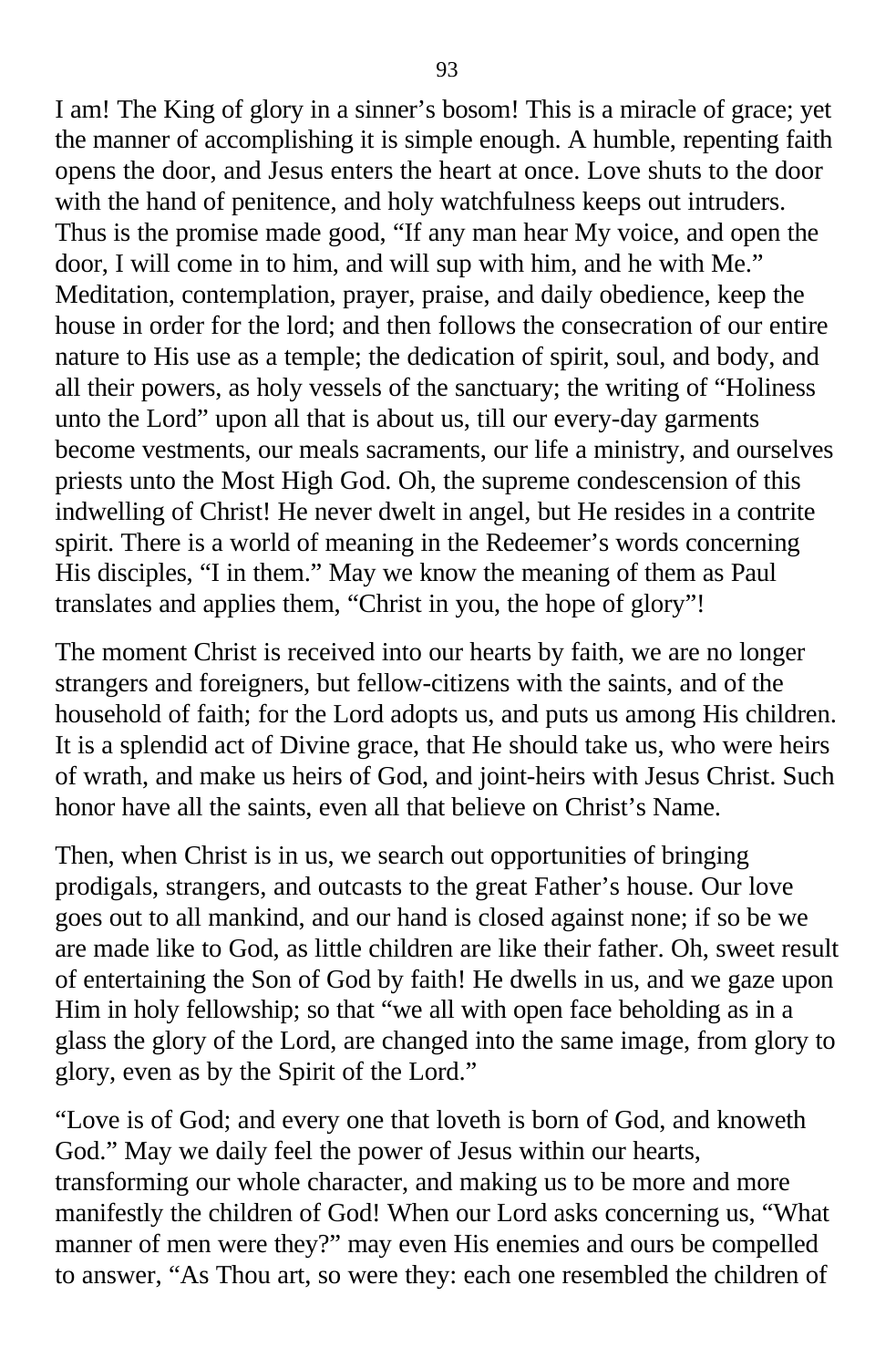a King." Then shall Jesus be admired in all them that believe, for men shall see in all the children of His great family the Divine Stranger's gracious and glorious handiwork.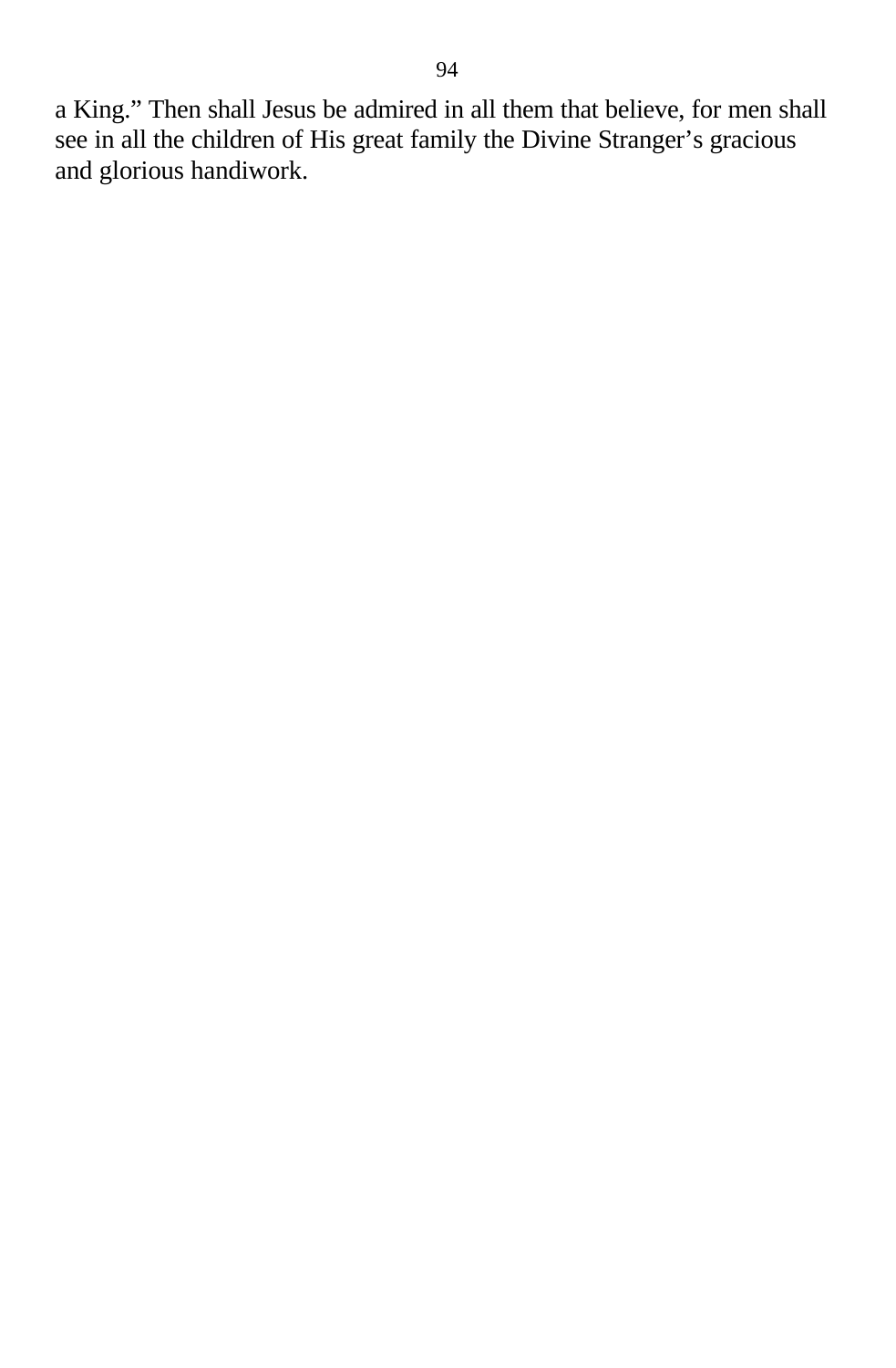## CHRIST'S TWO APPEARINGS.

THE two great links between earth and Heaven are the two advents of our Lord; or, rather, He is Himself, by His two appearings, the great bond of union between earth and Heaven. When the world had revolted against its Maker, and the Creator had been defied by His own creatures, a great gulf was opened between God and man. The first coming of Christ was like a bridge which crossed the chasm, and made a way of access from God to man, and then from man to God. Our Lord's second advent will make that bridge far broader, until Heaven shall come down to earth; and, ultimately, earth shall go up to Heaven.

Here, too, is the place for us to build a grand suspension bridge, by which, through faith, we ourselves may cross from this side to the other of the stormy river of time. The cross, at whose foot we stand, is the massive column which supports the structure on this side; and as we look forward to the glory, the second advent of our Lord is the solid support on the other side of the deep gulf of time. By faith, we first look *to* Jesus, and then look *for* Jesus; and herein is the life of our spirits. Christ on the cross of shame, and Christ on the throne of glory: these are our Dan and Beersheba, and all between is holy ground. As for our Lord's first coming, there lies our rest; the once-offered sacrifice hath put away our sin, and made our peace with God. As for His second coming, there lies our hope, our joy; for "we know that, when He shall appear, we shall be like Him; for we shall see Him as He is." The glories of His royal priesthood shall be repeated in all the saints; for He hath "made us unto our God kings and priests;" and we shall reign with Him for ever and ever.

At His first advent, we adore Him with gratitude, rejoicing that He is "God with us," making Himself to be our near Kinsman. We gather with grateful boldness around the Infant in the manger, and behold our God. But, in the anticipation of His second advent, we are struck with a solemn reverence, a trembling awe. We are not less grateful, but we are more prostrate, as we bow before the majesty of the triumphant Christ. Jesus in His glory is an overpowering vision for mortal man to behold. John, the beloved disciple, writes, "When I saw Him, I fell at His feet as dead." We could have kissed His blessed feet till He quitted us on Mount Olivet; but, at the sight of our returning Lord, when Heaven and earth shall flee away, we shall bow in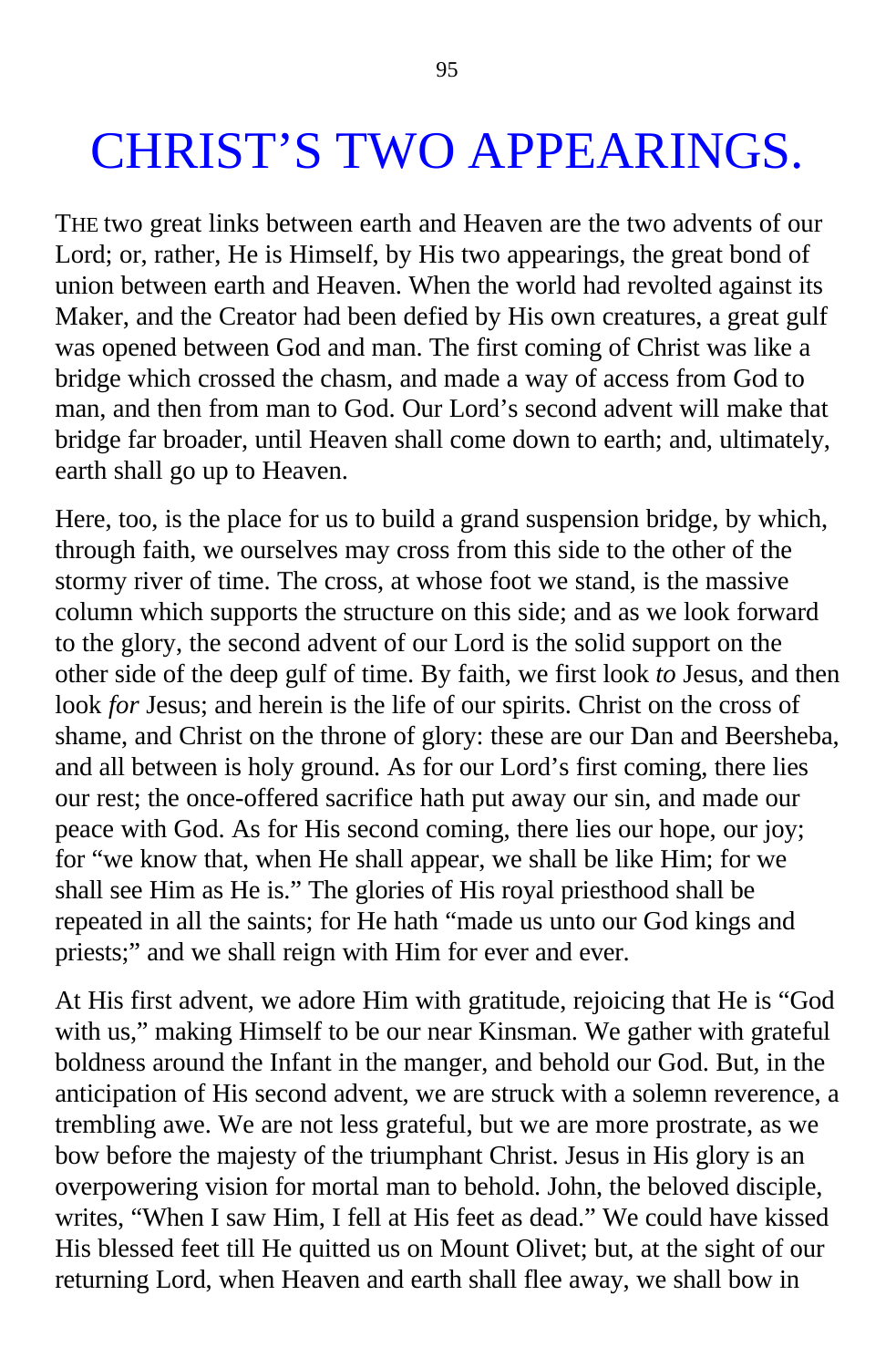lowliest adoration. His first appearing has given us eternal life, and that holy confidence with which we are looking forward to His glorious appearing, which is to be the crown of all His mediatorial work.

There are many contrasts between our Lord's first and second appearings, but the great contrast is, that, when He comes again, it will be "without a sin-offering unto salvation." The end and object of His first coming was "to put away sin." The modern babblers say that He appeared to reveal to us the goodness and love of God. This is true; but it is only the fringe of the whole truth. The all-important fact is, that He revealed God's love in the provision of the only sacrifice which could put away sin. Then, they say that He appeared to exhibit perfect manhood, and to let us see what our nature ought to be. Here also is a truth; but it is only part of the sacred design of Christ's coming to earth. He appeared, say they, to manifest selfsacrifice, and to set us an example, of love to others; by His self-denial, He trampled on the selfish passions of man. We deny none of these things; and yet we are indignant at the way in which the less is made to hide the greater. To put the secondary ends of our Lord's first advent into the place of the grand object of His coming, is to turn the truth of God into a lie. It is easy to distort truth, by exaggerating one portion of it, and diminishing another; just as the drawing of the most beautiful face may soon be made a caricature rather than a portrait by neglect of the rule of proportion. You must observe proportion if you would take a truthful view of things; and in reference to the first appearing of our Lord, His chief purpose was "to put away sin by the sacrifice of Himself."

The great object of our Lord's coming here was not to live, but to die. He appeared, not so much to subdue sin by His teaching, or to manifest goodness, or to perfect an example for us to imitate, but "to put away sin by the sacrifice of Himself." That which the modern teachers of error would thrust into the background, our Lord placed in the forefront. He came to take away our sins, even as the scapegoat typically carried away the sin of Israel into the wilderness, that the people might be clean before the living God. Do not let us think of Jesus without remembering the design of His coming. I pray you, know not Christ without His cross, as some pretend to know Him.

We preach Christ; so do a great many more: but, "*we* preach Christ *crucified,*" so, alas! do not so many more. We preach, concerning our Lord, His cross, His blood, His death; and upon the blood of His cross we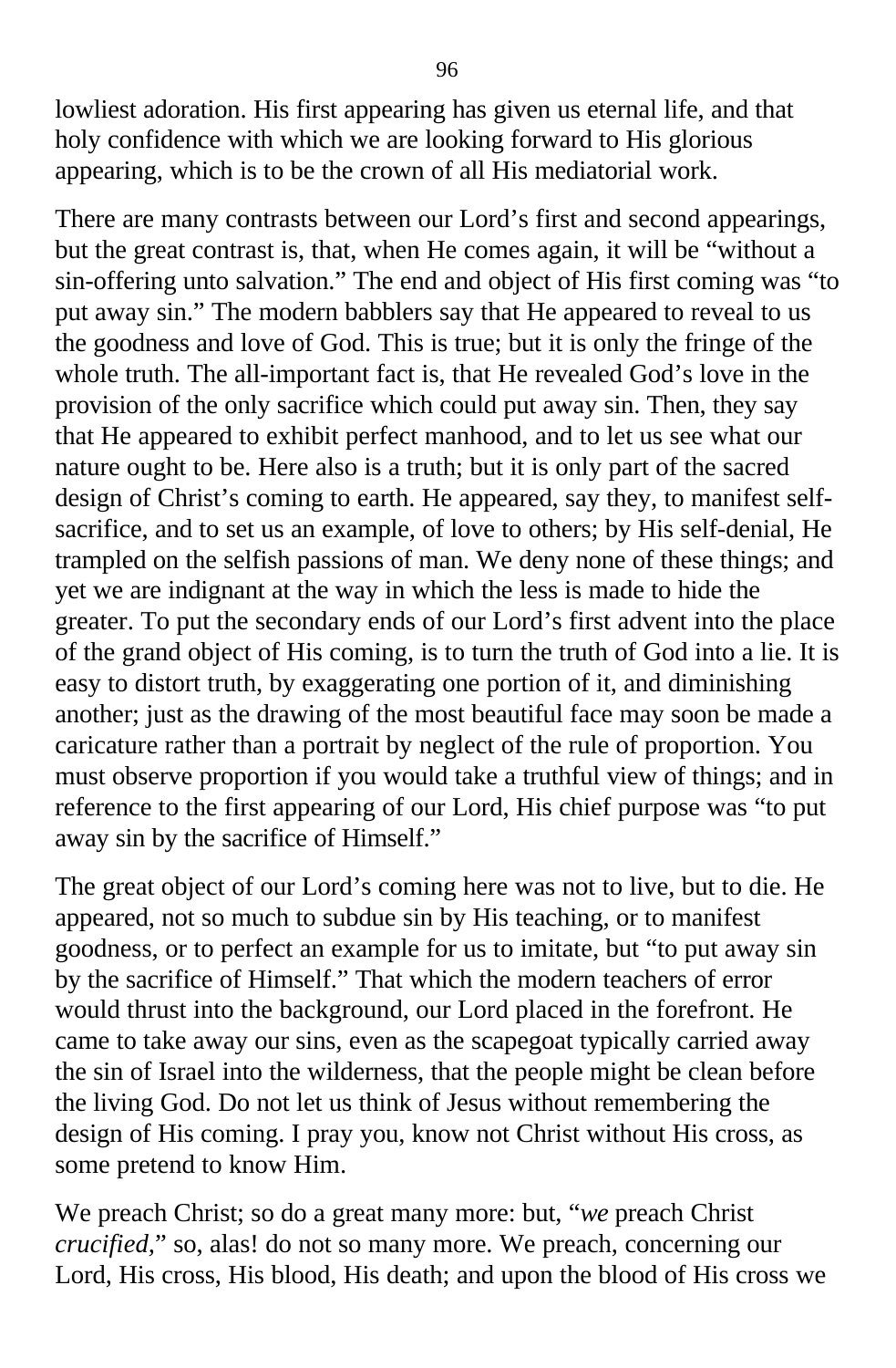lay great stress, extolling much "the precious blood of Christ, as of a lamb without blemish and without spot." "Christ Jesus came into the world to save sinners," by putting away their sin "by the sacrifice of Himself." We will not deny, or conceal, or depreciate His master-purpose, lest we be found guilty of trampling upon His blood, and treating it as an unholy thing.

The putting away of sin was a Godlike purpose; and it is a wellspring of hope to us that, for this reason, Jesus appeared among men. If any of you are entertaining some so-called "larger hope", I would say to you, — Hope what you please; but remember, that hope without truth at the bottom of it, is an anchor without a holdfast. A groundless hope is a mere delusion. Wish what you will; but wishes without promises from God to back them, are vain imaginings. Why should you imagine or wish for another method of salvation? Rest you assured that the Lord thinks so highly of His Son's one sacrifice for sin that, for you to desire another, is a gross evil in His sight.

If you reject the one sacrifice of the Son of God, there remains no hope for you; nor ought there to be. Our Lord's plan of putting away sin is so just to God, so honoring to the law, and so safe for you that, if you reject it, your blood must be upon your own head. By once offering up Himself to God, our Lord has done what myriads of years of repentance and suffering could never have clone for us. Blessed be the Name of the Lord, the sin of the world, which kept God from dealing with men at all, was put away by our Lord's death! John the Baptist said, "Behold the Lamb of God, which taketh away the sin of the world." God has been able to deal with the World of sinners in a way of grace, because Jesus died.

I thank our Lord, even more, because the actual sins of His own chosen all those who believe on Him in every age — have been put away. These sins were laid on Jesus; and in Him God visited man for them. "He His own self bare our sins in His own body on the tree," and so put them away for ever. The putting away of my guilt as a believer was really, effectually, and eternally accomplished by the death of my great Substitute upon the bloody tree. This is the ground of our everlasting consolation and good hope through grace. Jesus did it, and did it alone, and did it completely; He did not only seem to do it, but He actually achieved the putting away of sin. He blotted out the handwriting that was against us. He finished transgression,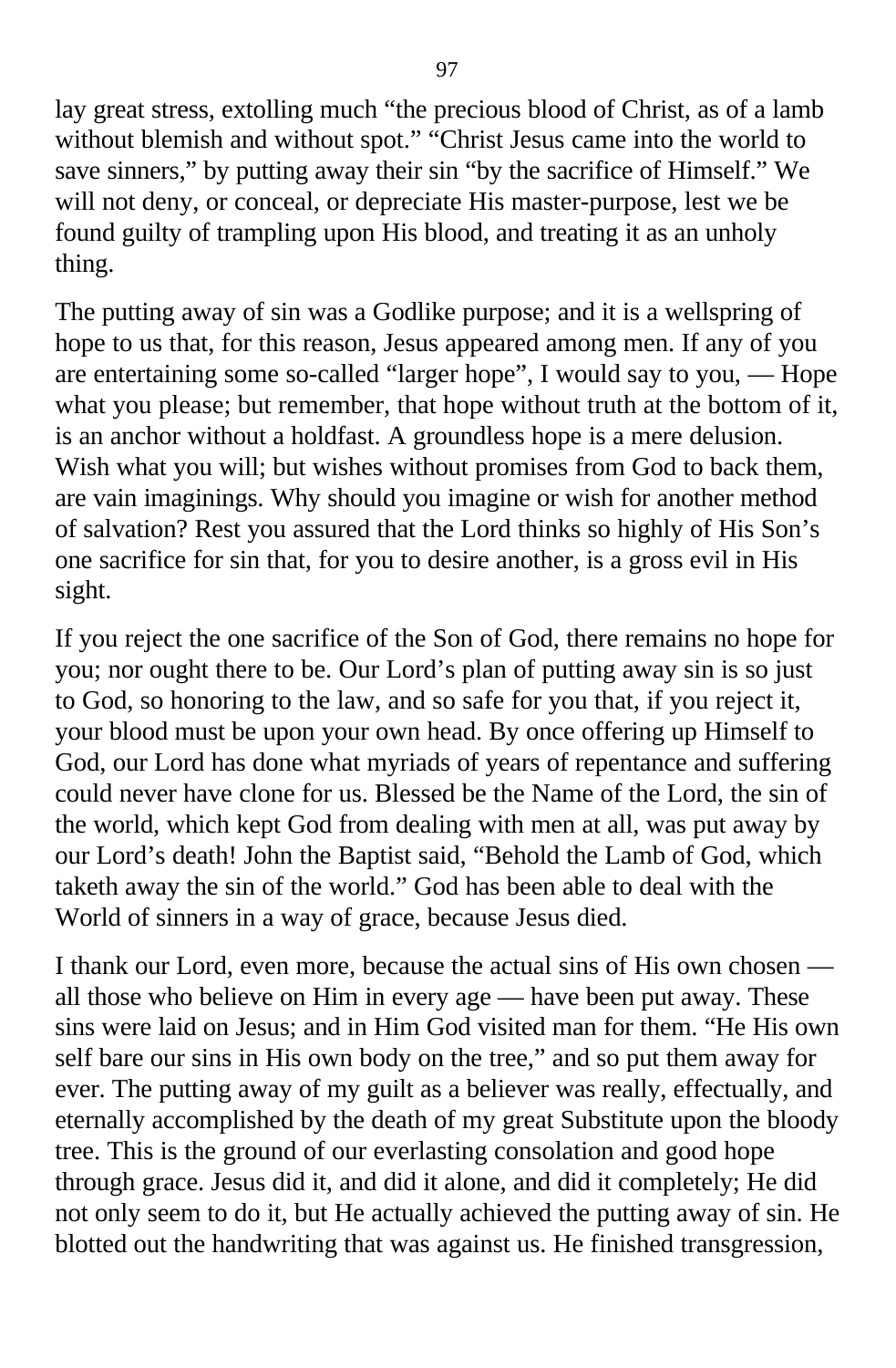and made an end of sin, and brought in everlasting righteousness, when once for all He died upon the cross.

I do not need, I hope, to linger here to warn you that it is of no use to expect that God will put away sin in any other way than that which, at so great a cost, He has provided. If sin could have been removed in any other way than by the death of His dear Son, Jesus would not have died. If there had been, within the range of supposition, any method of pardon except by the sacrifice of Himself, depend upon it Jesus would never have bowed His head to death. The great Father would never have inflicted the penalty of death upon the perfect One if it had been possible that the cup should pass from Him. He could never have imposed upon His well-beloved Son a superfluous pain. His death was needful; but, blessed be God, having been endured, it has once for all put away sin, and hence it will never be endured again.

Yet Christ Jesus will appear a second time; but not a second time for the same purpose as when He came before.

*He will appear.* The appearing will be of the most open character. He will not be visible simply in some quiet place where two or three are met together, in His Name, but He will *appear* as the lightning is seen in the heavens. At His first appearing, He was truly seen; wherever He went He could be looked at, and gazed upon, and touched, and handled. He will appear quite as plainly, by-and-by, among the sons of men. The observation of Him then will be far more general than at His first advent; for, as John says, "every eye shall see Him." Every eye did not see Him when He came the first time; but when He comes the second time, all the nations of the world shall behold Him. They that are dead shall rise to see Him, both saints and sinners; and they that are alive and remain when He shall come shall be absorbed in this greatest of spectacles. Then Balaam shall find it true, "I shall see Him, but not now: I shall behold Him, but not nigh." Though the ungodly shall cry, "Hide us from. the face of Him that sitteth on the throne," they shall cry in vain; for before His judgment-seat they must all appear.

*His second appearing will be without sin.* That is to say, He will bring no sin-offering with Him, for, having presented Himself as the one sacrifice for sin, there is no need of any other offering. When our Lord comes in His glory, there will remain no sin upon His people. He will present His bride unto Himself a glorious Church, not having spot, or wrinkle, or any such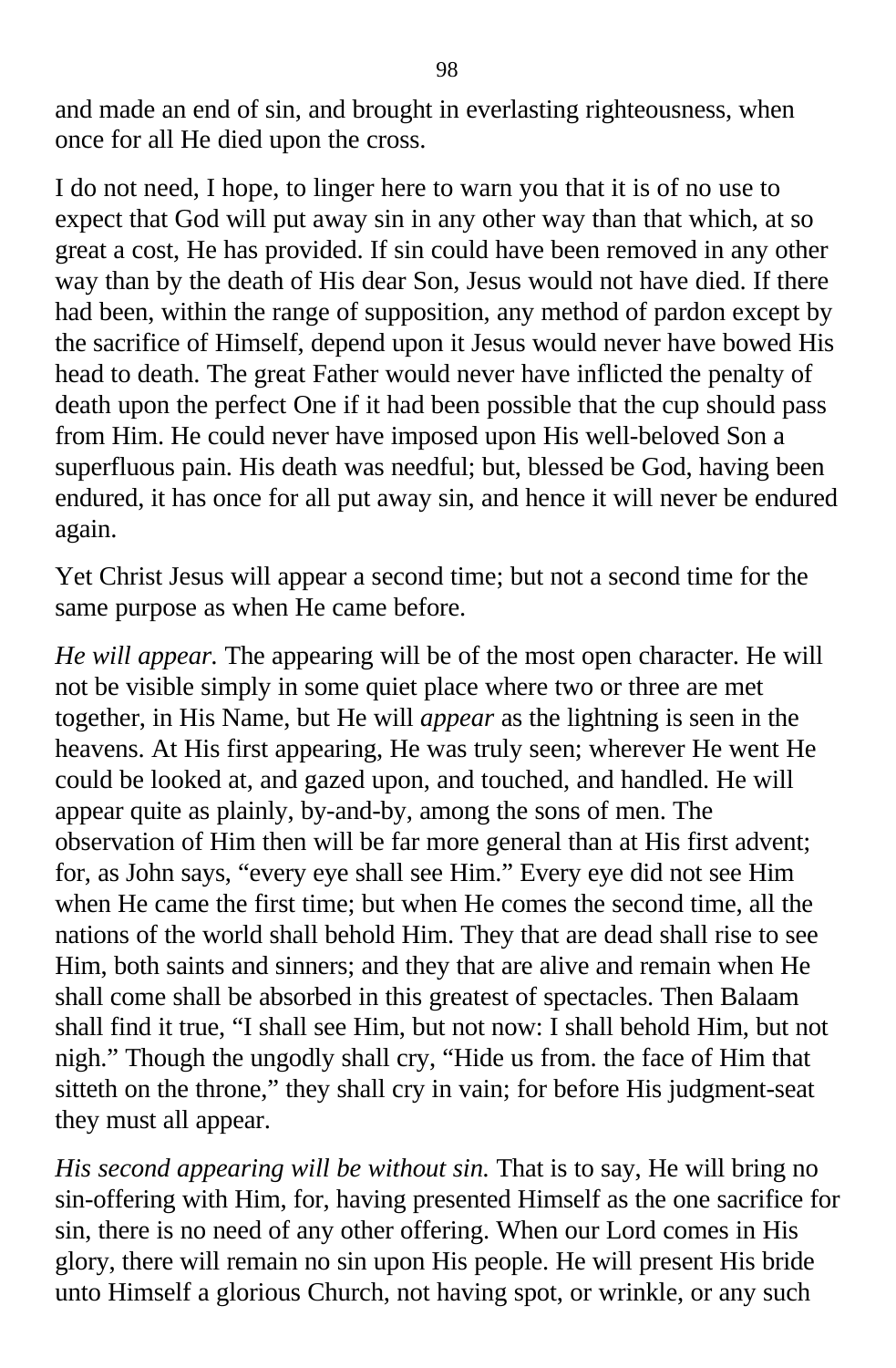thing. The day of His appearing will be the manifestation of a perfect body as well as a perfect Head. "Then shall the righteous shine forth as the sun" when their Lord's countenance is "as the sun shineth in his strength." As He will be "without sin," so will they be "without sin." Oh, what a glorious appearing will this be ; — true appearing, yet the very opposite of the first!

If we are really expecting our Lord to come, we shall be concerned to have everything ready for His appearing. I sometimes see the great gates open in front of the larger houses in the suburbs; it usually means that the master is expected soon. Keep the great gates of your soul always open, ready for your Lord's return. It is idle to talk about looking for His coming if we never set our house in order, and never put ourselves in readiness for His reception. Looking for Him, means that we stand in a waiting attitude, as a servant who expects his master to be at the door presently.

Do not say, "The Lord will not come yet, and therefore I shall make my plans for the next twenty or thirty years irrespective of Him." You may not be here in the next twenty or thirty minutes; or, if you are, your Lord may be here also. He is already on the road; He started long ago, and He sent on a herald before Him to cry, "Behold, I come quickly." He has been coming quickly over the mountains of division ever since; and He must be here soon. If you are truly looking for His appearing, you will be found in the attitude of one who waits and watches, that when his Lord cometh he may meet Him with joy. Are you thus expecting Him?

I am afraid I shall only be speaking the truth if I say that very few Christians are, in the highest sense, *waiting* for the appearing of their Lord and Savior. As to *watching,* this is still more rare than waiting. The fact is, even the better sort of believers, who wait for His coming, as all the ten virgins did, nevertheless do not watch, as the whole ten waiters slumbered and slept. This is a mournful business. A man, who is asleep, cannot be said to *look;* yet it is "unto them that look for Him" that the Lord is to "appear the second time without sin unto salvation." We must be wide-awake to look; we ought to go up to the watch-tower every morning, and look toward the sunrising, to see whether Christ is coming; and our last act at night should be to look out for His star, and ask, "Is He coming?" It ought to be a daily disappointment when our Lord does not come; instead of being, as I fear it is, a kind of foregone conclusion that He will not come just yet:.